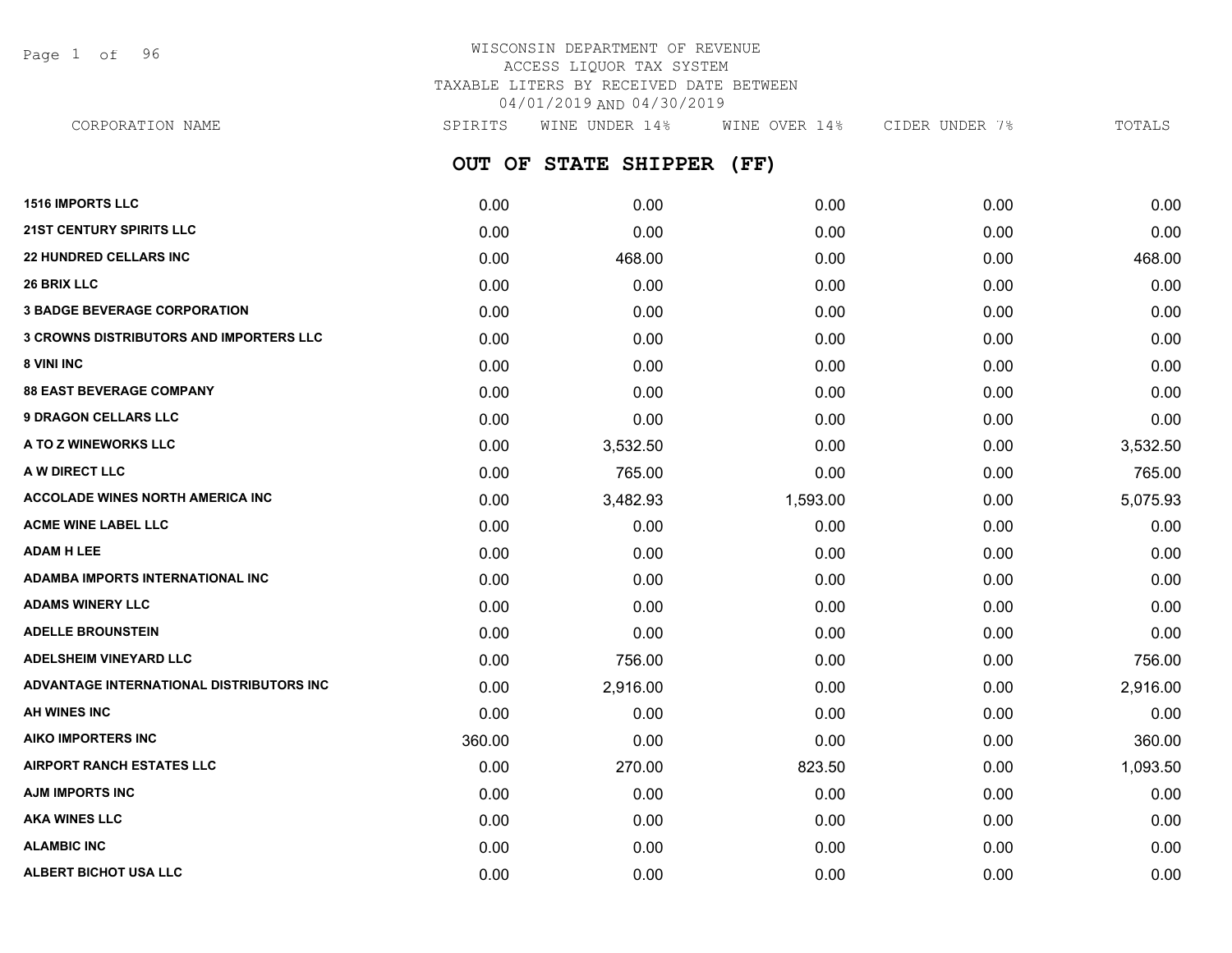Page 2 of 96

| CORPORATION NAME                       | SPIRITS  | WINE UNDER 14% | WINE OVER 14% | CIDER UNDER 7% | TOTALS    |
|----------------------------------------|----------|----------------|---------------|----------------|-----------|
| ALEJANDRO BULGHERONI ESTATE LLC        | 0.00     | 0.00           | 0.00          | 0.00           | 0.00      |
| ALEXANDRIA NICOLE CELLARS LLC          | 0.00     | 0.00           | 0.00          | 0.00           | 0.00      |
| <b>ALFRED G PALMATEER JR</b>           | 0.00     | 0.00           | 0.00          | 0.00           | 0.00      |
| ALL BRAZILIAN IMPORT & EXPORT INC      | 0.00     | 225.00         | 0.00          | 0.00           | 225.00    |
| <b>ALLIED IMPORTERS USA LTD</b>        | 0.00     | 0.00           | 0.00          | 0.00           | 0.00      |
| <b>ALLORO VINEYARD INC</b>             | 0.00     | 0.00           | 0.00          | 0.00           | 0.00      |
| <b>ALLTECH'S BEVERAGE DIVISION LLC</b> | 45.00    | 0.00           | 0.00          | 0.00           | 45.00     |
| <b>ALPHA &amp; OMEGA WINERY LLC</b>    | 0.00     | 0.00           | 0.00          | 0.00           | 0.00      |
| ALPHA MARKETING NETWORK INC            | 0.00     | 756.00         | 3,258.00      | 0.00           | 4,014.00  |
| <b>ALTAMAR BRANDS LLC</b>              | 63.00    | 0.00           | 0.00          | 0.00           | 63.00     |
| <b>ALTAMURA WINERY INC</b>             | 0.00     | 0.00           | 0.00          | 0.00           | 0.00      |
| <b>AMAVI CELLARS LLC</b>               | 0.00     | 0.00           | 0.00          | 0.00           | 0.00      |
| <b>AMBRABEV LLC</b>                    | 126.00   | 0.00           | 0.00          | 0.00           | 126.00    |
| <b>AMERICAN BEVERAGE CORP</b>          | 0.00     | 12,704.79      | 0.00          | 0.00           | 12,704.79 |
| <b>AMERICAN ESTATES WINES INC</b>      | 0.00     | 504.00         | 0.00          | 0.00           | 504.00    |
| AMERICAN NORTHWEST DISTRIBUTORS INC    | 0.00     | 0.00           | 0.00          | 0.00           | 0.00      |
| AMERICAN VINTAGE BEVERAGE INC.         | 1,890.00 | 0.00           | 0.00          | 0.00           | 1,890.00  |
| <b>AMERICAN VINTNERS LLC</b>           | 0.00     | 972.00         | 1,017.00      | 0.00           | 1,989.00  |
| <b>AMERICAN WINE TRADE INC</b>         | 0.00     | 315.00         | 0.00          | 0.00           | 315.00    |
| <b>AMICUS CELLARS LLC</b>              | 0.00     | 0.00           | 0.00          | 0.00           | 0.00      |
| <b>AMIR PEAY</b>                       | 0.00     | 0.00           | 0.00          | 0.00           | 0.00      |
| AMRUSS, INC.                           | 0.00     | 0.00           | 0.00          | 0.00           | 0.00      |
| <b>AMUSE BOUCHE LLC</b>                | 0.00     | 4.50           | 0.00          | 0.00           | 4.50      |
| ANCHOR DISTILLING COMPANY LLC          | 1,157.90 | 0.00           | 0.00          | 0.00           | 1,157.90  |
| <b>ANCIEN WINES INC</b>                | 0.00     | 0.00           | 0.00          | 0.00           | 0.00      |
| <b>ANCIENT PEAK INC</b>                | 0.00     | 0.00           | 0.00          | 0.00           | 0.00      |
| ANDERSONS CONN VALLEY WINERY INC       | 0.00     | 0.00           | 0.00          | 0.00           | 0.00      |
| <b>ANDIS WINES LLC</b>                 | 0.00     | 0.00           | 0.00          | 0.00           | 0.00      |
|                                        |          |                |               |                |           |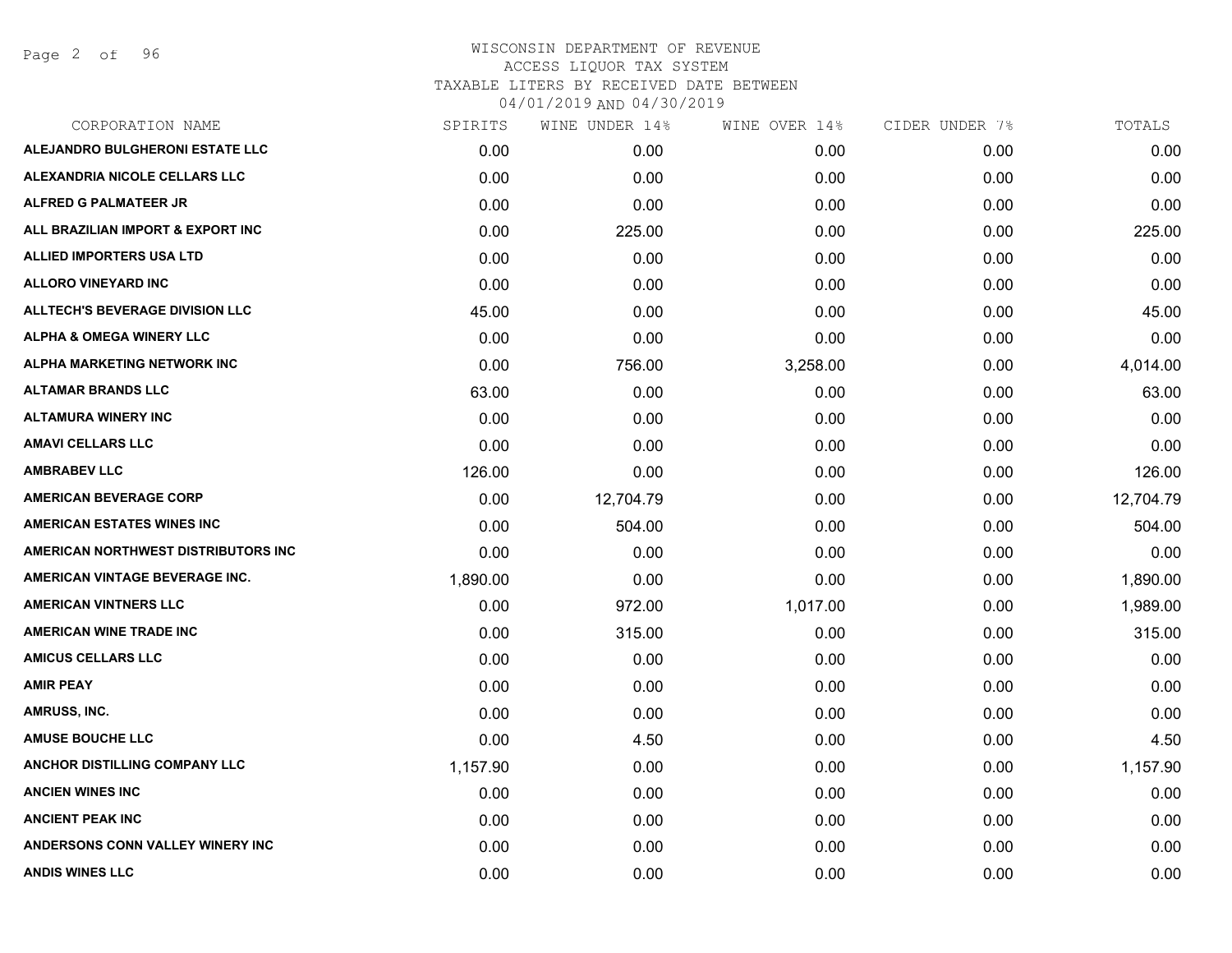Page 3 of 96

| CORPORATION NAME                         | SPIRITS | WINE UNDER 14% | WINE OVER 14% | CIDER UNDER 7% | TOTALS    |
|------------------------------------------|---------|----------------|---------------|----------------|-----------|
| <b>ANDREW FOX</b>                        | 0.00    | 0.00           | 0.00          | 0.00           | 0.00      |
| <b>ANDREW J CARINI</b>                   | 0.00    | 0.00           | 0.00          | 0.00           | 0.00      |
| <b>ANDREW T BECKSTOFFER</b>              | 0.00    | 189.00         | 27.00         | 0.00           | 216.00    |
| <b>ANGELA OSBORNE</b>                    | 0.00    | 210.00         | 67.50         | 0.00           | 277.50    |
| <b>ANHEUSER-BUSCH COMPANIES LLC</b>      | 0.00    | 0.00           | 0.00          | 31,786.96      | 31,786.96 |
| <b>ANNE HUBATCH</b>                      | 0.00    | 540.00         | 0.00          | 0.00           | 540.00    |
| <b>ANTHONY BOZZANO</b>                   | 0.00    | 0.00           | 0.00          | 0.00           | 0.00      |
| <b>ANTHONY M TRUCHARD</b>                | 0.00    | 0.00           | 126.00        | 0.00           | 126.00    |
| <b>ANTIPODEAN WINES LLC</b>              | 0.00    | 294.00         | 0.00          | 0.00           | 294.00    |
| <b>APOLOGUE LLC</b>                      | 202.50  | 0.00           | 0.00          | 0.00           | 202.50    |
| <b>APOSTROPHE BRANDS LLC</b>             | 0.00    | 0.00           | 0.00          | 0.00           | 0.00      |
| <b>APPELLATION TRADING COMPANY LLC</b>   | 0.00    | 0.00           | 0.00          | 0.00           | 0.00      |
| <b>APPELLATIONS LP</b>                   | 0.00    | 0.00           | 0.00          | 0.00           | 0.00      |
| <b>AQUA PUMPKIN INC</b>                  | 0.00    | 0.00           | 0.00          | 0.00           | 0.00      |
| <b>ARANO LLC</b>                         | 0.00    | 2,997.00       | 0.00          | 0.00           | 2,997.00  |
| <b>ARCHANA A DAVE</b>                    | 0.00    | 0.00           | 0.00          | 0.00           | 0.00      |
| <b>ARCHER ROOSE INC</b>                  | 0.00    | 0.00           | 0.00          | 0.00           | 0.00      |
| <b>AREL GROUP WINE &amp; SPIRITS INC</b> | 0.00    | 0.00           | 0.00          | 0.00           | 0.00      |
| <b>ARETE WINES LLC</b>                   | 0.00    | 0.00           | 0.00          | 0.00           | 0.00      |
| <b>ARIETTA INC</b>                       | 0.00    | 0.00           | 0.00          | 0.00           | 0.00      |
| <b>ARNOT-ROBERTS LLC</b>                 | 0.00    | 0.00           | 0.00          | 0.00           | 0.00      |
| <b>ARPENT LLC</b>                        | 0.00    | 0.00           | 0.00          | 0.00           | 0.00      |
| <b>ARTISANAL DISTILLATES INC.</b>        | 0.00    | 0.00           | 0.00          | 0.00           | 0.00      |
| <b>ARTISANAL IMPORTS INC</b>             | 0.00    | 0.00           | 0.00          | 0.00           | 0.00      |
| <b>ASAP IMPORTS CO.</b>                  | 171.01  | 288.03         | 18.00         | 0.00           | 477.04    |
| <b>ASCENT WINES INC</b>                  | 0.00    | 0.00           | 0.00          | 0.00           | 0.00      |
| <b>ASSOCIATED BREWING COMPANY</b>        | 0.00    | 0.00           | 0.00          | 0.00           | 0.00      |
| <b>ASV WINES INC</b>                     | 0.00    | 756.00         | 63.00         | 0.00           | 819.00    |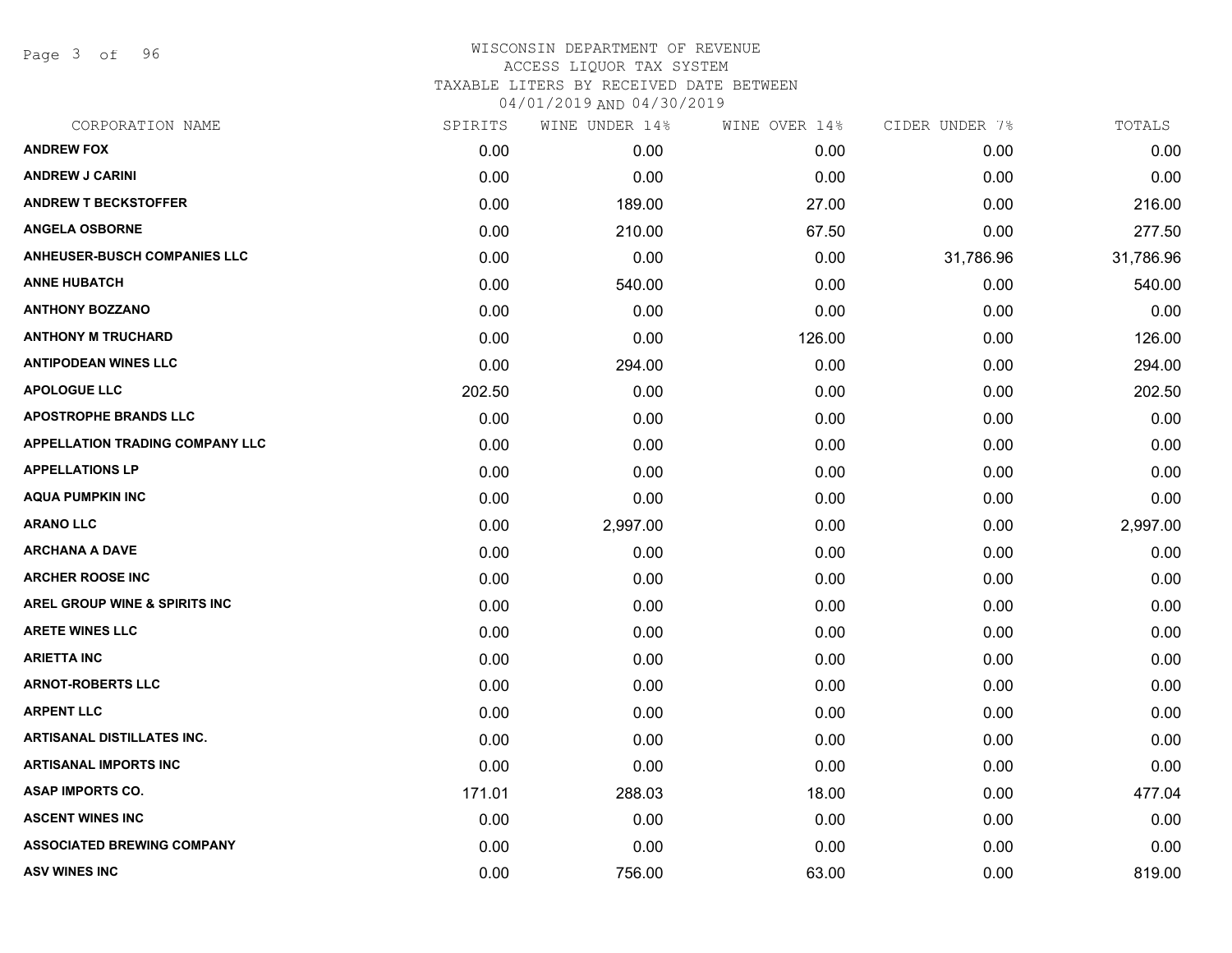Page 4 of 96

| CORPORATION NAME                                | SPIRITS    | WINE UNDER 14% | WINE OVER 14% | CIDER UNDER 7% | TOTALS     |
|-------------------------------------------------|------------|----------------|---------------|----------------|------------|
| <b>ATHENEE IMPORTERS &amp; DISTRIBUTORS LTD</b> | 0.00       | 27.00          | 22.50         | 0.00           | 49.50      |
| <b>ATLAS WINE COMPANY LLC</b>                   | 0.00       | 189.00         | 31.42         | 0.00           | 220.42     |
| <b>ATOMIC BRANDS INC</b>                        | 7,086.29   | 0.00           | 0.00          | 0.00           | 7,086.29   |
| <b>AUGUST WINE GROUP LLC</b>                    | 0.00       | 0.00           | 0.00          | 0.00           | 0.00       |
| <b>AUSTRAL WINES LLC</b>                        | 0.00       | 0.00           | 0.00          | 0.00           | 0.00       |
| <b>AV BRANDS INC</b>                            | 0.00       | 598.50         | 9.00          | 0.00           | 607.50     |
| AVV WINERY CO LLC                               | 0.00       | 576.00         | 18.00         | 0.00           | 594.00     |
| <b>AXIOS INC</b>                                | 0.00       | 0.00           | 0.00          | 0.00           | 0.00       |
| <b>B &amp; I OVERSEAS TRADING INC</b>           | 0.00       | 0.00           | 0.00          | 0.00           | 0.00       |
| <b>B UNITED INTERNATIONAL INC</b>               | 0.00       | 0.00           | 342.60        | 0.00           | 342.60     |
| <b>B. NEKTAR LLC</b>                            | 0.00       | 270.00         | 0.00          | 940.00         | 1,210.00   |
| <b>BACARDI U.S.A., INC.</b>                     | 100,268.40 | 53.86          | 2,001.00      | 0.00           | 102,323.26 |
| <b>BACCHUS TECHNOLOGIES LLC</b>                 | 0.00       | 0.00           | 0.00          | 0.00           | 0.00       |
| <b>BACIO DIVINO CELLARS LLC</b>                 | 0.00       | 0.00           | 0.00          | 0.00           | 0.00       |
| <b>BADGER MOUNTAIN INC</b>                      | 0.00       | 468.00         | 0.00          | 0.00           | 468.00     |
| <b>BADLANDS DISTILLERY LLC</b>                  | 0.00       | 0.00           | 0.00          | 0.00           | 0.00       |
| <b>BALCONES DISTILLING LLC</b>                  | 0.00       | 0.00           | 0.00          | 0.00           | 0.00       |
| <b>BANFI PRODUCTS CORPORATION</b>               | 0.00       | 2,973.00       | 0.00          | 0.00           | 2,973.00   |
| <b>BANSHEE WINES LLC</b>                        | 0.00       | 3,184.50       | 828.00        | 0.00           | 4,012.50   |
| <b>BANVILLE &amp; JONES WINE MERCHANTS</b>      | 13.50      | 1,055.00       | 0.00          | 0.00           | 1,068.50   |
| <b>BANZAI BEVERAGE CORPORATION</b>              | 0.00       | 0.00           | 0.00          | 0.00           | 0.00       |
| <b>BARGETTOS SANTA CRUZ WINERY INC</b>          | 0.00       | 0.00           | 0.00          | 0.00           | 0.00       |
| <b>BARLOW VINEYARDS LLC</b>                     | 0.00       | 126.00         | 0.00          | 0.00           | 126.00     |
| <b>BARNARD GRIFFIN INC</b>                      | 0.00       | 0.00           | 0.00          | 0.00           | 0.00       |
| <b>BARNETT VINEYARDS LP</b>                     | 0.00       | 0.00           | 0.00          | 0.00           | 0.00       |
| <b>BATTAGLIA DISTRIBUTING CORP INC</b>          | 0.00       | 507.49         | 0.00          | 0.00           | 507.49     |
| <b>BAUM WINE IMPORTS INC</b>                    | 186.75     | 4,764.75       | 255.75        | 0.00           | 5,207.25   |
| <b>BEATBOX BEVERAGES LLC</b>                    | 0.00       | 0.00           | 0.00          | 0.00           | 0.00       |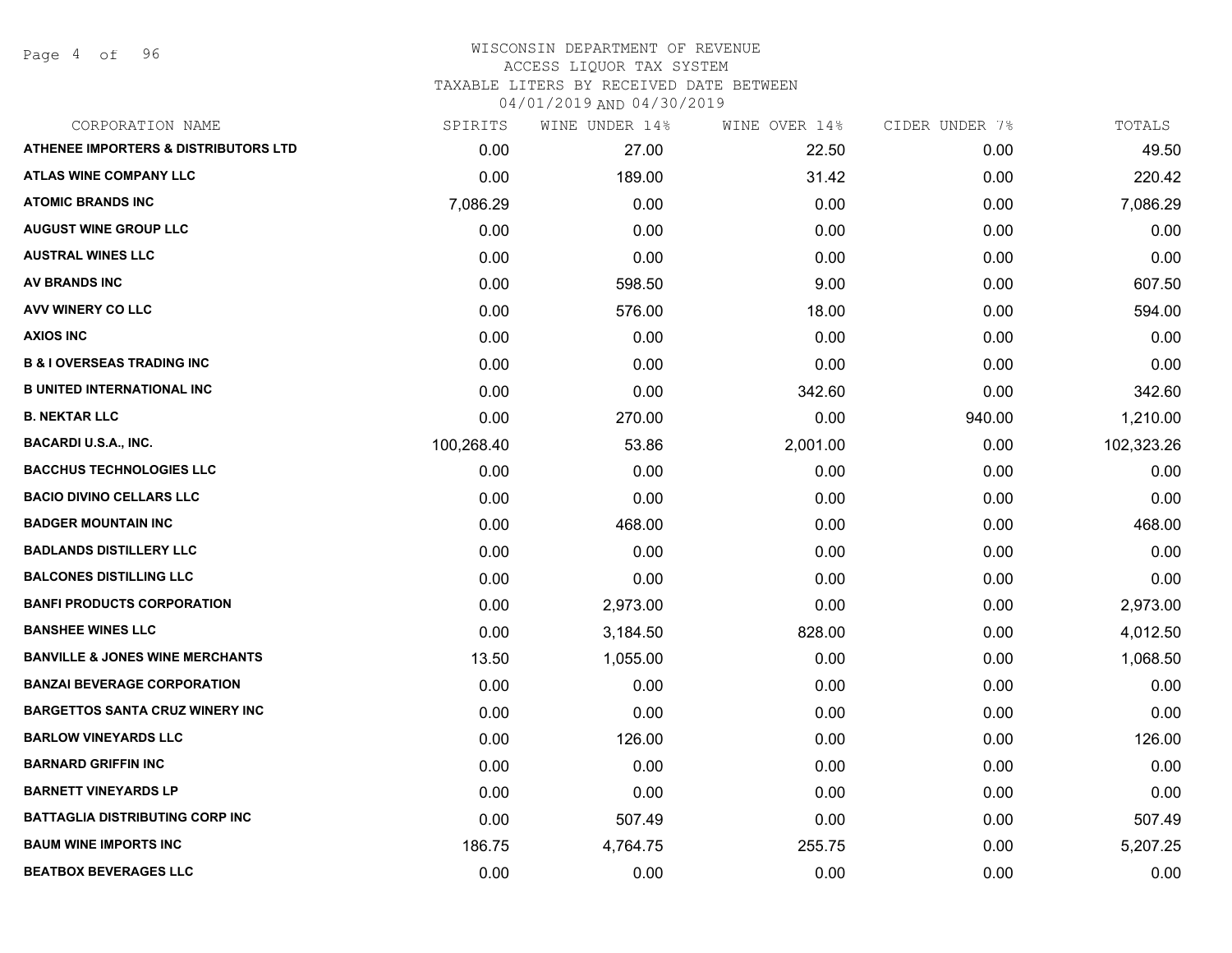Page 5 of 96

| CORPORATION NAME                                       | SPIRITS | WINE UNDER 14% | WINE OVER 14% | CIDER UNDER 7% | TOTALS   |
|--------------------------------------------------------|---------|----------------|---------------|----------------|----------|
| <b>BEATBOX BEVERAGES LLC</b>                           | 0.00    | 0.00           | 0.00          | 0.00           | 0.00     |
| <b>BEAUX FRERES LLC</b>                                | 0.00    | 0.00           | 0.00          | 0.00           | 0.00     |
| <b>BEDFORD &amp; GROVE LLC</b>                         | 0.00    | 0.00           | 0.00          | 0.00           | 0.00     |
| <b>BEDROCK WINE COMPANY LP</b>                         | 0.00    | 33.28          | 0.00          | 0.00           | 33.28    |
| <b>BENDISTILLERY INC</b>                               | 0.00    | 0.00           | 0.00          | 0.00           | 0.00     |
| <b>BENNETT LANE WINERY LLC</b>                         | 0.00    | 0.00           | 0.00          | 0.00           | 0.00     |
| <b>BENOVIA WINERY LLC</b>                              | 0.00    | 0.00           | 0.00          | 0.00           | 0.00     |
| <b>BEPPE &amp; THE ARCHITECT LLC</b>                   | 0.00    | 0.00           | 0.00          | 0.00           | 0.00     |
| <b>BERGSTROM WINES LLC</b>                             | 0.00    | 45.00          | 0.00          | 0.00           | 45.00    |
| <b>BERNARDUS LLC</b>                                   | 0.00    | 0.00           | 0.00          | 0.00           | 0.00     |
| <b>BETHEL HEIGHTS VINEYARD INC</b>                     | 0.00    | 0.00           | 0.00          | 0.00           | 0.00     |
| BETTER BRANDS INTERNATIONAL                            | 0.00    | 630.00         | 0.00          | 0.00           | 630.00   |
| <b>BETZ CELLARS LLC</b>                                | 0.00    | 0.00           | 0.00          | 0.00           | 0.00     |
| <b>BEVERAGE BROTHERS INC</b>                           | 0.00    | 0.00           | 0.00          | 0.00           | 0.00     |
| <b>BEVERAGE GROUP INTERNATIONAL LLC</b>                | 0.00    | 111.74         | 0.00          | 0.00           | 111.74   |
| <b>BEVERAGE SOLUTIONS &amp; LOGISTICS INC</b>          | 0.00    | 0.00           | 0.00          | 0.00           | 0.00     |
| <b>BF ACQUISITION LTD</b>                              | 0.00    | 0.00           | 0.00          | 0.00           | 0.00     |
| <b>BIAGIO CRU &amp; ESTATE WINES LLC</b>               | 0.00    | 0.00           | 0.00          | 0.00           | 0.00     |
| BIEN NACIDO VINEYARDS OF RANCHO TEPUSQUET<br><b>LP</b> | 0.00    | 0.00           | 0.00          | 0.00           | 0.00     |
| <b>BIGHORN CELLARS LLC</b>                             | 0.00    | 0.00           | 0.00          | 0.00           | 0.00     |
| <b>BILTMORE ESTATE WINE COMPANY</b>                    | 0.00    | 0.00           | 0.00          | 0.00           | 0.00     |
| <b>BLACK ROCK SPIRITS LLC</b>                          | 148.50  | 0.00           | 0.00          | 0.00           | 148.50   |
| <b>BLACKBIRD VINEYARDS LLC</b>                         | 0.00    | 504.00         | 306.00        | 0.00           | 810.00   |
| <b>BLAKE FARMS HARD APPLE CIDER LLC</b>                | 0.00    | 352.02         | 0.00          | 6,290.44       | 6,642.46 |
| <b>BLAUM BROS DISTILLING CO LLC</b>                    | 0.00    | 0.00           | 0.00          | 0.00           | 0.00     |
| <b>BLUE RIDGE DISTILLING CO INC</b>                    | 0.00    | 0.00           | 0.00          | 0.00           | 0.00     |
| <b>BNA WINE GROUP LLC</b>                              | 0.00    | 1,003.50       | 0.00          | 0.00           | 1,003.50 |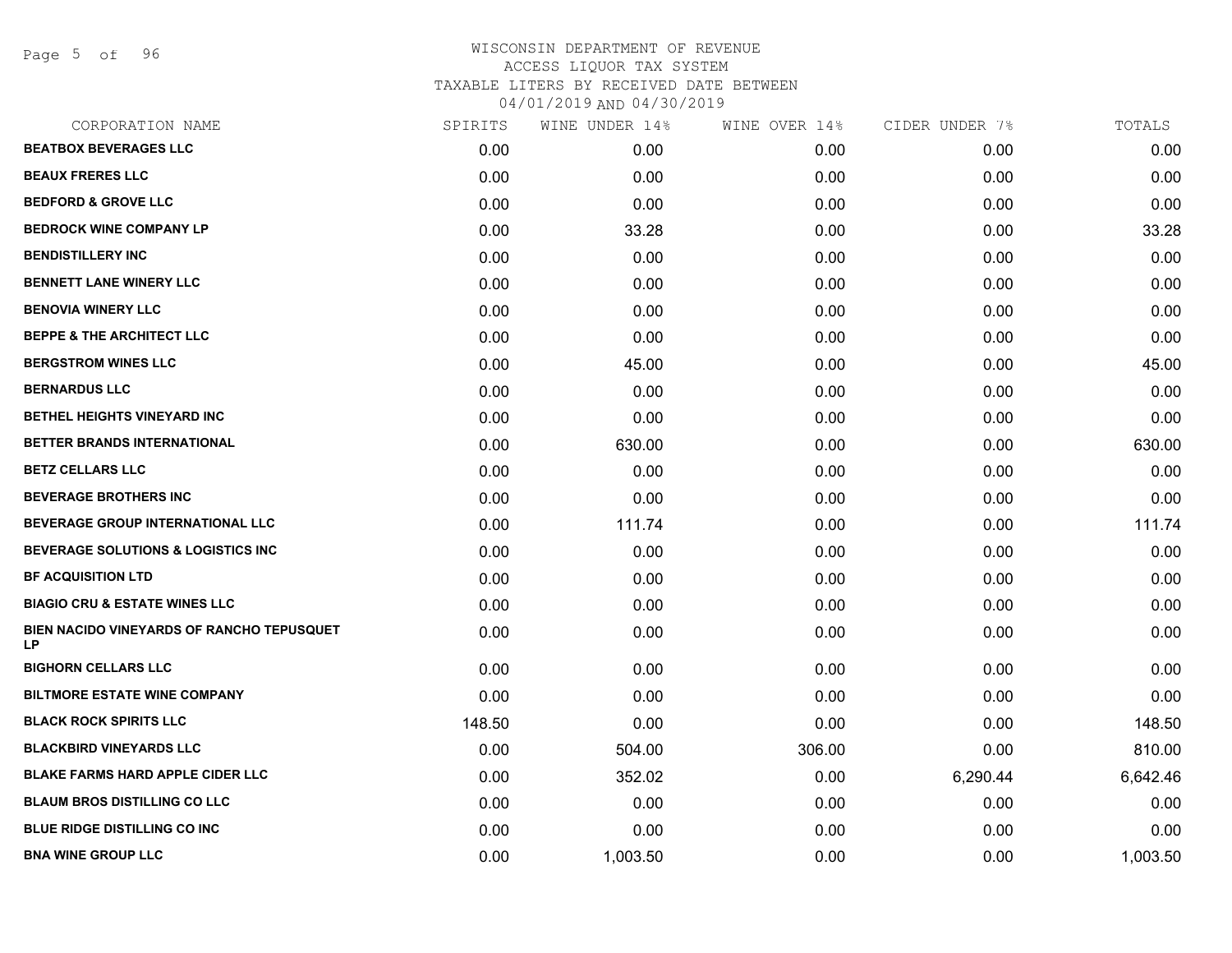Page 6 of 96

| CORPORATION NAME                               | SPIRITS    | WINE UNDER 14% | WINE OVER 14% | CIDER UNDER 7% | TOTALS     |
|------------------------------------------------|------------|----------------|---------------|----------------|------------|
| <b>BOEGER WINERY INC</b>                       | 0.00       | 0.00           | 0.00          | 0.00           | 0.00       |
| <b>BOGLE VINEYARDS INC</b>                     | 0.00       | 17,640.00      | 2,304.00      | 0.00           | 19,944.00  |
| <b>BONANNO VINTNERS LLC</b>                    | 0.00       | 126.00         | 126.00        | 0.00           | 252.00     |
| <b>BONNY DOON WINERY INC</b>                   | 0.00       | 68.94          | 0.00          | 0.00           | 68.94      |
| <b>BOOKER VINEYARD &amp; WINERY</b>            | 0.00       | 0.00           | 0.00          | 0.00           | 0.00       |
| <b>BOSTON BEER CORPORATION</b>                 | 0.00       | 0.00           | 0.00          | 118,463.83     | 118,463.83 |
| <b>BOUCHAINE VINEYARDS INC</b>                 | 0.00       | 0.00           | 0.00          | 0.00           | 0.00       |
| <b>BOUNDARY BREAKS LLC</b>                     | 0.00       | 315.00         | 0.00          | 0.00           | 315.00     |
| <b>BOUTINOT USA INC</b>                        | 0.00       | 0.00           | 0.00          | 0.00           | 0.00       |
| <b>BRASSFIELD ESTATE WINERY LLC</b>            | 0.00       | 0.00           | 783.00        | 0.00           | 783.00     |
| <b>BRAZOS WINE IMPORTS LLC</b>                 | 0.00       | 963.00         | 216.00        | 0.00           | 1,179.00   |
| <b>BRIAN CARTER CELLARS LLC</b>                | 0.00       | 0.00           | 0.00          | 0.00           | 0.00       |
| <b>BRICKELL WINES LLC</b>                      | 0.00       | 0.00           | 0.00          | 0.00           | 0.00       |
| <b>BRIDGEVIEW VINEYARDS INC</b>                | 0.00       | 0.00           | 0.00          | 0.00           | 0.00       |
| <b>BRIGHT CELLARS INC</b>                      | 0.00       | 0.00           | 0.00          | 0.00           | 0.00       |
| <b>BROADBENT SELECTIONS INC</b>                | 0.00       | 972.00         | 36.00         | 0.00           | 1,008.00   |
| <b>BRONCO WINE COMPANY</b>                     | 0.00       | 101,097.23     | 898.50        | 0.00           | 101,995.73 |
| <b>BROTHERS INTERNATIONAL FOOD CORPORATION</b> | 0.00       | 0.00           | 0.00          | 0.00           | 0.00       |
| <b>BROVO SPIRITS LLC</b>                       | 0.00       | 0.00           | 0.00          | 0.00           | 0.00       |
| <b>BROWNE FAMILY WINES LLC</b>                 | 0.00       | 0.00           | 0.00          | 0.00           | 0.00       |
| <b>BROWN-FORMAN CORPORATION</b>                | 369,255.60 | 22,703.19      | 144.00        | 0.00           | 392,102.79 |
| <b>BRUTOCAO CELLARS LP</b>                     | 0.00       | 0.00           | 0.00          | 0.00           | 0.00       |
| <b>BRYN MAWR VINEYARDS INC</b>                 | 0.00       | 0.00           | 0.00          | 0.00           | 0.00       |
| <b>BUEHLER VINEYARDS INC</b>                   | 0.00       | 315.00         | 0.00          | 0.00           | 315.00     |
| <b>BULGARIAN MASTER VINTNERS LLC</b>           | 0.00       | 0.00           | 0.00          | 0.00           | 0.00       |
| <b>BULLY HILL VINEYARDS INC</b>                | 0.00       | 0.00           | 0.00          | 0.00           | 0.00       |
| <b>BUONCRISTIANI WINE CO LLC</b>               | 0.00       | 0.00           | 0.00          | 0.00           | 0.00       |
| <b>BURGESS CELLARS INC</b>                     | 0.00       | 0.00           | 252.00        | 0.00           | 252.00     |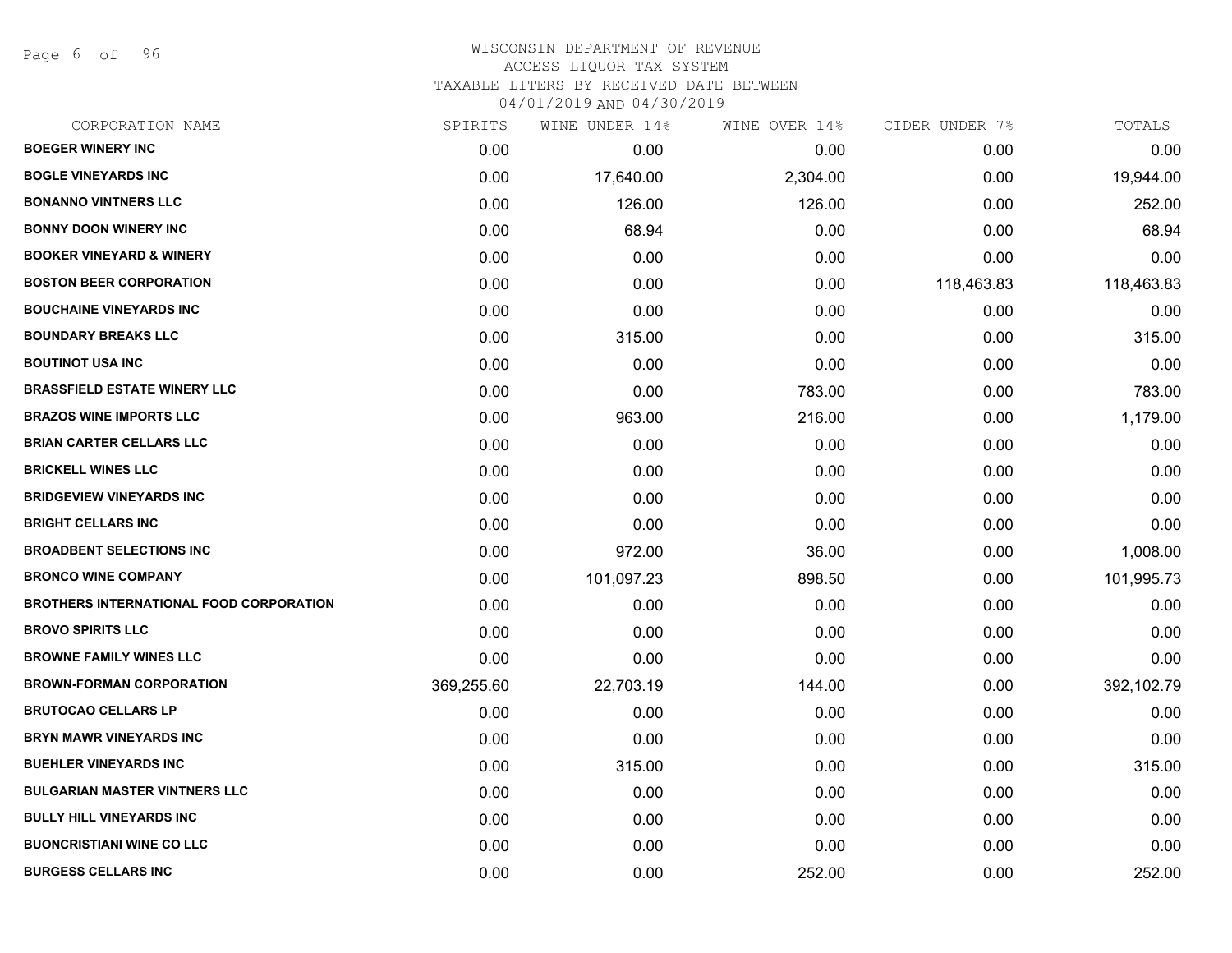Page 7 of 96

| CORPORATION NAME                       | SPIRITS   | WINE UNDER 14% | WINE OVER 14% | CIDER UNDER 7% | TOTALS    |
|----------------------------------------|-----------|----------------|---------------|----------------|-----------|
| <b>BUZZBALLZ LLC</b>                   | 2,304.00  | 0.00           | 0.00          | 0.00           | 2,304.00  |
| <b>BUZZBOX BEVERAGES INC</b>           | 0.00      | 0.00           | 0.00          | 0.00           | 0.00      |
| <b>BYMOFO LLC</b>                      | 0.00      | 0.00           | 0.00          | 0.00           | 0.00      |
| <b>C &amp; C WINE SERVICES INC</b>     | 0.00      | 0.00           | 0.00          | 0.00           | 0.00      |
| <b>C MONDAVI &amp; SONS</b>            | 0.00      | 19,908.00      | 855.00        | 0.00           | 20,763.00 |
| <b>CABERNET CORP</b>                   | 0.00      | 2,358.00       | 0.00          | 0.00           | 2,358.00  |
| <b>CAFFO BEVERAGES INC</b>             | 0.00      | 0.00           | 0.00          | 0.00           | 0.00      |
| <b>CAIN CELLARS INC</b>                | 0.00      | 0.00           | 0.00          | 0.00           | 0.00      |
| <b>CAL VIN ENTERPRISES CORPORATION</b> | 0.00      | 0.00           | 504.00        | 0.00           | 504.00    |
| <b>CALCAREOUS VINEYARD LLC</b>         | 0.00      | 0.00           | 0.00          | 0.00           | 0.00      |
| <b>CALIFORNIA CIDER COMPANY</b>        | 0.00      | 0.00           | 0.00          | 0.00           | 0.00      |
| <b>CALIFORNIA VINEYARDS INC</b>        | 0.00      | 0.00           | 0.00          | 0.00           | 0.00      |
| <b>CALIFORNIA WINE WORKS LLC</b>       | 0.00      | 0.00           | 0.00          | 0.00           | 0.00      |
| <b>CALLUNA VINEYARDS LLC</b>           | 0.00      | 0.00           | 0.00          | 0.00           | 0.00      |
| <b>CAMARDA CORP</b>                    | 0.00      | 0.00           | 2.25          | 0.00           | 2.25      |
| <b>CAMPARI AMERICA LLC</b>             | 64,910.70 | 0.00           | 0.00          | 0.00           | 64,910.70 |
| <b>CANNON RIVER WINERY LLC</b>         | 0.00      | 0.00           | 0.00          | 0.00           | 0.00      |
| <b>CAPARONE WINERY LLC</b>             | 0.00      | 0.00           | 0.00          | 0.00           | 0.00      |
| <b>CAPE CLASSICS INC</b>               | 0.00      | 792.00         | 126.00        | 0.00           | 918.00    |
| <b>CARDINAL SPIRITS LLC</b>            | 148.50    | 0.00           | 0.00          | 0.00           | 148.50    |
| <b>CARDINAL WINE GROUP LLC</b>         | 0.00      | 0.00           | 0.00          | 0.00           | 0.00      |
| <b>CARDWELL HILL CELLARS LLC</b>       | 0.00      | 117.00         | 0.00          | 0.00           | 117.00    |
| <b>CARIBBEAN DISTILLERS LLC</b>        | 0.00      | 792.00         | 0.00          | 0.00           | 792.00    |
| <b>CARL THOMA</b>                      | 0.00      | 630.00         | 0.00          | 0.00           | 630.00    |
| <b>CARLOS HUBNER-ARTETA</b>            | 0.00      | 2,982.00       | 0.00          | 0.00           | 2,982.00  |
| <b>CARLSON VINEYARDS INC</b>           | 0.00      | 0.00           | 0.00          | 0.00           | 0.00      |
| <b>CAROLINA DISTRIBUTION LLC</b>       | 0.00      | 0.00           | 0.00          | 0.00           | 0.00      |
| <b>CARRIAGE HOUSE IMPORTS, LTD.</b>    | 182.40    | 0.00           | 0.00          | 0.00           | 182.40    |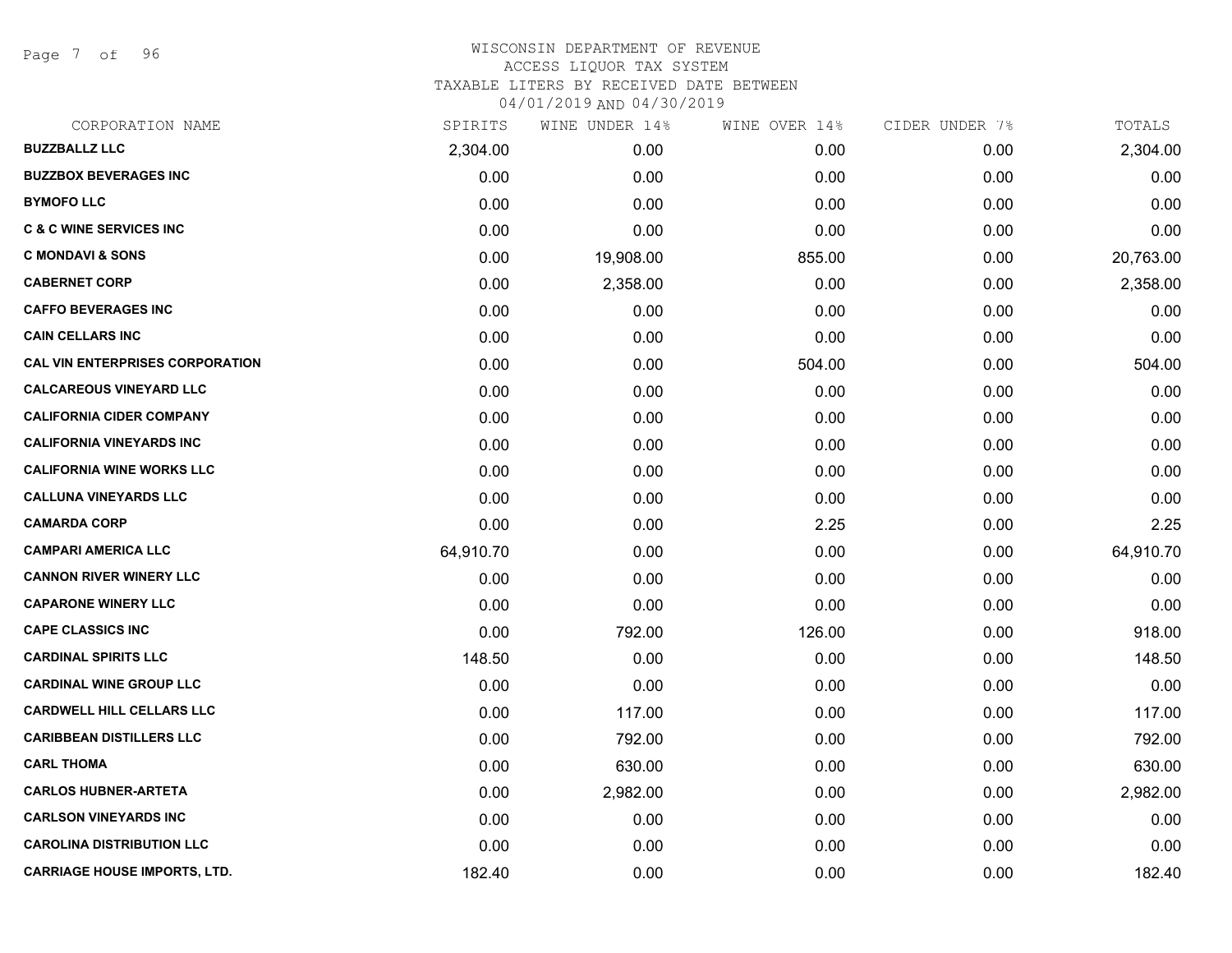| SPIRITS   | WINE UNDER 14% | WINE OVER 14% |          | TOTALS         |
|-----------|----------------|---------------|----------|----------------|
| 5,550.00  | 0.00           | 0.00          | 0.00     | 5,550.00       |
| 0.00      | 0.00           | 0.00          | 0.00     | 0.00           |
| 0.00      | 0.00           | 0.00          | 0.00     | 0.00           |
| 0.00      | 0.00           | 58.50         | 0.00     | 58.50          |
| 0.00      | 0.00           | 0.00          | 0.00     | 0.00           |
| 0.00      | 0.00           | 0.00          | 0.00     | 0.00           |
| 0.00      | 0.00           | 0.00          | 0.00     | 0.00           |
| 0.00      | 0.00           | 0.00          | 0.00     | 0.00           |
| 0.00      | 0.00           | 0.00          | 0.00     | 0.00           |
| 0.00      | 0.00           | 0.00          | 0.00     | 0.00           |
| 0.00      | 0.00           | 1,260.00      | 0.00     | 1,260.00       |
| 0.00      | 108.00         | 0.00          | 0.00     | 108.00         |
| 0.00      | 0.00           | 117.00        | 0.00     | 117.00         |
| 13,096.22 | 0.00           | 265.01        | 0.00     | 13,361.23      |
| 0.00      | 540.00         | 0.00          | 0.00     | 540.00         |
| 0.00      | 0.00           | 0.00          | 0.00     | 0.00           |
| 0.00      | 639.00         | 0.00          | 0.00     | 639.00         |
| 0.00      | 252.00         | 126.00        | 0.00     | 378.00         |
| 310.50    | 0.00           | 0.00          | 0.00     | 310.50         |
| 0.00      | 126.00         | 0.00          | 0.00     | 126.00         |
| 0.00      | 0.00           | 0.00          | 0.00     | 0.00           |
| 0.00      | 0.00           | 0.00          | 0.00     | 0.00           |
| 0.00      | 0.00           | 162.00        | 0.00     | 162.00         |
| 0.00      | 9,261.00       | 0.00          | 5,382.85 | 14,643.85      |
| 0.00      | 0.75           | 0.00          | 0.00     | 0.75           |
| 0.00      | 0.00           | 0.00          | 0.00     | 0.00           |
| 0.00      | 0.00           | 0.00          | 0.00     | 0.00           |
| 0.00      | 378.00         | 0.00          | 0.00     | 378.00         |
|           |                |               |          | CIDER UNDER 7% |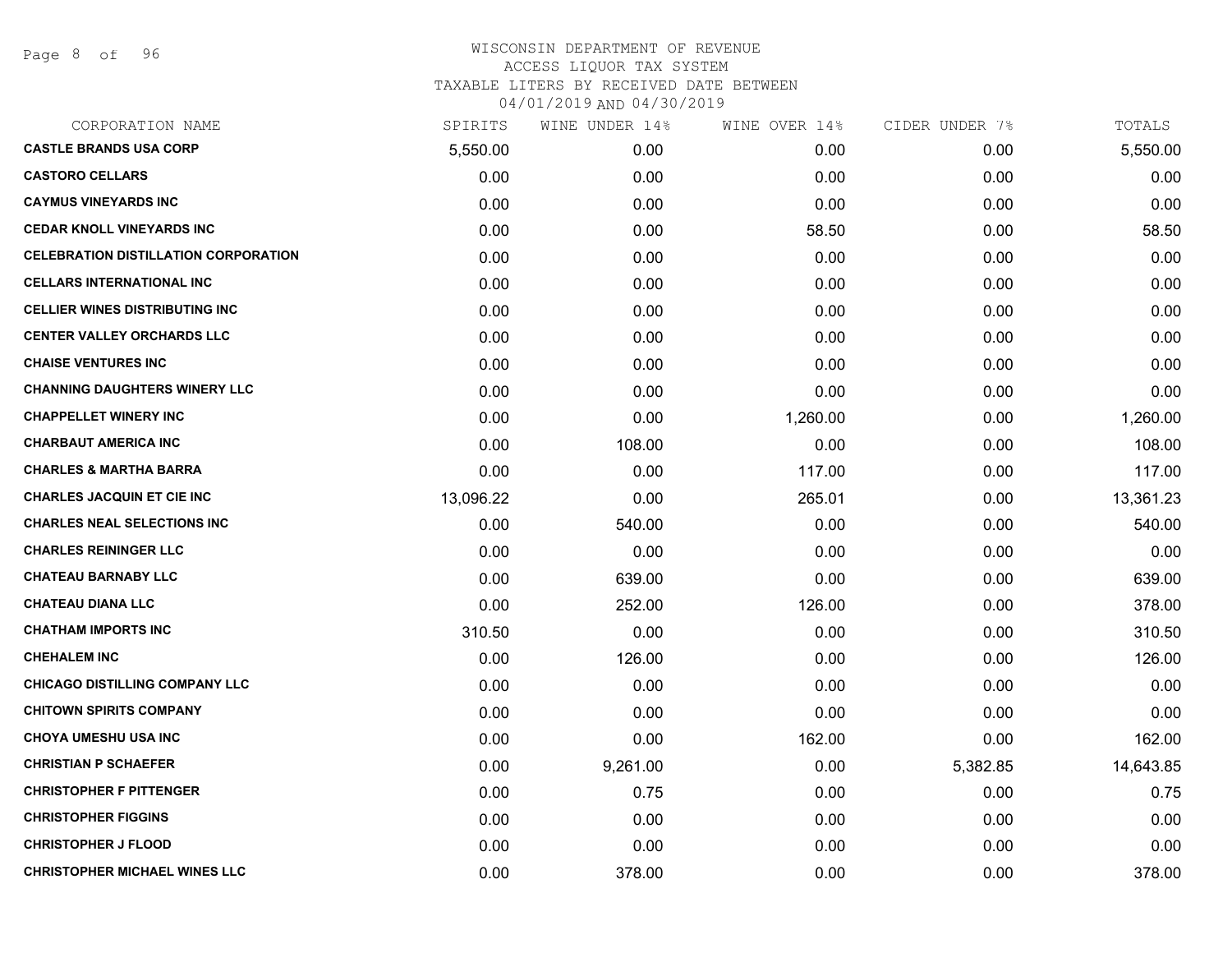Page 9 of 96

| SPIRITS   | WINE UNDER 14% | WINE OVER 14% | CIDER UNDER 7% | TOTALS     |
|-----------|----------------|---------------|----------------|------------|
| 0.00      | 0.00           | 0.00          | 0.00           | 0.00       |
| 0.00      | 0.00           | 0.00          | 0.00           | 0.00       |
| 0.00      | 0.00           | 0.00          | 0.00           | 0.00       |
| 0.00      | 0.00           | 0.00          | 0.00           | 0.00       |
| 0.00      | 0.00           | 0.00          | 0.00           | 0.00       |
| 0.00      | 567.00         | 5,733.00      | 0.00           | 6,300.00   |
| 0.00      | 409.50         | 157.50        | 0.00           | 567.00     |
| 0.00      | 0.00           | 0.00          | 0.00           | 0.00       |
| 0.00      | 0.00           | 0.00          | 0.00           | 0.00       |
| 0.00      | 0.00           | 0.00          | 0.00           | 0.00       |
| 0.00      | 0.00           | 0.00          | 0.00           | 0.00       |
| 0.00      | 0.00           | 0.00          | 0.00           | 0.00       |
| 0.00      | 0.00           | 0.00          | 0.00           | 0.00       |
| 0.00      | 0.00           | 0.00          | 0.00           | 0.00       |
| 41,661.90 | 237,466.88     | 8,371.50      | 0.00           | 287,500.28 |
| 0.00      | 0.00           | 126.00        | 0.00           | 126.00     |
| 0.00      | 0.00           | 0.00          | 0.00           | 0.00       |
| 400.50    | 0.00           | 0.00          | 0.00           | 400.50     |
| 0.00      | 882.00         | 2,529.00      | 0.00           | 3,411.00   |
| 0.00      | 0.00           | 0.00          | 0.00           | 0.00       |
| 0.00      | 0.00           | 0.00          | 0.00           | 0.00       |
| 0.00      | 585.00         | 0.00          | 0.00           | 585.00     |
| 0.00      | 0.00           | 0.00          | 0.00           | 0.00       |
| 0.00      | 0.00           | 0.00          | 0.00           | 0.00       |
| 0.00      | 0.00           | 0.00          | 0.00           | 0.00       |
| 0.00      | 0.00           | 0.00          | 0.00           | 0.00       |
| 97.50     | 9.00           | 22.50         | 0.00           | 129.00     |
| 0.00      | 0.00           | 0.00          | 0.00           | 0.00       |
|           |                |               |                |            |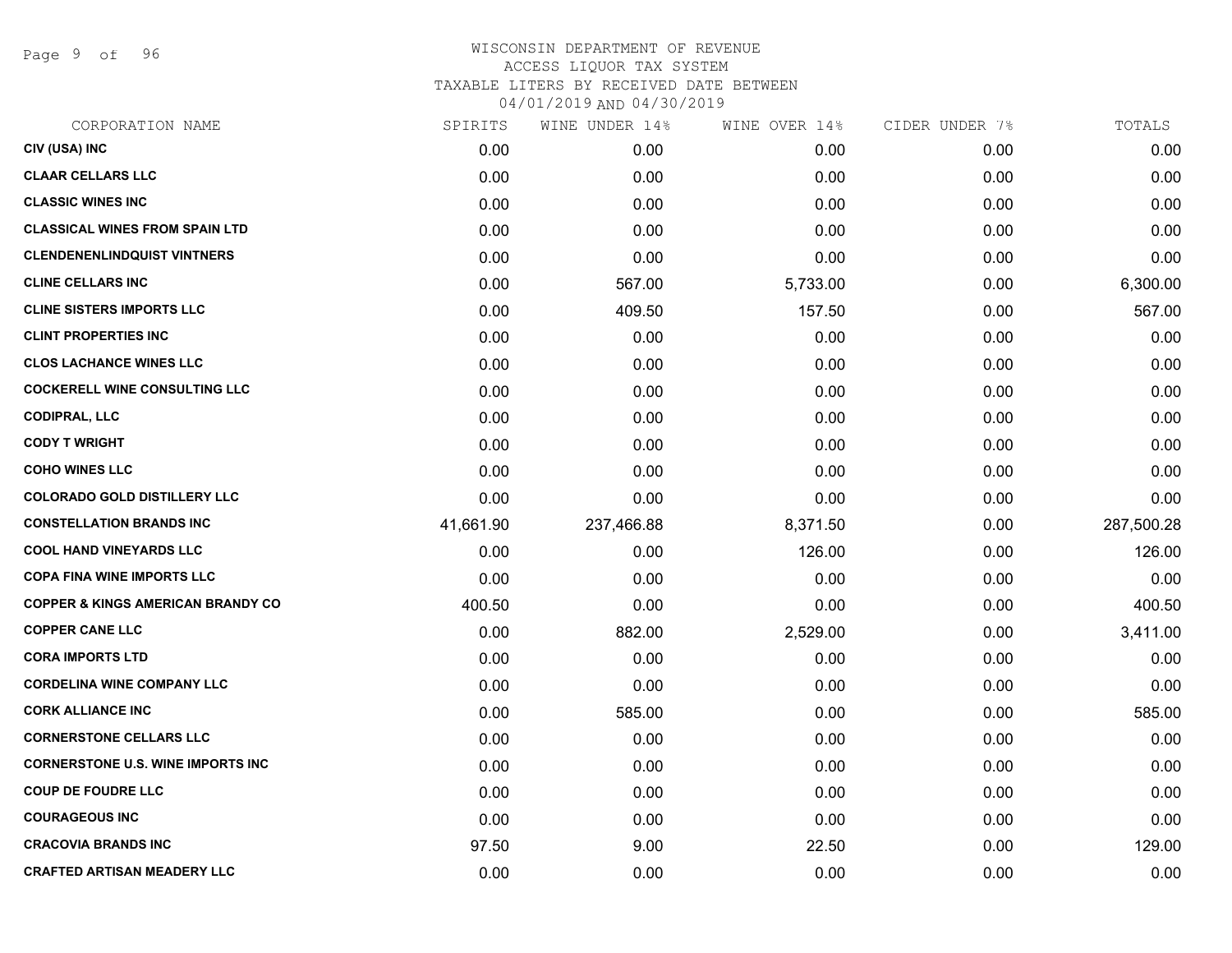Page 10 of 96

| CORPORATION NAME                   | SPIRITS   | WINE UNDER 14% | WINE OVER 14% | CIDER UNDER 7% | TOTALS    |
|------------------------------------|-----------|----------------|---------------|----------------|-----------|
| <b>CRAIG S HANDLY</b>              | 0.00      | 0.00           | 0.00          | 0.00           | 0.00      |
| <b>CREATIVE WINE CONCEPTS INC</b>  | 0.00      | 0.00           | 0.00          | 0.00           | 0.00      |
| <b>CREW WINE COMPANY LLC</b>       | 0.00      | 1,008.00       | 441.00        | 0.00           | 1,449.00  |
| <b>CRIBARI VINEYARDS INC</b>       | 0.00      | 503.99         | 0.00          | 0.00           | 503.99    |
| <b>CRIMSON WINE GROUP LTD</b>      | 0.00      | 504.00         | 0.00          | 0.00           | 504.00    |
| <b>CRISPIN CIDER COMPANY</b>       | 0.00      | 0.00           | 0.00          | 0.00           | 0.00      |
| <b>CRISTOM VINEYARDS INC</b>       | 0.00      | 0.00           | 0.00          | 0.00           | 0.00      |
| <b>CROSSLAND VINEYARDS</b>         | 0.00      | 0.00           | 0.00          | 0.00           | 0.00      |
| <b>CROWN POINT WINERY LLC</b>      | 0.00      | 0.00           | 0.00          | 0.00           | 0.00      |
| <b>CROWN VALLEY WINERY INC</b>     | 0.00      | 0.00           | 0.00          | 0.00           | 0.00      |
| <b>CRUSE WINE COMPANY, LLC</b>     | 0.00      | 0.00           | 0.00          | 0.00           | 0.00      |
| <b>CULT OF 8</b>                   | 0.00      | 1,903.50       | 54.00         | 0.00           | 1,957.50  |
| <b>CULTIVATE WINES LLC</b>         | 0.00      | 0.00           | 0.00          | 0.00           | 0.00      |
| <b>CUNAT PREMIUM VINEYARDS LLC</b> | 0.00      | 0.00           | 0.00          | 0.00           | 0.00      |
| <b>CUSHMAN WINERY CORPORATION</b>  | 0.00      | 0.00           | 0.00          | 0.00           | 0.00      |
| <b>CUTWATER SPIRITS LLC</b>        | 14,619.00 | 0.00           | 0.00          | 0.00           | 14,619.00 |
| <b>CUVAISON INC</b>                | 0.00      | 0.00           | 0.00          | 0.00           | 0.00      |
| <b>D &amp; D VINEYARDS INC</b>     | 0.00      | 0.00           | 0.00          | 0.00           | 0.00      |
| <b>D &amp; J F CELLARS INC</b>     | 0.00      | 0.00           | 0.00          | 0.00           | 0.00      |
| <b>D MYERS LLC</b>                 | 0.00      | 0.00           | 0.00          | 0.00           | 0.00      |
| <b>D.G.L. DISTRIBUTORS, INC</b>    | 0.00      | 0.00           | 0.00          | 0.00           | 0.00      |
| <b>DAEDALUS CELLARS CO</b>         | 0.00      | 0.00           | 0.00          | 0.00           | 0.00      |
| <b>DAN CAREY</b>                   | 0.00      | 0.00           | 0.00          | 0.00           | 0.00      |
| <b>DANCING COYOTE WINES</b>        | 0.00      | 0.00           | 126.00        | 0.00           | 126.00    |
| <b>DANICA PATRICK</b>              | 0.00      | 0.00           | 0.00          | 0.00           | 0.00      |
| <b>DANIEL A LASNER</b>             | 562.70    | 0.00           | 0.00          | 0.00           | 562.70    |
| <b>DANNY RAKOVIC</b>               | 0.00      | 0.00           | 0.00          | 0.00           | 0.00      |
| <b>DAOU VINEYARDS LLC</b>          | 0.00      | 63.00          | 108.00        | 0.00           | 171.00    |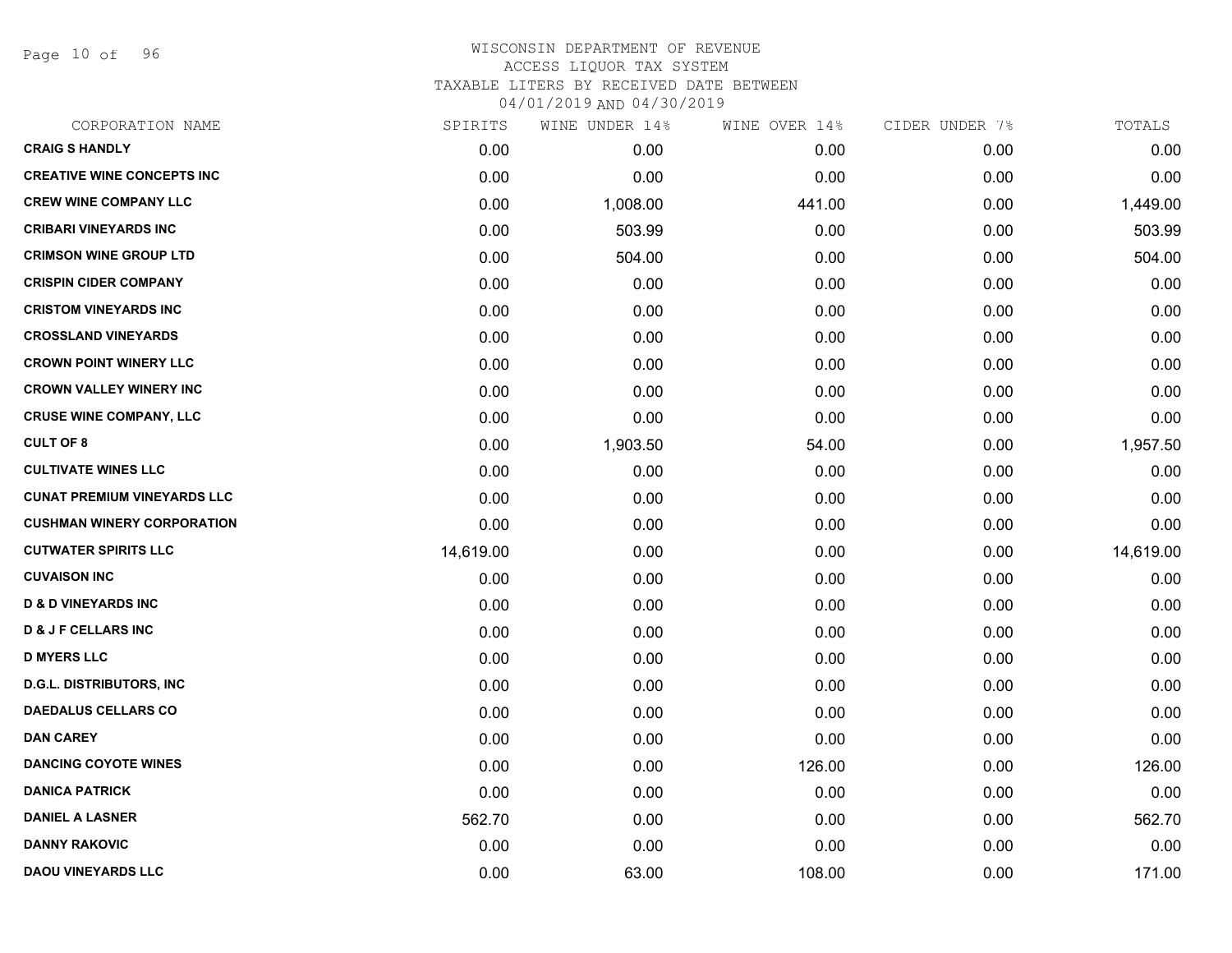Page 11 of 96

|          | WINE UNDER 14% |           |               | TOTALS         |
|----------|----------------|-----------|---------------|----------------|
| 0.00     | 0.00           | 0.00      | 0.00          | 0.00           |
| 0.00     | 0.00           | 54.00     | 0.00          | 54.00          |
| 0.00     | 0.00           | 0.00      | 0.00          | 0.00           |
| 0.00     | 0.00           | 0.00      | 0.00          | 0.00           |
| 0.00     | 0.00           | 0.00      | 0.00          | 0.00           |
| 0.00     | 0.00           | 0.00      | 0.00          | 0.00           |
| 2,853.72 | 38,572.44      | 10,038.37 | 0.00          | 51,464.53      |
| 0.00     | 0.00           | 0.00      | 0.00          | 0.00           |
| 0.00     | 0.00           | 0.00      | 0.00          | 0.00           |
| 187.50   | 35.64          | 24.12     | 0.00          | 247.26         |
| 0.00     | 0.00           | 0.00      | 0.00          | 0.00           |
| 0.00     | 2,257.00       | 481.50    | 13.50         | 2,752.00       |
| 0.00     | 954.00         | 0.00      | 0.00          | 954.00         |
| 0.00     | 503.99         | 0.00      | 0.00          | 503.99         |
| 0.00     | 126.00         | 0.00      | 0.00          | 126.00         |
| 0.00     | 205,371.00     | 19,206.00 | 0.00          | 224,577.00     |
| 0.00     | 0.00           | 0.00      | 0.00          | 0.00           |
| 0.00     | 0.00           | 0.00      | 0.00          | 0.00           |
| 585.00   | 0.00           | 0.00      | 0.00          | 585.00         |
| 0.00     | 0.00           | 0.00      | 0.00          | 0.00           |
| 0.00     | 0.00           | 0.00      | 0.00          | 0.00           |
| 0.00     | 0.00           | 0.00      | 0.00          | 0.00           |
| 0.00     | 0.00           | 0.00      | 0.00          | 0.00           |
| 0.00     | 189.00         | 0.00      | 0.00          | 189.00         |
| 1,077.00 | 0.00           | 0.00      | 0.00          | 1,077.00       |
| 0.00     | 0.00           | 0.00      | 0.00          | 0.00           |
| 0.00     | 0.00           | 279.00    | 0.00          | 279.00         |
| 0.00     | 0.00           | 0.00      | 0.00          | 0.00           |
|          | SPIRITS        |           | WINE OVER 14% | CIDER UNDER 7% |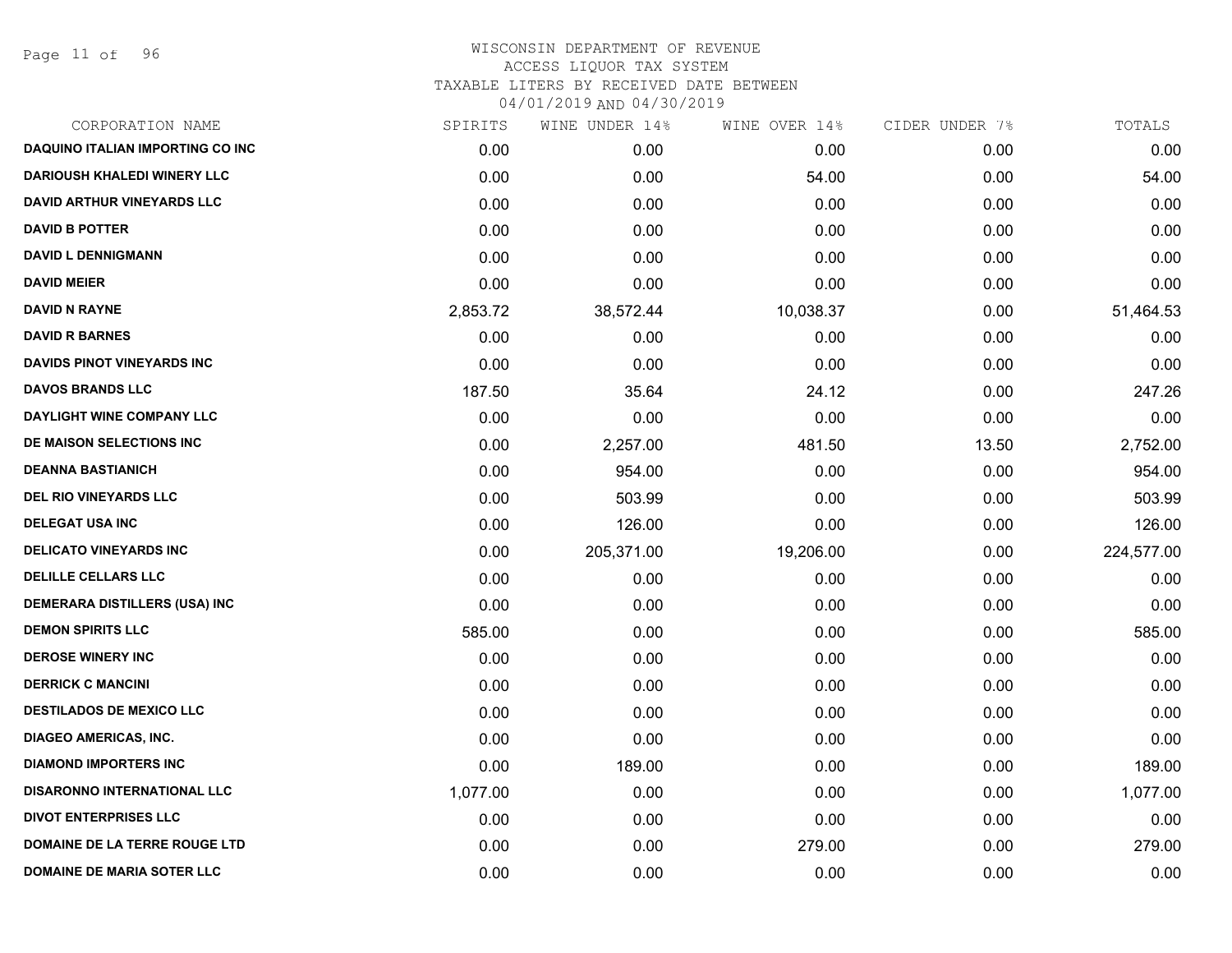# WISCONSIN DEPARTMENT OF REVENUE ACCESS LIQUOR TAX SYSTEM

TAXABLE LITERS BY RECEIVED DATE BETWEEN

| CORPORATION NAME                                                         | SPIRITS   | WINE UNDER 14% | WINE OVER 14% | CIDER UNDER 7% | TOTALS       |
|--------------------------------------------------------------------------|-----------|----------------|---------------|----------------|--------------|
| <b>DOMAINE SELECT WINE &amp; SPIRITS LLC</b>                             | 0.00      | 0.00           | 0.00          | 0.00           | 0.00         |
| <b>DOMAINE SERENE VINEYARDS &amp; WINERY INC</b>                         | 0.00      | 27.00          | 0.00          | 0.00           | 27.00        |
| <b>DOMAINE ST GEORGE</b>                                                 | 0.00      | 0.00           | 0.00          | 0.00           | 0.00         |
| <b>DON SEBASTIANI &amp; SONS INTERNATIONAL WINE</b><br><b>NEGOCIANTS</b> | 0.00      | 9,408.00       | 1,134.00      | 0.00           | 10,542.00    |
| <b>DONALD ALDRIDGE</b>                                                   | 0.00      | 0.00           | 0.00          | 0.00           | 0.00         |
| <b>DONALD E HAGGE</b>                                                    | 0.00      | 0.00           | 0.00          | 0.00           | 0.00         |
| <b>DOUBLE DIAMOND DISTILLERY LLC</b>                                     | 89.16     | 0.00           | 0.00          | 0.00           | 89.16        |
| <b>DOUBLE DOWN SPIRITS LLC</b>                                           | 0.00      | 0.00           | 0.00          | 0.00           | 0.00         |
| <b>DOYNA LTD</b>                                                         | 0.00      | 0.00           | 0.00          | 0.00           | 0.00         |
| DRAKE MAKES WINE, INC.                                                   | 0.00      | 0.00           | 0.00          | 0.00           | 0.00         |
| <b>DREYER WINE LLC</b>                                                   | 0.00      | 63.00          | 126.00        | 0.00           | 189.00       |
| <b>DREYFUS ASHBY INC</b>                                                 | 0.00      | 3,879.00       | 909.00        | 0.00           | 4,788.00     |
| <b>DRG IMPORTS LLC</b>                                                   | 0.00      | 512.01         | 0.00          | 0.00           | 512.01       |
| DRY CREEK VINEYARD INC                                                   | 0.00      | 252.00         | 675.00        | 0.00           | 927.00       |
| <b>DUCKHORN WINE COMPANY</b>                                             | 0.00      | 2,784.00       | 1,134.00      | 0.00           | 3,918.00     |
| DUGGANS DISTILLERS PRODUCTS CORPORATION                                  | 180.00    | 0.00           | 0.00          | 0.00           | 180.00       |
| <b>DUMOL WINERY LLC</b>                                                  | 0.00      | 0.00           | 0.00          | 0.00           | 0.00         |
| <b>DUNHAM CELLARS LLC</b>                                                | 0.00      | 252.00         | 0.00          | 0.00           | 252.00       |
| <b>DUNN VINEYARDS LLC</b>                                                | 0.00      | 0.00           | 0.00          | 0.00           | 0.00         |
| <b>DUVEL MOORTGAT USA LTD</b>                                            | 0.00      | 0.00           | 0.00          | 0.00           | 0.00         |
| <b>DV SPIRITS LLC</b>                                                    | 333.00    | 0.00           | 0.00          | 0.00           | 333.00       |
| <b>E &amp; J GALLO WINERY</b>                                            | 70,599.60 | 994,857.25     | 37,984.00     | 0.00           | 1,103,440.85 |
| <b>EAGLE EYE IMPORTS LLC</b>                                             | 0.00      | 0.00           | 0.00          | 0.00           | 0.00         |
| <b>EAGLE ROCK INVESTMENTS INC.</b>                                       | 0.00      | 0.00           | 0.00          | 0.00           | 0.00         |
| <b>EAGLES LANDING WINERY LLC</b>                                         | 0.00      | 522.00         | 0.00          | 0.00           | 522.00       |
| <b>EASTERN LIQUORS USA INC</b>                                           | 0.00      | 0.00           | 0.00          | 0.00           | 0.00         |
| <b>EBERLE WINERY LP</b>                                                  | 0.00      | 63.00          | 0.00          | 0.00           | 63.00        |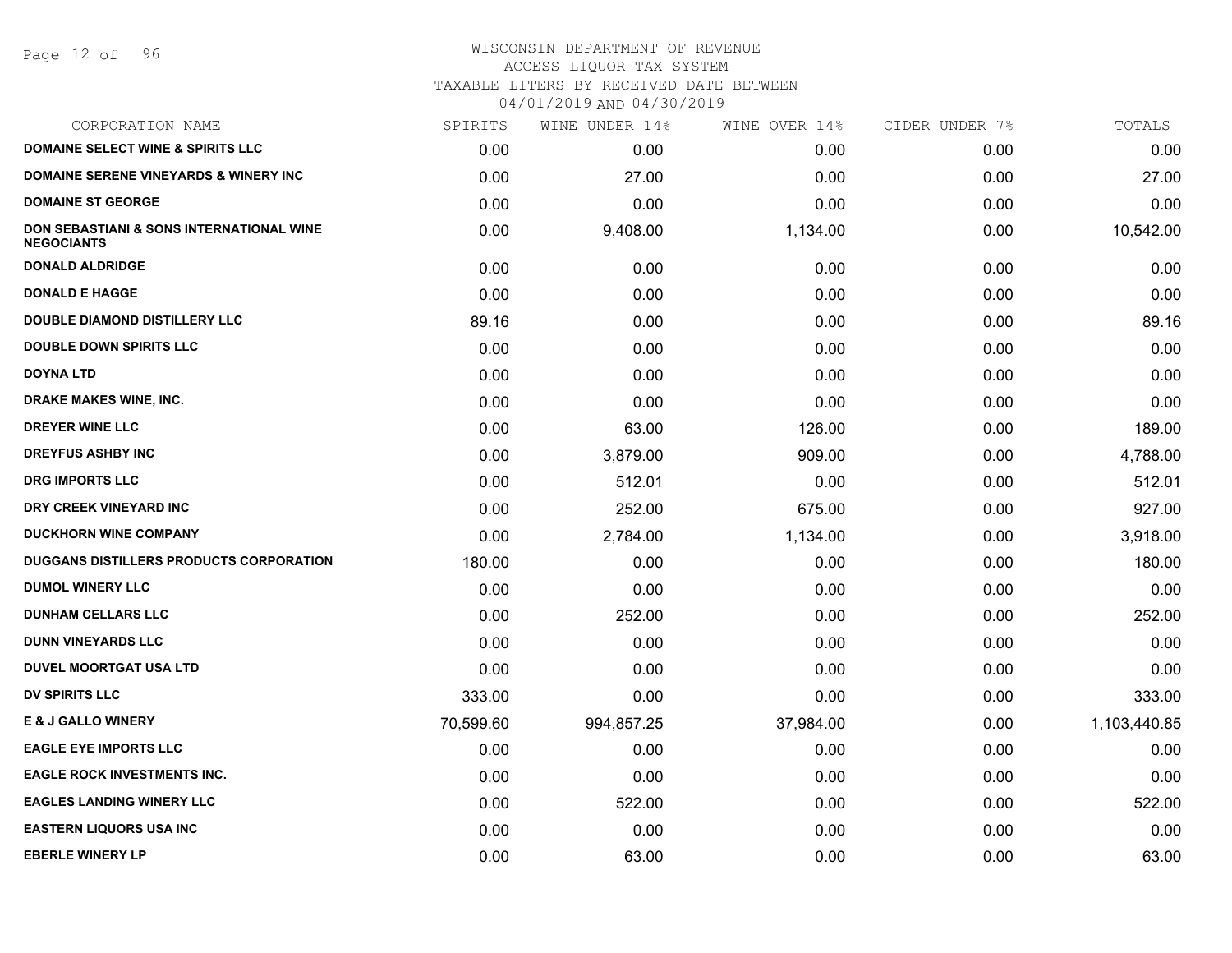Page 13 of 96

| SPIRITS | WINE UNDER 14% |        | CIDER UNDER 7% | TOTALS   |
|---------|----------------|--------|----------------|----------|
| 0.00    | 0.00           | 0.00   | 0.00           | 0.00     |
| 0.00    | 0.00           | 0.00   | 0.00           | 0.00     |
| 0.00    | 0.00           | 0.00   | 0.00           | 0.00     |
| 0.00    | 0.00           | 0.00   | 0.00           | 0.00     |
| 0.00    | 0.00           | 0.00   | 0.00           | 0.00     |
| 0.00    | 0.00           | 0.00   | 0.00           | 0.00     |
| 0.00    | 0.00           | 0.00   | 0.00           | 0.00     |
| 0.00    | 0.00           | 0.00   | 0.00           | 0.00     |
| 0.00    | 0.00           | 0.00   | 0.00           | 0.00     |
| 0.00    | 0.00           | 0.00   | 0.00           | 0.00     |
| 0.00    | 540.00         | 0.00   | 0.00           | 540.00   |
| 0.00    | 1,084.37       | 0.00   | 0.00           | 1,084.37 |
| 0.00    | 0.00           | 630.00 | 0.00           | 630.00   |
| 0.00    | 63.00          | 0.00   | 0.00           | 63.00    |
| 0.00    | 1,399.45       | 0.00   | 0.00           | 1,399.45 |
| 0.00    | 3.00           | 0.00   | 0.00           | 3.00     |
| 0.00    | 0.00           | 0.00   | 0.00           | 0.00     |
| 0.00    | 63.00          | 63.00  | 0.00           | 126.00   |
| 0.00    | 0.00           | 0.00   | 0.00           | 0.00     |
| 0.00    | 0.00           | 0.00   | 0.00           | 0.00     |
| 0.00    | 864.00         | 0.00   | 0.00           | 864.00   |
| 0.00    | 0.00           | 0.00   | 0.00           | 0.00     |
| 0.00    | 0.00           | 0.00   | 0.00           | 0.00     |
| 0.00    | 0.00           | 0.00   | 0.00           | 0.00     |
| 0.00    | 0.00           | 0.00   | 0.00           | 0.00     |
| 0.00    | 0.00           | 0.00   | 0.00           | 0.00     |
| 0.00    | 252.00         | 0.00   | 0.00           | 252.00   |
| 0.00    | 0.00           | 0.00   | 0.00           | 0.00     |
|         |                |        | WINE OVER 14%  |          |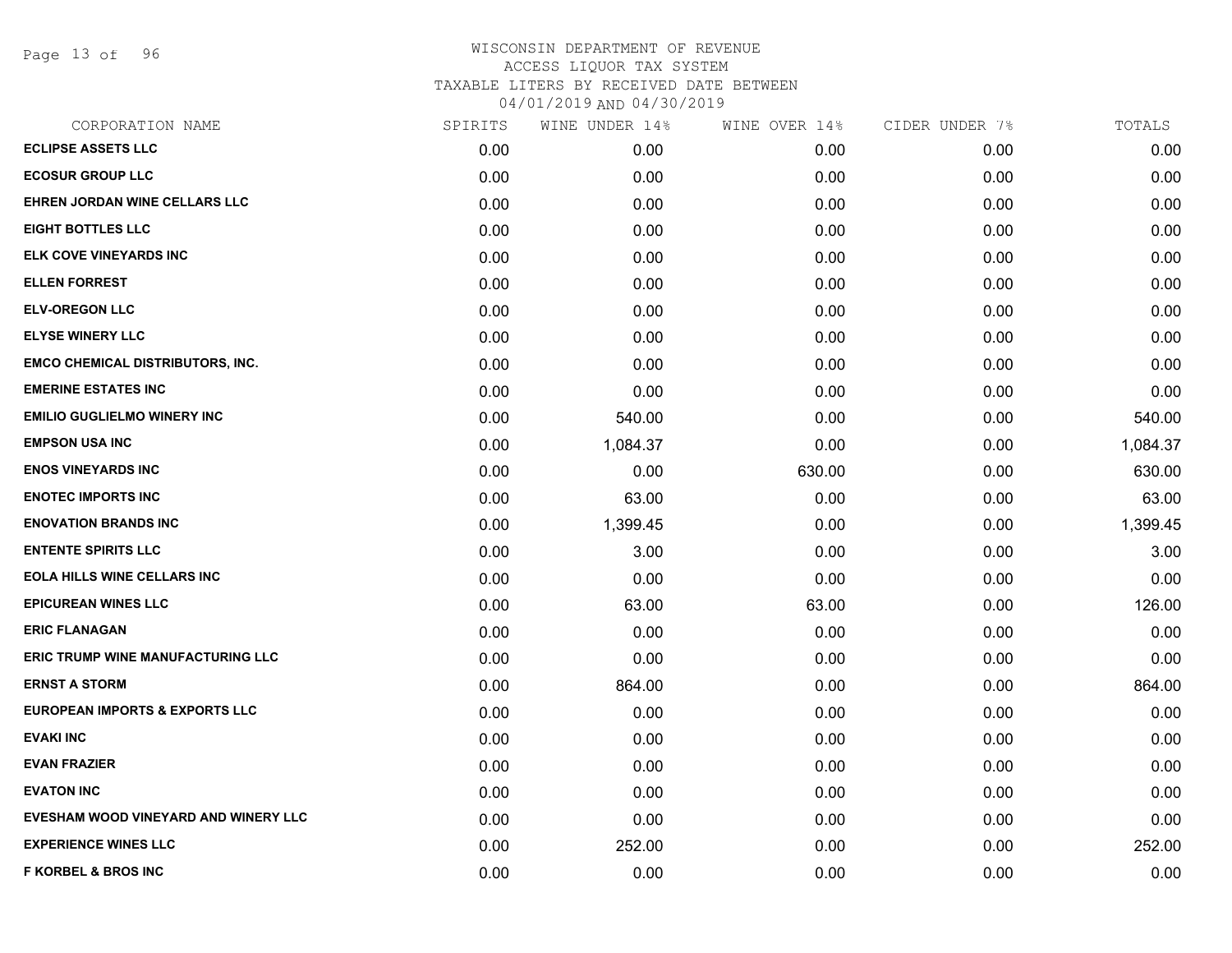Page 14 of 96

#### WISCONSIN DEPARTMENT OF REVENUE ACCESS LIQUOR TAX SYSTEM TAXABLE LITERS BY RECEIVED DATE BETWEEN

| CORPORATION NAME                                 | SPIRITS   | WINE UNDER 14% | WINE OVER 14% | CIDER UNDER 7% | TOTALS    |
|--------------------------------------------------|-----------|----------------|---------------|----------------|-----------|
| <b>FL NAVARRO LIMITED</b>                        | 0.00      | 252.00         | 90.00         | 0.00           | 342.00    |
| <b>F&amp;F FINE WINES INTERNATIONAL INC</b>      | 0.00      | 915.00         | 0.00          | 0.00           | 915.00    |
| <b>FAMILY &amp; FARMERS LLC</b>                  | 0.00      | 216.00         | 0.00          | 0.00           | 216.00    |
| <b>FAMOUS BRANDS LLC</b>                         | 0.00      | 0.00           | 0.00          | 0.00           | 0.00      |
| <b>FANTIS IMPORTS INC</b>                        | 0.00      | 18.62          | 11.88         | 0.00           | 30.50     |
| <b>FAR NORTH SPIRITS INC</b>                     | 211.50    | 0.00           | 0.00          | 0.00           | 211.50    |
| <b>FASEL SHENSTONE LLC</b>                       | 0.00      | 0.00           | 663.00        | 0.00           | 663.00    |
| <b>FERRARI CARANO VINEYARDS &amp; WINERY LLC</b> | 0.00      | 1,008.00       | 1,473.00      | 0.00           | 2,481.00  |
| <b>FETZER VINEYARDS</b>                          | 0.00      | 40,600.14      | 1,651.50      | 0.00           | 42,251.64 |
| <b>FIDDLEHEAD CELLARS LP</b>                     | 0.00      | 0.00           | 0.00          | 0.00           | 0.00      |
| <b>FIFTH GENERATION INC</b>                      | 85,674.00 | 0.00           | 0.00          | 0.00           | 85,674.00 |
| FIFTY FOURTH STREET ENTERPRISES LLC              | 0.00      | 0.00           | 0.00          | 0.00           | 0.00      |
| <b>FIRESTEED CORPORATION</b>                     | 0.00      | 0.00           | 0.00          | 0.00           | 0.00      |
| <b>FISHER VINEYARDS</b>                          | 0.00      | 0.00           | 0.00          | 0.00           | 0.00      |
| <b>FITVINE LLC</b>                               | 0.00      | 0.00           | 0.00          | 0.00           | 0.00      |
| <b>FIVE GRAPES LLC</b>                           | 0.00      | 0.00           | 0.00          | 0.00           | 0.00      |
| <b>FJN FINE WINES LLC</b>                        | 0.00      | 540.00         | 0.00          | 0.00           | 540.00    |
| <b>FLORA SPRINGS WINE COMPANY</b>                | 0.00      | 126.00         | 0.00          | 0.00           | 126.00    |
| <b>FLORIDA ORANGE GROVES INC</b>                 | 0.00      | 0.00           | 0.00          | 0.00           | 0.00      |
| <b>FN CELLARS LLC</b>                            | 0.00      | 0.00           | 598.50        | 0.00           | 598.50    |
| <b>FOLEY FAMILY WINES INC</b>                    | 9.00      | 19,728.00      | 1,579.50      | 0.00           | 21,316.50 |
| <b>FOLIO WINE COMPANY LLC</b>                    | 0.00      | 5,886.56       | 0.00          | 0.00           | 5,886.56  |
| FORT ROSS VINEYARD & WINERY LLC                  | 0.00      | 0.00           | 36.00         | 0.00           | 36.00     |
| <b>FOUR BEARS WINERY LLC</b>                     | 0.00      | 0.00           | 0.00          | 0.00           | 0.00      |
| FOUR DAUGHTERS VINEYARD AND WINERY LLC           | 0.00      | 0.00           | 0.00          | 4,088.54       | 4,088.54  |
| FOUR ROSES DISTILLERY LLC                        | 2,626.50  | 0.00           | 0.00          | 0.00           | 2,626.50  |
| <b>FOWLES WINE USA INC</b>                       | 0.00      | 130.50         | 0.00          | 0.00           | 130.50    |
| <b>FOXEN VINEYARD INC</b>                        | 0.00      | 126.00         | 0.00          | 0.00           | 126.00    |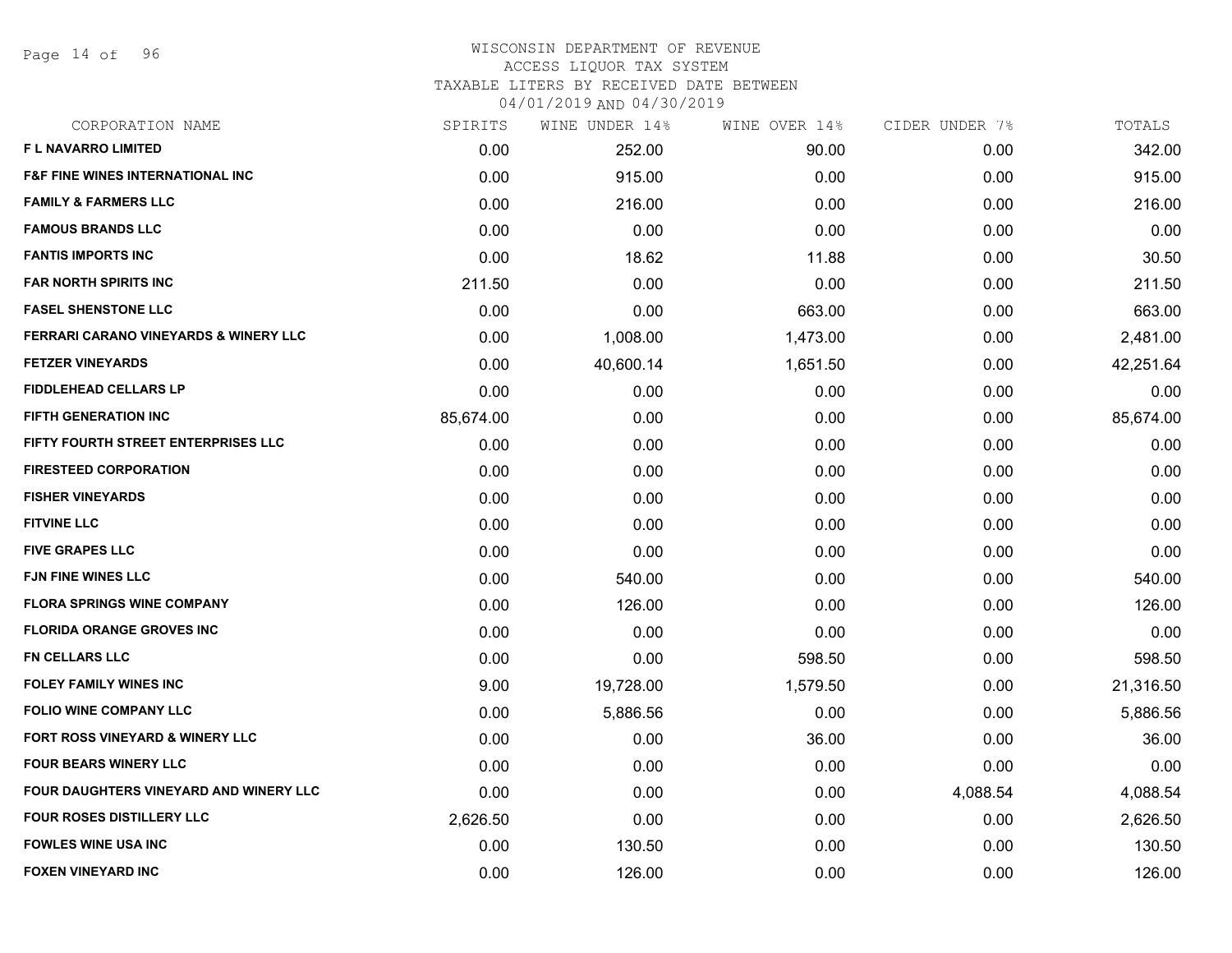#### WISCONSIN DEPARTMENT OF REVENUE ACCESS LIQUOR TAX SYSTEM

TAXABLE LITERS BY RECEIVED DATE BETWEEN

| CORPORATION NAME                                    | SPIRITS  | WINE UNDER 14% | WINE OVER 14% | CIDER UNDER 7% | TOTALS    |
|-----------------------------------------------------|----------|----------------|---------------|----------------|-----------|
| <b>FRANCIS COPPOLA WINERY LLC</b>                   | 0.00     | 10,470.65      | 3,024.00      | 0.00           | 13,494.65 |
| <b>FRANK FAMILY VINEYARDS LLC</b>                   | 0.00     | 0.00           | 504.00        | 0.00           | 504.00    |
| <b>FRANK LIN DISTILLERS PRODUCTS LTD</b>            | 3,741.00 | 0.00           | 0.00          | 0.00           | 3,741.00  |
| <b>FRED C SCHERRER</b>                              | 0.00     | 0.00           | 90.00         | 0.00           | 90.00     |
| <b>FREDERICK WILDMAN &amp; SONS LTD</b>             | 544.50   | 2,578.48       | 58.50         | 0.00           | 3,181.48  |
| <b>FREELANCE WINES LLC</b>                          | 0.00     | 0.00           | 0.00          | 0.00           | 0.00      |
| <b>FREIXENET USA INC</b>                            | 0.00     | 0.00           | 0.00          | 0.00           | 0.00      |
| <b>FREY VINEYARDS LTD</b>                           | 0.00     | 4,797.00       | 0.00          | 0.00           | 4,797.00  |
| <b>FRITZ CELLARS INC</b>                            | 0.00     | 0.00           | 0.00          | 0.00           | 0.00      |
| <b>FROGS LEAP WINERY</b>                            | 0.00     | 126.00         | 0.00          | 0.00           | 126.00    |
| <b>FRONTIER CORPORATION</b>                         | 0.00     | 414.00         | 36.00         | 0.00           | 450.00    |
| FRUIT OF THE VINES INC                              | 0.00     | 1,311.90       | 0.00          | 0.00           | 1,311.90  |
| FULL THROTTLE SLOON SHINE LLC                       | 0.00     | 0.00           | 0.00          | 0.00           | 0.00      |
| <b>FULTON STREET BREWERY LLC</b>                    | 0.00     | 0.00           | 0.00          | 0.00           | 0.00      |
| <b>FUSED WINES LP</b>                               | 0.00     | 0.00           | 0.00          | 0.00           | 0.00      |
| <b>G K SKAGGS INC</b>                               | 0.00     | 819.00         | 0.00          | 0.00           | 819.00    |
| G.S.W.C. INC.                                       | 0.00     | 0.00           | 0.00          | 0.00           | 0.00      |
| <b>GALENA AVIATION, LLC</b>                         | 0.00     | 0.00           | 0.00          | 0.00           | 0.00      |
| <b>GAMBA VINEYARDS AND WINERY LLC</b>               | 0.00     | 0.00           | 0.00          | 0.00           | 0.00      |
| <b>GAMBLE FAMILY VINEYARDS LLC</b>                  | 0.00     | 0.00           | 0.00          | 0.00           | 0.00      |
| <b>GARBER &amp; COMPANY INC</b>                     | 0.00     | 126.00         | 126.00        | 0.00           | 252.00    |
| <b>GENERATIONS OF SONOMA LLC</b>                    | 0.00     | 0.00           | 0.00          | 0.00           | 0.00      |
| <b>GEORGE BOZIC JR</b>                              | 0.00     | 0.00           | 0.00          | 0.00           | 0.00      |
| <b>GEORGIAN ROYAL COLLECTION, INC.</b>              | 0.00     | 0.00           | 0.00          | 0.00           | 0.00      |
| <b>GERBER, GERBER &amp; GERBER DISCLAIMER TRUST</b> | 0.00     | 135.00         | 0.00          | 0.00           | 135.00    |
| <b>GF WINES LLC</b>                                 | 0.00     | 252.00         | 0.00          | 0.00           | 252.00    |
| <b>GH HOLDINGS LP</b>                               | 0.00     | 0.00           | 0.00          | 0.00           | 0.00      |
| <b>GIBSON WINE COMPANY</b>                          | 0.00     | 0.00           | 0.00          | 0.00           | 0.00      |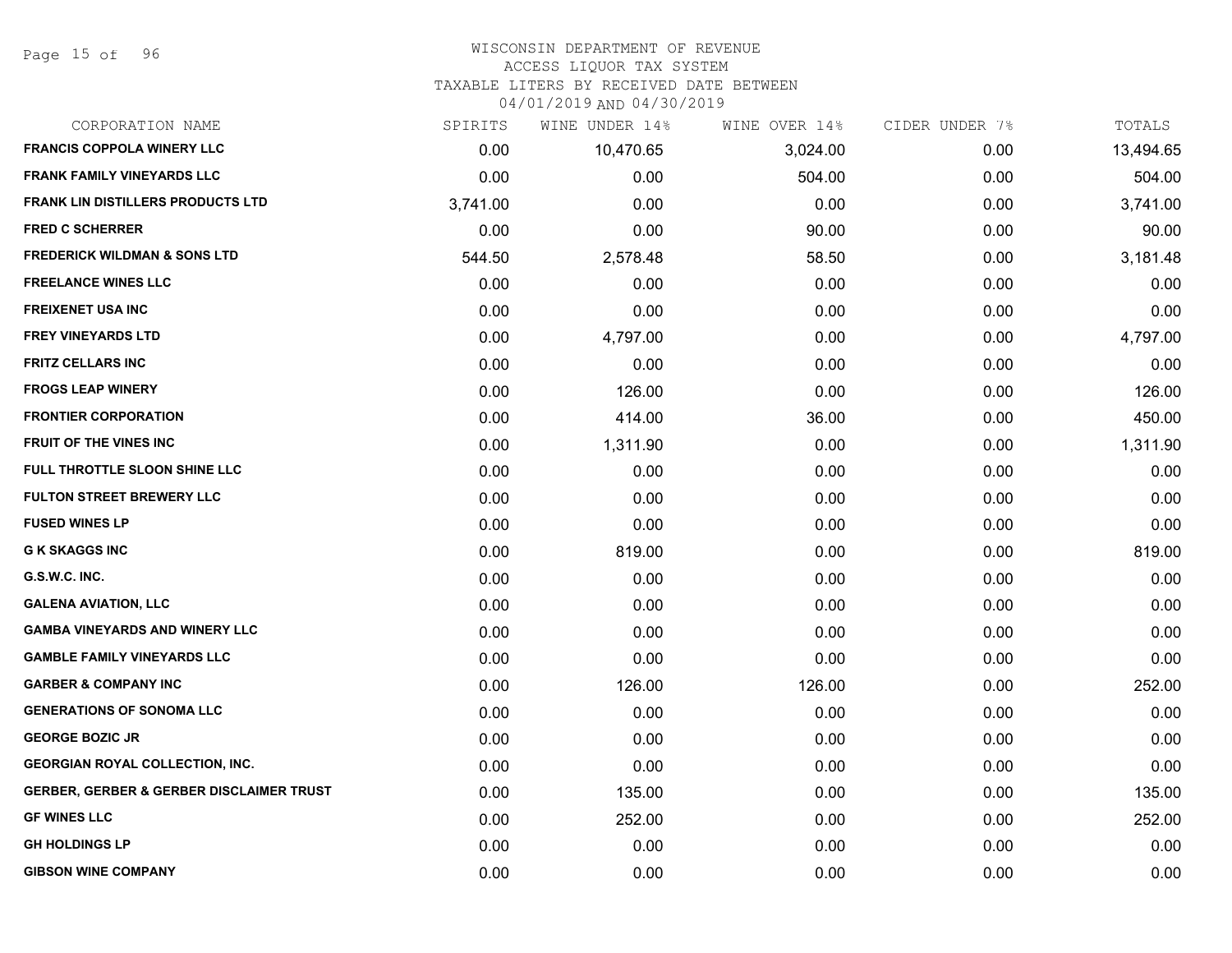Page 16 of 96

| CORPORATION NAME                             | SPIRITS  | WINE UNDER 14% | WINE OVER 14% | CIDER UNDER 7% | TOTALS   |
|----------------------------------------------|----------|----------------|---------------|----------------|----------|
| <b>GILBERT CELLARS LLC</b>                   | 0.00     | 0.00           | 0.00          | 0.00           | 0.00     |
| <b>GLOBAL SPIRITS USA LLC</b>                | 7,904.10 | 0.00           | 0.00          | 0.00           | 7,904.10 |
| <b>GLOBAL VINEYARD IMPORTERS INC</b>         | 0.00     | 363.00         | 0.00          | 0.00           | 363.00   |
| <b>GLUNZ FAMILY WINERY &amp; CELLARS INC</b> | 0.00     | 0.00           | 0.00          | 0.00           | 0.00     |
| <b>GNEKOW FAMILY WINERY LLC</b>              | 0.00     | 0.00           | 252.00        | 0.00           | 252.00   |
| <b>GOAMERICAGO BEVERAGES LLC</b>             | 1,489.50 | 0.00           | 0.00          | 0.00           | 1,489.50 |
| <b>GOLDSCHMIDT VINEYARDS LLC</b>             | 0.00     | 0.00           | 0.00          | 0.00           | 0.00     |
| <b>GOOSE EGG, LLC</b>                        | 0.00     | 0.00           | 0.00          | 0.00           | 0.00     |
| <b>GOOSE RIDGE LLC</b>                       | 0.00     | 36.00          | 90.00         | 0.00           | 126.00   |
| <b>GORDON BROTHERS CELLARS INC</b>           | 0.00     | 0.00           | 0.00          | 0.00           | 0.00     |
| <b>GRAPE EXPECTATIONS, INC</b>               | 0.00     | 0.00           | 0.00          | 0.00           | 0.00     |
| <b>GRAPE VISIONS LLC</b>                     | 0.00     | 0.00           | 0.00          | 0.00           | 0.00     |
| <b>GRAPES &amp; BARLEY LLC</b>               | 0.00     | 0.00           | 0.00          | 0.00           | 0.00     |
| <b>GRAPES OF SPAIN INC</b>                   | 0.00     | 504.00         | 0.00          | 0.00           | 504.00   |
| <b>GRATON SPIRITS COMPANY LLC</b>            | 0.00     | 0.00           | 0.00          | 0.00           | 0.00     |
| <b>GREAT SMOKY MTS DISTILLERY, INC</b>       | 0.00     | 0.00           | 0.00          | 0.00           | 0.00     |
| <b>GREENFIELD GLOBAL USA INC</b>             | 0.00     | 0.00           | 0.00          | 0.00           | 0.00     |
| <b>GREG &amp; GREG INC</b>                   | 0.00     | 0.00           | 0.00          | 0.00           | 0.00     |
| <b>GREG &amp; PAM HARRINGTON WINES LLC</b>   | 0.00     | 0.00           | 189.00        | 0.00           | 189.00   |
| <b>GREG SANDERS</b>                          | 0.00     | 0.00           | 0.00          | 0.00           | 0.00     |
| <b>GREGORY F BUONOCORE</b>                   | 0.00     | 0.00           | 0.00          | 0.00           | 0.00     |
| <b>GREGORY GRAZIANO</b>                      | 0.00     | 252.00         | 117.00        | 0.00           | 369.00   |
| <b>GRGICH HILLS CELLAR</b>                   | 0.00     | 333.00         | 261.00        | 0.00           | 594.00   |
| <b>GRIEB OPTIMAL WINECRAFTING LLC</b>        | 0.00     | 0.00           | 0.00          | 0.00           | 0.00     |
| <b>GROTH VINEYARDS &amp; WINERY LLC</b>      | 0.00     | 0.00           | 0.00          | 0.00           | 0.00     |
| <b>GUARACHI WINE PARTNERS INC</b>            | 0.00     | 2,268.00       | 0.00          | 0.00           | 2,268.00 |
| <b>H ERIK ZETTERSTROM</b>                    | 0.00     | 1,488.00       | 0.00          | 0.00           | 1,488.00 |
| <b>H2 VINO LLC</b>                           | 0.00     | 0.00           | 0.00          | 0.00           | 0.00     |
|                                              |          |                |               |                |          |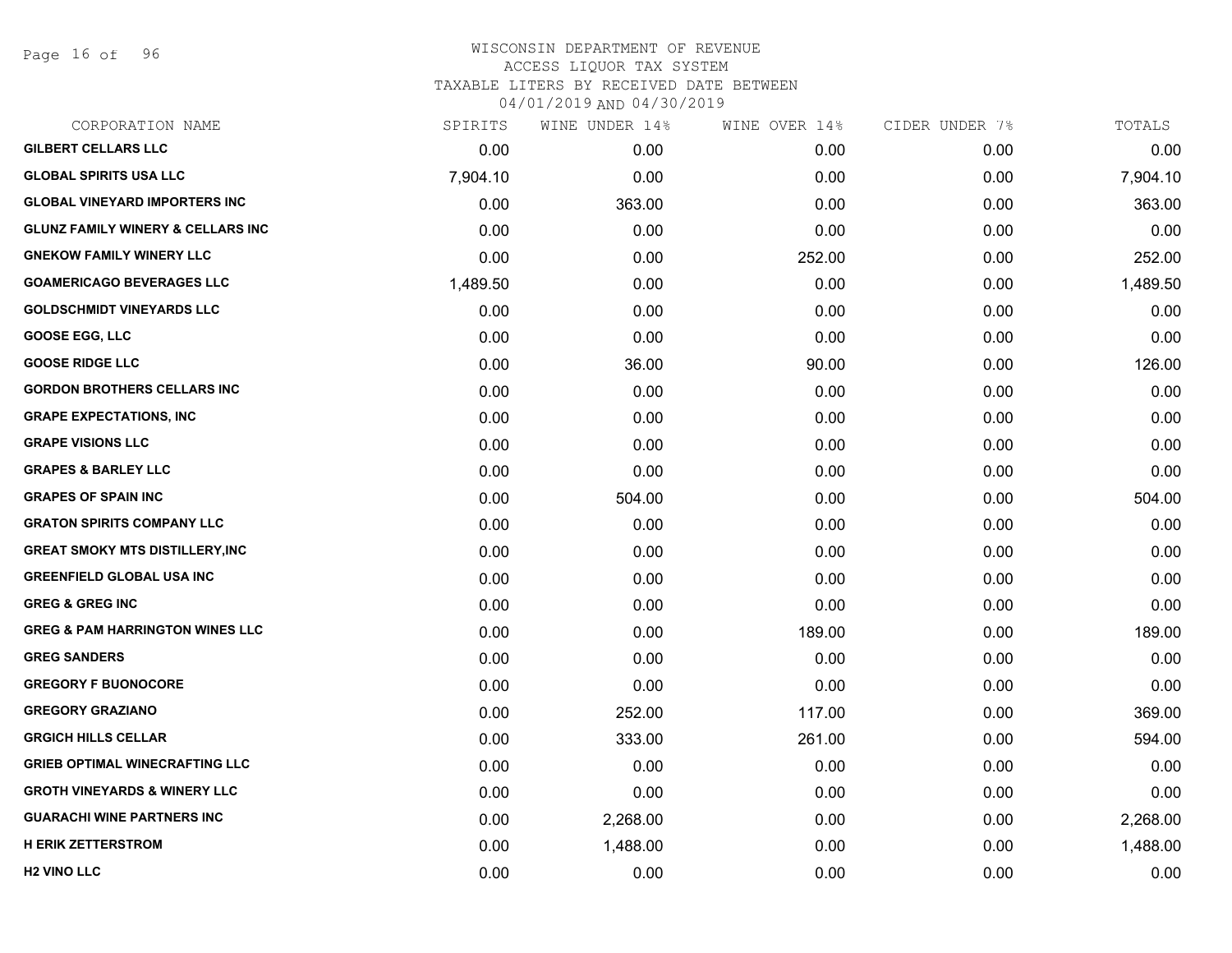Page 17 of 96

| <b>HAAS BROTHERS INC</b><br>0.00<br>0.00<br>0.00<br>0.00<br><b>HAHN ESTATE</b><br>0.00<br>0.00<br>0.00<br>0.00<br><b>HALBY MARKETING INC</b><br>0.00<br>6.00<br>0.00<br>0.00<br><b>HALCYON SYNDICATE LTD LLC</b><br>0.00<br>0.00<br>0.00<br>0.00<br><b>HALCYON WINES LLC</b><br>0.00<br>0.00<br>0.00<br>0.00<br><b>HALL WINES LLC</b><br>0.00<br>0.00<br>0.00<br>0.00<br><b>HAMEL FAMILY WINES LLC</b><br>0.00<br>0.00<br>0.00<br>0.00<br><b>HAND PICKED SELECTIONS INC</b><br>0.00<br>252.00<br>0.00<br>0.00<br><b>HARDY USA LTD</b><br>0.00<br>0.00<br>0.00<br>0.00<br><b>HARLAN ESTATE WINERY INC</b><br>0.00<br>0.00<br>0.00<br>0.00<br><b>HARRIS &amp; HARRIS</b><br>0.00<br>0.00<br>90.00<br>0.00<br><b>HAUS WINE &amp; SPIRITS INC</b><br>0.00<br>0.00<br>0.00<br>0.00<br><b>HAWAII SEA SPIRITS LLC</b><br>0.00<br>0.00<br>0.00<br>0.00<br><b>HDD LLC</b><br>0.00<br>0.00<br>0.00<br>0.00<br><b>HEADFRAME SPIRITS INC</b><br>0.00<br>0.00<br>0.00<br>0.00<br><b>HEARTLAND DISTILLERS LLC</b><br>0.00<br>0.00<br>0.00<br>0.00<br><b>HEAVEN HILL SALES CO.</b><br>288,263.70<br>792.00<br>1,431.00<br>0.00<br><b>HEINEKEN USA INCORPORATED</b><br>0.00<br>0.00<br>18,510.00<br>0.00<br><b>HEITZ WINE CELLARS</b><br>0.00<br>0.00<br>0.00<br>0.00<br><b>HEMINGWAY RUM COMPANY LLC</b><br>0.00<br>0.00<br>0.00<br>0.00<br><b>HEMISPHERE WINE COMPANY INC</b><br>0.00<br>0.00<br>0.00<br>0.00<br><b>HEMISPHERES LLC</b><br>0.00<br>0.00<br>0.00<br>0.00<br><b>HENDRY PREMIUM IMPORTS INC</b><br>0.00<br>0.00<br>0.00<br>0.00<br><b>HENRIOT INC</b><br>0.00<br>283.41<br>31.48<br>0.00<br><b>HENRY STEELE IMPORTS LLC</b><br>0.00<br>0.00<br>0.00<br>0.00<br><b>HERITAGE DISTILLING COMPANY INC</b><br>0.00<br>0.00<br>0.00<br>0.00<br><b>HERITAGE WINE CELLARS LTD</b><br>0.00<br>270.00<br>0.00<br>0.00<br><b>HERMAN STORY WINES INC</b><br>0.00<br>0.00<br>0.00<br>0.00 | CORPORATION NAME | SPIRITS | WINE UNDER 14% | WINE OVER 14% | CIDER UNDER 7% | TOTALS     |
|-----------------------------------------------------------------------------------------------------------------------------------------------------------------------------------------------------------------------------------------------------------------------------------------------------------------------------------------------------------------------------------------------------------------------------------------------------------------------------------------------------------------------------------------------------------------------------------------------------------------------------------------------------------------------------------------------------------------------------------------------------------------------------------------------------------------------------------------------------------------------------------------------------------------------------------------------------------------------------------------------------------------------------------------------------------------------------------------------------------------------------------------------------------------------------------------------------------------------------------------------------------------------------------------------------------------------------------------------------------------------------------------------------------------------------------------------------------------------------------------------------------------------------------------------------------------------------------------------------------------------------------------------------------------------------------------------------------------------------------------------------------------------------------------------------------------------------------------------------------------------------|------------------|---------|----------------|---------------|----------------|------------|
|                                                                                                                                                                                                                                                                                                                                                                                                                                                                                                                                                                                                                                                                                                                                                                                                                                                                                                                                                                                                                                                                                                                                                                                                                                                                                                                                                                                                                                                                                                                                                                                                                                                                                                                                                                                                                                                                             |                  |         |                |               |                | 0.00       |
|                                                                                                                                                                                                                                                                                                                                                                                                                                                                                                                                                                                                                                                                                                                                                                                                                                                                                                                                                                                                                                                                                                                                                                                                                                                                                                                                                                                                                                                                                                                                                                                                                                                                                                                                                                                                                                                                             |                  |         |                |               |                | 0.00       |
|                                                                                                                                                                                                                                                                                                                                                                                                                                                                                                                                                                                                                                                                                                                                                                                                                                                                                                                                                                                                                                                                                                                                                                                                                                                                                                                                                                                                                                                                                                                                                                                                                                                                                                                                                                                                                                                                             |                  |         |                |               |                | 6.00       |
|                                                                                                                                                                                                                                                                                                                                                                                                                                                                                                                                                                                                                                                                                                                                                                                                                                                                                                                                                                                                                                                                                                                                                                                                                                                                                                                                                                                                                                                                                                                                                                                                                                                                                                                                                                                                                                                                             |                  |         |                |               |                | 0.00       |
|                                                                                                                                                                                                                                                                                                                                                                                                                                                                                                                                                                                                                                                                                                                                                                                                                                                                                                                                                                                                                                                                                                                                                                                                                                                                                                                                                                                                                                                                                                                                                                                                                                                                                                                                                                                                                                                                             |                  |         |                |               |                | 0.00       |
|                                                                                                                                                                                                                                                                                                                                                                                                                                                                                                                                                                                                                                                                                                                                                                                                                                                                                                                                                                                                                                                                                                                                                                                                                                                                                                                                                                                                                                                                                                                                                                                                                                                                                                                                                                                                                                                                             |                  |         |                |               |                | 0.00       |
|                                                                                                                                                                                                                                                                                                                                                                                                                                                                                                                                                                                                                                                                                                                                                                                                                                                                                                                                                                                                                                                                                                                                                                                                                                                                                                                                                                                                                                                                                                                                                                                                                                                                                                                                                                                                                                                                             |                  |         |                |               |                | 0.00       |
|                                                                                                                                                                                                                                                                                                                                                                                                                                                                                                                                                                                                                                                                                                                                                                                                                                                                                                                                                                                                                                                                                                                                                                                                                                                                                                                                                                                                                                                                                                                                                                                                                                                                                                                                                                                                                                                                             |                  |         |                |               |                | 252.00     |
|                                                                                                                                                                                                                                                                                                                                                                                                                                                                                                                                                                                                                                                                                                                                                                                                                                                                                                                                                                                                                                                                                                                                                                                                                                                                                                                                                                                                                                                                                                                                                                                                                                                                                                                                                                                                                                                                             |                  |         |                |               |                | 0.00       |
|                                                                                                                                                                                                                                                                                                                                                                                                                                                                                                                                                                                                                                                                                                                                                                                                                                                                                                                                                                                                                                                                                                                                                                                                                                                                                                                                                                                                                                                                                                                                                                                                                                                                                                                                                                                                                                                                             |                  |         |                |               |                | 0.00       |
|                                                                                                                                                                                                                                                                                                                                                                                                                                                                                                                                                                                                                                                                                                                                                                                                                                                                                                                                                                                                                                                                                                                                                                                                                                                                                                                                                                                                                                                                                                                                                                                                                                                                                                                                                                                                                                                                             |                  |         |                |               |                | 90.00      |
|                                                                                                                                                                                                                                                                                                                                                                                                                                                                                                                                                                                                                                                                                                                                                                                                                                                                                                                                                                                                                                                                                                                                                                                                                                                                                                                                                                                                                                                                                                                                                                                                                                                                                                                                                                                                                                                                             |                  |         |                |               |                | 0.00       |
|                                                                                                                                                                                                                                                                                                                                                                                                                                                                                                                                                                                                                                                                                                                                                                                                                                                                                                                                                                                                                                                                                                                                                                                                                                                                                                                                                                                                                                                                                                                                                                                                                                                                                                                                                                                                                                                                             |                  |         |                |               |                | 0.00       |
|                                                                                                                                                                                                                                                                                                                                                                                                                                                                                                                                                                                                                                                                                                                                                                                                                                                                                                                                                                                                                                                                                                                                                                                                                                                                                                                                                                                                                                                                                                                                                                                                                                                                                                                                                                                                                                                                             |                  |         |                |               |                | 0.00       |
|                                                                                                                                                                                                                                                                                                                                                                                                                                                                                                                                                                                                                                                                                                                                                                                                                                                                                                                                                                                                                                                                                                                                                                                                                                                                                                                                                                                                                                                                                                                                                                                                                                                                                                                                                                                                                                                                             |                  |         |                |               |                | 0.00       |
|                                                                                                                                                                                                                                                                                                                                                                                                                                                                                                                                                                                                                                                                                                                                                                                                                                                                                                                                                                                                                                                                                                                                                                                                                                                                                                                                                                                                                                                                                                                                                                                                                                                                                                                                                                                                                                                                             |                  |         |                |               |                | 0.00       |
|                                                                                                                                                                                                                                                                                                                                                                                                                                                                                                                                                                                                                                                                                                                                                                                                                                                                                                                                                                                                                                                                                                                                                                                                                                                                                                                                                                                                                                                                                                                                                                                                                                                                                                                                                                                                                                                                             |                  |         |                |               |                | 290,486.70 |
|                                                                                                                                                                                                                                                                                                                                                                                                                                                                                                                                                                                                                                                                                                                                                                                                                                                                                                                                                                                                                                                                                                                                                                                                                                                                                                                                                                                                                                                                                                                                                                                                                                                                                                                                                                                                                                                                             |                  |         |                |               |                | 18,510.00  |
|                                                                                                                                                                                                                                                                                                                                                                                                                                                                                                                                                                                                                                                                                                                                                                                                                                                                                                                                                                                                                                                                                                                                                                                                                                                                                                                                                                                                                                                                                                                                                                                                                                                                                                                                                                                                                                                                             |                  |         |                |               |                | 0.00       |
|                                                                                                                                                                                                                                                                                                                                                                                                                                                                                                                                                                                                                                                                                                                                                                                                                                                                                                                                                                                                                                                                                                                                                                                                                                                                                                                                                                                                                                                                                                                                                                                                                                                                                                                                                                                                                                                                             |                  |         |                |               |                | 0.00       |
|                                                                                                                                                                                                                                                                                                                                                                                                                                                                                                                                                                                                                                                                                                                                                                                                                                                                                                                                                                                                                                                                                                                                                                                                                                                                                                                                                                                                                                                                                                                                                                                                                                                                                                                                                                                                                                                                             |                  |         |                |               |                | 0.00       |
|                                                                                                                                                                                                                                                                                                                                                                                                                                                                                                                                                                                                                                                                                                                                                                                                                                                                                                                                                                                                                                                                                                                                                                                                                                                                                                                                                                                                                                                                                                                                                                                                                                                                                                                                                                                                                                                                             |                  |         |                |               |                | 0.00       |
|                                                                                                                                                                                                                                                                                                                                                                                                                                                                                                                                                                                                                                                                                                                                                                                                                                                                                                                                                                                                                                                                                                                                                                                                                                                                                                                                                                                                                                                                                                                                                                                                                                                                                                                                                                                                                                                                             |                  |         |                |               |                | 0.00       |
|                                                                                                                                                                                                                                                                                                                                                                                                                                                                                                                                                                                                                                                                                                                                                                                                                                                                                                                                                                                                                                                                                                                                                                                                                                                                                                                                                                                                                                                                                                                                                                                                                                                                                                                                                                                                                                                                             |                  |         |                |               |                | 314.89     |
|                                                                                                                                                                                                                                                                                                                                                                                                                                                                                                                                                                                                                                                                                                                                                                                                                                                                                                                                                                                                                                                                                                                                                                                                                                                                                                                                                                                                                                                                                                                                                                                                                                                                                                                                                                                                                                                                             |                  |         |                |               |                | 0.00       |
|                                                                                                                                                                                                                                                                                                                                                                                                                                                                                                                                                                                                                                                                                                                                                                                                                                                                                                                                                                                                                                                                                                                                                                                                                                                                                                                                                                                                                                                                                                                                                                                                                                                                                                                                                                                                                                                                             |                  |         |                |               |                | 0.00       |
|                                                                                                                                                                                                                                                                                                                                                                                                                                                                                                                                                                                                                                                                                                                                                                                                                                                                                                                                                                                                                                                                                                                                                                                                                                                                                                                                                                                                                                                                                                                                                                                                                                                                                                                                                                                                                                                                             |                  |         |                |               |                | 270.00     |
|                                                                                                                                                                                                                                                                                                                                                                                                                                                                                                                                                                                                                                                                                                                                                                                                                                                                                                                                                                                                                                                                                                                                                                                                                                                                                                                                                                                                                                                                                                                                                                                                                                                                                                                                                                                                                                                                             |                  |         |                |               |                | 0.00       |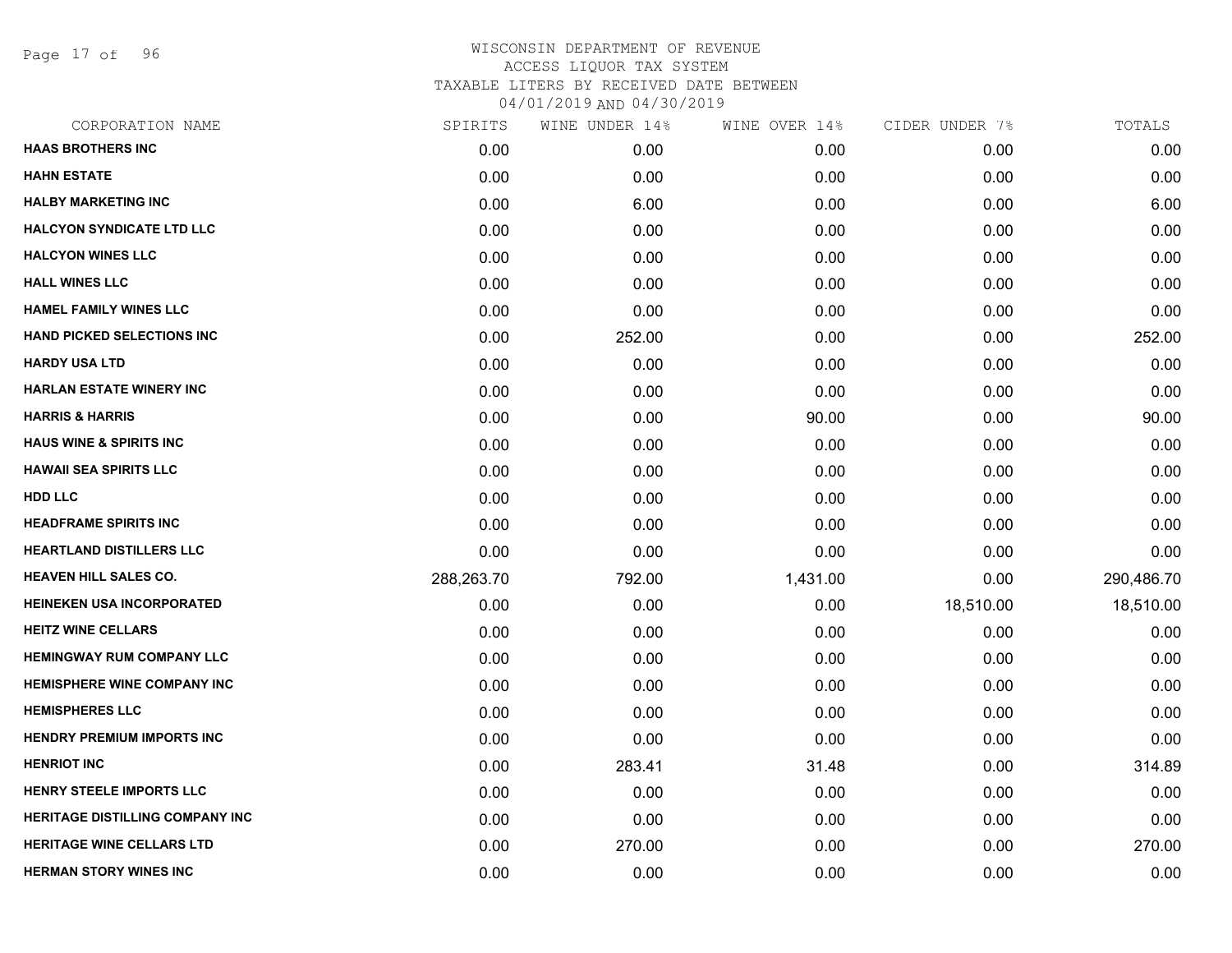Page 18 of 96

| CORPORATION NAME                       | SPIRITS  | WINE UNDER 14% | WINE OVER 14% | CIDER UNDER 7% | TOTALS   |
|----------------------------------------|----------|----------------|---------------|----------------|----------|
| <b>HERON WINES INC</b>                 | 0.00     | 0.00           | 0.00          | 0.00           | 0.00     |
| <b>HEYDAY CORPORATION</b>              | 0.00     | 0.00           | 0.00          | 0.00           | 0.00     |
| <b>HIDALGO IMPORTS LLC</b>             | 0.00     | 0.00           | 0.00          | 0.00           | 0.00     |
| <b>HILL ESTATES INC</b>                | 0.00     | 0.00           | 0.00          | 0.00           | 0.00     |
| <b>HIRSCH WINERY LLC</b>               | 0.00     | 0.00           | 0.00          | 0.00           | 0.00     |
| <b>HIWWS INC</b>                       | 0.00     | 0.00           | 0.00          | 0.00           | 0.00     |
| HONEOYE FALLS DISTILLERY LLC           | 0.00     | 0.00           | 0.00          | 0.00           | 0.00     |
| <b>HONEYWOOD INC</b>                   | 0.00     | 0.00           | 0.00          | 0.00           | 0.00     |
| HONIG VINEYARD AND WINERY LLC          | 0.00     | 135.00         | 126.00        | 0.00           | 261.00   |
| <b>HOOD RIVER DISTILLERS INC</b>       | 2,137.50 | 0.00           | 0.00          | 0.00           | 2,137.50 |
| <b>HOPE WINE LLC</b>                   | 0.00     | 0.00           | 0.00          | 0.00           | 0.00     |
| <b>HORN ENTERPRISES INC</b>            | 0.00     | 0.00           | 0.00          | 0.00           | 0.00     |
| <b>HOTALING &amp; CO., LLC</b>         | 0.00     | 0.00           | 0.00          | 0.00           | 0.00     |
| <b>HOTCOOP LLC</b>                     | 0.00     | 0.00           | 0.00          | 0.00           | 0.00     |
| <b>HOURGLASS WINE COMPANY INC</b>      | 0.00     | 0.00           | 63.00         | 0.00           | 63.00    |
| <b>HPS EPICUREAN</b>                   | 0.00     | 0.00           | 0.00          | 0.00           | 0.00     |
| <b>HUA YUAN</b>                        | 0.00     | 0.00           | 0.00          | 0.00           | 0.00     |
| <b>HUBER ORCHARDS INC</b>              | 0.00     | 0.00           | 0.00          | 0.00           | 0.00     |
| HUDSON WINE BROKERS LLC                | 0.00     | 297.00         | 108.00        | 0.00           | 405.00   |
| <b>HUNEEUS VINTNERS LLC</b>            | 0.00     | 0.00           | 220.50        | 0.00           | 220.50   |
| <b>HUSCH VINEYARDS INC</b>             | 0.00     | 0.00           | 0.00          | 0.00           | 0.00     |
| <b>HYATT FARM PARTNERSHIP</b>          | 0.00     | 0.00           | 0.00          | 0.00           | 0.00     |
| <b>IAN BRAND</b>                       | 0.00     | 0.00           | 0.00          | 0.00           | 0.00     |
| <b>IDEAL WINE &amp; SPIRITS CO INC</b> | 36.00    | 445.50         | 0.00          | 27.00          | 508.50   |
| <b>ILLAHE VINEYARDS AND WINERY INC</b> | 0.00     | 0.00           | 0.00          | 0.00           | 0.00     |
| <b>ILLYRIAN IMPORT INC</b>             | 0.00     | 0.00           | 0.00          | 0.00           | 0.00     |
| <b>IMPERIAL BRANDS INC</b>             | 2,179.50 | 0.00           | 0.00          | 0.00           | 2,179.50 |
| <b>IMPEX BEVERAGES INC</b>             | 0.00     | 0.00           | 0.00          | 0.00           | 0.00     |
|                                        |          |                |               |                |          |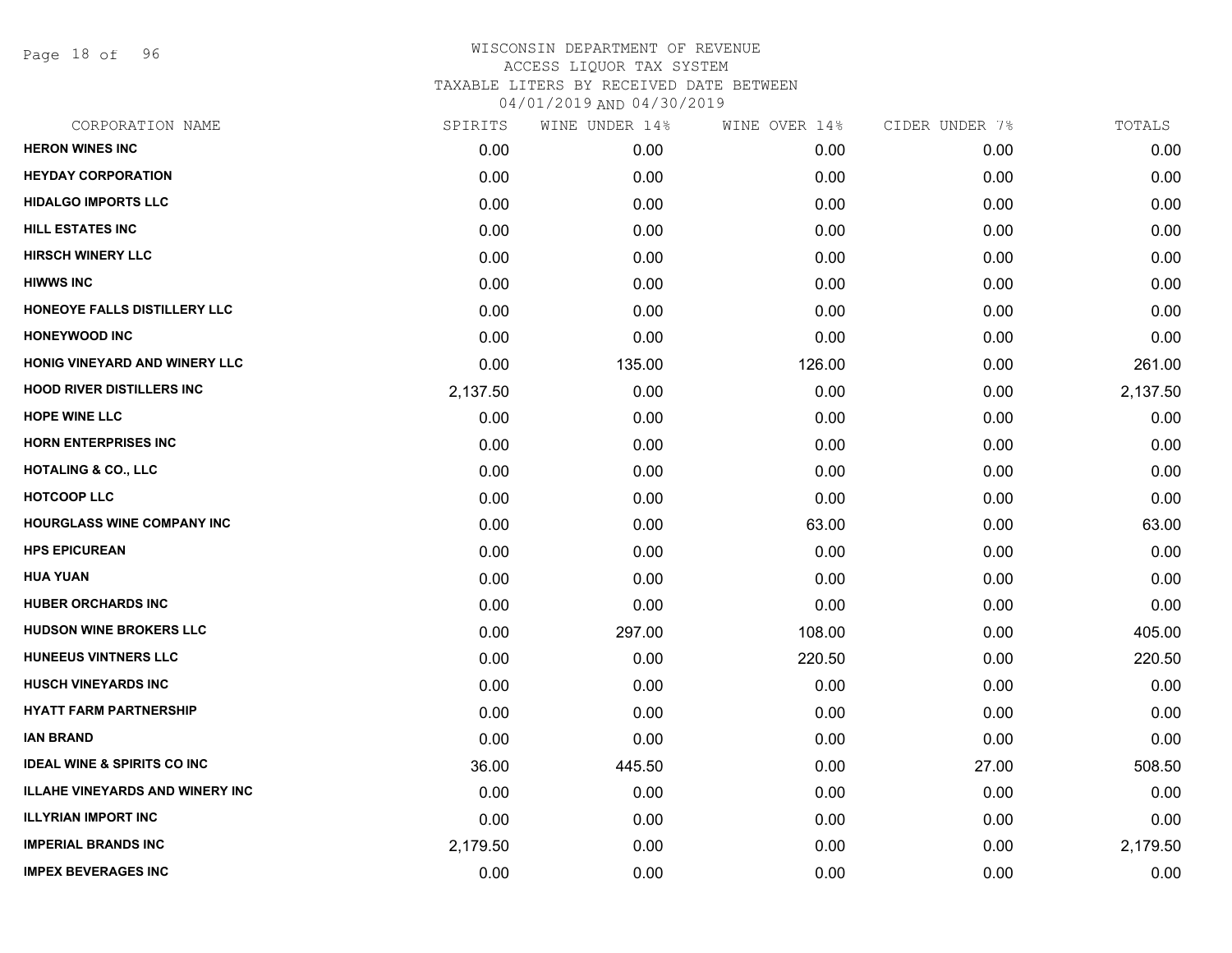Page 19 of 96

#### WISCONSIN DEPARTMENT OF REVENUE ACCESS LIQUOR TAX SYSTEM

TAXABLE LITERS BY RECEIVED DATE BETWEEN

| CORPORATION NAME                                  | SPIRITS   | WINE UNDER 14% | WINE OVER 14% | CIDER UNDER 7% | TOTALS     |
|---------------------------------------------------|-----------|----------------|---------------|----------------|------------|
| IN AGAVE WE TRUST LLC                             | 306.00    | 108.00         | 0.00          | 0.00           | 414.00     |
| <b>INDIGENOUS SELECTIONS LLC</b>                  | 0.00      | 1,012.50       | 138.00        | 0.00           | 1,150.50   |
| <b>INDIGO WINE GROUP LLC</b>                      | 0.00      | 936.00         | 63.00         | 0.00           | 999.00     |
| <b>INFINIUM SPIRITS INC.</b>                      | 22,058.40 | 0.00           | 321.00        | 0.00           | 22,379.40  |
| <b>INNO VINO INTERNATIONAL INC</b>                | 0.00      | 0.00           | 0.00          | 0.00           | 0.00       |
| <b>INTERNATIONAL DISTILLERS &amp; VINTERS LTD</b> | 0.00      | 0.00           | 0.00          | 0.00           | 0.00       |
| <b>INTERNATIONAL VINES INC</b>                    | 0.00      | 1,386.00       | 0.00          | 0.00           | 1,386.00   |
| <b>INTERSECT BEVERAGE LLC</b>                     | 0.00      | 0.00           | 0.00          | 0.00           | 0.00       |
| <b>INTERTRADE USA COMPANY</b>                     | 0.00      | 0.00           | 0.00          | 0.00           | 0.00       |
| <b>INVESTOR'S OF AMERICA LP</b>                   | 0.00      | 0.00           | 0.00          | 0.00           | 0.00       |
| <b>IRON HORSE VINEYARDS LP</b>                    | 0.00      | 63.00          | 0.00          | 0.00           | 63.00      |
| <b>ISANTI SPIRITS LLC</b>                         | 0.00      | 0.00           | 0.00          | 0.00           | 0.00       |
| <b>IWK USA IMPORTERS LLC</b>                      | 0.00      | 0.00           | 0.00          | 0.00           | 0.00       |
| <b>J &amp; D WINES INC</b>                        | 328.50    | 0.00           | 0.00          | 0.00           | 328.50     |
| <b>J LOHR WINERY CORP</b>                         | 0.00      | 15,349.50      | 0.00          | 0.00           | 15,349.50  |
| <b>J PEDRONCELLI WINERY</b>                       | 0.00      | 189.00         | 378.00        | 0.00           | 567.00     |
| <b>J WILLETT COMPANIES</b>                        | 0.00      | 0.00           | 0.00          | 0.00           | 0.00       |
| <b>JACK POUST &amp; COMPANY INC</b>               | 0.00      | 693.00         | 27.00         | 0.00           | 720.00     |
| <b>JACKSON FAMILY ENTERPRISES INC</b>             | 0.00      | 101,833.50     | 16,057.50     | 0.00           | 117,891.00 |
| <b>JACUZZI FAMILY VINEYARDS LLC</b>               | 0.00      | 0.00           | 0.00          | 0.00           | 0.00       |
| JAM CELLARS INC                                   | 0.00      | 9,822.00       | 351.00        | 0.00           | 10,173.00  |
| <b>JAMES E COSMA</b>                              | 0.00      | 7,119.00       | 0.00          | 0.00           | 7,119.00   |
| <b>JAMES L LAMBERT</b>                            | 0.00      | 18.00          | 68.25         | 0.00           | 86.25      |
| <b>JAMES MORONEY INC</b>                          | 0.00      | 0.00           | 0.00          | 0.00           | 0.00       |
| <b>JAMES RICKER</b>                               | 4.50      | 13,158.00      | 31.50         | 0.00           | 13,194.00  |
| JAPAN PRESTIGE SAKE INTERNATIONAL INC             | 0.00      | 0.00           | 0.00          | 0.00           | 0.00       |
| <b>JARVIS</b>                                     | 0.00      | 0.00           | 0.00          | 0.00           | 0.00       |
| <b>JASON DRISCOLL</b>                             | 0.00      | 0.00           | 0.00          | 0.00           | 0.00       |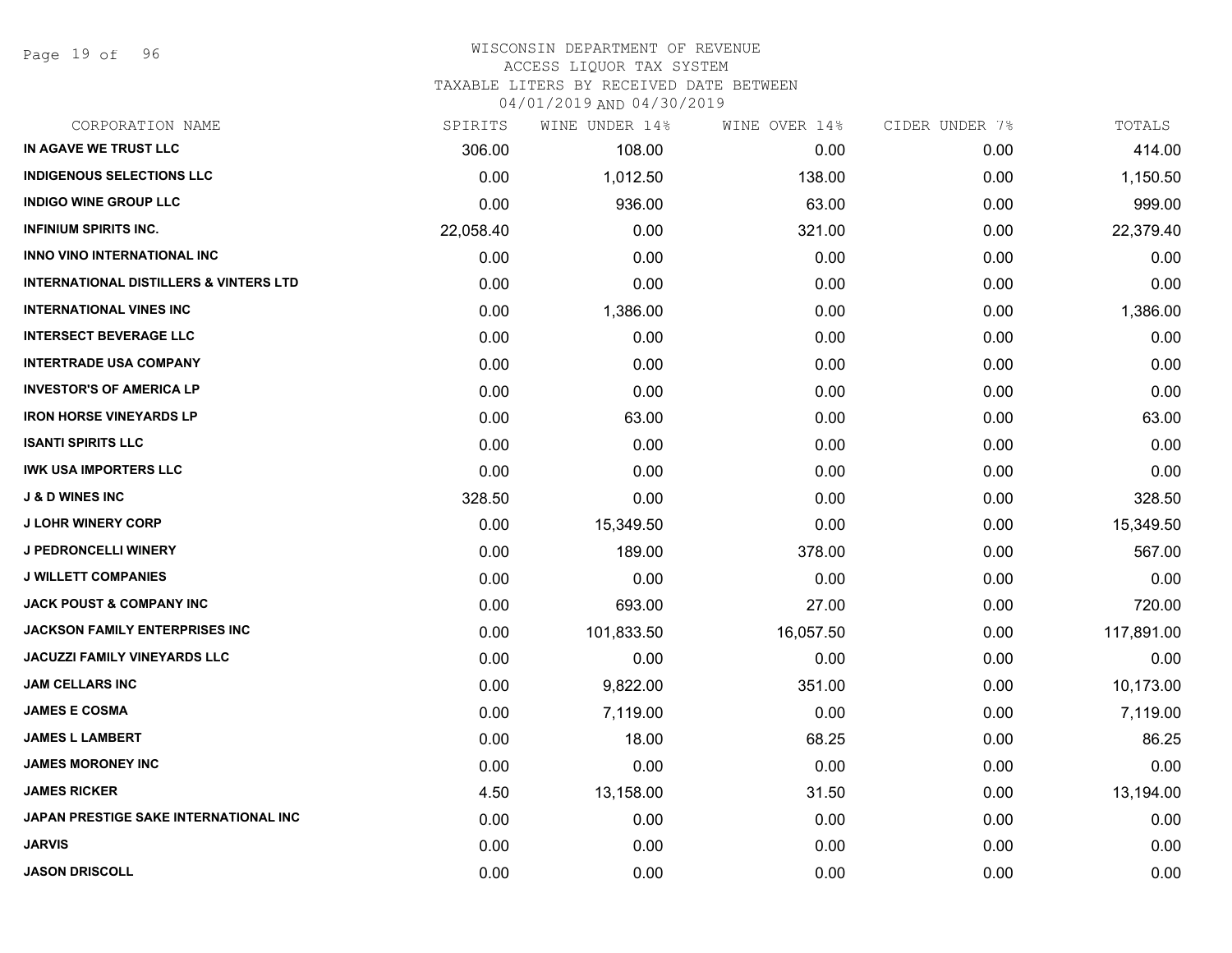Page 20 of 96

# WISCONSIN DEPARTMENT OF REVENUE ACCESS LIQUOR TAX SYSTEM TAXABLE LITERS BY RECEIVED DATE BETWEEN

| CORPORATION NAME                         | SPIRITS    | WINE UNDER 14% | WINE OVER 14% | CIDER UNDER 7% | TOTALS     |
|------------------------------------------|------------|----------------|---------------|----------------|------------|
| <b>JAX VINEYARDS LLC</b>                 | 0.00       | 0.00           | 40.42         | 0.00           | 40.42      |
| <b>JAY J HEMINWAY</b>                    | 0.00       | 0.00           | 126.00        | 0.00           | 126.00     |
| <b>JAY MIDWEST INC</b>                   | 0.00       | 0.00           | 0.00          | 0.00           | 0.00       |
| <b>JB GEORGE LLC</b>                     | 0.00       | 0.00           | 252.00        | 0.00           | 252.00     |
| <b>JC CELLARS INC</b>                    | 0.00       | 0.00           | 0.00          | 0.00           | 0.00       |
| JEAN CLAUDE BOISSET WINES USA INC        | 0.00       | 450.00         | 1,138.50      | 0.00           | 1,588.50   |
| <b>JEFF QUINT</b>                        | 360.00     | 0.00           | 0.00          | 0.00           | 360.00     |
| <b>JEM BEVERAGE COMPANY</b>              | 3,403.00   | 0.00           | 0.00          | 0.00           | 3,403.00   |
| <b>JFC INTERNATIONAL INC</b>             | 0.00       | 365.67         | 1,918.82      | 0.00           | 2,284.49   |
| <b>JIM BEAM BRANDS CO</b>                | 441,020.55 | 405.00         | 0.00          | 0.00           | 441,425.55 |
| <b>J-NH WINE GROUP LLC</b>               | 0.00       | 0.00           | 0.00          | 0.00           | 0.00       |
| JNJ INTERNATIONAL INC                    | 0.00       | 90.00          | 270.00        | 0.00           | 360.00     |
| <b>JOHAN VINEYARDS LLC</b>               | 0.00       | 252.00         | 0.00          | 0.00           | 252.00     |
| JOHN ANTHONY VINEYARDS LLC               | 0.00       | 0.00           | 126.00        | 0.00           | 126.00     |
| <b>JOHN MONROE LINTVET</b>               | 0.00       | 0.00           | 0.00          | 0.00           | 0.00       |
| <b>JOHN R LUCAS</b>                      | 0.00       | 0.00           | 0.00          | 0.00           | 0.00       |
| <b>JOSE PASTOR</b>                       | 0.00       | 0.00           | 0.00          | 0.00           | 0.00       |
| <b>JOSEPH DEHNER</b>                     | 0.00       | 0.00           | 0.00          | 0.00           | 0.00       |
| JOSEPH PHELPS VINEYARDS LLC              | 0.00       | 0.00           | 1.50          | 0.00           | 1.50       |
| <b>JOSEPH VICTORI WINES, INC.</b>        | 0.00       | 1,287.00       | 0.00          | 0.00           | 1,287.00   |
| <b>JOSU GALDOS</b>                       | 0.00       | 0.00           | 0.00          | 0.00           | 0.00       |
| JOURNEYMAN DISTILLERY LLC                | 36.00      | 0.00           | 0.00          | 0.00           | 36.00      |
| <b>JUSTIN VINEYARDS &amp; WINERY LLC</b> | 0.00       | 459.00         | 0.00          | 0.00           | 459.00     |
| <b>JVS WINES IMPORTS IL CORP</b>         | 0.00       | 96.00          | 0.00          | 0.00           | 96.00      |
| <b>JVW CORPORATION</b>                   | 0.00       | 0.00           | 0.00          | 0.00           | 0.00       |
| <b>JZ WINE COMPANY</b>                   | 0.00       | 198.00         | 261.00        | 0.00           | 459.00     |
| <b>K VINTNERS LLC</b>                    | 0.00       | 756.00         | 108.00        | 0.00           | 864.00     |
| <b>KAITRIN N COOPER</b>                  | 1,470.00   | 0.00           | 0.00          | 0.00           | 1,470.00   |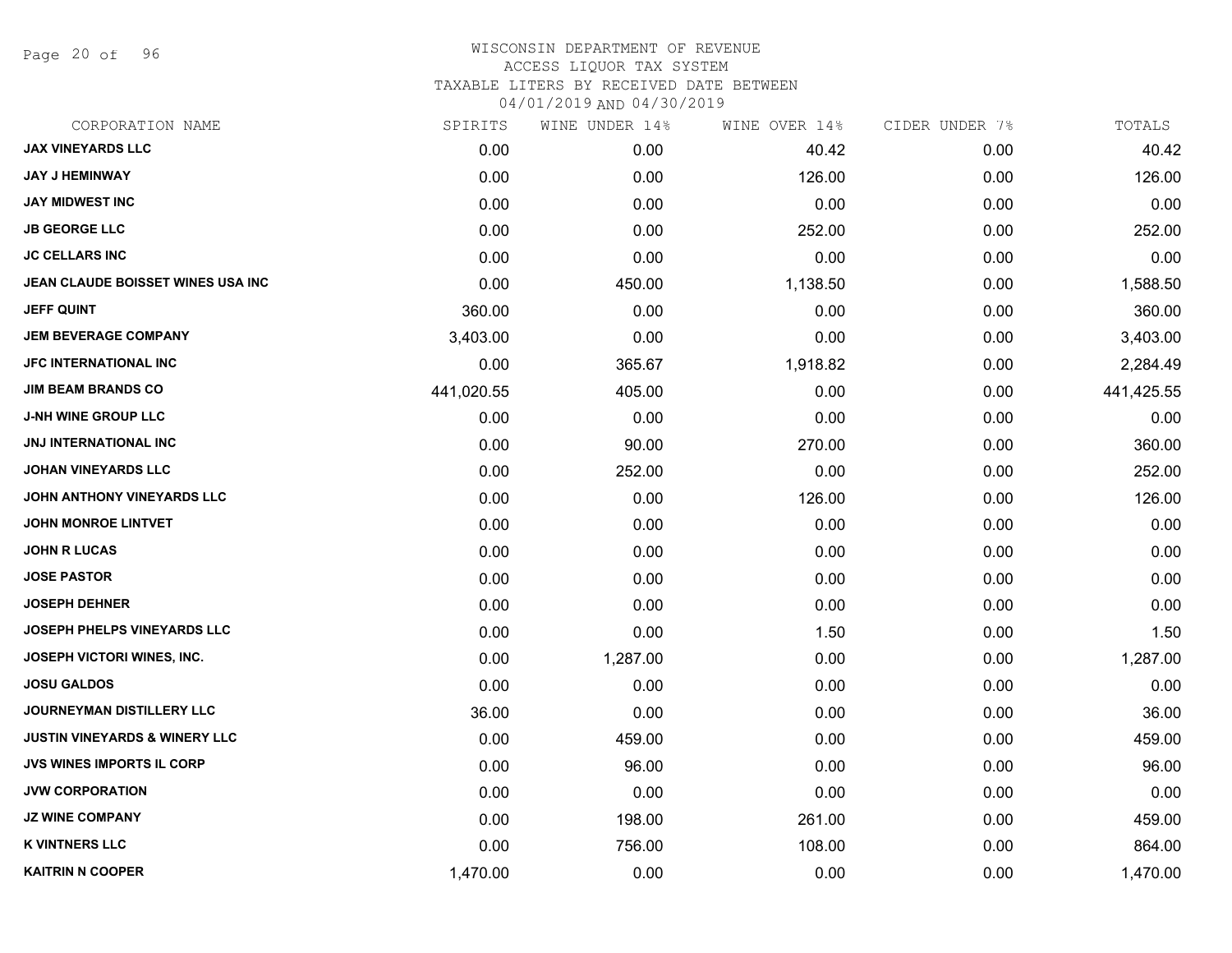Page 21 of 96

# WISCONSIN DEPARTMENT OF REVENUE ACCESS LIQUOR TAX SYSTEM TAXABLE LITERS BY RECEIVED DATE BETWEEN

| CORPORATION NAME                       | SPIRITS  | WINE UNDER 14% | WINE OVER 14% | CIDER UNDER 7% | TOTALS   |
|----------------------------------------|----------|----------------|---------------|----------------|----------|
| <b>KALIN CELLARS INC</b>               | 0.00     | 0.00           | 0.00          | 0.00           | 0.00     |
| <b>KATELL PLEVEN</b>                   | 0.00     | 504.00         | 0.00          | 0.00           | 504.00   |
| <b>KAY OLSEN</b>                       | 0.00     | 0.00           | 0.00          | 0.00           | 0.00     |
| <b>KB WINES LLC</b>                    | 0.00     | 0.00           | 0.00          | 0.00           | 0.00     |
| <b>KEEPER'S QUEST INC</b>              | 0.00     | 0.00           | 0.00          | 0.00           | 0.00     |
| <b>KEN WRIGHT CELLARS CO</b>           | 0.00     | 265.50         | 0.00          | 0.00           | 265.50   |
| <b>KENNETH S LIKITPRAKONG</b>          | 0.00     | 63.00          | 0.00          | 0.00           | 63.00    |
| <b>KENT HUMPHREY</b>                   | 0.00     | 0.00           | 504.00        | 0.00           | 504.00   |
| <b>KENT RASMUSSEN WINERY</b>           | 0.00     | 252.00         | 0.00          | 0.00           | 252.00   |
| <b>KENTUCKY BOURBON DISTILLERS LTD</b> | 2,027.30 | 0.00           | 0.00          | 0.00           | 2,027.30 |
| <b>KERMIT LYNCH WINE MERCHANTS</b>     | 0.00     | 2,646.00       | 0.00          | 0.00           | 2,646.00 |
| <b>KERWIN ESTATE LLC</b>               | 0.00     | 0.00           | 0.00          | 0.00           | 0.00     |
| <b>KIMBERTON WINES LLC</b>             | 0.00     | 0.00           | 0.00          | 0.00           | 0.00     |
| KINDRED SPIRITS NORTH AMERICA INC      | 0.00     | 0.00           | 0.00          | 0.00           | 0.00     |
| <b>KINDRED VINES IMPORT CO LLC</b>     | 0.00     | 495.00         | 0.00          | 0.00           | 495.00   |
| <b>KING ESTATE WINERY LP</b>           | 0.00     | 1,600.50       | 0.00          | 0.00           | 1,600.50 |
| <b>KINGS COUNTY DISTILLERY LLC</b>     | 0.00     | 0.00           | 0.00          | 0.00           | 0.00     |
| KIONA VINEYARDS LLC                    | 0.00     | 0.00           | 0.00          | 0.00           | 0.00     |
| KISMET WINE, INC.                      | 0.00     | 0.00           | 0.00          | 0.00           | 0.00     |
| <b>KISTLER VINEYARDS, LLC</b>          | 0.00     | 0.00           | 162.00        | 0.00           | 162.00   |
| <b>KITFOX VINEYARDS LLC</b>            | 0.00     | 0.00           | 0.00          | 0.00           | 0.00     |
| <b>KLEIN FOODS INC</b>                 | 0.00     | 5,832.00       | 4,122.00      | 0.00           | 9,954.00 |
| <b>KLIN SPIRITS LLC</b>                | 625.00   | 0.00           | 0.00          | 0.00           | 625.00   |
| <b>KLINKER BRICK WINERY INC</b>        | 0.00     | 0.00           | 0.00          | 0.00           | 0.00     |
| <b>KNIGHTS BRIDGE WINERY LLC</b>       | 0.00     | 0.00           | 0.00          | 0.00           | 0.00     |
| <b>KOBRAND CORPORATION</b>             | 345.00   | 8,079.30       | 1,493.46      | 0.00           | 9,917.76 |
| KOJIMA & INTERNATIONAL ASSOCIATES INC  | 0.00     | 0.00           | 0.00          | 0.00           | 0.00     |
| <b>KOLOA RUM CORP</b>                  | 0.00     | 0.00           | 0.00          | 0.00           | 0.00     |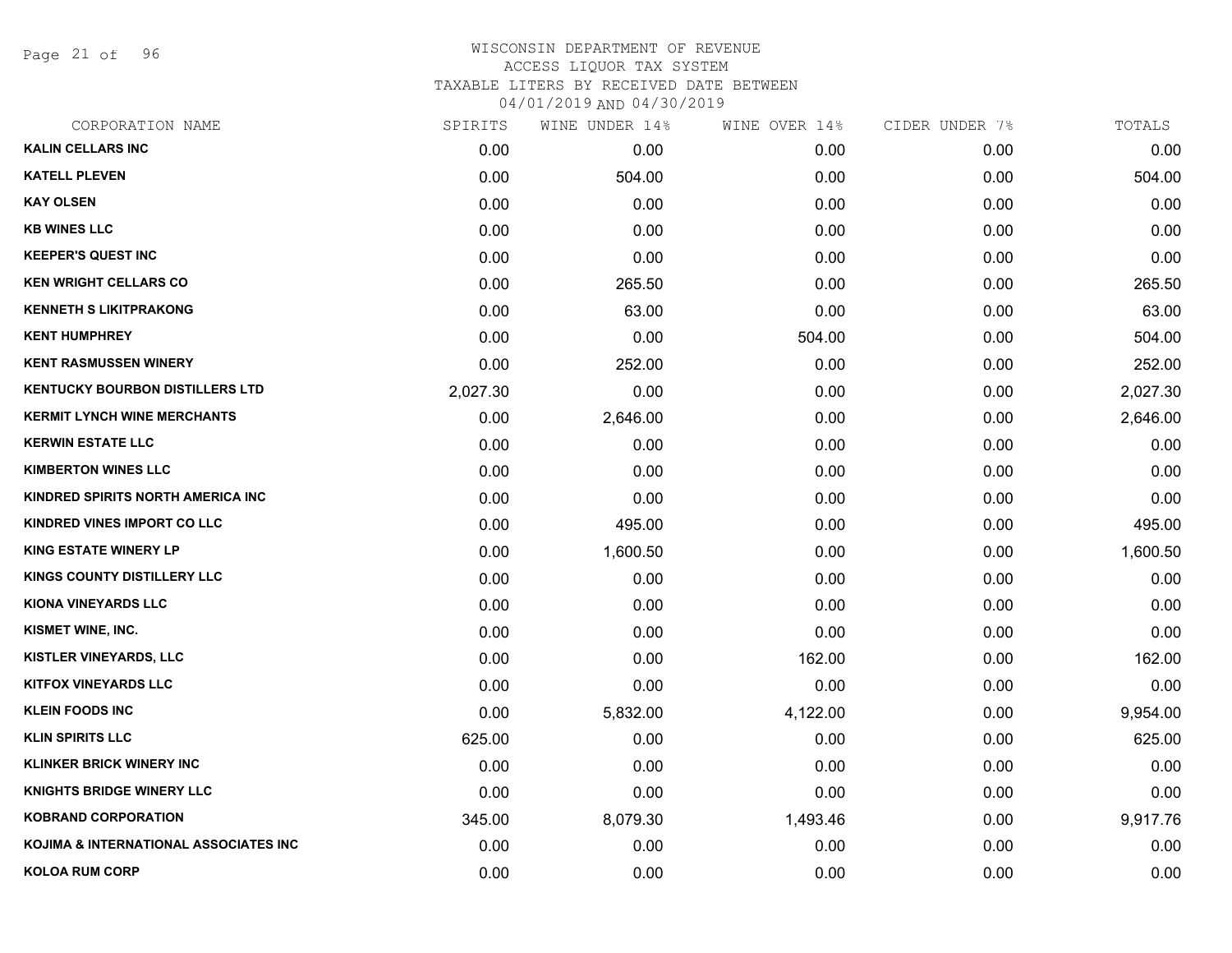Page 22 of 96

#### WISCONSIN DEPARTMENT OF REVENUE ACCESS LIQUOR TAX SYSTEM TAXABLE LITERS BY RECEIVED DATE BETWEEN

| CORPORATION NAME                           | SPIRITS | WINE UNDER 14% | WINE OVER 14% | CIDER UNDER 7% | TOTALS   |
|--------------------------------------------|---------|----------------|---------------|----------------|----------|
| <b>KONGSGAARD WINE LLC</b>                 | 0.00    | 0.00           | 0.00          | 0.00           | 0.00     |
| <b>KONSTANTIN D FRANK &amp; SONS</b>       | 0.00    | 3,681.00       | 0.00          | 0.00           | 3,681.00 |
| <b>KOPRI INC</b>                           | 0.00    | 35.66          | 0.00          | 0.00           | 35.66    |
| <b>KORE WINE COMPANY, LLC</b>              | 0.00    | 90.00          | 180.00        | 0.00           | 270.00   |
| <b>KOVAL INC</b>                           | 202.50  | 0.00           | 0.00          | 0.00           | 202.50   |
| <b>KRA-ZE LLC</b>                          | 0.00    | 0.00           | 0.00          | 0.00           | 0.00     |
| <b>KRUPP BROTHERS LLC</b>                  | 0.00    | 0.00           | 0.00          | 0.00           | 0.00     |
| <b>KYSELA PERE ET FILS LTD</b>             | 0.00    | 0.00           | 0.00          | 0.00           | 0.00     |
| <b>L &amp; F BRANDS INC</b>                | 0.00    | 0.00           | 0.00          | 0.00           | 0.00     |
| <b>L C WINE</b>                            | 0.00    | 117.00         | 0.00          | 0.00           | 117.00   |
| L FOPPIANO WINE CO INC                     | 0.00    | 0.00           | 0.00          | 0.00           | 0.00     |
| <b>L&amp;C WINE COUNTRY OPERATIONS LLC</b> | 0.00    | 0.00           | 0.00          | 0.00           | 0.00     |
| <b>L18 HOLDINGS, INC.</b>                  | 0.00    | 0.00           | 0.00          | 0.00           | 0.00     |
| <b>LADERA WINERY LLC</b>                   | 0.00    | 0.00           | 0.00          | 0.00           | 0.00     |
| <b>LADY HILL LLC</b>                       | 0.00    | 0.00           | 0.00          | 0.00           | 0.00     |
| <b>LAETITIA VINEYARD &amp; WINERY INC</b>  | 0.00    | 0.00           | 0.00          | 0.00           | 0.00     |
| <b>LAIRD &amp; COMPANY</b>                 | 121.50  | 54.00          | 67.50         | 0.00           | 243.00   |
| <b>LAIRD FAMILY ESTATE LLC</b>             | 0.00    | 0.00           | 0.00          | 0.00           | 0.00     |
| <b>LAKE COUNTRY LIBARE DISTILLING LLC</b>  | 0.00    | 0.00           | 0.00          | 0.00           | 0.00     |
| <b>LANCE C RANDOLPH</b>                    | 0.00    | 2,229.75       | 422.25        | 0.00           | 2,652.00 |
| <b>LANGDON SHIVERICK INC</b>               | 0.00    | 378.00         | 0.00          | 0.00           | 378.00   |
| <b>LANGE WINERY LLC</b>                    | 0.00    | 0.00           | 0.00          | 0.00           | 0.00     |
| <b>LAPHAM SALES &amp; MARKETING INC</b>    | 0.00    | 0.00           | 0.00          | 0.00           | 0.00     |
| <b>LATITUDE BEVERAGE COMPANY</b>           | 0.00    | 144.00         | 0.00          | 0.00           | 144.00   |
| <b>LAUREATE IMPORTS COMPANY INC</b>        | 0.00    | 0.00           | 0.00          | 0.00           | 0.00     |
| <b>LAVA SPRINGS INC</b>                    | 0.00    | 0.00           | 0.00          | 0.00           | 0.00     |
| <b>LAWER FAMILY WINERY INC</b>             | 0.00    | 0.00           | 0.00          | 0.00           | 0.00     |
| <b>LAWLESS DISTILLING COMPANY LLC</b>      | 0.00    | 0.00           | 0.00          | 0.00           | 0.00     |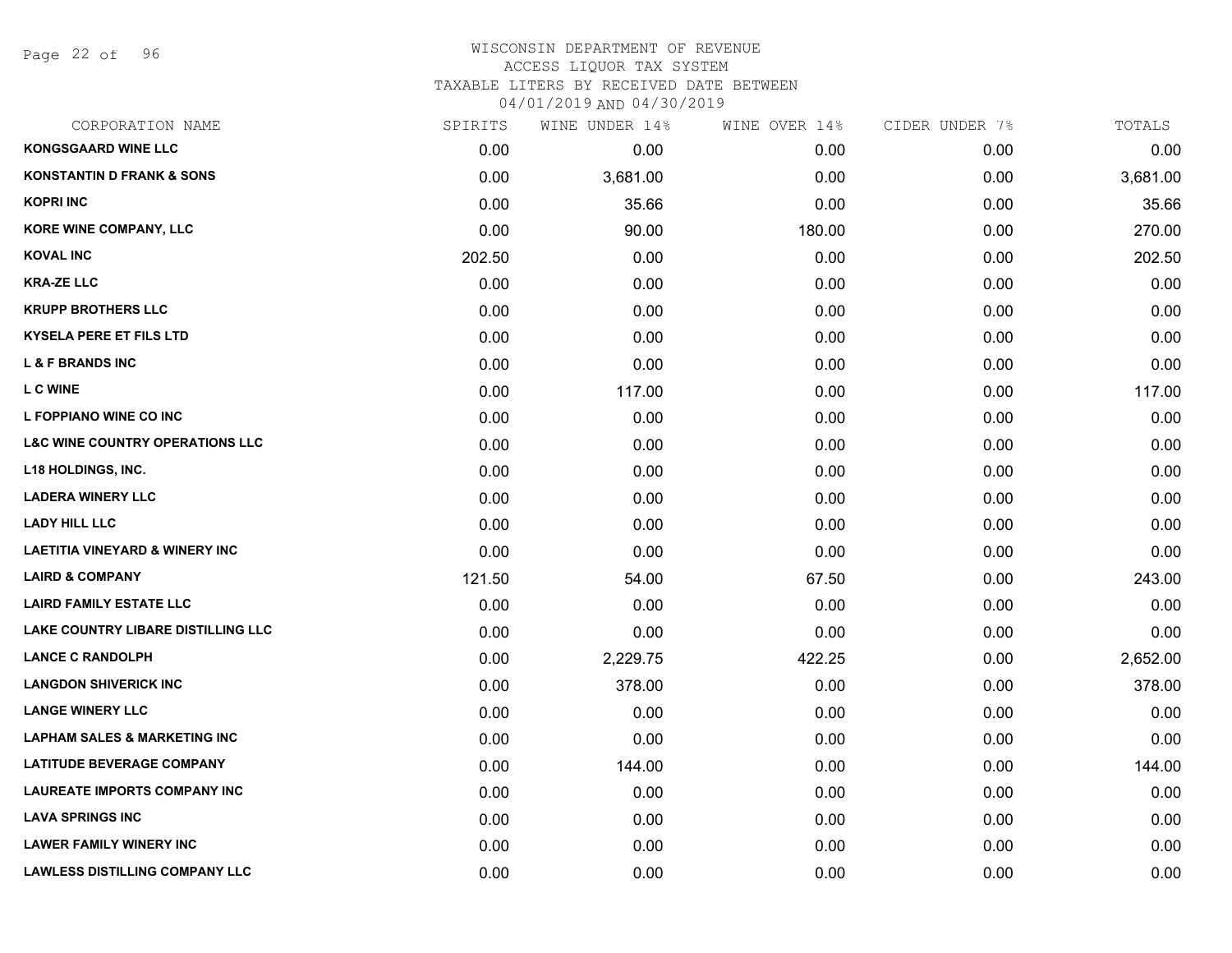Page 23 of 96

# WISCONSIN DEPARTMENT OF REVENUE ACCESS LIQUOR TAX SYSTEM

TAXABLE LITERS BY RECEIVED DATE BETWEEN

| CORPORATION NAME                         | SPIRITS   | WINE UNDER 14% | WINE OVER 14% | CIDER UNDER 7% | TOTALS    |
|------------------------------------------|-----------|----------------|---------------|----------------|-----------|
| <b>LCF WINE COMPANY LLC</b>              | 0.00      | 1,134.00       | 378.00        | 0.00           | 1,512.00  |
| LE CEP II INC                            | 0.00      | 252.00         | 0.00          | 0.00           | 252.00    |
| LE GRAND COURTAGE LLC                    | 0.00      | 125.95         | 0.00          | 0.00           | 125.95    |
| LE RAISIN IMPORTS LLC                    | 0.00      | 0.00           | 0.00          | 0.00           | 0.00      |
| LEFT COAST CELLARS LLC                   | 0.00      | 0.00           | 0.00          | 0.00           | 0.00      |
| <b>LEMELSON WINERY LLC</b>               | 0.00      | 0.00           | 0.00          | 0.00           | 0.00      |
| <b>LEONARD KREUSCH INC</b>               | 0.00      | 531.55         | 0.00          | 0.00           | 531.55    |
| <b>LEONARDINI FAMILY WINERY LLC</b>      | 0.00      | 0.00           | 0.00          | 0.00           | 0.00      |
| <b>LEONETTI CELLAR LLC</b>               | 0.00      | 0.00           | 0.00          | 0.00           | 0.00      |
| <b>LES LUNES WINE LLC</b>                | 0.00      | 0.00           | 0.00          | 0.00           | 0.00      |
| <b>LEVECKE CORPORATION</b>               | 36,261.00 | 0.00           | 0.00          | 0.00           | 36,261.00 |
| <b>LIDESTRI BEVERAGES LLC</b>            | 0.00      | 0.00           | 0.00          | 0.00           | 0.00      |
| <b>LIMERICK LANE CELLARS INC</b>         | 0.00      | 0.00           | 0.00          | 0.00           | 0.00      |
| <b>LINCOLN SQUARE WINE COMPANY LLC</b>   | 0.00      | 0.00           | 0.00          | 0.00           | 0.00      |
| LINGUA FRANCA-LS VINEYARDS HOLDINGS, LLC | 0.00      | 0.00           | 0.00          | 0.00           | 0.00      |
| <b>LIOCO WINE COMPANY LLC</b>            | 0.00      | 0.00           | 153.00        | 0.00           | 153.00    |
| <b>LION NATHAN USA INC</b>               | 0.00      | 1,638.00       | 1,251.00      | 0.00           | 2,889.00  |
| <b>LISA CHASE</b>                        | 0.00      | 0.00           | 0.00          | 0.00           | 0.00      |
| <b>LISA LISA INCORPORATED</b>            | 0.00      | 0.00           | 0.00          | 0.00           | 0.00      |
| <b>LISA MARLOW</b>                       | 0.00      | 0.00           | 0.00          | 0.00           | 0.00      |
| LITTLE CREEK VINEYARD, LLC               | 0.00      | 0.00           | 0.00          | 0.00           | 0.00      |
| <b>LIVING FOODS. LLC</b>                 | 0.00      | 0.00           | 0.00          | 0.00           | 0.00      |
| <b>LLOYD CARUSO LLC</b>                  | 0.00      | 0.00           | 0.00          | 0.00           | 0.00      |
| <b>LLOYD CELLARS INC</b>                 | 0.00      | 0.00           | 0.00          | 0.00           | 0.00      |
| <b>LOCAL DISTILLING INC</b>              | 783.00    | 0.00           | 0.00          | 0.00           | 783.00    |
| <b>LOEST &amp; MCNAMEE INC</b>           | 0.00      | 72.00          | 0.00          | 0.00           | 72.00     |
| <b>LONG MEADOW RANCH WINERY INC</b>      | 0.00      | 504.00         | 0.00          | 0.00           | 504.00    |
| <b>LONG SHADOWS VINTNERS LLC</b>         | 0.00      | 0.00           | 0.00          | 0.00           | 0.00      |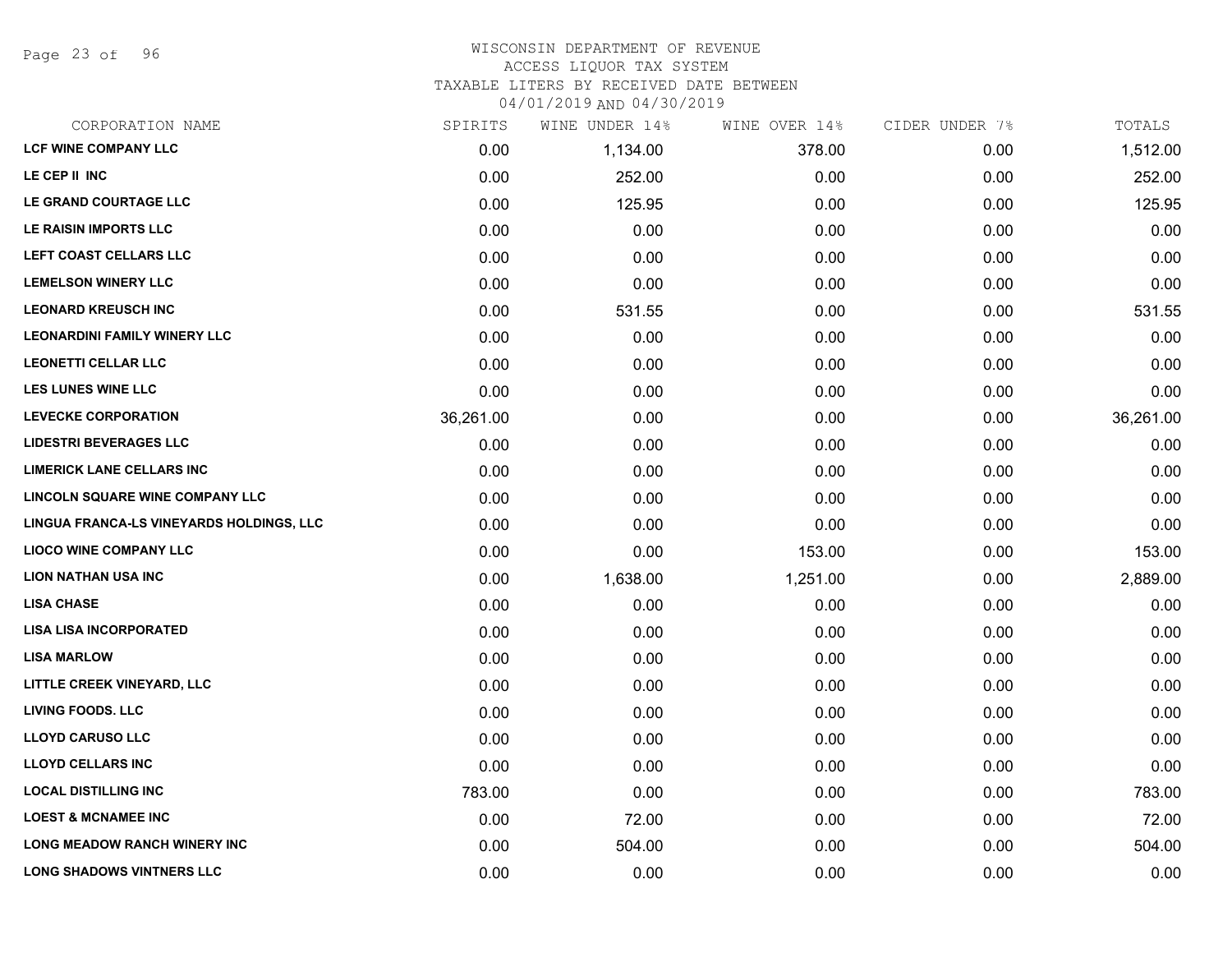Page 24 of 96

#### WISCONSIN DEPARTMENT OF REVENUE ACCESS LIQUOR TAX SYSTEM TAXABLE LITERS BY RECEIVED DATE BETWEEN

| CORPORATION NAME                              | SPIRITS   | WINE UNDER 14% | WINE OVER 14% | CIDER UNDER 7% | TOTALS    |
|-----------------------------------------------|-----------|----------------|---------------|----------------|-----------|
| <b>LONGSTOCK III LLC</b>                      | 0.00      | 0.00           | 0.00          | 0.00           | 0.00      |
| <b>LONZ WINERY INC</b>                        | 0.00      | 0.00           | 0.00          | 0.00           | 0.00      |
| <b>LOOSEN BROS USA LTD</b>                    | 0.00      | 8,001.00       | 0.00          | 0.00           | 8,001.00  |
| <b>LORING WINE COMPANY LLC</b>                | 0.00      | 0.00           | 0.00          | 0.00           | 0.00      |
| <b>LOUIS GLUNZ BEER INC</b>                   | 0.00      | 0.00           | 0.00          | 304.06         | 304.06    |
| <b>LOUIS LATOUR INC</b>                       | 0.00      | 684.00         | 0.00          | 0.00           | 684.00    |
| <b>LOWDEN SCHOOLHOUSE CORPORATION</b>         | 0.00      | 0.00           | 0.00          | 0.00           | 0.00      |
| <b>LUNA VINEYARDS INC</b>                     | 0.00      | 126.00         | 0.00          | 0.00           | 126.00    |
| <b>LUNEAU USA INC</b>                         | 0.00      | 12,165.50      | 0.00          | 0.00           | 12,165.50 |
| <b>LUXCO INC</b>                              | 52,399.50 | 261.00         | 558.00        | 0.00           | 53,218.50 |
| <b>LYNMAR WINERY LLC</b>                      | 0.00      | 0.00           | 0.00          | 0.00           | 0.00      |
| M.A.C. WINES, LLC                             | 0.00      | 0.00           | 0.00          | 0.00           | 0.00      |
| <b>MACH FLYNT INC</b>                         | 1,008.00  | 7,002.00       | 0.00          | 0.00           | 8,010.00  |
| <b>MAD CAR WINE CO LLC</b>                    | 0.00      | 0.00           | 0.00          | 0.00           | 0.00      |
| <b>MADRIGAL FAMILY WINERY LLC</b>             | 0.00      | 0.00           | 0.00          | 0.00           | 0.00      |
| <b>MAGAVE TEQUILA INC</b>                     | 0.00      | 0.00           | 0.00          | 0.00           | 0.00      |
| <b>MAISONS MARQUES &amp; DOMAINES USA INC</b> | 0.00      | 891.00         | 27.00         | 0.00           | 918.00    |
| <b>MAMMOTH DISTILLING LLC</b>                 | 0.00      | 0.00           | 0.00          | 0.00           | 0.00      |
| <b>MANCAN WINE LLC</b>                        | 0.00      | 0.00           | 0.00          | 0.00           | 0.00      |
| <b>MANO'S INC</b>                             | 0.00      | 0.00           | 0.00          | 0.00           | 0.00      |
| <b>MANUEL PULIDO</b>                          | 0.00      | 0.00           | 0.00          | 0.00           | 0.00      |
| <b>MARIETTA CELLARS INC</b>                   | 0.00      | 378.00         | 0.00          | 0.00           | 378.00    |
| <b>MARIPOSA WINE COMPANY LLC</b>              | 0.00      | 0.00           | 0.00          | 0.00           | 0.00      |
| <b>MARK ANTHONY BRANDS INC</b>                | 0.00      | 0.00           | 0.00          | 0.00           | 0.00      |
| <b>MARK SZUMOWSKI</b>                         | 0.00      | 0.00           | 0.00          | 0.00           | 0.00      |
| <b>MARKETING GLOBAL BRANDS CORP</b>           | 0.00      | 0.00           | 0.00          | 0.00           | 0.00      |
| <b>MARKO J KARAKASEVIC</b>                    | 0.00      | 0.00           | 0.00          | 0.00           | 0.00      |
| <b>MARTELLOTTO INC.</b>                       | 0.00      | 211.50         | 0.00          | 0.00           | 211.50    |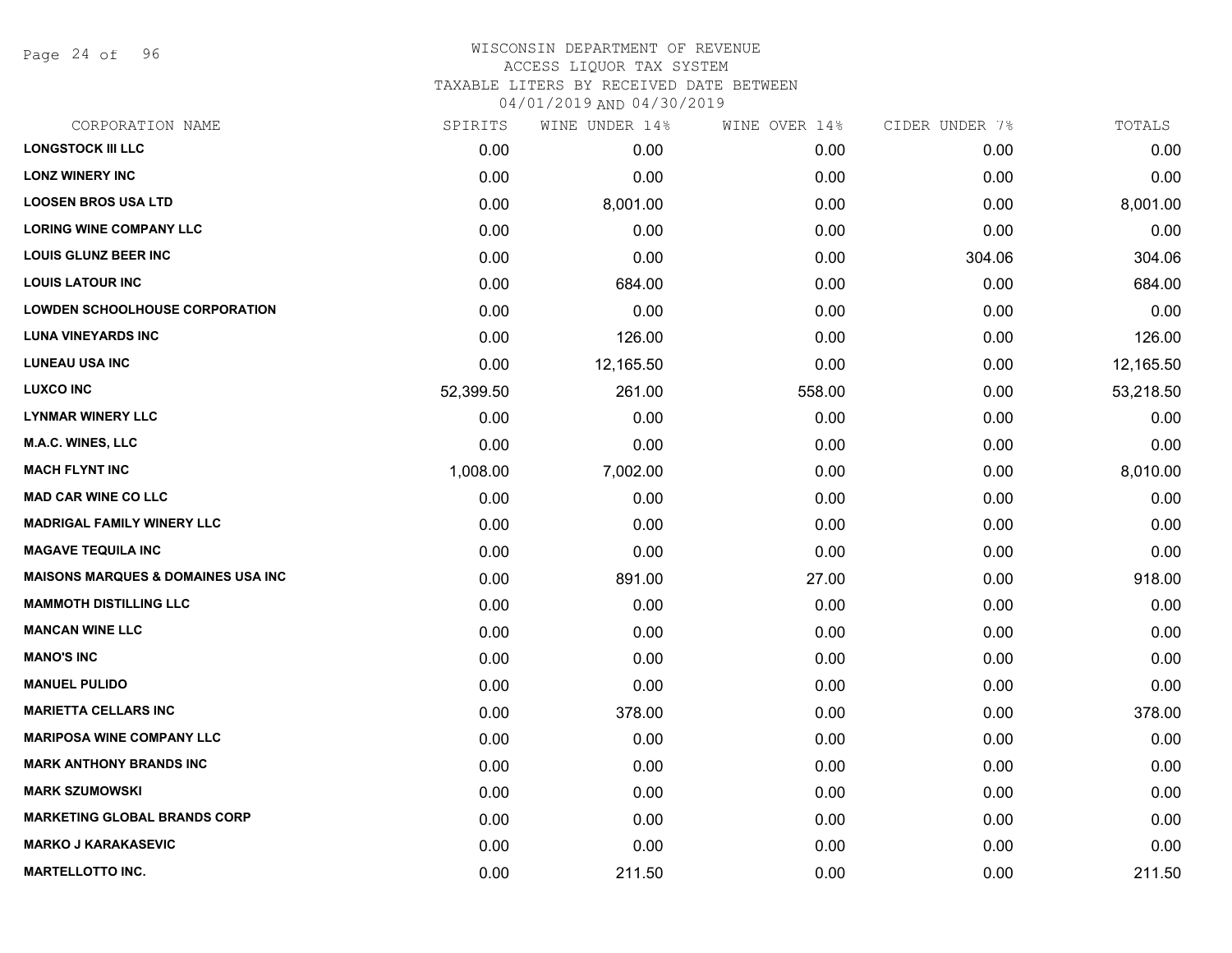Page 25 of 96

| SPIRITS   | WINE UNDER 14% | WINE OVER 14% | CIDER UNDER 7% | TOTALS    |
|-----------|----------------|---------------|----------------|-----------|
| 0.00      | 0.00           | 0.00          | 0.00           | 0.00      |
| 0.00      | 0.00           | 0.00          | 0.00           | 0.00      |
| 0.00      | 0.00           | 0.00          | 0.00           | 0.00      |
| 0.00      | 1,276.50       | 54.00         | 0.00           | 1,330.50  |
| 3,240.00  | 0.00           | 0.00          | 0.00           | 3,240.00  |
| 0.00      | 72.00          | 0.00          | 0.00           | 72.00     |
| 0.00      | 0.00           | 432.00        | 0.00           | 432.00    |
| 0.00      | 0.00           | 0.00          | 0.00           | 0.00      |
| 0.00      | 0.00           | 0.00          | 0.00           | 0.00      |
| 0.00      | 0.00           | 0.00          | 0.00           | 0.00      |
| 0.00      | 756.00         | 0.00          | 0.00           | 756.00    |
| 0.00      | 75.00          | 0.00          | 0.00           | 75.00     |
| 0.00      | 0.00           | 0.00          | 0.00           | 0.00      |
| 0.00      | 0.00           | 0.00          | 0.00           | 0.00      |
| 0.00      | 0.00           | 0.00          | 0.00           | 0.00      |
| 13,017.00 | 0.00           | 0.00          | 0.00           | 13,017.00 |
| 0.00      | 0.00           | 0.00          | 0.00           | 0.00      |
| 0.00      | 0.00           | 0.00          | 0.00           | 0.00      |
| 0.00      | 0.00           | 0.00          | 0.00           | 0.00      |
| 0.00      | 0.00           | 0.00          | 0.00           | 0.00      |
| 0.00      | 0.00           | 0.00          | 0.00           | 0.00      |
| 0.00      | 0.00           | 0.00          | 0.00           | 0.00      |
| 0.00      | 0.00           | 0.00          | 210.09         | 210.09    |
| 0.00      | 0.00           | 0.00          | 0.00           | 0.00      |
| 0.00      | 0.00           | 0.00          | 0.00           | 0.00      |
| 0.00      | 0.00           | 0.00          | 0.00           | 0.00      |
| 0.00      | 0.00           | 189.00        | 0.00           | 189.00    |
| 0.00      | 0.00           | 0.00          | 0.00           | 0.00      |
|           |                |               |                |           |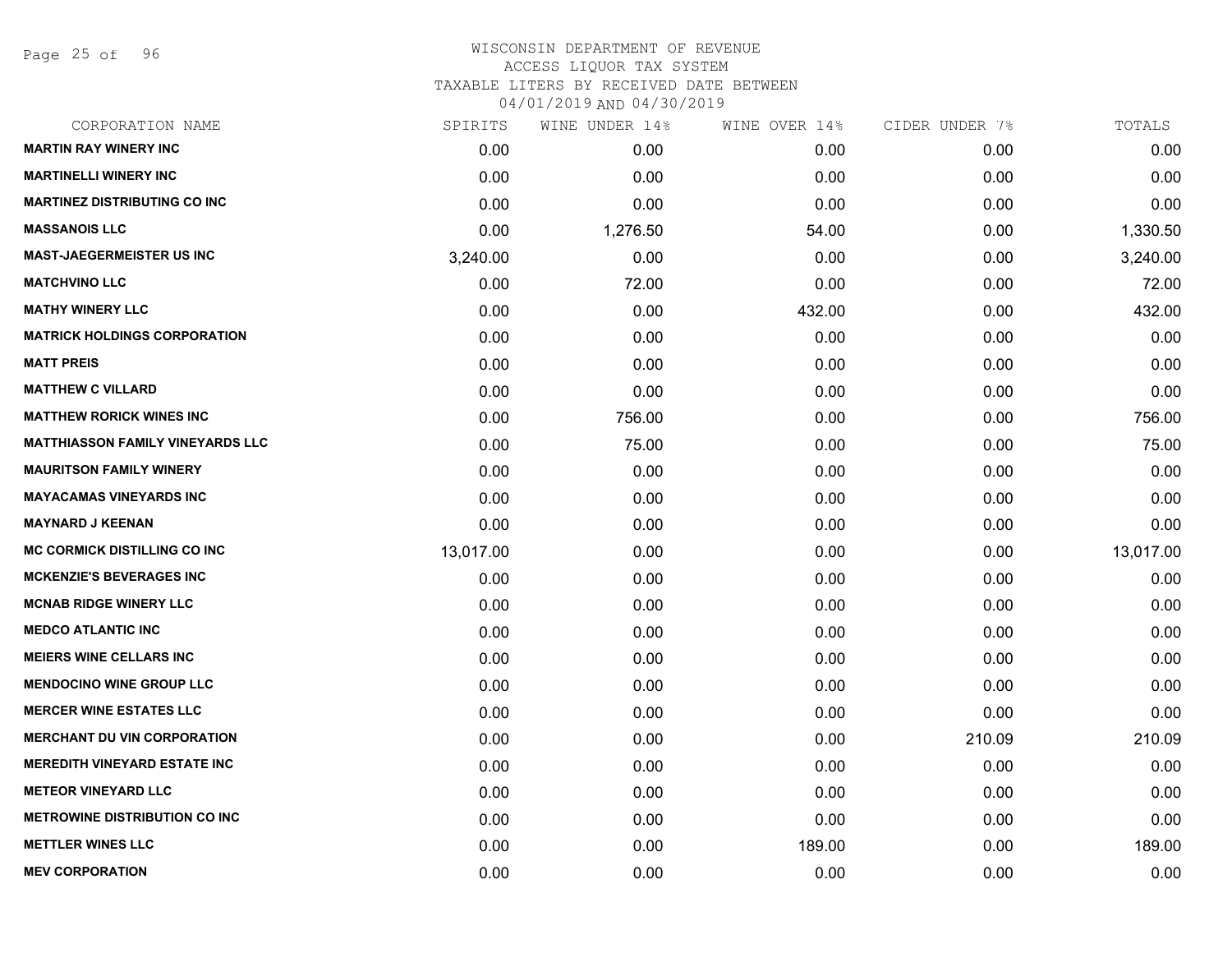Page 26 of 96

| SPIRITS   | WINE UNDER 14% | WINE OVER 14% | CIDER UNDER 7% | TOTALS    |
|-----------|----------------|---------------|----------------|-----------|
| 0.00      | 0.00           | 0.00          | 0.00           | 0.00      |
| 0.00      | 0.00           | 0.00          | 0.00           | 0.00      |
| 16,633.10 | 6,106.50       | 4,322.25      | 0.00           | 27,061.85 |
| 0.00      | 5,850.00       | 126.00        | 0.00           | 5,976.00  |
| 0.00      | 1,521.00       | 0.00          | 0.00           | 1,521.00  |
| 0.00      | 0.00           | 0.00          | 0.00           | 0.00      |
| 0.00      | 0.00           | 0.00          | 0.00           | 0.00      |
| 0.00      | 0.00           | 0.00          | 0.00           | 0.00      |
| 0.00      | 0.00           | 0.00          | 0.00           | 0.00      |
| 0.00      | 0.00           | 0.00          | 0.00           | 0.00      |
| 0.00      | 126.00         | 0.00          | 0.00           | 126.00    |
| 0.00      | 0.00           | 0.00          | 0.00           | 0.00      |
| 0.00      | 0.00           | 0.00          | 0.00           | 0.00      |
| 0.00      | 0.00           | 0.00          | 31,235.35      | 31,235.35 |
| 0.00      | 3,353.93       | 36.00         | 0.00           | 3,389.93  |
| 0.00      | 0.00           | 90.00         | 0.00           | 90.00     |
| 0.00      | 0.00           | 0.00          | 638.32         | 638.32    |
| 0.00      | 1,202.83       | 0.00          | 0.00           | 1,202.83  |
| 0.00      | 0.00           | 0.00          | 0.00           | 0.00      |
| 0.00      | 0.00           | 0.00          | 0.00           | 0.00      |
| 0.00      | 45.00          | 0.00          | 0.00           | 45.00     |
| 0.00      | 0.00           | 0.00          | 0.00           | 0.00      |
| 0.00      | 0.00           | 0.00          | 0.00           | 0.00      |
| 29,949.00 | 59,422.50      | 549.00        | 0.00           | 89,920.50 |
| 121.50    | 0.00           | 0.00          | 0.00           | 121.50    |
| 0.00      | 126.00         | 0.00          | 0.00           | 126.00    |
| 0.00      | 0.00           | 0.00          | 0.00           | 0.00      |
| 13.50     | 0.00           | 31.50         | 0.00           | 45.00     |
|           |                |               |                |           |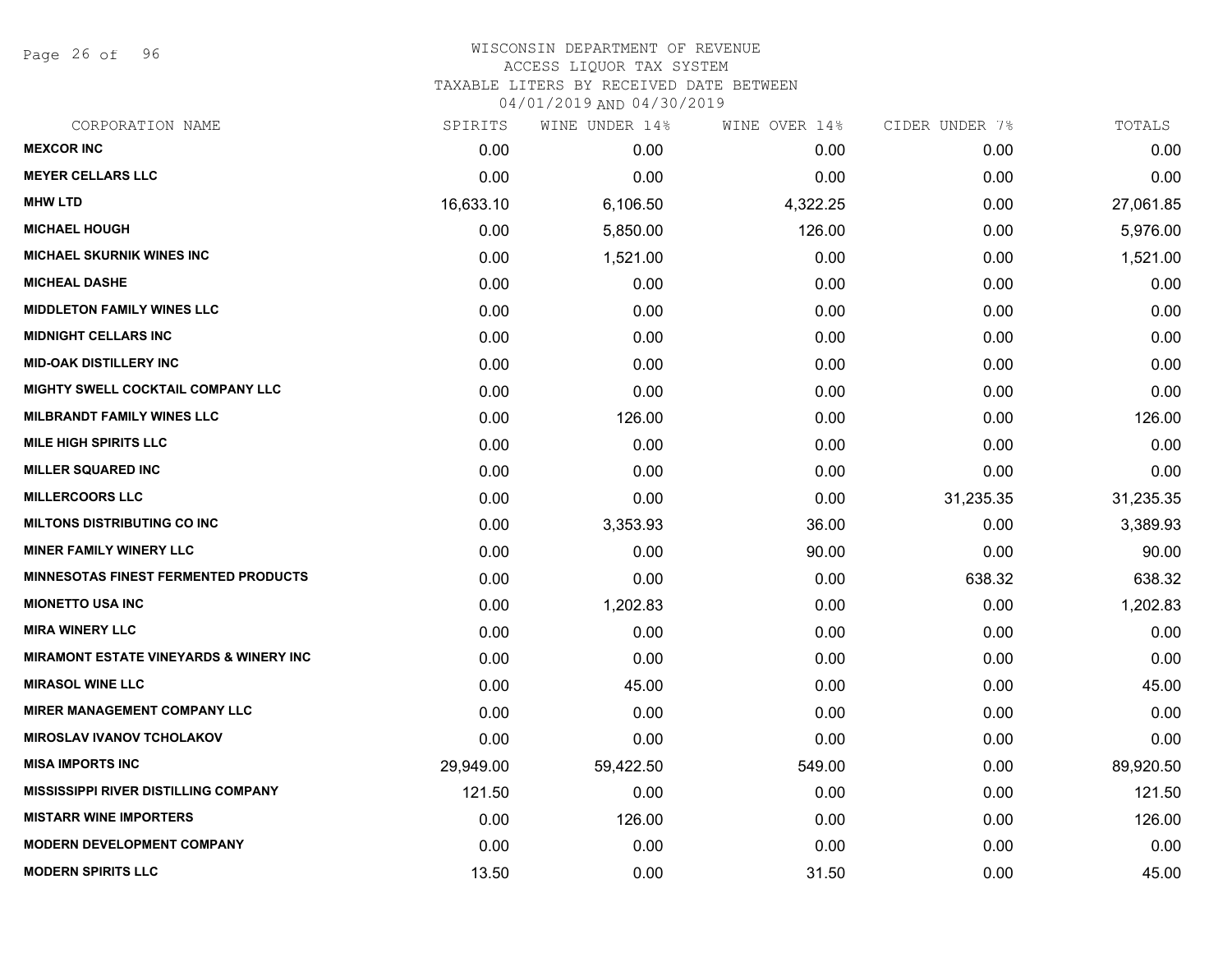# WISCONSIN DEPARTMENT OF REVENUE

# ACCESS LIQUOR TAX SYSTEM

TAXABLE LITERS BY RECEIVED DATE BETWEEN

| CORPORATION NAME                                                                   | SPIRITS   | WINE UNDER 14% | WINE OVER 14% | CIDER UNDER 7% | TOTALS    |
|------------------------------------------------------------------------------------|-----------|----------------|---------------|----------------|-----------|
| MOET HENNESSY USA, INC.                                                            | 30,187.70 | 9,013.50       | 72.00         | 0.00           | 39,273.20 |
| <b>MOLLYDOOKER INTERNATIONAL LLC</b>                                               | 0.00      | 0.00           | 252.00        | 0.00           | 252.00    |
| <b>MOLLY'S WINERY INC</b>                                                          | 0.00      | 0.00           | 0.00          | 0.00           | 0.00      |
| <b>MONICA NOGUES</b>                                                               | 0.00      | 140.27         | 11.89         | 0.00           | 152.16    |
| <b>MONSIEUR TOUTON SELECTION LTD / ORIGIN USA</b>                                  | 0.00      | 0.00           | 0.00          | 0.00           | 0.00      |
| <b>MONTANERO MEZCAL LLC</b>                                                        | 0.00      | 0.00           | 0.00          | 0.00           | 0.00      |
| <b>MONTE CRISTO BLOCK IV LLC</b>                                                   | 0.00      | 0.00           | 0.00          | 0.00           | 0.00      |
| <b>MONTEREY WINE COMPANY LLC</b>                                                   | 0.00      | 0.00           | 0.00          | 0.00           | 0.00      |
| <b>MONTICELLO CELLARS INC</b>                                                      | 0.00      | 0.00           | 0.00          | 0.00           | 0.00      |
| <b>MONTINORE VINEYARDS LIMITED</b>                                                 | 0.00      | 63.00          | 0.00          | 0.00           | 63.00     |
| <b>MOONRISE DISTILLERY INC</b>                                                     | 0.00      | 0.00           | 0.00          | 0.00           | 0.00      |
| <b>MORE THAN GRAPES, LLC</b>                                                       | 0.00      | 540.00         | 229.50        | 0.00           | 769.50    |
| <b>MORGADO CELLARS LLC</b>                                                         | 0.00      | 0.00           | 0.00          | 0.00           | 0.00      |
| <b>MORGAN WINERY INC</b>                                                           | 0.00      | 63.00          | 0.00          | 0.00           | 63.00     |
| <b>MOUNT VEEDER FARMS LLC</b>                                                      | 0.00      | 0.00           | 0.00          | 0.00           | 0.00      |
| <b>MOUNTAIN VIEW VINTNERS LLC</b>                                                  | 0.00      | 0.00           | 0.00          | 0.00           | 0.00      |
| <b>MS WALKER INC</b>                                                               | 2,665.50  | 0.00           | 0.00          | 0.00           | 2,665.50  |
| <b>MUTUAL WHOLESALE LIQUOR INC</b>                                                 | 0.00      | 0.00           | 0.00          | 0.00           | 0.00      |
| <b>NAKED WINES LLC</b>                                                             | 0.00      | 0.00           | 0.00          | 0.00           | 0.00      |
| <b>NAPA VALLEY SPECIALTY WINES INC</b>                                             | 0.00      | 666.00         | 0.00          | 0.00           | 666.00    |
| <b>NATIONAL CONSUMER CREDIT GUARANTEE</b><br><b>ASSOCIATION OF CONNECTICUT INC</b> | 0.00      | 0.00           | 0.00          | 0.00           | 0.00      |
| <b>NATURAL MERCHANTS INC</b>                                                       | 0.00      | 189.00         | 0.00          | 0.00           | 189.00    |
| <b>NATUREL WEST CORP</b>                                                           | 0.00      | 0.00           | 0.00          | 0.00           | 0.00      |
| <b>NAVARRO VINEYARDS, LLC</b>                                                      | 0.00      | 0.00           | 0.00          | 0.00           | 0.00      |
| <b>NBI ACQUISITION LLC</b>                                                         | 0.00      | 0.00           | 0.00          | 0.00           | 0.00      |
| <b>NDC SYSTEMS LP</b>                                                              | 3,076.50  | 52,983.00      | 3,000.00      | 0.00           | 59,059.50 |
| <b>NEGOCIANTS USA INC</b>                                                          | 0.00      | 0.00           | 0.00          | 0.00           | 0.00      |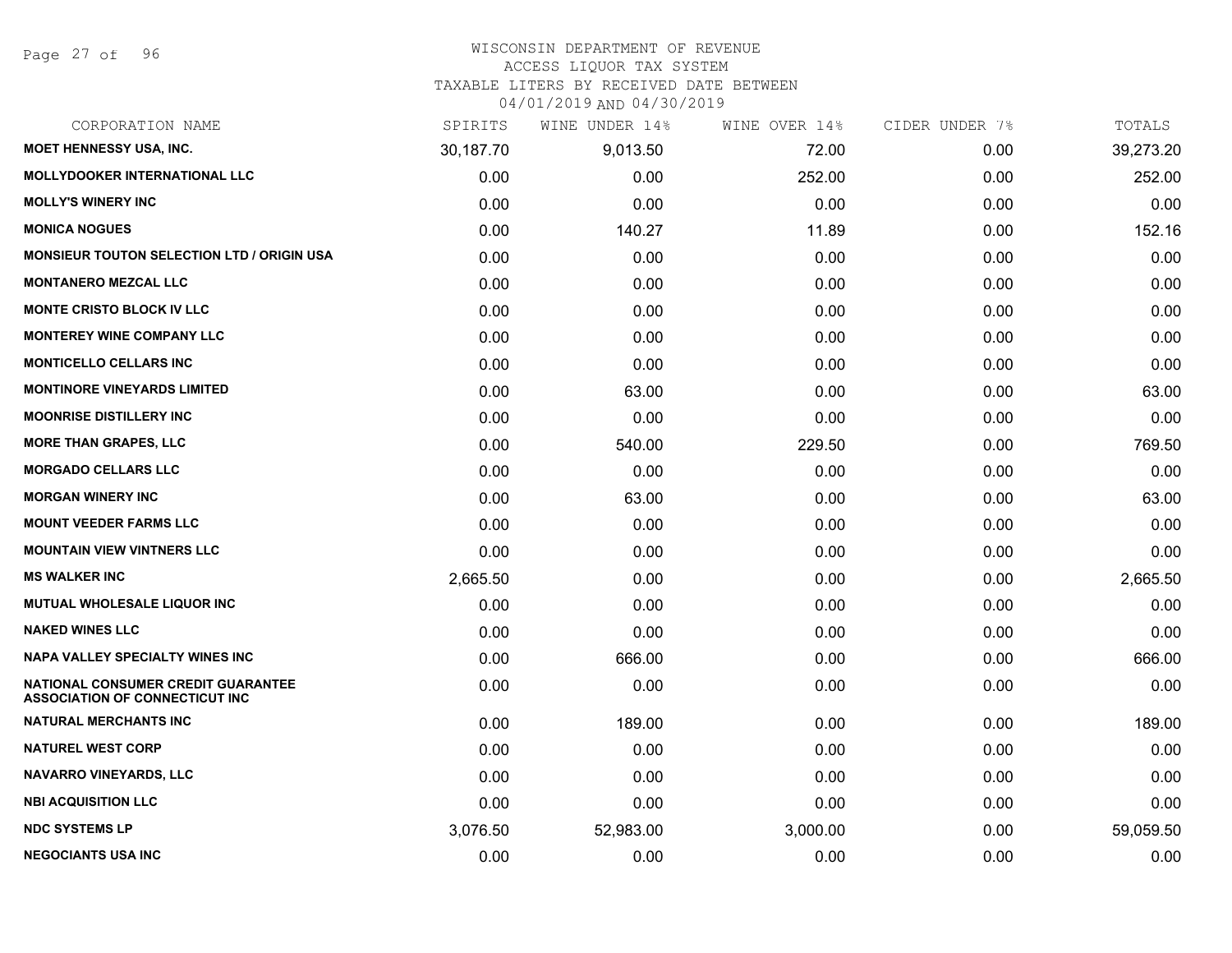Page 28 of 96

| CORPORATION NAME                      | SPIRITS  | WINE UNDER 14% | WINE OVER 14% | CIDER UNDER 7% | TOTALS   |
|---------------------------------------|----------|----------------|---------------|----------------|----------|
| <b>NESTOR IMPORTS INC</b>             | 0.00     | 0.00           | 0.00          | 0.00           | 0.00     |
| <b>NEW HOLLAND BREWING CO LLC</b>     | 0.00     | 0.00           | 0.00          | 0.00           | 0.00     |
| <b>NEW MEXICO WINERIES INC</b>        | 0.00     | 2,988.00       | 0.00          | 0.00           | 2,988.00 |
| <b>NEW PARROTT &amp; CO</b>           | 0.00     | 4,302.00       | 378.00        | 0.00           | 4,680.00 |
| <b>NEW VAVIN INC</b>                  | 0.00     | 0.00           | 0.00          | 0.00           | 0.00     |
| <b>NEW YORK MUTUAL TRADING CO INC</b> | 0.00     | 0.00           | 34.56         | 0.00           | 34.56    |
| <b>NEXUS BRANDS LLC</b>               | 0.00     | 1,701.00       | 261.00        | 0.00           | 1,962.00 |
| <b>NICHE IMPORT CO</b>                | 438.00   | 0.00           | 0.00          | 0.00           | 438.00   |
| <b>NICHOLAS KARAVIDAS</b>             | 0.00     | 0.00           | 0.00          | 0.00           | 0.00     |
| NIEBAUM-COPPOLA ESTATE WINERY LP      | 0.00     | 18.00          | 0.00          | 0.00           | 18.00    |
| <b>NLV TEQUILA BOTTLING LLC</b>       | 0.00     | 0.00           | 0.00          | 0.00           | 0.00     |
| <b>NO. 12 CIDER HOUSE LLC</b>         | 0.00     | 0.00           | 0.00          | 0.00           | 0.00     |
| <b>NOLET SPIRITS USA INC</b>          | 0.00     | 0.00           | 0.00          | 0.00           | 0.00     |
| NORTH SHORE DISTILLERY LLC            | 0.00     | 0.00           | 0.00          | 0.00           | 0.00     |
| <b>NORTHERN EMPIRE LLC</b>            | 0.00     | 0.00           | 0.00          | 0.00           | 0.00     |
| <b>NOVA WINES, INC.</b>               | 0.00     | 0.00           | 18.00         | 0.00           | 18.00    |
| <b>NOW WINE IMPORTS INC</b>           | 0.00     | 0.00           | 0.00          | 0.00           | 0.00     |
| <b>NUCCIO &amp; WISE</b>              | 0.00     | 189.00         | 189.00        | 0.00           | 378.00   |
| <b>NV AWG LTD</b>                     | 0.00     | 31.50          | 90.00         | 0.00           | 121.50   |
| <b>NW WINE COMPANY LLC</b>            | 0.00     | 630.00         | 0.00          | 0.00           | 630.00   |
| OAK RIDGE WINERY LLC                  | 0.00     | 2,961.00       | 2,772.00      | 0.00           | 5,733.00 |
| <b>OLD BRIDGE CELLARS</b>             | 0.00     | 3,657.60       | 814.50        | 0.00           | 4,472.10 |
| <b>OLD ELK HOLDINGS LLC</b>           | 0.00     | 0.00           | 0.00          | 0.00           | 0.00     |
| OLE SMOKY DISTILLERY LLC              | 4,663.50 | 0.00           | 0.00          | 0.00           | 4,663.50 |
| <b>OLIVER WINE COMPANY INC</b>        | 0.00     | 3,168.00       | 0.00          | 0.00           | 3,168.00 |
| ONE TRUE VINE LLC                     | 0.00     | 0.00           | 41.25         | 0.00           | 41.25    |
| O'NEILL BEVERAGES CO LLC              | 0.00     | 5,841.00       | 2,520.00      | 0.00           | 8,361.00 |
| <b>OPICI IMPORT COMPANY</b>           | 328.50   | 3,240.00       | 126.00        | 0.00           | 3,694.50 |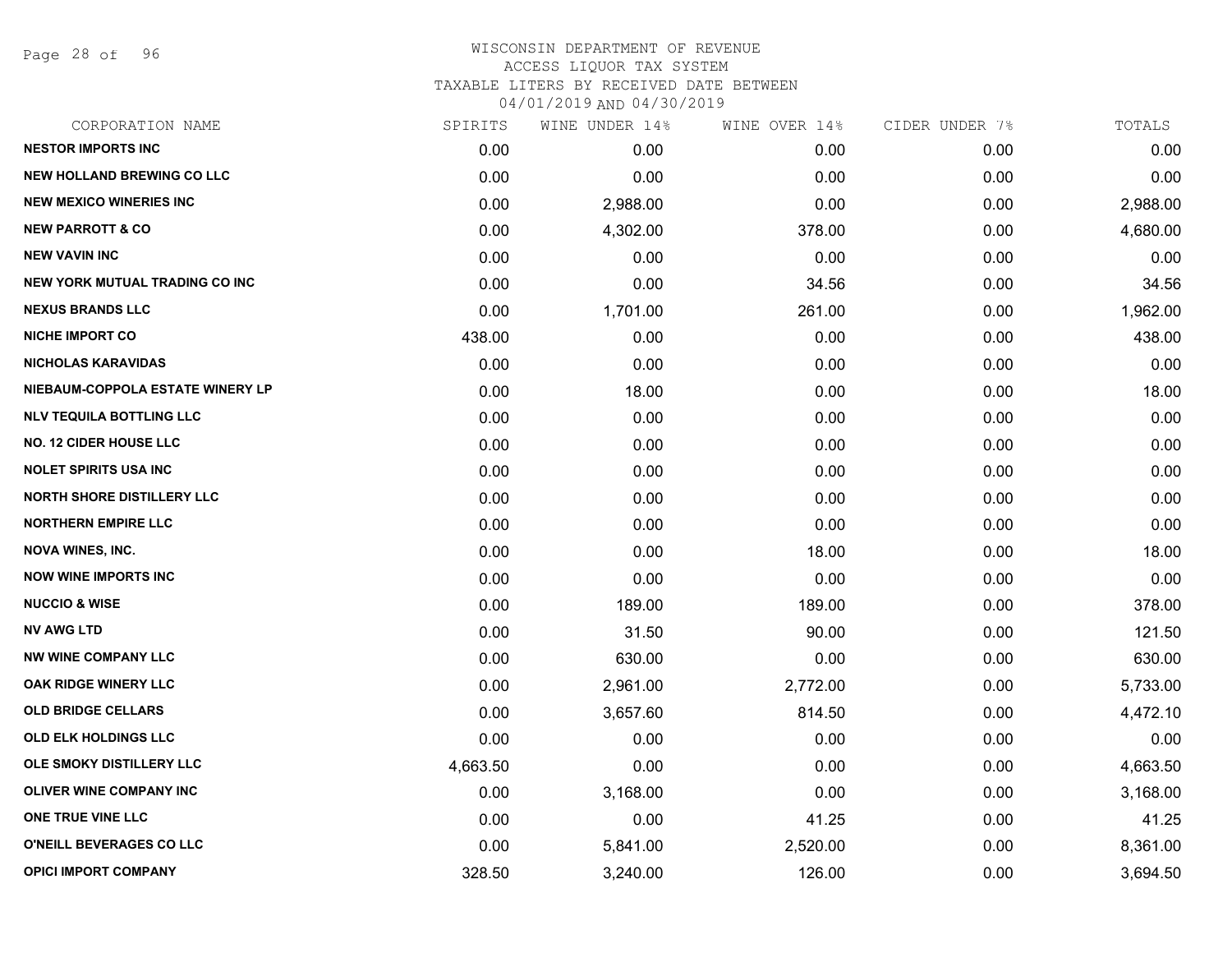Page 29 of 96

| CORPORATION NAME                         | SPIRITS   | WINE UNDER 14% | WINE OVER 14% | CIDER UNDER 7% | TOTALS    |
|------------------------------------------|-----------|----------------|---------------|----------------|-----------|
| <b>OPOLO WINES LP</b>                    | 0.00      | 0.00           | 0.00          | 0.00           | 0.00      |
| <b>OPUS ONE WINERY LLC</b>               | 0.00      | 0.00           | 0.00          | 0.00           | 0.00      |
| <b>ORCA PROPERTIES LLC</b>               | 0.00      | 63.00          | 504.00        | 0.00           | 567.00    |
| <b>OREGON BREWING COMPANY INC</b>        | 0.00      | 0.00           | 0.00          | 0.00           | 0.00      |
| ORVINO IMPORTS & DISTRIBUTING INC        | 0.00      | 0.00           | 0.00          | 0.00           | 0.00      |
| <b>O'SHAUGHNESSY DEL OSO LLC</b>         | 0.00      | 0.00           | 63.00         | 0.00           | 63.00     |
| <b>OWEN ROE LLC</b>                      | 0.00      | 882.00         | 126.00        | 0.00           | 1,008.00  |
| <b>PABST HOLDINGS LLC</b>                | 0.00      | 0.00           | 0.00          | 0.00           | 0.00      |
| PACIFIC EDGE MARKETING GROUP INC         | 397.50    | 0.00           | 0.00          | 0.00           | 397.50    |
| <b>PACIFIC INTERNATIONAL LIQUOR INC.</b> | 0.00      | 60.48          | 48.24         | 0.00           | 108.72    |
| <b>PAHLMEYER LLC</b>                     | 0.00      | 0.00           | 0.00          | 0.00           | 0.00      |
| <b>PALI WINE COMPANY LP</b>              | 0.00      | 549.00         | 549.00        | 0.00           | 1,098.00  |
| PALM BAY INTERNATIONAL INC               | 138.50    | 6,042.62       | 157.50        | 0.00           | 6,338.62  |
| <b>PAMELA FRYE</b>                       | 0.00      | 504.00         | 0.00          | 0.00           | 504.00    |
| PAMPA BEVERAGES LLC                      | 0.00      | 2,034.00       | 0.00          | 0.00           | 2,034.00  |
| <b>PAMPELONNE LLC</b>                    | 0.00      | 0.00           | 0.00          | 0.00           | 0.00      |
| <b>PANTHER CREEK CELLARS LLC</b>         | 0.00      | 0.00           | 0.00          | 0.00           | 0.00      |
| <b>PARAGON VINEYARD CO INC</b>           | 0.00      | 0.00           | 0.00          | 0.00           | 0.00      |
| <b>PARK STREET IMPORTS LLC</b>           | 5,357.25  | 477.00         | 786.00        | 0.00           | 6,620.25  |
| PARK WINE COMPANY INC                    | 0.00      | 567.00         | 378.00        | 0.00           | 945.00    |
| <b>PARKER STATION INC</b>                | 0.00      | 126.00         | 198.00        | 0.00           | 324.00    |
| <b>PASEK CELLARS WINERY INC</b>          | 0.00      | 0.00           | 0.00          | 0.00           | 0.00      |
| <b>PAT WINES LLC</b>                     | 0.00      | 0.00           | 0.00          | 0.00           | 0.00      |
| <b>PATERNO IMPORTS LTD</b>               | 157.50    | 4,397.25       | 3,517.20      | 0.00           | 8,071.95  |
| <b>PATRICIO C MATA</b>                   | 0.00      | 9.00           | 142.00        | 0.00           | 151.00    |
| <b>PATRON SPIRITS COMPANY</b>            | 11,237.55 | 0.00           | 0.00          | 0.00           | 11,237.55 |
| <b>PAUL HOBBS IMPORTS INC</b>            | 0.00      | 0.00           | 0.00          | 0.00           | 0.00      |
| <b>PAUL HOBBS WINERY LP</b>              | 0.00      | 0.00           | 0.00          | 0.00           | 0.00      |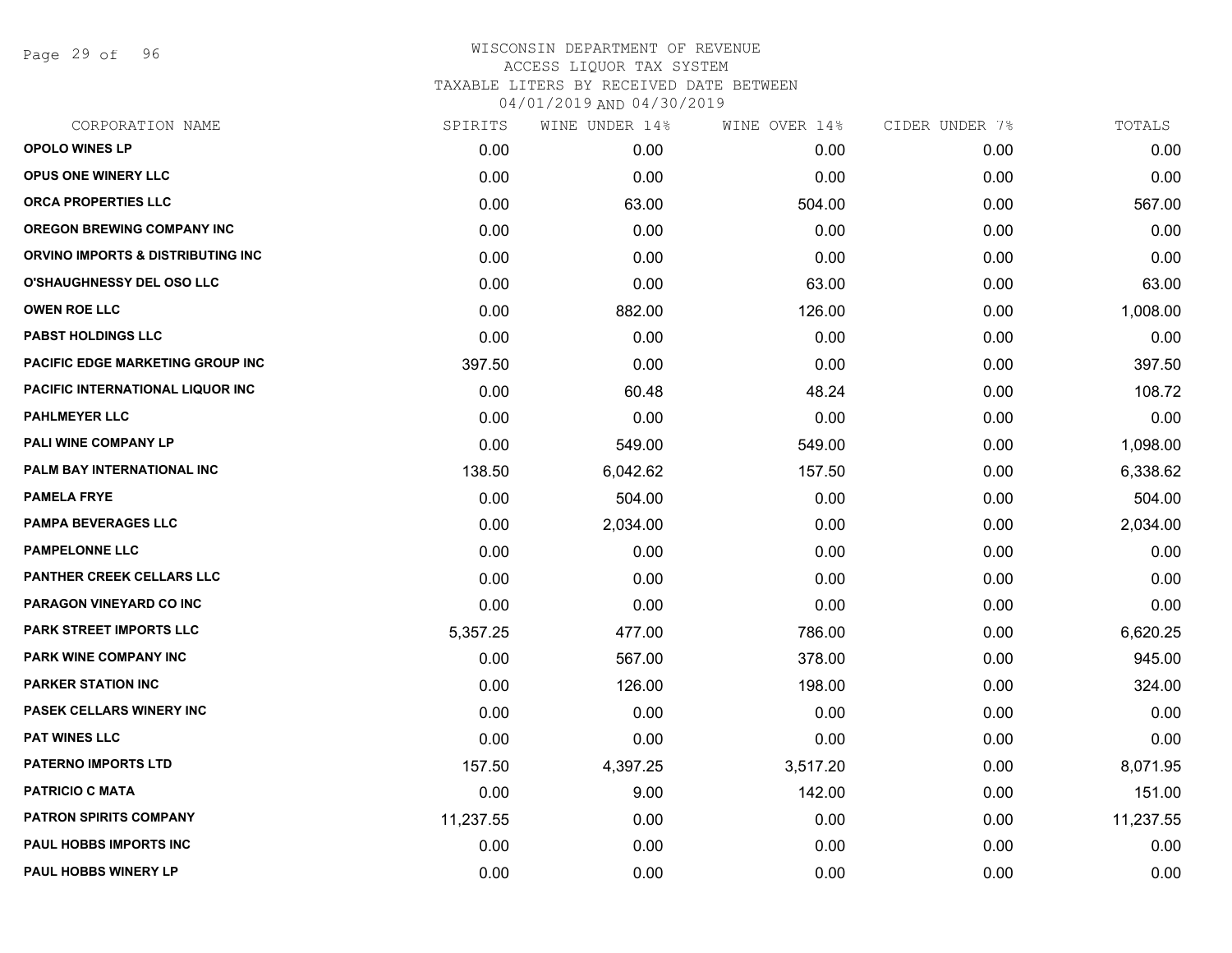Page 30 of 96

| CORPORATION NAME                     | SPIRITS    | WINE UNDER 14% | WINE OVER 14% | CIDER UNDER 7% | TOTALS     |
|--------------------------------------|------------|----------------|---------------|----------------|------------|
| <b>PAVI WINES LLC</b>                | 0.00       | 0.00           | 0.00          | 0.00           | 0.00       |
| <b>PAWEL LATO</b>                    | 0.00       | 0.00           | 0.00          | 0.00           | 0.00       |
| PEACHY CANYON WINERY                 | 0.00       | 72.00          | 14.00         | 0.00           | 86.00      |
| PEJU FAMILY OPERATING PARTNERSHIP LP | 0.00       | 0.00           | 0.00          | 0.00           | 0.00       |
| PENROSE HILL, LIMITED                | 0.00       | 0.00           | 0.00          | 0.00           | 0.00       |
| PEPPER BRIDGE WINERY LLC             | 0.00       | 0.00           | 0.00          | 0.00           | 0.00       |
| PERNOD RICARD USA LLC                | 100,398.80 | 4,484.86       | 135.00        | 0.00           | 105,018.66 |
| PETER ANDREW LLC                     | 0.00       | 0.00           | 0.00          | 0.00           | 0.00       |
| PETER ROSBACK                        | 0.00       | 0.00           | 0.00          | 0.00           | 0.00       |
| PETERSON WINERY LLC                  | 0.00       | 0.00           | 0.00          | 0.00           | 0.00       |
| PETIT HAMEAU LLC                     | 0.00       | 0.00           | 0.00          | 0.00           | 0.00       |
| <b>PHILIP LAROCCA</b>                | 0.00       | 0.00           | 0.00          | 0.00           | 0.00       |
| PHILIP TOGNI VINEYARD LP             | 0.00       | 0.00           | 0.00          | 0.00           | 0.00       |
| PHILLIP STEINSCHREIBER               | 0.00       | 0.00           | 0.00          | 0.00           | 0.00       |
| <b>PHILLIPS FARMS LLC</b>            | 0.00       | 0.00           | 4,791.60      | 0.00           | 4,791.60   |
| PHUSION PROJECTS LLC                 | 0.00       | 0.00           | 0.00          | 0.00           | 0.00       |
| PICNIC WINE COMPANY LLC              | 0.00       | 0.00           | 0.00          | 0.00           | 0.00       |
| PIEDMONT DISTILLERS INC              | 0.00       | 0.00           | 0.00          | 0.00           | 0.00       |
| PINA CELLARS LP                      | 0.00       | 0.00           | 0.00          | 0.00           | 0.00       |
| PINE RIDGE WINERY LLC                | 0.00       | 2,520.00       | 1,521.00      | 0.00           | 4,041.00   |
| PLATA WINE PARTNERS LLC              | 0.00       | 0.00           | 0.00          | 0.00           | 0.00       |
| PLUME RIDGE IRREVOCABLE TRUST        | 0.00       | 468.07         | 18.02         | 0.00           | 486.09     |
| POPCORN DESIGN LLC                   | 0.00       | 0.00           | 0.00          | 0.00           | 0.00       |
| PORT WASHINGTON IMPORTS LLC          | 0.00       | 216.00         | 18.00         | 0.00           | 234.00     |
| PORTOVINO LLC                        | 0.00       | 772.00         | 9.00          | 0.00           | 781.00     |
| <b>POST WINERY INC</b>               | 0.00       | 0.00           | 0.00          | 0.00           | 0.00       |
| <b>POUR MANAGEMENT LLC</b>           | 0.00       | 252.00         | 0.00          | 0.00           | 252.00     |
| PRAGER WINERY & PORT WORKS, INC.     | 0.00       | 0.00           | 0.00          | 0.00           | 0.00       |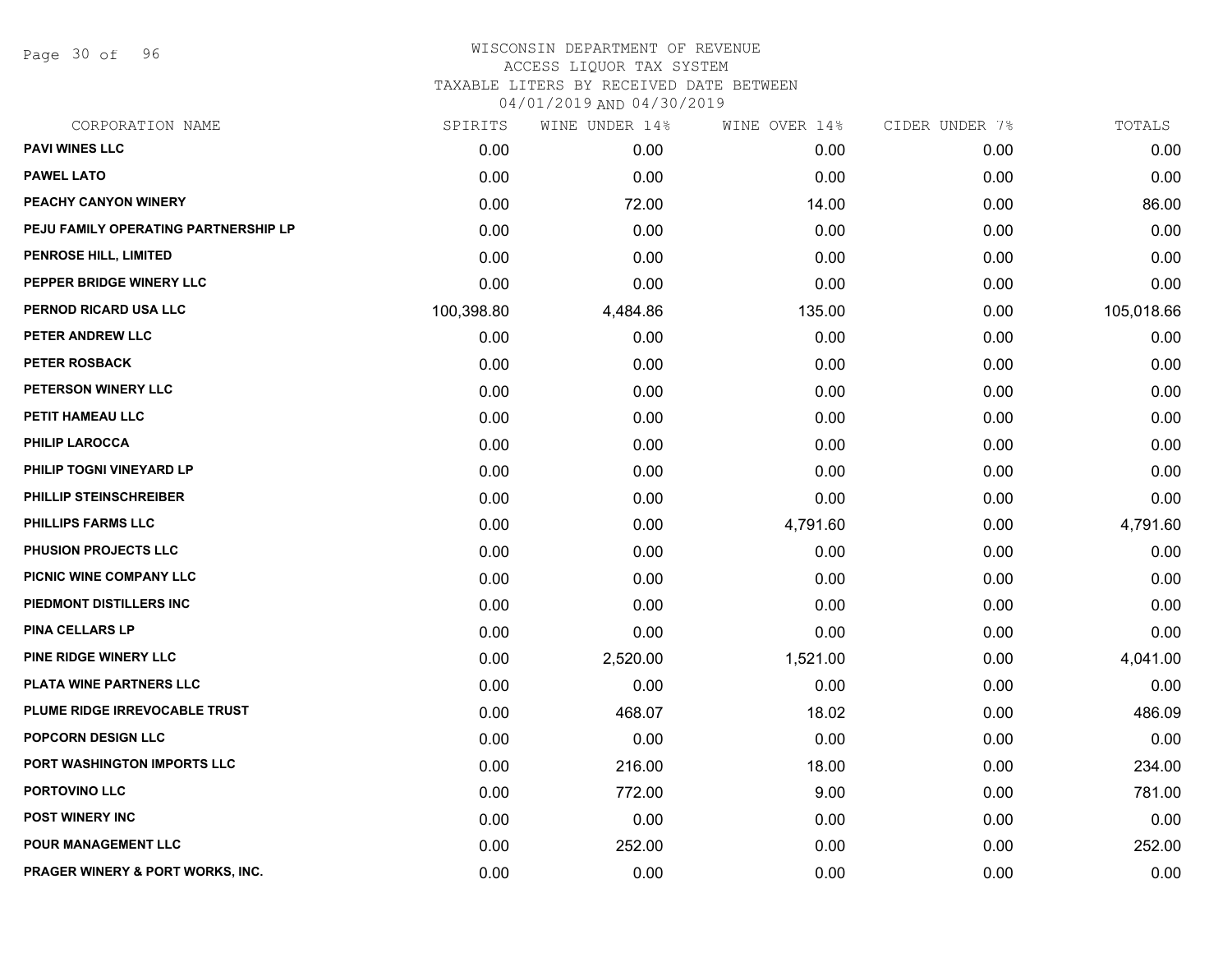Page 31 of 96

#### WISCONSIN DEPARTMENT OF REVENUE ACCESS LIQUOR TAX SYSTEM

TAXABLE LITERS BY RECEIVED DATE BETWEEN

| CORPORATION NAME                     | SPIRITS    | WINE UNDER 14% | WINE OVER 14% | CIDER UNDER 7% | TOTALS     |
|--------------------------------------|------------|----------------|---------------|----------------|------------|
| PRECEPT BRANDS LLC                   | 0.00       | 17,386.50      | 504.00        | 0.00           | 17,890.50  |
| PREMIER WINE GROUP, LLC              | 0.00       | 0.00           | 0.00          | 0.00           | 0.00       |
| PREMIERE DISTILLERY LLC              | 0.00       | 0.00           | 0.00          | 0.00           | 0.00       |
| PREMIUM PORT WINES INC               | 0.00       | 0.00           | 1,440.00      | 0.00           | 1,440.00   |
| <b>PRESQU'ILE WINERY</b>             | 0.00       | 126.00         | 0.00          | 0.00           | 126.00     |
| <b>PRESTIGE IMPORTS LLC</b>          | 0.00       | 0.00           | 0.00          | 0.00           | 0.00       |
| <b>PRESTIGE WINE IMPORTS CORP</b>    | 0.00       | 11,826.00      | 36.00         | 0.00           | 11,862.00  |
| PRICHARDS DISTILLERY INC             | 0.00       | 0.00           | 0.00          | 0.00           | 0.00       |
| PRIDE MOUNTAIN VINEYARDS LLC         | 0.00       | 0.00           | 0.00          | 0.00           | 0.00       |
| PROLETARIAT WINE COMPANY, LLC        | 0.00       | 0.00           | 0.00          | 0.00           | 0.00       |
| <b>PRO-LIQUITECH LLC</b>             | 0.00       | 0.00           | 0.00          | 0.00           | 0.00       |
| PROOF ARTISAN DISTILLERS, LLC        | 0.00       | 0.00           | 0.00          | 0.00           | 0.00       |
| PROST BEVERAGE COMPANY LLC           | 495.00     | 0.00           | 0.00          | 0.00           | 495.00     |
| <b>PROXIMO SPIRITS INC</b>           | 109,578.45 | 0.00           | 0.00          | 0.00           | 109,578.45 |
| PUENTE-INTERNACIONAL INC             | 0.00       | 0.00           | 0.00          | 0.00           | 0.00       |
| PURPLE WINE COMPANY LLC              | 0.00       | 2,034.00       | 0.00          | 0.00           | 2,034.00   |
| <b>QUADY SOUTH WINERY LLC</b>        | 0.00       | 0.00           | 27.00         | 0.00           | 27.00      |
| <b>QUATERNA LLC</b>                  | 0.00       | 1,431.00       | 63.00         | 0.00           | 1,494.00   |
| <b>QUILCEDA CREEK VINTNERS INC</b>   | 0.00       | 0.00           | 238.50        | 0.00           | 238.50     |
| <b>QUINTESSENTIAL LLC</b>            | 0.00       | 2,753.18       | 141.47        | 0.00           | 2,894.65   |
| <b>R &amp; G SCHATZ FARMS INC</b>    | 0.00       | 0.00           | 0.00          | 0.00           | 0.00       |
| <b>R &amp; M BRANDS INC</b>          | 333.00     | 135.00         | 0.00          | 0.00           | 468.00     |
| <b>RH KEENAN CO</b>                  | 0.00       | 0.00           | 0.00          | 0.00           | 0.00       |
| <b>RABBIT HOLE SPIRITS LLC</b>       | 331.11     | 0.00           | 0.00          | 0.00           | 331.11     |
| <b>RACINE WINE CO LLC</b>            | 0.00       | 100.00         | 0.00          | 0.00           | 100.00     |
| <b>RADIO-COTEAU WINE CELLARS LLC</b> | 0.00       | 333.00         | 0.00          | 0.00           | 333.00     |
| <b>RAMEY WINE CELLARS INC</b>        | 0.00       | 0.00           | 63.00         | 0.00           | 63.00      |
| <b>RANSOM SPIRITS LLC</b>            | 0.00       | 0.00           | 0.00          | 0.00           | 0.00       |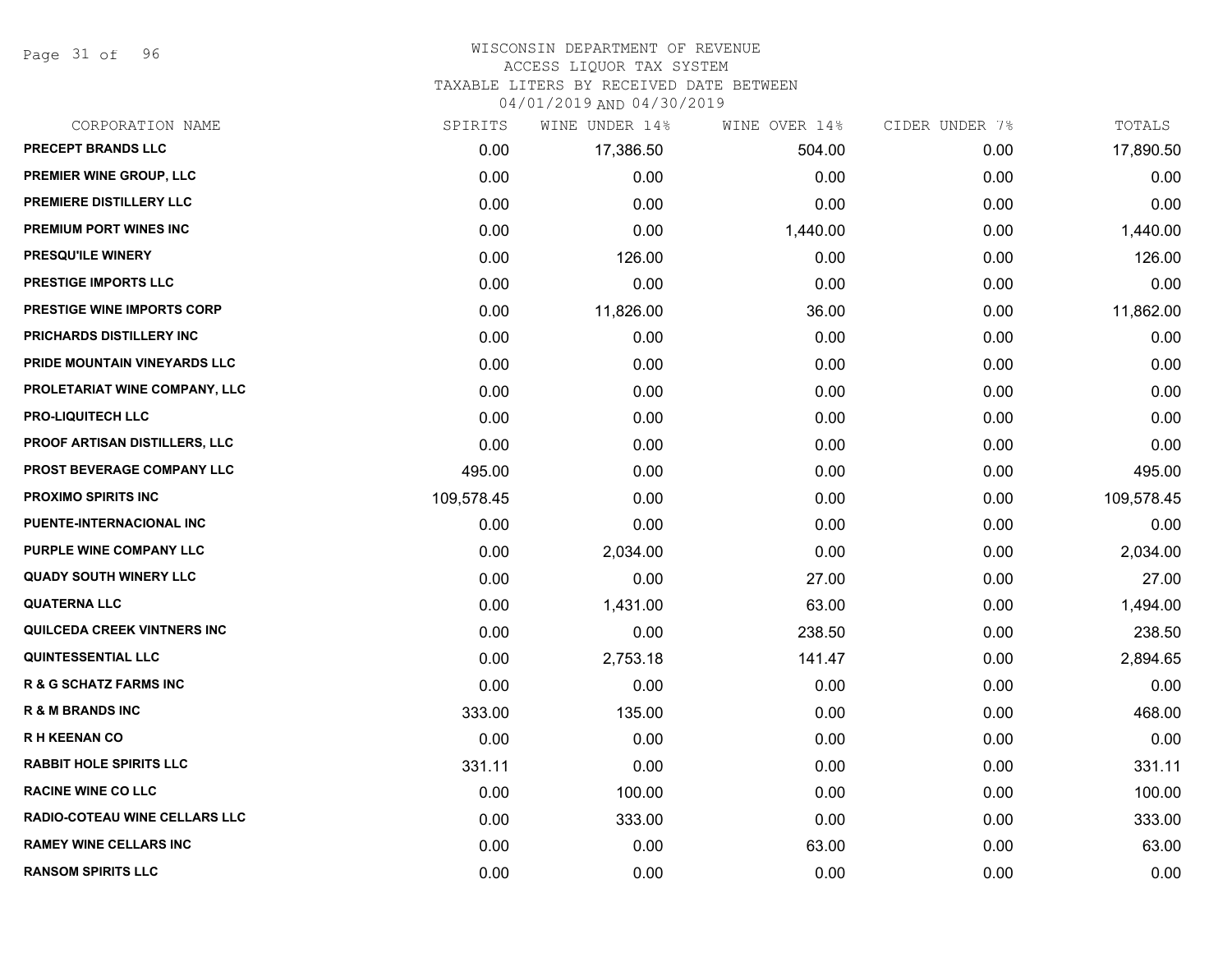Page 32 of 96

| CORPORATION NAME                                 | SPIRITS  | WINE UNDER 14% | WINE OVER 14% | CIDER UNDER 7% | TOTALS   |
|--------------------------------------------------|----------|----------------|---------------|----------------|----------|
| <b>RAYMOND SIGNORELLO</b>                        | 0.00     | 0.00           | 0.00          | 0.00           | 0.00     |
| <b>RB WINE ASSOCIATES LLC</b>                    | 0.00     | 99.00          | 0.00          | 0.00           | 99.00    |
| <b>RBZ VINEYARDS LLC</b>                         | 0.00     | 0.00           | 0.00          | 0.00           | 0.00     |
| RED CAR WINE COMPANY LLC                         | 0.00     | 0.00           | 0.00          | 0.00           | 0.00     |
| <b>RED NEWT CELLARS INC</b>                      | 0.00     | 0.00           | 0.00          | 0.00           | 0.00     |
| <b>RED TAIL RIDGE INC</b>                        | 0.00     | 0.00           | 0.00          | 0.00           | 0.00     |
| <b>REDEMPTION SPIRITS LLC</b>                    | 825.00   | 0.00           | 0.00          | 0.00           | 825.00   |
| <b>REDWOOD SPIRITS INC</b>                       | 0.00     | 0.00           | 0.00          | 0.00           | 0.00     |
| <b>REGAL WINE IMPORTS INC</b>                    | 0.00     | 1,386.00       | 0.00          | 0.00           | 1,386.00 |
| <b>REMY COINTREAU AMERIQUE USA</b>               | 3,069.36 | 0.00           | 0.00          | 0.00           | 3,069.36 |
| <b>REN ACQUISITION INC</b>                       | 0.00     | 0.00           | 0.00          | 0.00           | 0.00     |
| <b>RENO G FARINELLI &amp; JOSEF H SHEBL</b>      | 0.00     | 0.00           | 63.00         | 0.00           | 63.00    |
| <b>RENT A BBQ</b>                                | 0.00     | 0.00           | 0.00          | 0.00           | 0.00     |
| <b>RESERVA WINES LLC</b>                         | 0.00     | 0.00           | 0.00          | 0.00           | 0.00     |
| <b>RESTLESS SPIRITS DISTILLING COMPANY LLC</b>   | 0.00     | 0.00           | 0.00          | 0.00           | 0.00     |
| <b>REVELRY VINTNERS LLC</b>                      | 0.00     | 252.00         | 0.00          | 0.00           | 252.00   |
| <b>REYNOLDS CREATIVE PRODUCTS INC</b>            | 0.00     | 0.00           | 0.00          | 0.00           | 0.00     |
| <b>RGI BRANDS LLC</b>                            | 0.00     | 0.00           | 0.00          | 0.00           | 0.00     |
| <b>RHYS VINEYARDS LLC</b>                        | 0.00     | 0.00           | 0.00          | 0.00           | 0.00     |
| <b>RICHARD STELTZNER</b>                         | 0.00     | 0.00           | 0.00          | 0.00           | 0.00     |
| <b>RIDGE VINEYARDS INC</b>                       | 0.00     | 181.50         | 943.50        | 0.00           | 1,125.00 |
| <b>RIGHT BEE LLC</b>                             | 0.00     | 0.00           | 0.00          | 0.00           | 0.00     |
| <b>RO SALES &amp; DISTRIBUTION SERVICES INC.</b> | 0.00     | 0.00           | 0.00          | 0.00           | 0.00     |
| <b>RO SALES &amp; DISTRIBUTION SERVICES INC.</b> | 0.00     | 2,934.00       | 0.00          | 0.00           | 2,934.00 |
| <b>ROBERT A CUTTER</b>                           | 0.00     | 1,260.00       | 0.00          | 0.00           | 1,260.00 |
| <b>ROBERT DENNIS HAYES</b>                       | 0.00     | 0.00           | 0.00          | 0.00           | 0.00     |
| <b>ROBERT J GROSS</b>                            | 0.00     | 0.00           | 0.00          | 0.00           | 0.00     |
| <b>ROBERT L HUDSON</b>                           | 0.00     | 0.00           | 0.00          | 0.00           | 0.00     |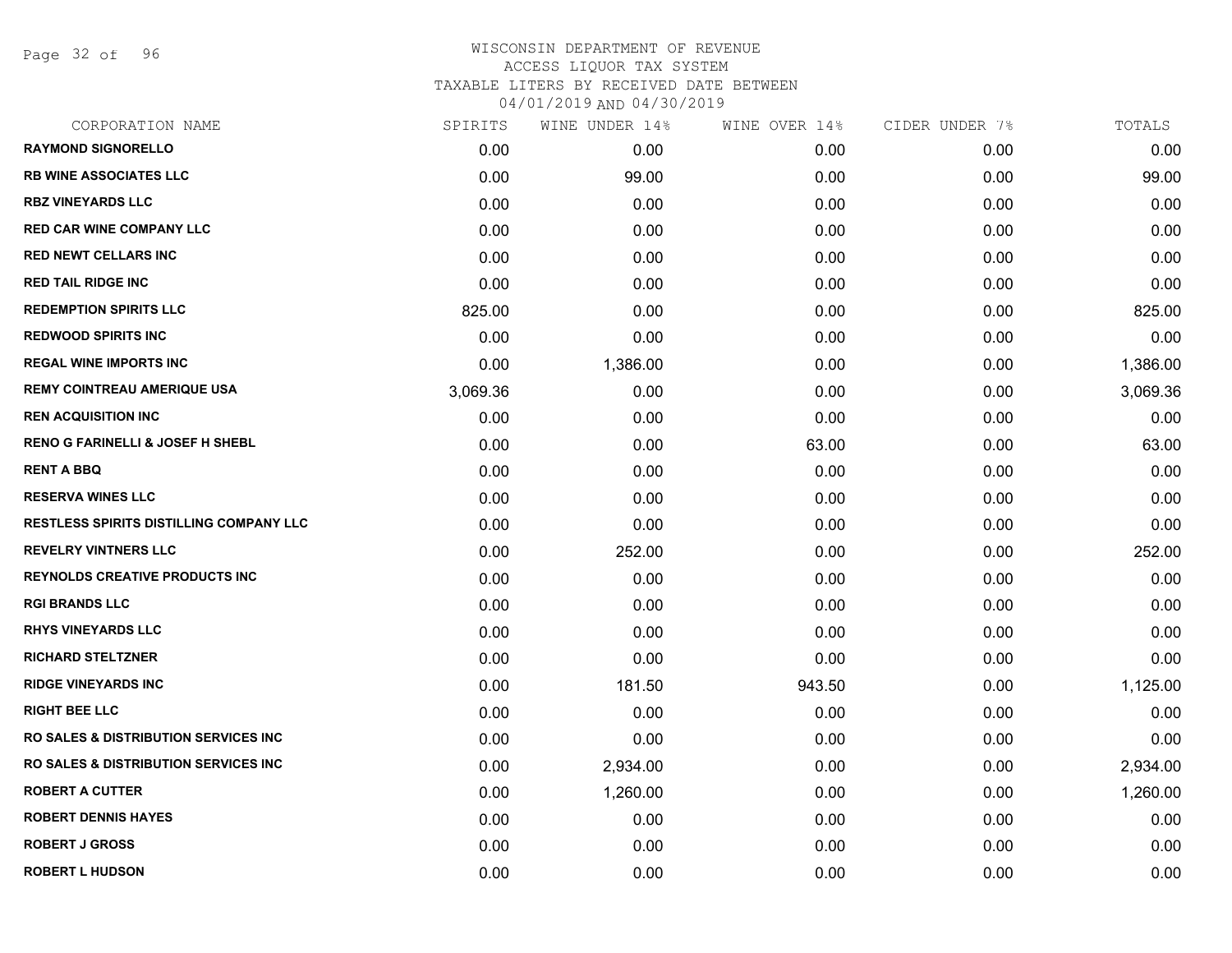| SPIRITS | WINE UNDER 14% | WINE OVER 14% | CIDER UNDER 7% | TOTALS    |
|---------|----------------|---------------|----------------|-----------|
| 0.00    | 0.00           | 6.75          | 0.00           | 6.75      |
| 0.00    | 0.00           | 0.00          | 0.00           | 0.00      |
| 0.00    | 0.00           | 0.00          | 0.00           | 0.00      |
| 0.00    | 0.00           | 0.00          | 0.00           | 0.00      |
| 0.00    | 0.00           | 0.00          | 0.00           | 0.00      |
| 0.00    | 0.00           | 2,079.00      | 0.00           | 2,079.00  |
| 0.00    | 0.00           | 0.00          | 0.00           | 0.00      |
| 0.00    | 0.00           | 0.00          | 0.00           | 0.00      |
| 0.00    | 0.00           | 180.00        | 0.00           | 180.00    |
| 0.00    | 0.00           | 0.00          | 0.00           | 0.00      |
| 0.00    | 0.00           | 0.00          | 0.00           | 0.00      |
| 0.00    | 1,664.25       | 36.00         | 0.00           | 1,700.25  |
| 0.00    | 0.00           | 0.00          | 0.00           | 0.00      |
| 0.00    | 0.00           | 0.00          | 0.00           | 0.00      |
| 0.00    | 1,575.00       | 1,134.00      | 0.00           | 2,709.00  |
| 0.00    | 0.00           | 1,026.00      | 0.00           | 1,026.00  |
| 22.50   | 7,813.20       | 9.00          | 0.00           | 7,844.70  |
| 0.00    | 0.00           | 0.00          | 0.00           | 0.00      |
| 0.00    | 0.00           | 0.00          | 0.00           | 0.00      |
| 0.00    | 0.00           | 0.00          | 0.00           | 0.00      |
| 0.00    | 9,774.73       | 4,759.50      | 0.00           | 14,534.23 |
| 0.00    | 0.00           | 0.00          | 0.00           | 0.00      |
| 0.00    | 213.12         | 471.06        | 0.00           | 684.18    |
| 342.00  | 0.00           | 0.00          | 0.00           | 342.00    |
| 0.00    | 0.00           | 0.00          | 0.00           | 0.00      |
| 0.00    | 0.00           | 0.00          | 0.00           | 0.00      |
| 0.00    | 13,221.00      | 499.50        | 0.00           | 13,720.50 |
| 0.00    | 0.00           | 0.00          | 0.00           | 0.00      |
|         |                |               |                |           |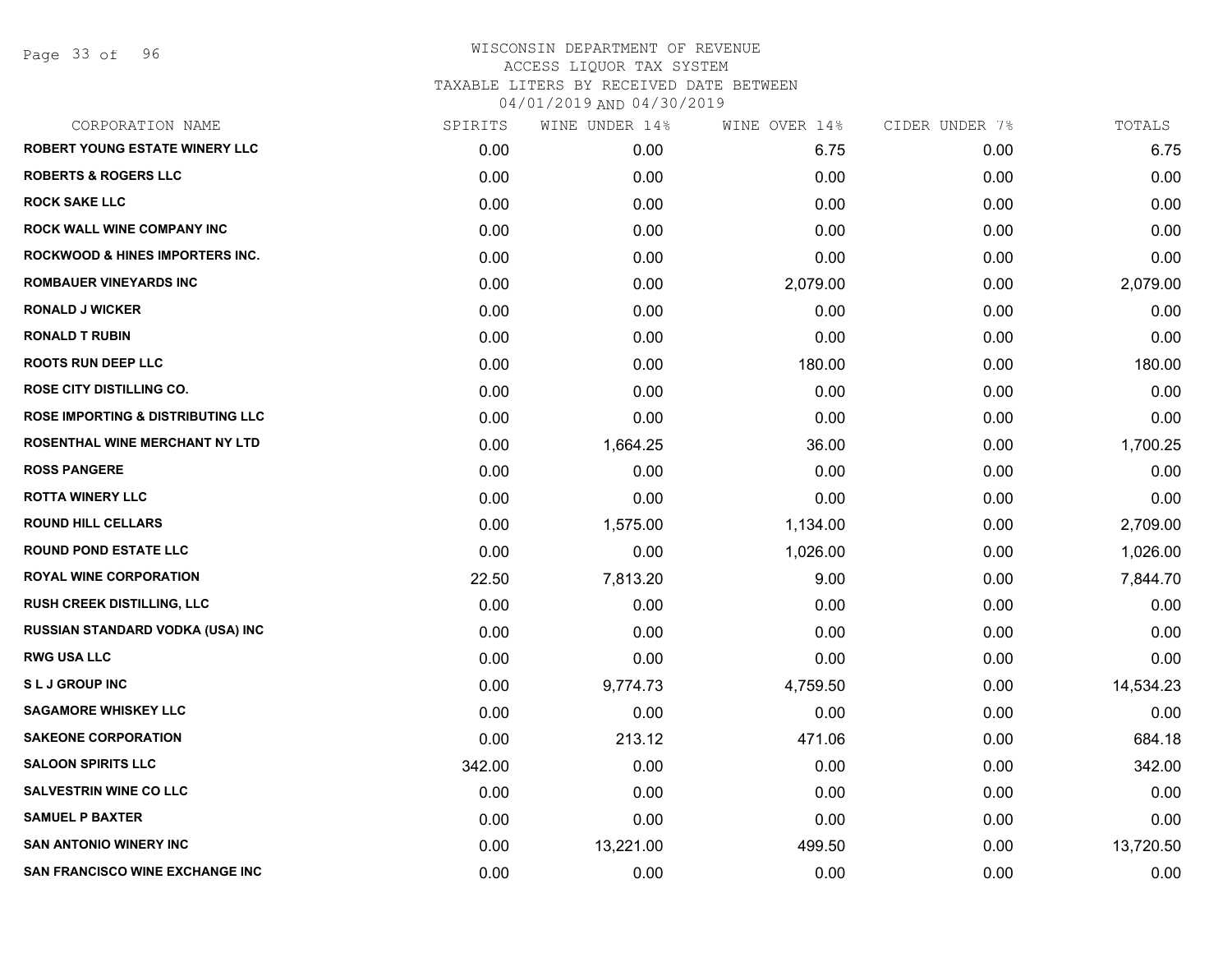Page 34 of 96

| CORPORATION NAME                            | SPIRITS    | WINE UNDER 14% | WINE OVER 14% | CIDER UNDER 7% | TOTALS     |
|---------------------------------------------|------------|----------------|---------------|----------------|------------|
| SAN GABRIEL VALLEY WAREHOUSE & STORAGE INC  | 0.00       | 0.00           | 204.00        | 0.00           | 204.00     |
| <b>SAN JOAQUIN WINE COMPANY INC</b>         | 0.00       | 0.00           | 0.00          | 0.00           | 0.00       |
| <b>SAN LUIS SPIRITS DISTILLING CO LLC</b>   | 399.00     | 0.00           | 0.00          | 0.00           | 399.00     |
| <b>SAN MARTINO IMPORTS INC</b>              | 0.00       | 0.00           | 0.00          | 0.00           | 0.00       |
| <b>SANGLIER SELECTIONS LLC</b>              | 0.00       | 0.00           | 0.00          | 0.00           | 0.00       |
| <b>SANS LIEGE INC</b>                       | 0.00       | 144.00         | 252.00        | 0.00           | 396.00     |
| <b>SANS WINE &amp; SPIRITS CO</b>           | 0.00       | 0.00           | 0.00          | 0.00           | 0.00       |
| <b>SANTA CROCE LLC</b>                      | 0.00       | 0.00           | 0.00          | 0.00           | 0.00       |
| <b>SANTA FE DISTILLERY LLC</b>              | 0.00       | 0.00           | 0.00          | 0.00           | 0.00       |
| <b>SANTA MARGHERITA USA INC</b>             | 0.00       | 184.50         | 0.00          | 0.00           | 184.50     |
| <b>SANTA RITA USA CORPORATION</b>           | 0.00       | 252.00         | 0.00          | 0.00           | 252.00     |
| <b>SAPSUCKER FARMS LLC</b>                  | 0.00       | 0.00           | 0.00          | 0.00           | 0.00       |
| <b>SARMENTO'S IMPORTS &amp; EXPORTS INC</b> | 0.00       | 0.00           | 0.00          | 0.00           | 0.00       |
| <b>SAVIAH ROSE WINERY LLC</b>               | 0.00       | 0.00           | 0.00          | 0.00           | 0.00       |
| <b>SAZERAC COMPANY INC</b>                  | 354,329.55 | 881.97         | 365.98        | 0.00           | 355,577.50 |
| <b>SAZERAC NORTH AMERICA INC</b>            | 623,718.90 | 7,001.14       | 0.00          | 0.00           | 630,720.04 |
| <b>SB WINE CO LLC</b>                       | 0.00       | 0.00           | 0.00          | 0.00           | 0.00       |
| <b>SBRAGIA FAMILY VINEYARDS LLC</b>         | 0.00       | 0.00           | 0.00          | 0.00           | 0.00       |
| <b>SCENIC ROOT WINEGROWERS LLC</b>          | 0.00       | 504.00         | 0.00          | 0.00           | 504.00     |
| <b>SCHEID VINEYARDS CALIFORNIA INC</b>      | 0.00       | 9,404.00       | 382.50        | 0.00           | 9,786.50   |
| <b>SCHILLING CIDER LLC</b>                  | 0.00       | 450.00         | 0.00          | 3,029.00       | 3,479.00   |
| <b>SCHUG WINERY LLC</b>                     | 0.00       | 0.00           | 0.00          | 0.00           | 0.00       |
| <b>SCHWEIGER VINEYARDS INC</b>              | 0.00       | 0.00           | 0.00          | 0.00           | 0.00       |
| <b>SCOPERTA IMPORTING CO INC</b>            | 0.00       | 1,314.00       | 18.00         | 0.00           | 1,332.00   |
| <b>SCOTT PAUL WINES OREGON LLC</b>          | 0.00       | 0.00           | 0.00          | 0.00           | 0.00       |
| <b>SEATTLE CIDER COMPANY LLC</b>            | 0.00       | 0.00           | 0.00          | 11,890.23      | 11,890.23  |
| <b>SEAVEY VINEYARD LP</b>                   | 0.00       | 0.00           | 0.00          | 0.00           | 0.00       |
| <b>SELBY ENTERPRISES INC</b>                | 0.00       | 0.00           | 0.00          | 0.00           | 0.00       |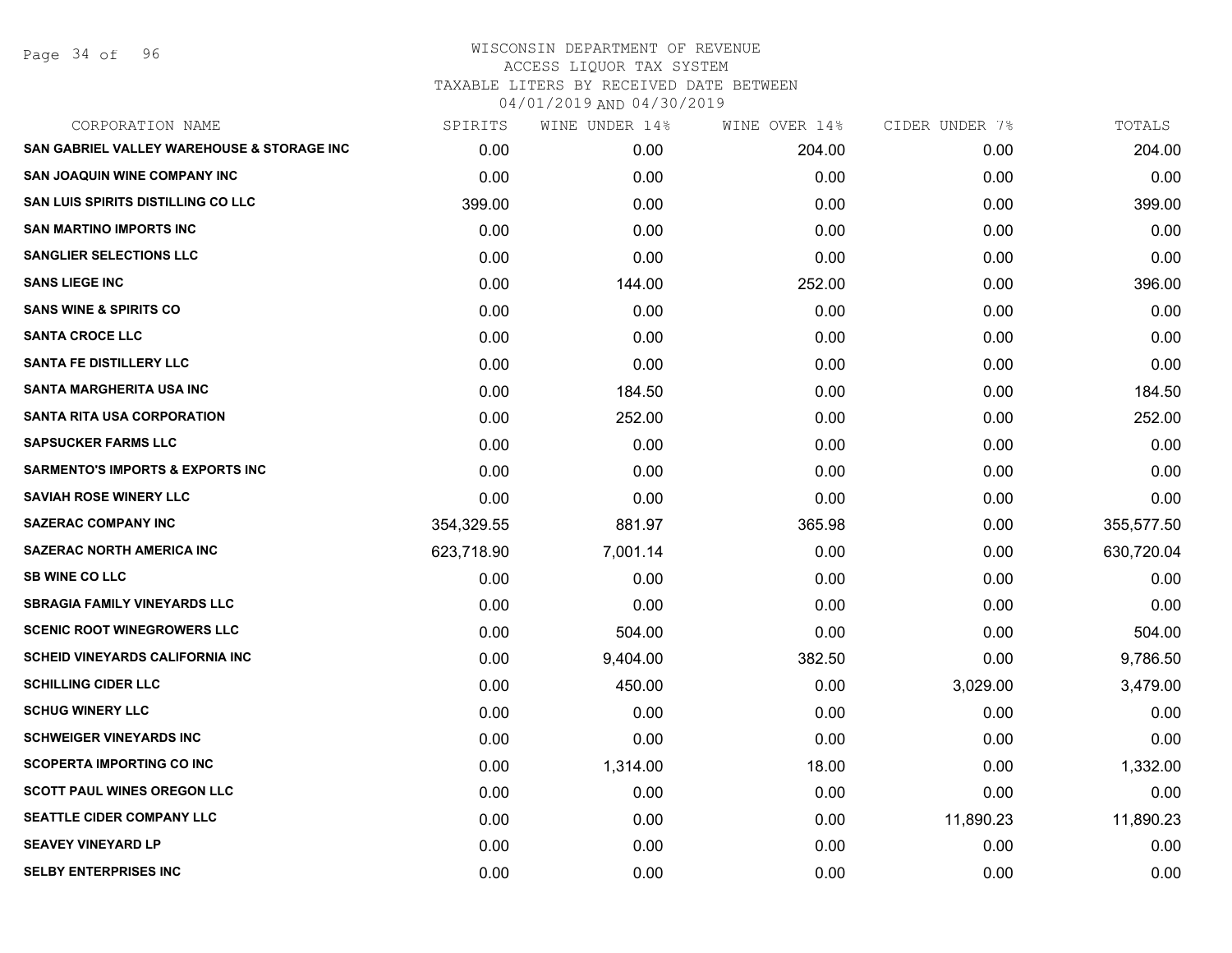Page 35 of 96

| CORPORATION NAME                      | SPIRITS  | WINE UNDER 14% | WINE OVER 14% | CIDER UNDER 7% | TOTALS   |
|---------------------------------------|----------|----------------|---------------|----------------|----------|
| <b>SELECTIVE WINE ESTATES INC</b>     | 0.00     | 0.00           | 0.00          | 0.00           | 0.00     |
| <b>SERGEY CHISTOV</b>                 | 0.00     | 0.00           | 0.00          | 0.00           | 0.00     |
| <b>SERRALLES USA LLC</b>              | 0.00     | 0.00           | 0.00          | 0.00           | 0.00     |
| <b>SHAFER VINEYARDS INC</b>           | 0.00     | 0.00           | 0.00          | 0.00           | 0.00     |
| <b>SHANNON RIDGE INC</b>              | 0.00     | 1,260.00       | 0.00          | 0.00           | 1,260.00 |
| <b>SHAW-ROSS HOLDING CO LLC</b>       | 985.50   | 1,705.50       | 1,677.60      | 0.00           | 4,368.60 |
| <b>SHEA WINE CELLARS LLC</b>          | 0.00     | 0.00           | 0.00          | 0.00           | 0.00     |
| <b>SHELTON-MACKENZIE WINE COMPANY</b> | 0.00     | 252.00         | 0.00          | 0.00           | 252.00   |
| <b>SHORTS BREWING COMPANY</b>         | 0.00     | 0.00           | 0.00          | 1,433.38       | 1,433.38 |
| SILVER OAK WINE CELLARS LLC           | 0.00     | 387.00         | 0.00          | 0.00           | 387.00   |
| SILVER TRIDENT WINERY LLC             | 0.00     | 0.00           | 0.00          | 0.00           | 0.00     |
| <b>SINSKEY VINEYARDS INC</b>          | 0.00     | 0.00           | 0.00          | 0.00           | 0.00     |
| <b>SKINNER-DAVENA LLC</b>             | 0.00     | 0.00           | 0.00          | 0.00           | 0.00     |
| <b>SLIM CHILLERS INC</b>              | 134.00   | 0.00           | 0.00          | 0.00           | 134.00   |
| <b>SLO DOWN WINES LLC</b>             | 0.00     | 0.00           | 0.00          | 0.00           | 0.00     |
| <b>SLURP LLC</b>                      | 1,920.00 | 0.00           | 0.00          | 0.00           | 1,920.00 |
| <b>SMALL LOT IMPORTS INC</b>          | 0.00     | 0.00           | 0.00          | 0.00           | 0.00     |
| <b>SMALL VINES WINES INC</b>          | 0.00     | 0.00           | 0.00          | 0.00           | 0.00     |
| <b>SMART VENDING LLC</b>              | 0.00     | 0.00           | 0.00          | 0.00           | 0.00     |
| <b>SMT ACQUISITIONS LLC</b>           | 0.00     | 1,076.00       | 225.75        | 0.00           | 1,301.75 |
| <b>SOCIAL ENJOYMENTS LLC</b>          | 0.00     | 0.00           | 0.00          | 0.00           | 0.00     |
| SOGEVINUS FINE WINES USA INC          | 0.00     | 0.00           | 0.00          | 0.00           | 0.00     |
| <b>SOKOL BLOSSER LTD</b>              | 0.00     | 1,008.00       | 0.00          | 0.00           | 1,008.00 |
| <b>SOLBERG DISTILLING LLC</b>         | 0.00     | 0.00           | 0.00          | 0.00           | 0.00     |
| <b>SOLENA CELLARS LLC</b>             | 0.00     | 252.00         | 0.00          | 0.00           | 252.00   |
| <b>SOMERSTON WINE COMPANY, LLC</b>    | 0.00     | 0.00           | 630.00        | 0.00           | 630.00   |
| SOURCE CODE BEVERAGE LLC              | 0.00     | 276.00         | 0.00          | 0.00           | 276.00   |
| SOUTH BAY WINE GROUP LLC              | 0.00     | 0.00           | 0.00          | 0.00           | 0.00     |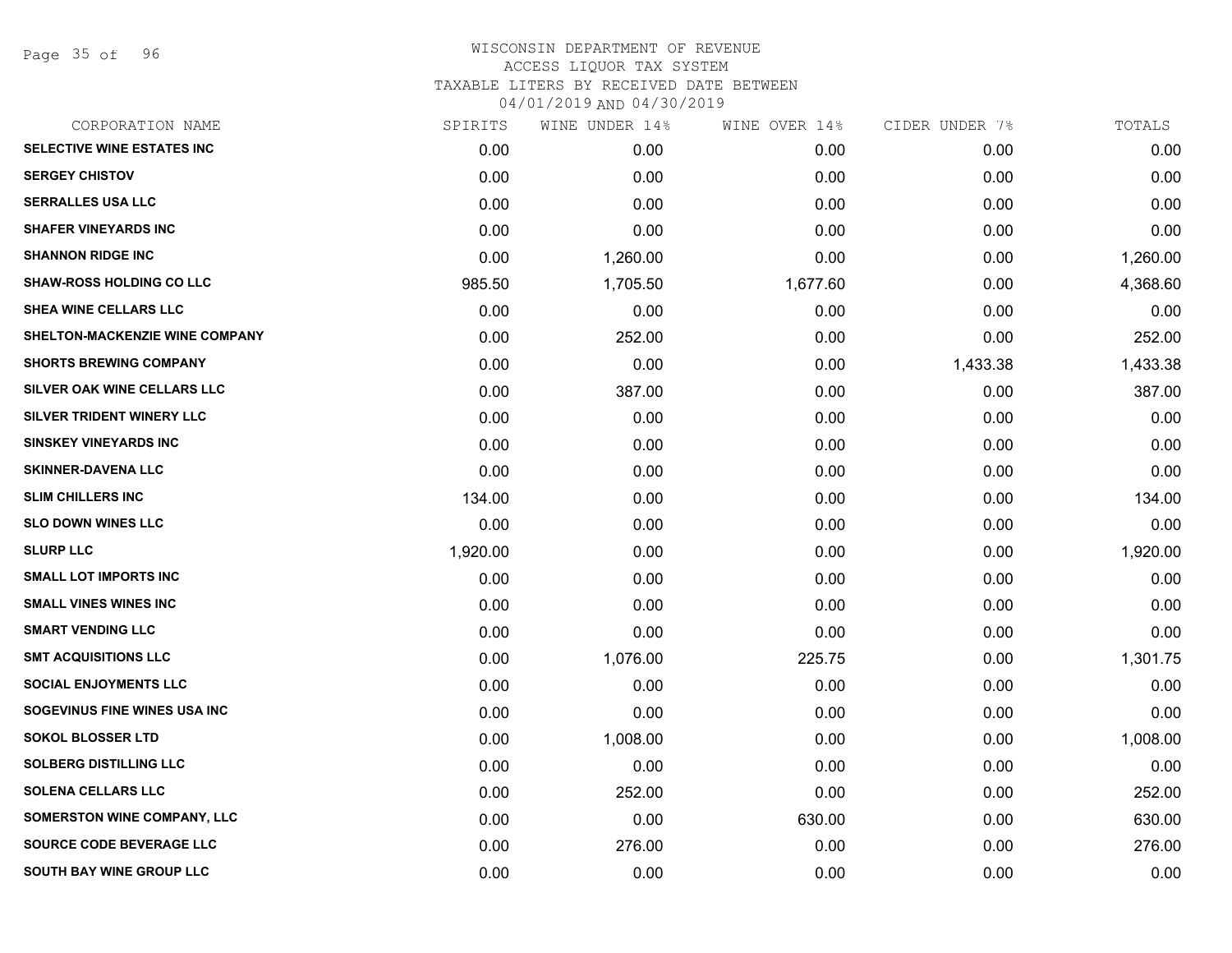Page 36 of 96

#### WISCONSIN DEPARTMENT OF REVENUE ACCESS LIQUOR TAX SYSTEM TAXABLE LITERS BY RECEIVED DATE BETWEEN

| CORPORATION NAME                        | SPIRITS  | WINE UNDER 14% | WINE OVER 14% | CIDER UNDER 7% | TOTALS    |
|-----------------------------------------|----------|----------------|---------------|----------------|-----------|
| <b>SOUTHERN STARZ INC</b>               | 0.00     | 71.33          | 16.64         | 0.00           | 87.97     |
| <b>SOUTHERN WINE GROUP LLC</b>          | 0.00     | 1,763.50       | 0.00          | 0.00           | 1,763.50  |
| <b>SOUTHWEST SPIRITS &amp; WINE LLC</b> | 3,594.00 | 0.00           | 0.00          | 0.00           | 3,594.00  |
| <b>SOVEREIGN BRANDS LLC</b>             | 360.00   | 1,467.00       | 0.00          | 0.00           | 1,827.00  |
| <b>SPA GIRL COCKTAILS LLC</b>           | 43.50    | 0.00           | 0.00          | 0.00           | 43.50     |
| <b>SPANN VINEYARDS INC</b>              | 0.00     | 2.25           | 2.25          | 0.00           | 4.50      |
| <b>SPARKLING OREGON LLC</b>             | 0.00     | 0.00           | 0.00          | 0.00           | 0.00      |
| <b>SPEAKEASY SPIRITS LLC</b>            | 649.00   | 0.00           | 0.00          | 0.00           | 649.00    |
| <b>SPENCER HOOPES</b>                   | 0.00     | 126.00         | 0.00          | 0.00           | 126.00    |
| <b>SPLINTER GROUP NAPA LLC</b>          | 0.00     | 0.00           | 0.00          | 0.00           | 0.00      |
| <b>SPOTTSWOODE WINERY INC</b>           | 0.00     | 0.00           | 0.00          | 0.00           | 0.00      |
| SPRING MOUNTAIN VINEYARD INC            | 0.00     | 0.00           | 27.00         | 0.00           | 27.00     |
| <b>SQUARE ONE ORGANIC SPIRITS LLC</b>   | 0.00     | 0.00           | 0.00          | 0.00           | 0.00      |
| <b>SQUARE ONE ORGANIC SPIRITS LLC</b>   | 0.00     | 0.00           | 0.00          | 0.00           | 0.00      |
| <b>SQZ BEVS LLC</b>                     | 0.00     | 0.00           | 0.00          | 0.00           | 0.00      |
| <b>ST GEORGE SPIRITS INC</b>            | 786.60   | 0.00           | 0.00          | 0.00           | 786.60    |
| <b>ST HELENA ESTATE LLC</b>             | 0.00     | 0.00           | 0.00          | 0.00           | 0.00      |
| <b>ST INNOCENT LTD</b>                  | 0.00     | 594.00         | 0.00          | 0.00           | 594.00    |
| <b>ST JULIAN WINE COMPANY INC</b>       | 0.00     | 2,070.00       | 0.00          | 0.00           | 2,070.00  |
| ST KILLIAN IMPORTING CO INC             | 265.50   | 0.00           | 0.00          | 477.00         | 742.50    |
| <b>ST SUPERY INC</b>                    | 0.00     | 2,142.00       | 189.00        | 0.00           | 2,331.00  |
| <b>STACKED WINES LLC</b>                | 0.00     | 0.00           | 0.00          | 0.00           | 0.00      |
| <b>STAGLIN FAMILY VINEYARD LLC</b>      | 0.00     | 0.00           | 90.00         | 0.00           | 90.00     |
| <b>STANLEY STAWSKI DIST CO INC</b>      | 0.00     | 0.00           | 0.00          | 0.00           | 0.00      |
| <b>STARRY NIGHT WINERY LLC</b>          | 0.00     | 0.00           | 0.00          | 0.00           | 0.00      |
| STE MICHELLE WINE ESTATES LTD           | 90.00    | 66,987.00      | 20,871.00     | 0.00           | 87,948.00 |
| <b>STEELE WINES INC</b>                 | 0.00     | 0.00           | 0.00          | 0.00           | 0.00      |
| STELLAR IMPORTING COMPANY LLC           | 0.00     | 0.00           | 0.00          | 0.00           | 0.00      |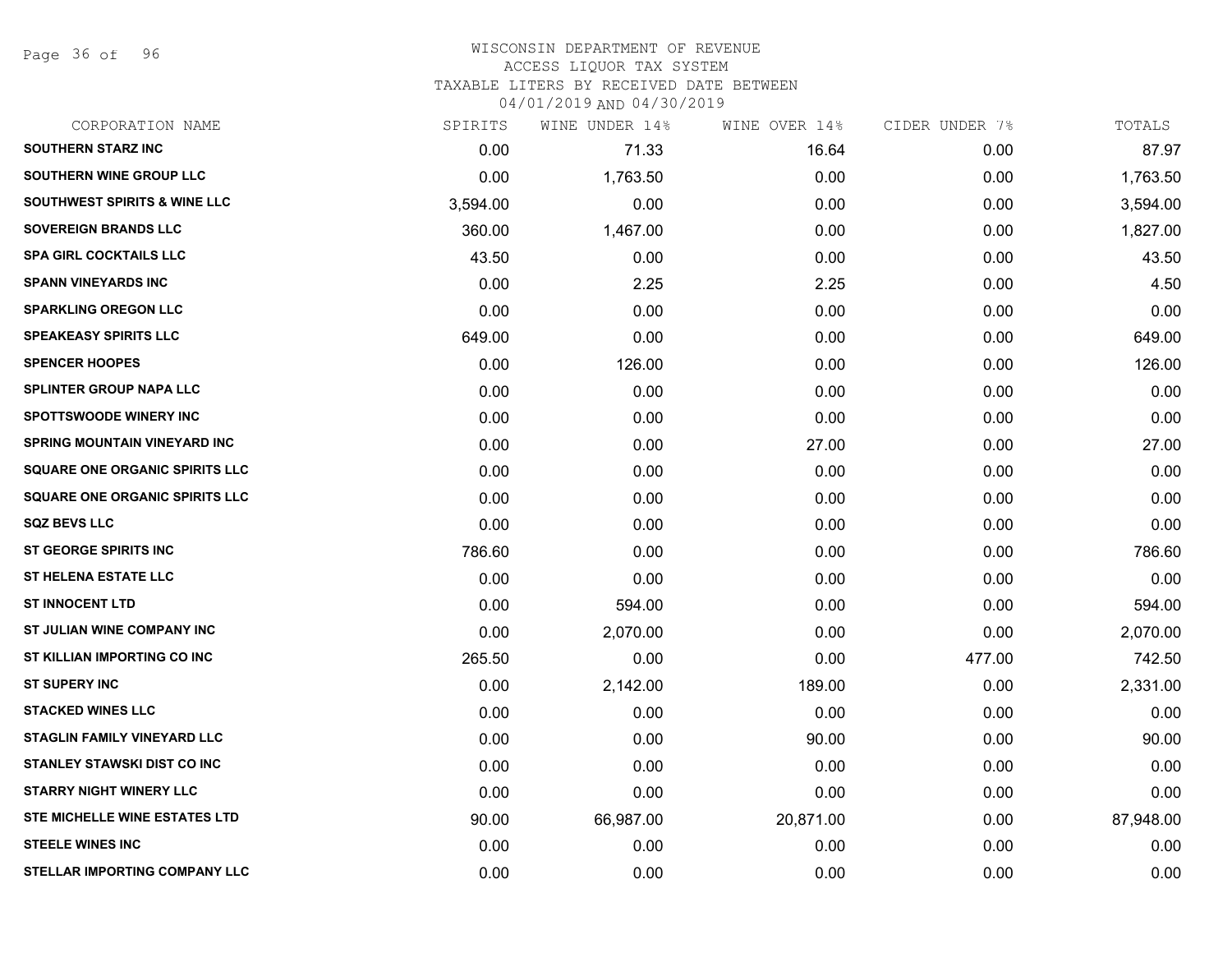Page 37 of 96

| CORPORATION NAME                             | SPIRITS   | WINE UNDER 14% | WINE OVER 14% | CIDER UNDER 7% | TOTALS     |
|----------------------------------------------|-----------|----------------|---------------|----------------|------------|
| <b>STEM CIDERS LLC</b>                       | 0.00      | 0.00           | 0.00          | 0.00           | 0.00       |
| <b>STEPHAN VINEYARD INC</b>                  | 0.00      | 0.00           | 0.00          | 0.00           | 0.00       |
| <b>STEVE MILES SELECTIONS INC</b>            | 0.00      | 0.00           | 0.00          | 0.00           | 0.00       |
| <b>STEVEN EDMUNDS &amp; CORNELIA ST JOHN</b> | 0.00      | 0.00           | 0.00          | 0.00           | 0.00       |
| <b>STEWART CELLARS, LLC</b>                  | 0.00      | 0.00           | 0.00          | 0.00           | 0.00       |
| <b>STEZ &amp; BOWER</b>                      | 0.00      | 0.00           | 0.00          | 0.00           | 0.00       |
| <b>STOLI GROUP (USA) LLC</b>                 | 15,123.00 | 126.00         | 252.00        | 0.00           | 15,501.00  |
| <b>STOLLER IMPORTS INC</b>                   | 252.00    | 45.00          | 0.00          | 0.00           | 297.00     |
| <b>STOLLER VINEYARDS INC</b>                 | 0.00      | 378.00         | 0.00          | 0.00           | 378.00     |
| <b>STOLPMAN VINEYARDS LLC</b>                | 0.00      | 0.00           | 0.00          | 0.00           | 0.00       |
| <b>STONEBRAKER-SOLES INC</b>                 | 0.00      | 0.00           | 0.00          | 0.00           | 0.00       |
| <b>STONECUSHION INC</b>                      | 0.00      | 0.00           | 504.00        | 0.00           | 504.00     |
| <b>STUART BOSSOM</b>                         | 0.00      | 0.00           | 0.00          | 0.00           | 0.00       |
| SUGARLANDS DISTILLING COMPANY LLC            | 1,584.00  | 0.00           | 0.00          | 0.00           | 1,584.00   |
| <b>SURVILLE ENTERPRISES CORP</b>             | 180.00    | 18,760.50      | 45.00         | 0.00           | 18,985.50  |
| SUTTER HOME WINERY INC                       | 1,440.00  | 262,313.43     | 3,136.50      | 0.00           | 266,889.93 |
| <b>SVP WINERY LLC</b>                        | 0.00      | 252.00         | 0.00          | 0.00           | 252.00     |
| <b>T ELENTENY HOLDINGS LLC</b>               | 63.00     | 3,721.20       | 0.00          | 0.00           | 3,784.20   |
| <b>T. EDWARD WINES, LTD</b>                  | 36.00     | 117.00         | 0.00          | 0.00           | 153.00     |
| <b>TAFT STREET INC</b>                       | 0.00      | 0.00           | 0.00          | 0.00           | 0.00       |
| <b>TAKARA SAKE USA INC</b>                   | 0.00      | 2,331.00       | 874.80        | 61.20          | 3,267.00   |
| <b>TALLEY VINEYARDS INC</b>                  | 0.00      | 63.00          | 0.00          | 0.00           | 63.00      |
| <b>TAMBER BEY VINEYARDS LLC</b>              | 0.00      | 0.00           | 0.00          | 0.00           | 0.00       |
| <b>TATOMER INC</b>                           | 0.00      | 0.00           | 0.00          | 0.00           | 0.00       |
| <b>TATTERSALL COMPANIES LLC</b>              | 121.50    | 0.00           | 0.00          | 0.00           | 121.50     |
| <b>TEMPERANCE DISTILLING COMPANY</b>         | 0.00      | 0.00           | 0.00          | 0.00           | 0.00       |
| <b>TEQUILAS PREMIUM, INC</b>                 | 0.00      | 0.00           | 0.00          | 0.00           | 0.00       |
| TERRA SANCTA TRADING COMPANY LLC             | 0.00      | 0.00           | 0.00          | 0.00           | 0.00       |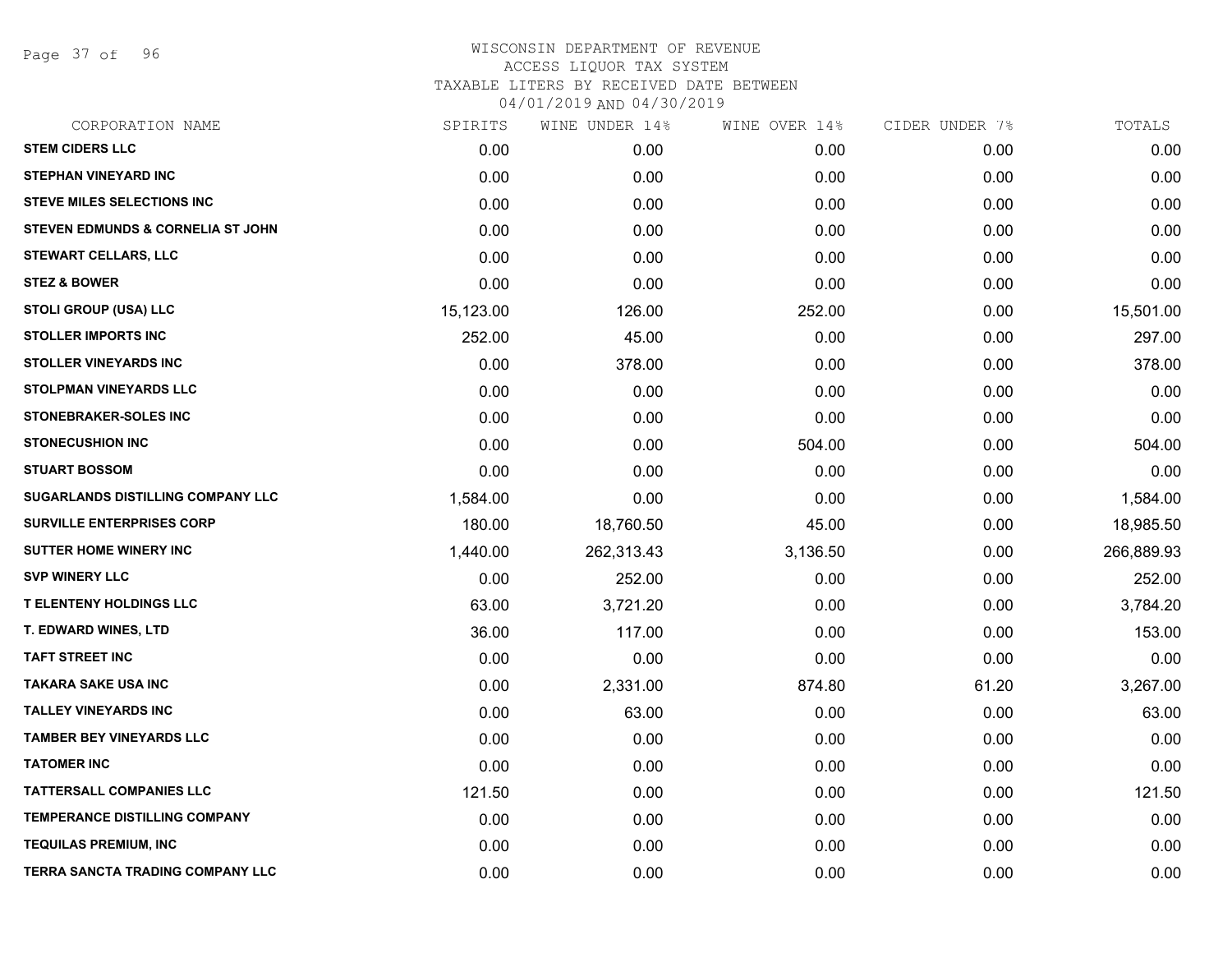Page 38 of 96

| CORPORATION NAME                   | SPIRITS  | WINE UNDER 14% | WINE OVER 14% | CIDER UNDER 7% | TOTALS     |
|------------------------------------|----------|----------------|---------------|----------------|------------|
| <b>TERRANEO MERCHANTS INC</b>      | 0.00     | 72.00          | 0.00          | 0.00           | 72.00      |
| <b>TERRAVANT WINE COMPANY LLC</b>  | 0.00     | 0.00           | 0.00          | 0.00           | 0.00       |
| <b>TERRESSENTIA CORPORATION</b>    | 0.00     | 0.00           | 0.00          | 0.00           | 0.00       |
| <b>TERRIZZI VINO INC</b>           | 0.00     | 282.13         | 0.00          | 0.00           | 282.13     |
| <b>TERROIR CSS, LLC</b>            | 0.00     | 0.00           | 0.00          | 0.00           | 0.00       |
| <b>TEXACELLO, LLC</b>              | 0.00     | 0.00           | 0.00          | 0.00           | 0.00       |
| <b>TGE LLC</b>                     | 0.00     | 729.30         | 0.00          | 0.00           | 729.30     |
| THE 11 WELLS SPIRITS COMPANY LLC   | 0.00     | 0.00           | 0.00          | 0.00           | 0.00       |
| THE AUSTRALIAN WINE CONNECTION INC | 0.00     | 0.00           | 0.00          | 0.00           | 0.00       |
| THE BIALE ESTATE                   | 0.00     | 0.00           | 0.00          | 0.00           | 0.00       |
| THE BRANDER VINEYARD               | 0.00     | 0.00           | 0.00          | 0.00           | 0.00       |
| THE EDRINGTON GROUP USA LLC        | 2,999.25 | 0.00           | 0.00          | 0.00           | 2,999.25   |
| THE GIRLS IN THE VINEYARD          | 0.00     | 0.00           | 0.00          | 0.00           | 0.00       |
| THE HARVEST IMPORTING              | 0.00     | 0.00           | 0.00          | 0.00           | 0.00       |
| THE HESS COLLECTION WINERY         | 0.00     | 6,105.00       | 1,272.00      | 0.00           | 7,377.00   |
| THE INFINITE MONKEY THEOREM INC    | 0.00     | 0.00           | 0.00          | 0.00           | 0.00       |
| THE MEEKER VINEYARD                | 0.00     | 0.00           | 0.00          | 0.00           | 0.00       |
| THE MORLET SELECTION INC           | 0.00     | 0.00           | 0.00          | 0.00           | 0.00       |
| THE MORNE WINE COMPANY             | 0.00     | 0.00           | 0.00          | 0.00           | 0.00       |
| THE OJAI VINEYARD INC              | 0.00     | 0.00           | 0.00          | 0.00           | 0.00       |
| THE R.S. LIPMAN COMPANY            | 0.00     | 0.00           | 0.00          | 0.00           | 0.00       |
| THE RIVER WINE INC                 | 0.00     | 0.00           | 0.00          | 0.00           | 0.00       |
| THE SILVERADO VINEYARDS            | 0.00     | 0.00           | 252.00        | 0.00           | 252.00     |
| THE SORTING TABLE LLC              | 0.00     | 603.00         | 45.00         | 0.00           | 648.00     |
| THE TRITON COLLECTION INC          | 0.00     | 702.00         | 0.00          | 0.00           | 702.00     |
| THE WINE GROUP INC                 | 0.00     | 538,642.66     | 11,253.00     | 0.00           | 549,895.66 |
| THE WINE SOURCE INC                | 0.00     | $-117.00$      | 0.00          | 0.00           | $-117.00$  |
| THE WOODMAR GROUP LLC              | 0.00     | 1,008.00       | 0.00          | 0.00           | 1,008.00   |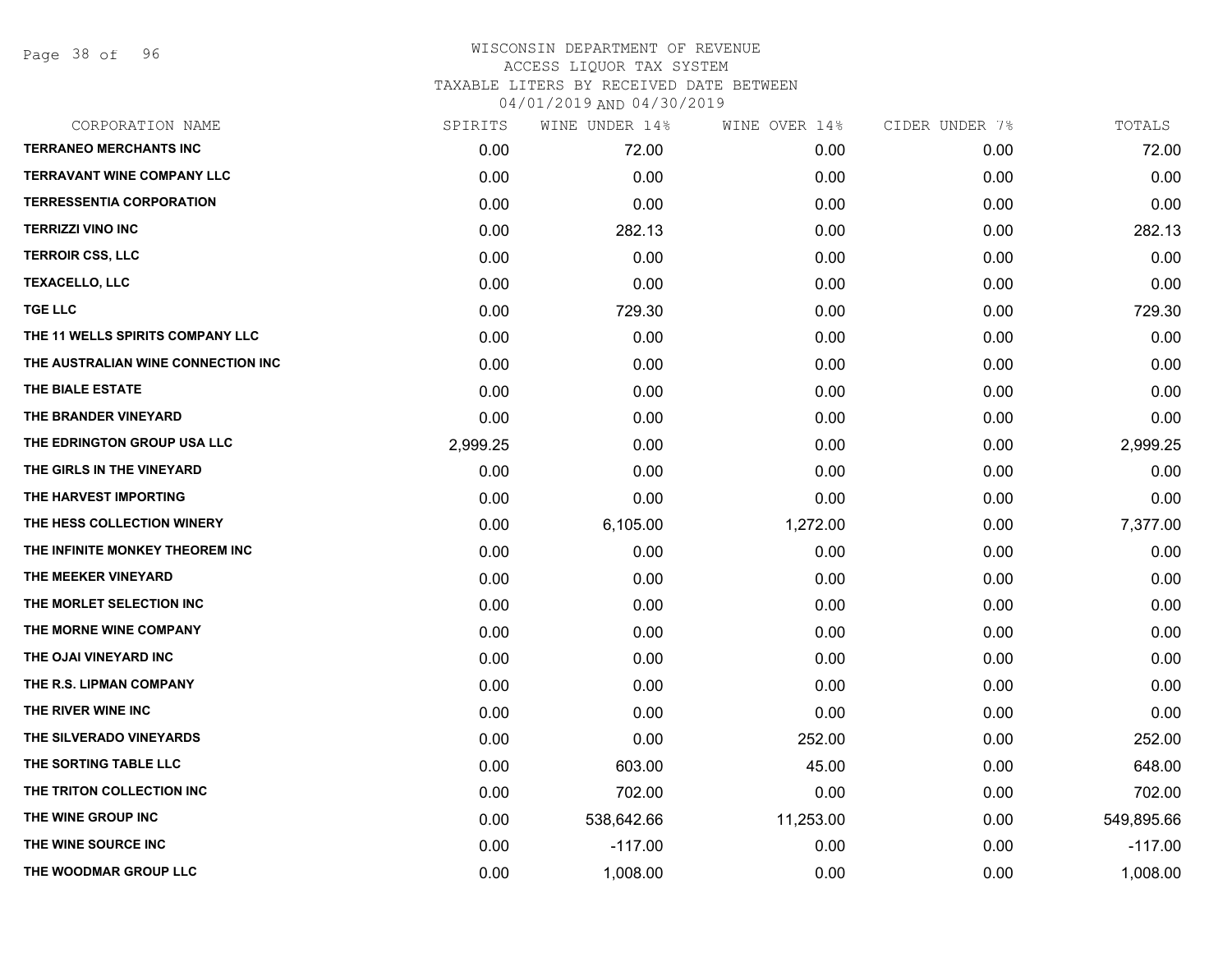Page 39 of 96

| CORPORATION NAME                              | SPIRITS  | WINE UNDER 14% | WINE OVER 14% | CIDER UNDER 7% | TOTALS    |
|-----------------------------------------------|----------|----------------|---------------|----------------|-----------|
| THIRD LEAF WINES LLC                          | 0.00     | 0.00           | 0.00          | 0.00           | 0.00      |
| THOMAS ALLEN VINEYARDS & WINERY, LLC          | 0.00     | 0.00           | 0.00          | 0.00           | 0.00      |
| <b>THOMAS WILLIAM INC</b>                     | 0.00     | 0.00           | 0.00          | 0.00           | 0.00      |
| THREE FAT GUYS WINE LLC                       | 0.00     | 0.00           | 423.00        | 0.00           | 423.00    |
| THREE RING PRODUCTIONS LLC                    | 0.00     | 0.00           | 0.00          | 0.00           | 0.00      |
| <b>THURMAN J RODGERS</b>                      | 0.00     | 0.00           | 0.00          | 0.00           | 0.00      |
| <b>TITUS &amp; TITUS</b>                      | 0.00     | 0.00           | 0.00          | 0.00           | 0.00      |
| TMR WINE COMPANY LLC                          | 0.00     | 0.00           | 0.00          | 0.00           | 0.00      |
| <b>TOAD HOLLOW VINEYARDS INC</b>              | 0.00     | 1,953.00       | 333.00        | 0.00           | 2,286.00  |
| <b>TOBIN JAMES CELLARS</b>                    | 0.00     | 0.00           | 0.00          | 0.00           | 0.00      |
| <b>TOBY BEALL</b>                             | 0.00     | 0.00           | 0.00          | 0.00           | 0.00      |
| <b>TOLLIVER RANCH BRANDS LLC</b>              | 0.00     | 0.00           | 0.00          | 0.00           | 0.00      |
| <b>TOM MEADOWCROFT</b>                        | 0.00     | 0.00           | 0.00          | 0.00           | 0.00      |
| <b>TREANA WINERY LLC</b>                      | 0.00     | 0.00           | 4,167.54      | 0.00           | 4,167.54  |
| <b>TREASURY WINE ESTATES AMERICAS COMPANY</b> | 0.00     | 76,790.79      | 11,061.00     | 0.00           | 87,851.79 |
| TREFETHEN VINEYARDS WINERY INC                | 0.00     | 0.00           | 252.00        | 0.00           | 252.00    |
| <b>TREMAINE ATKINSON</b>                      | 2,632.50 | 0.00           | 0.00          | 0.00           | 2,632.50  |
| <b>TRENTADUE WINERY LLC</b>                   | 0.00     | 0.00           | 0.00          | 0.00           | 0.00      |
| <b>TREVOR J SHEEHAN</b>                       | 0.00     | 0.00           | 0.00          | 0.00           | 0.00      |
| TRI VIN IMPORTS INC                           | 0.00     | 8,338.50       | 0.00          | 0.00           | 8,338.50  |
| <b>TRIM WINES LLC</b>                         | 0.00     | 0.00           | 0.00          | 0.00           | 0.00      |
| <b>TRINITAS CELLARS LLC</b>                   | 0.00     | 0.00           | 0.00          | 0.00           | 0.00      |
| <b>TRIONE VINEYARDS LLC</b>                   | 0.00     | 31.50          | 49.50         | 0.00           | 81.00     |
| <b>TRI-STAR MARKETING INC</b>                 | 0.00     | 3,793.50       | 126.00        | 0.00           | 3,919.50  |
| TRUJILLO WINES, LLC                           | 0.00     | 0.00           | 0.00          | 0.00           | 0.00      |
| <b>TRUVINO INC</b>                            | 0.00     | 1,591.50       | 0.00          | 0.00           | 1,591.50  |
| <b>TURLEY WINE CELLARS INC</b>                | 0.00     | 0.00           | 0.00          | 0.00           | 0.00      |
| TURN KEY WINE BRANDS LLC                      | 0.00     | 0.00           | 0.00          | 0.00           | 0.00      |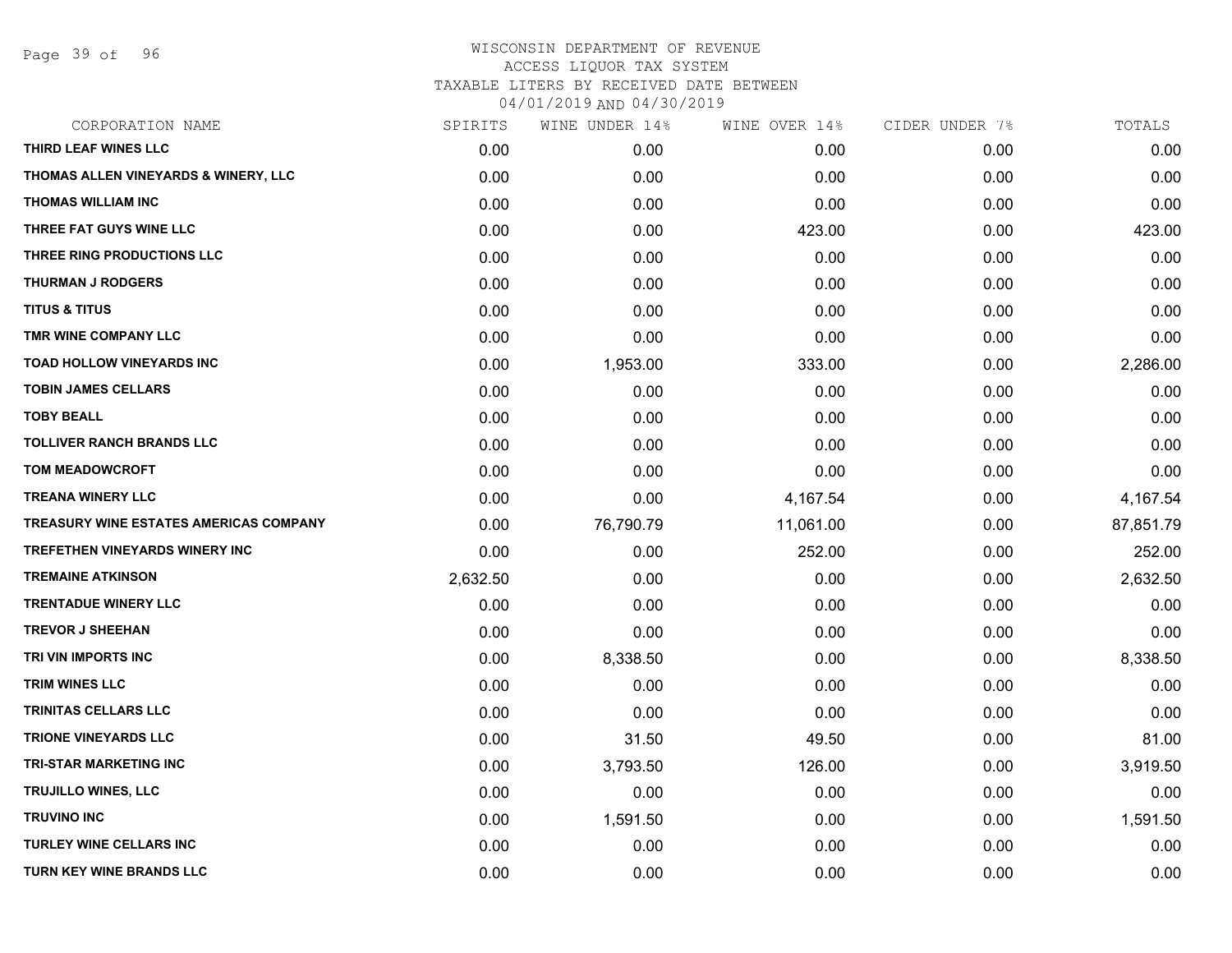| CORPORATION NAME                            | SPIRITS    | WINE UNDER 14% | WINE OVER 14% | CIDER UNDER 7% | TOTALS     |
|---------------------------------------------|------------|----------------|---------------|----------------|------------|
| <b>TURNBULL WINE CELLARS</b>                | 0.00       | 0.00           | 0.00          | 0.00           | 0.00       |
| <b>TWIN PEAKS WINERY INC</b>                | 0.00       | 90.00          | 99.00         | 0.00           | 189.00     |
| <b>TWO BROTHERS ARTISAN SPIRITS COMPANY</b> | 4,025.94   | 0.00           | 0.00          | 0.00           | 4,025.94   |
| <b>TWO SONS IMPORTS LLC</b>                 | 0.00       | 0.00           | 0.00          | 0.00           | 0.00       |
| <b>UMPQUA WINE WORKS LLC</b>                | 0.00       | 0.00           | 0.00          | 0.00           | 0.00       |
| UN SOGNO LLC                                | 0.00       | 0.00           | 0.00          | 0.00           | 0.00       |
| UNCLE JOHN'S FRUIT HOUSE WINERY LLC         | 0.00       | 0.00           | 0.00          | 1,973.26       | 1,973.26   |
| UNDERGROUND WINE PROJECT LLC                | 0.00       | 1,008.00       | 0.00          | 0.00           | 1,008.00   |
| <b>UNION WINE COMPANY</b>                   | 0.00       | 3,712.20       | 0.00          | 0.00           | 3,712.20   |
| UNITED SPIRITS INC                          | 0.00       | 0.00           | 0.00          | 0.00           | 0.00       |
| UNITED STATES DISTILLED PRODUCTS CO.        | 198,707.70 | 50,632.48      | 2,286.00      | 0.00           | 251,626.18 |
| UNTI WINE CO LLC                            | 0.00       | 0.00           | 0.00          | 0.00           | 0.00       |
| <b>UPCHURCH VINEYARD LLC</b>                | 0.00       | 0.00           | 0.00          | 0.00           | 0.00       |
| <b>USA WINE IMPORTS INC</b>                 | 0.00       | 4,813.08       | 0.00          | 0.00           | 4,813.08   |
| USA WINE WEST LLC                           | 1,152.00   | 14,302.35      | 153.00        | 0.00           | 15,607.35  |
| <b>UVE ENTERPRISES INC</b>                  | 0.00       | 1,098.00       | 90.00         | 0.00           | 1,188.00   |
| V&CLLC                                      | 0.00       | 0.00           | 0.00          | 0.00           | 0.00       |
| <b>V2 WINE GROUP LLC</b>                    | 0.00       | 756.00         | 157.50        | 0.00           | 913.50     |
| <b>VALCKENBERG INTERNATIONAL INC</b>        | 0.00       | 0.00           | 0.00          | 0.00           | 0.00       |
| <b>VALIANT VINEYARDS INC</b>                | 0.00       | 0.00           | 0.00          | 0.00           | 0.00       |
| <b>VALOR WINE CO LLC</b>                    | 0.00       | 0.00           | 0.00          | 0.00           | 0.00       |
| VAN RUITEN FAMILY WINERY LLC                | 0.00       | 126.00         | 0.00          | 0.00           | 126.00     |
| <b>VANDER MILL LLC</b>                      | 0.00       | 0.00           | 0.00          | 980.42         | 980.42     |
| <b>VELOCITY DISTRIBUTION COMPANY, LLC</b>   | 0.00       | 0.00           | 0.00          | 0.00           | 0.00       |
| <b>VEN CAL RANCHES LLC</b>                  | 0.00       | 0.00           | 0.00          | 0.00           | 0.00       |
| <b>VENGE VINEYARDS INC</b>                  | 0.00       | 0.00           | 0.00          | 0.00           | 0.00       |
| <b>VERITY WINES LLC</b>                     | 0.00       | 0.00           | 0.00          | 0.00           | 0.00       |
| <b>VERMEIL WINE GROUP LLC</b>               | 0.00       | 0.00           | 0.00          | 0.00           | 0.00       |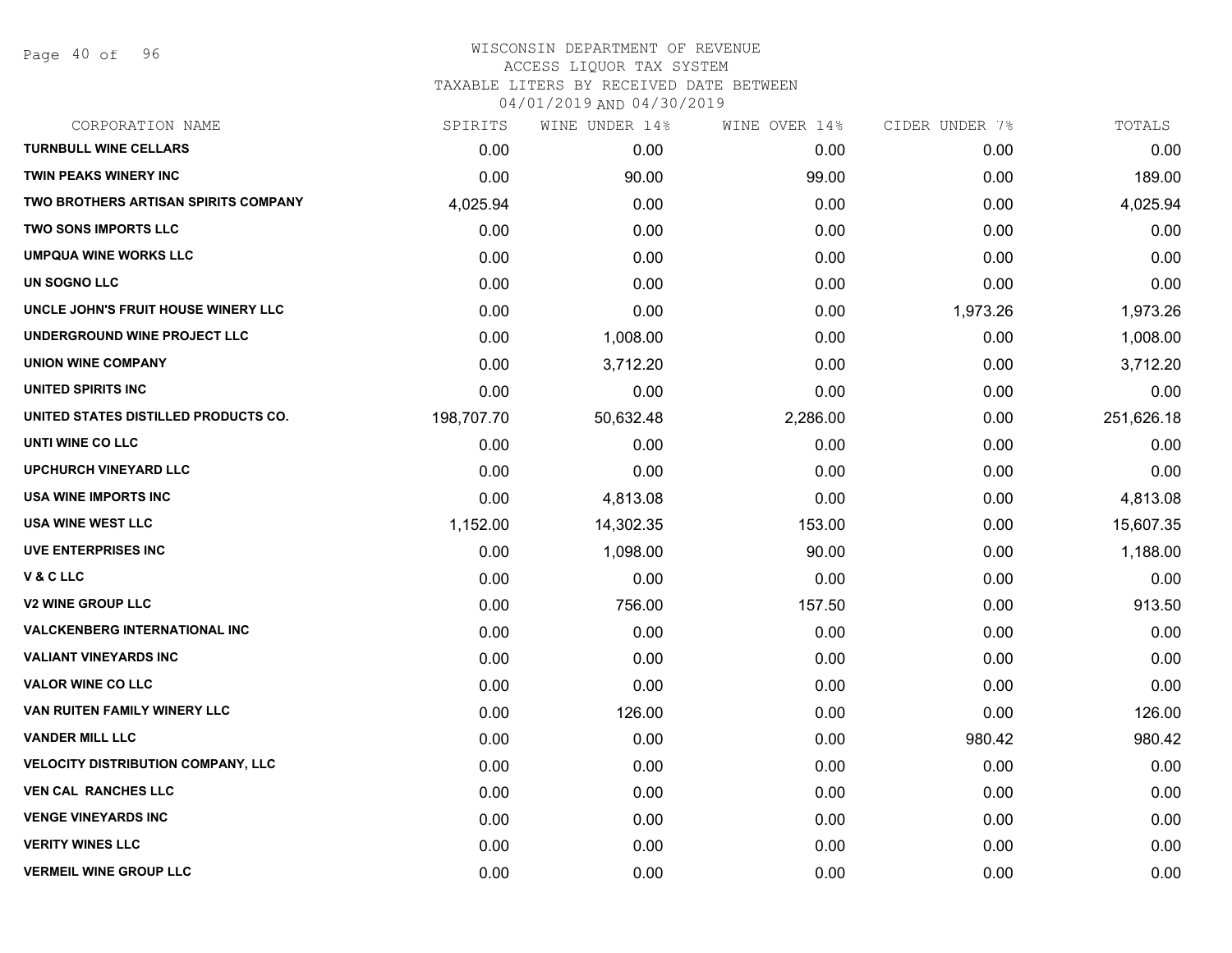Page 41 of 96

| CORPORATION NAME                      | SPIRITS | WINE UNDER 14% | WINE OVER 14% | CIDER UNDER 7% | TOTALS    |
|---------------------------------------|---------|----------------|---------------|----------------|-----------|
| <b>VERMONT HARD CIDER COMPANY LLC</b> | 0.00    | 0.00           | 0.00          | 21,599.00      | 21,599.00 |
| VI. SCO. INC                          | 0.00    | 1,741.50       | 0.00          | 0.00           | 1,741.50  |
| <b>VIAS IMPORTS LTD</b>               | 0.00    | 0.00           | 0.00          | 0.00           | 0.00      |
| <b>VICENTE GANDIA USA INC</b>         | 0.00    | 0.00           | 0.00          | 0.00           | 0.00      |
| <b>VIEUX VINS INC</b>                 | 0.00    | 189.00         | 522.00        | 0.00           | 711.00    |
| <b>VIGNAIOLI LTD</b>                  | 0.00    | 0.00           | 0.00          | 0.00           | 0.00      |
| <b>VIKRE DISTILLERY LLC</b>           | 450.00  | 0.00           | 0.00          | 0.00           | 450.00    |
| <b>VILLA CREEK INC</b>                | 0.00    | 0.00           | 0.00          | 0.00           | 0.00      |
| <b>VILLA ENCINAL PARTNERS LP</b>      | 0.00    | 0.00           | 189.00        | 0.00           | 189.00    |
| <b>VILLA SAN JULIETTE INC</b>         | 0.00    | 0.00           | 0.00          | 0.00           | 0.00      |
| VIN DE ZO LLC                         | 0.00    | 0.00           | 0.00          | 0.00           | 0.00      |
| <b>VIN DIVINO LTD</b>                 | 216.00  | 441.00         | 90.00         | 0.00           | 747.00    |
| <b>VINA ROBLES INC</b>                | 0.00    | 0.00           | 0.00          | 0.00           | 0.00      |
| <b>VINAMERICAS INC</b>                | 0.00    | 252.00         | 0.00          | 0.00           | 252.00    |
| <b>VINCENZO PADULA</b>                | 0.00    | 0.00           | 0.00          | 0.00           | 0.00      |
| <b>VINE CLIFF WINERY INC</b>          | 0.00    | 0.00           | 0.00          | 0.00           | 0.00      |
| <b>VINE CONNECTIONS LLC</b>           | 9.00    | 3,499.56       | 1,069.92      | 0.00           | 4,578.48  |
| <b>VINEBURG LLC</b>                   | 0.00    | 0.00           | 0.00          | 0.00           | 0.00      |
| <b>VINEYARD 29 LLC</b>                | 0.00    | 0.00           | 0.00          | 0.00           | 0.00      |
| <b>VINEYARD BRANDS LLC</b>            | 0.00    | 23,953.50      | 1,570.50      | 0.00           | 25,524.00 |
| <b>VINO DEL SOL INC</b>               | 0.00    | 1,008.00       | 45.00         | 0.00           | 1,053.00  |
| <b>VINO LOGICS CORPORATION</b>        | 0.00    | 126.00         | 108.00        | 0.00           | 234.00    |
| <b>VINO.COM LLC</b>                   | 0.00    | 1,026.00       | 414.00        | 0.00           | 1,440.00  |
| <b>VINOANDES LLC</b>                  | 0.00    | 0.00           | 0.00          | 0.00           | 0.00      |
| <b>VINOVIA WINE GROUP INC</b>         | 0.00    | 1,071.00       | 9.00          | 0.00           | 1,080.00  |
| <b>VINTAGE '59 IMPORTS LLC</b>        | 0.00    | 0.00           | 0.00          | 0.00           | 0.00      |
| <b>VINTAGE POINT LLC</b>              | 0.00    | 153.00         | 117.00        | 0.00           | 270.00    |
| <b>VINTAGE WINE ESTATES, INC.</b>     | 0.00    | 0.00           | 0.00          | 0.00           | 0.00      |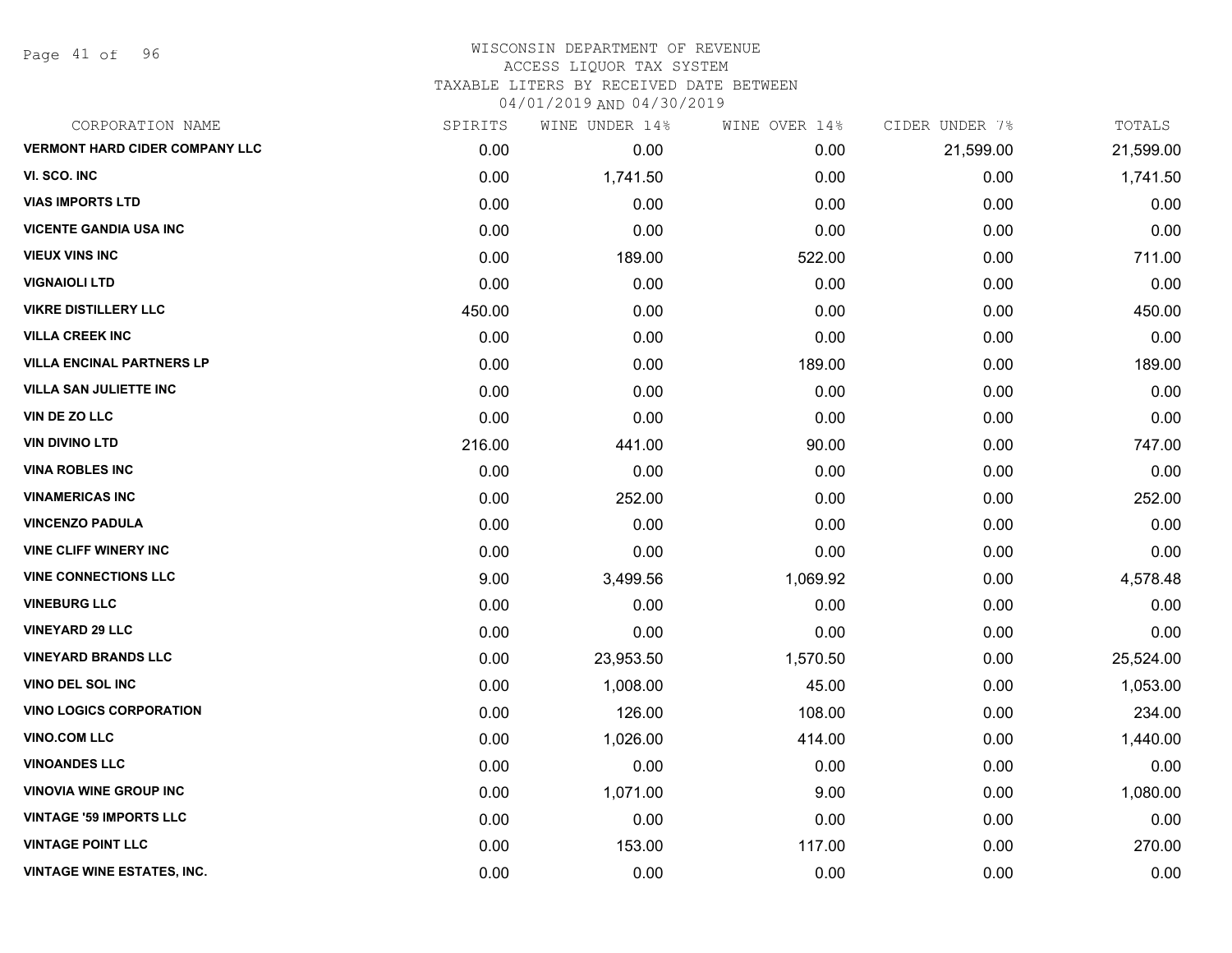Page 42 of 96

| CORPORATION NAME                        | SPIRITS   | WINE UNDER 14% | WINE OVER 14% | CIDER UNDER 7% | TOTALS    |
|-----------------------------------------|-----------|----------------|---------------|----------------|-----------|
| <b>VINTURE WINE COMPANY LLC</b>         | 0.00      | 0.00           | 0.00          | 0.00           | 0.00      |
| <b>VINTUS LLC</b>                       | 0.00      | 0.00           | 0.00          | 0.00           | 0.00      |
| <b>VISION WINE &amp; SPIRITS LLC</b>    | 103.50    | 202.50         | 0.00          | 0.00           | 306.00    |
| <b>VITANI SPIRITS LLC</b>               | 0.00      | 0.00           | 0.00          | 0.00           | 0.00      |
| <b>VOLIO VINO IMPORTS, INC.</b>         | 0.00      | 0.00           | 0.00          | 0.00           | 0.00      |
| <b>VOTTO VINES IMPORTING INC</b>        | 0.00      | 0.00           | 0.00          | 0.00           | 0.00      |
| <b>W J DEUTSCH &amp; SONS LTD</b>       | 9,264.15  | 70,343.41      | 8,253.75      | 0.00           | 87,861.31 |
| <b>WAGNER WINE COMPANY LLC</b>          | 0.00      | 0.00           | 3,249.00      | 0.00           | 3,249.00  |
| <b>WAGNER WINERY LLC</b>                | 0.00      | 0.00           | 0.00          | 0.00           | 0.00      |
| <b>WALTER NOVOSEL</b>                   | 0.00      | 0.00           | 0.00          | 0.00           | 0.00      |
| <b>WEBSTER BARNES LLC</b>               | 0.00      | 0.00           | 0.00          | 0.00           | 0.00      |
| <b>WEIBEL INCORPORATED</b>              | 0.00      | 252.00         | 0.00          | 0.00           | 252.00    |
| <b>WEIN BAUER INC</b>                   | 0.00      | 2,601.64       | 0.00          | 0.00           | 2,601.64  |
| <b>WELL OILED WINE COMPANY LLC</b>      | 0.00      | 504.00         | 0.00          | 0.00           | 504.00    |
| <b>WEST COAST WINE PARTNERS LLC</b>     | 0.00      | 0.00           | 0.00          | 0.00           | 0.00      |
| <b>WESTERN SPIRITS BEVERAGE CO LLC</b>  | 450.00    | 0.00           | 0.00          | 0.00           | 450.00    |
| <b>WEYGANDT-METZLER IMPORTING LTD</b>   | 0.00      | 0.00           | 0.00          | 0.00           | 0.00      |
| WHYTE AND MACKAY (AMERICAS) LIMITED LLC | 0.00      | 0.00           | 0.00          | 0.00           | 0.00      |
| <b>WI INC</b>                           | 0.00      | 252.00         | 0.00          | 0.00           | 252.00    |
| <b>WILD AGAVE IMPORTS LLC</b>           | 495.00    | 0.00           | 0.00          | 0.00           | 495.00    |
| <b>WILLAMETTE VALLEY VINEYARDS INC</b>  | 0.00      | 1,063.11       | 0.00          | 0.00           | 1,063.11  |
| <b>WILLIAM GRANT &amp; SONS INC</b>     | 42,723.90 | 0.00           | 0.00          | 0.00           | 42,723.90 |
| <b>WILLIAM P KNUTTEL</b>                | 0.00      | 0.00           | 0.00          | 0.00           | 0.00      |
| <b>WILLIAM PRICE III</b>                | 0.00      | 0.00           | 0.00          | 0.00           | 0.00      |
| <b>WILLIAM T HOLLORAN</b>               | 0.00      | 0.00           | 0.00          | 0.00           | 0.00      |
| <b>WILLIAM TIMOTHY EDWARDS</b>          | 0.00      | 0.00           | 0.00          | 0.00           | 0.00      |
| <b>WILLIAM WOLF BRAND LLC</b>           | 0.00      | 0.00           | 0.00          | 0.00           | 0.00      |
| <b>WILLIAM WOODRUFF</b>                 | 0.00      | 0.00           | 0.00          | 0.00           | 0.00      |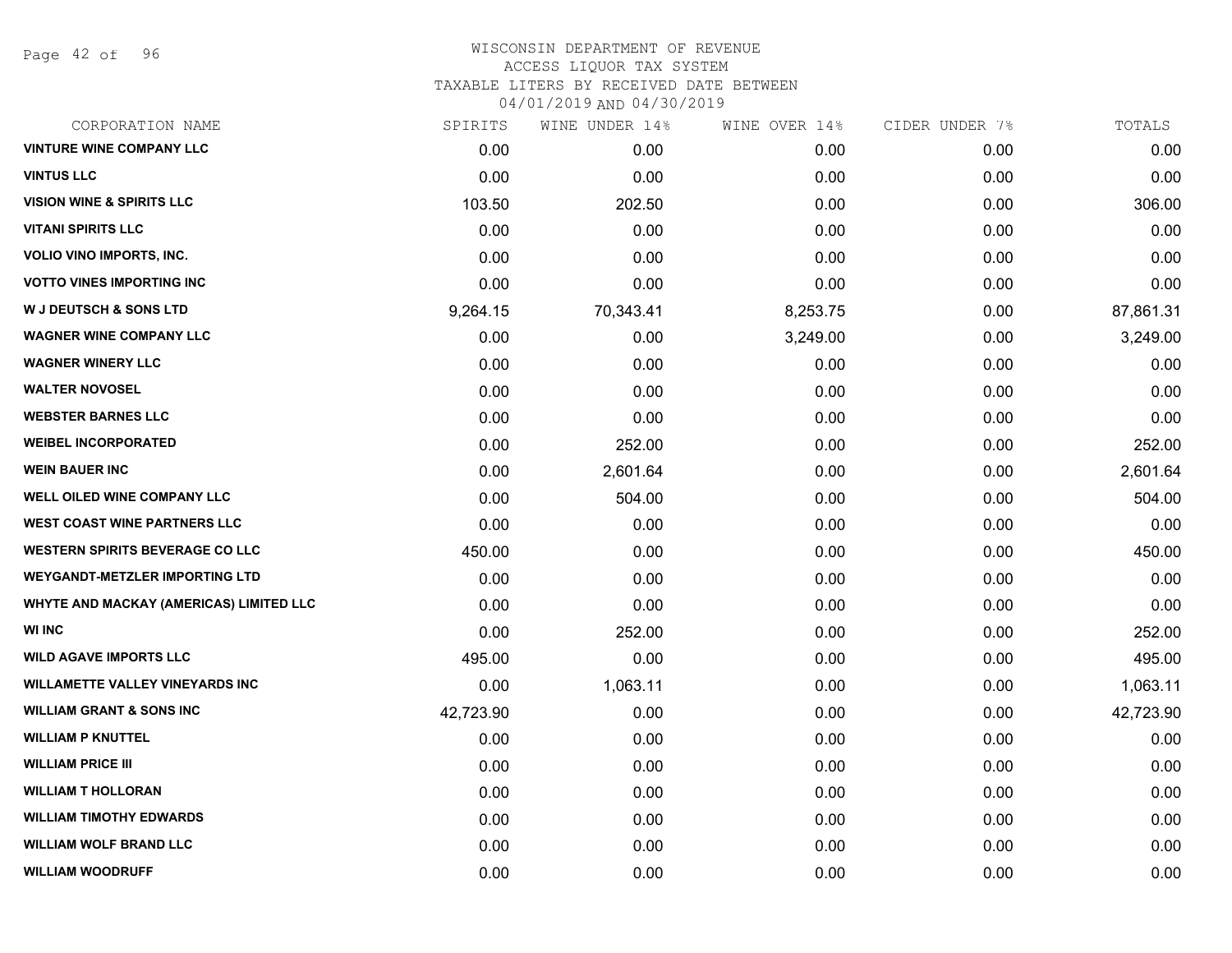Page 43 of 96

| CORPORATION NAME                               | SPIRITS | WINE UNDER 14% | WINE OVER 14% | CIDER UNDER 7% | TOTALS    |
|------------------------------------------------|---------|----------------|---------------|----------------|-----------|
| <b>WILLIAMS &amp; SELYEM LLC</b>               | 0.00    | 0.00           | 0.00          | 0.00           | 0.00      |
| <b>WILSON CREEK WINERY &amp; VINEYARDS INC</b> | 0.00    | 0.00           | 0.00          | 0.00           | 0.00      |
| <b>WILSON DANIELS LLC</b>                      | 0.00    | 3,732.00       | 0.00          | 0.00           | 3,732.00  |
| <b>WINDY CITY DISTILLING INC</b>               | 0.00    | 0.00           | 0.00          | 0.00           | 0.00      |
| <b>WINE BRIDGE IMPORTS INC</b>                 | 0.00    | 252.00         | 0.00          | 0.00           | 252.00    |
| WINE COUNTRY INTERNATIONAL INC                 | 0.00    | 0.00           | 0.00          | 0.00           | 0.00      |
| <b>WINE CREEK LLC</b>                          | 0.00    | 0.00           | 0.00          | 0.00           | 0.00      |
| <b>WINE HOOLIGANS LLC</b>                      | 0.00    | 1,134.00       | 0.00          | 0.00           | 1,134.00  |
| <b>WINE WINE SITUATION LLC</b>                 | 0.00    | 0.00           | 0.00          | 0.00           | 0.00      |
| <b>WINEPLAYGROUND.COM INC</b>                  | 0.00    | 0.00           | 324.00        | 0.00           | 324.00    |
| <b>WINERIES &amp; SELECT PRODUCTS LLC</b>      | 0.00    | 936.00         | 594.00        | 0.00           | 1,530.00  |
| <b>WINERY EXCHANGE, INC.</b>                   | 0.00    | 23,769.00      | 0.00          | 0.00           | 23,769.00 |
| <b>WINES OF FRANCE INC</b>                     | 0.00    | 0.00           | 0.00          | 0.00           | 0.00      |
| <b>WINES UNLIMITED INC</b>                     | 0.00    | 5,449.50       | 0.00          | 0.00           | 5,449.50  |
| <b>WINESELLERS LTD</b>                         | 0.00    | 8,563.50       | 126.00        | 24.00          | 8,713.50  |
| WINNESHIEK WILDBERRY WINERY LLC                | 0.00    | 0.00           | 0.00          | 0.00           | 0.00      |
| <b>WISD LLC</b>                                | 0.00    | 0.00           | 0.00          | 0.00           | 0.00      |
| <b>WOLFFER ESTATE VINEYARDS INC</b>            | 0.00    | 0.00           | 0.00          | 0.00           | 0.00      |
| <b>WOODSON WINES LLC</b>                       | 0.00    | 0.00           | 0.00          | 0.00           | 0.00      |
| <b>WORLD TRAVELER IMPORTS LLC</b>              | 0.00    | 1,008.00       | 0.00          | 0.00           | 1,008.00  |
| <b>WORLDWIDE CELLARS INC</b>                   | 0.00    | 1,469.25       | 18.00         | 0.00           | 1,487.25  |
| XXX DISTILLERY, LLC                            | 0.00    | 0.00           | 0.00          | 0.00           | 0.00      |
| YAEGAKI CORPORATION OF USA                     | 0.00    | 792.00         | 476.64        | 0.00           | 1,268.64  |
| <b>YELLOW ROSE DISTILLING LLC</b>              | 0.00    | 0.00           | 0.00          | 0.00           | 0.00      |
| YORKVILLE CELLARS INC                          | 0.00    | 0.00           | 0.00          | 0.00           | 0.00      |
| YOUNTVILLE WINE IMPORTS LLC                    | 0.00    | 0.00           | 0.00          | 0.00           | 0.00      |
| <b>ZACH HOLLINGSWORTH</b>                      | 0.00    | 0.00           | 0.00          | 0.00           | 0.00      |
| <b>ZD WINES LLC</b>                            | 0.00    | 0.00           | 38.97         | 0.00           | 38.97     |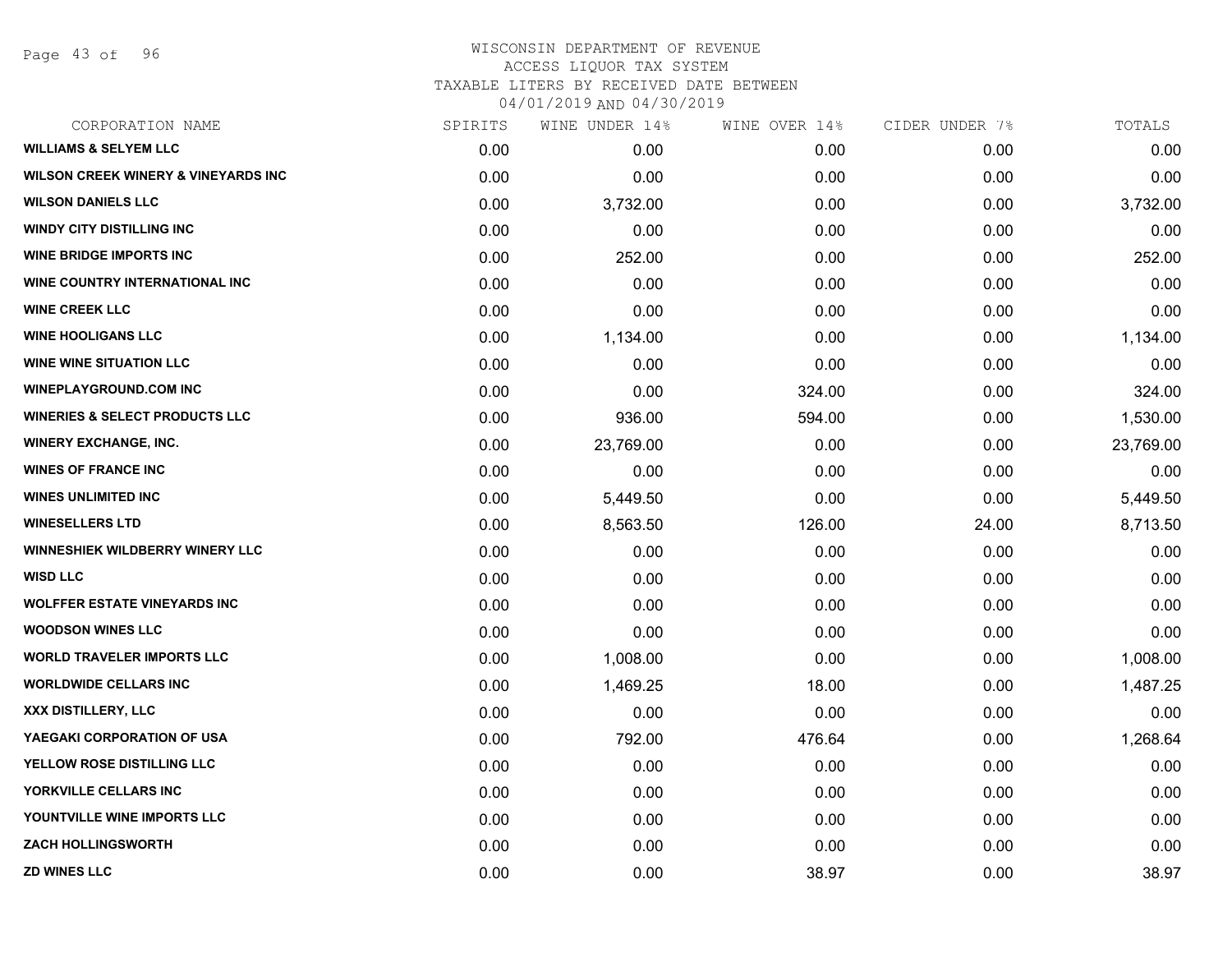| WISCONSIN DEPARTMENT OF REVENUE<br>ACCESS LIQUOR TAX SYSTEM<br>TAXABLE LITERS BY RECEIVED DATE BETWEEN<br>04/01/2019 AND 04/30/2019 |                |               |                |              |  |
|-------------------------------------------------------------------------------------------------------------------------------------|----------------|---------------|----------------|--------------|--|
| SPIRITS                                                                                                                             | WINE UNDER 14% | WINE OVER 14% | CIDER UNDER 7% | TOTALS       |  |
| 0.00                                                                                                                                | 0.00           | 0.00          | 0.00           | 0.00         |  |
| 0.00                                                                                                                                | 11,762.53      | 0.00          | 0.00           | 11,762.53    |  |
| 3,264,621.21                                                                                                                        | 3,604,699.86   | 275,699.21    | 259,358.43     | 7,404,378.71 |  |
|                                                                                                                                     |                |               |                |              |  |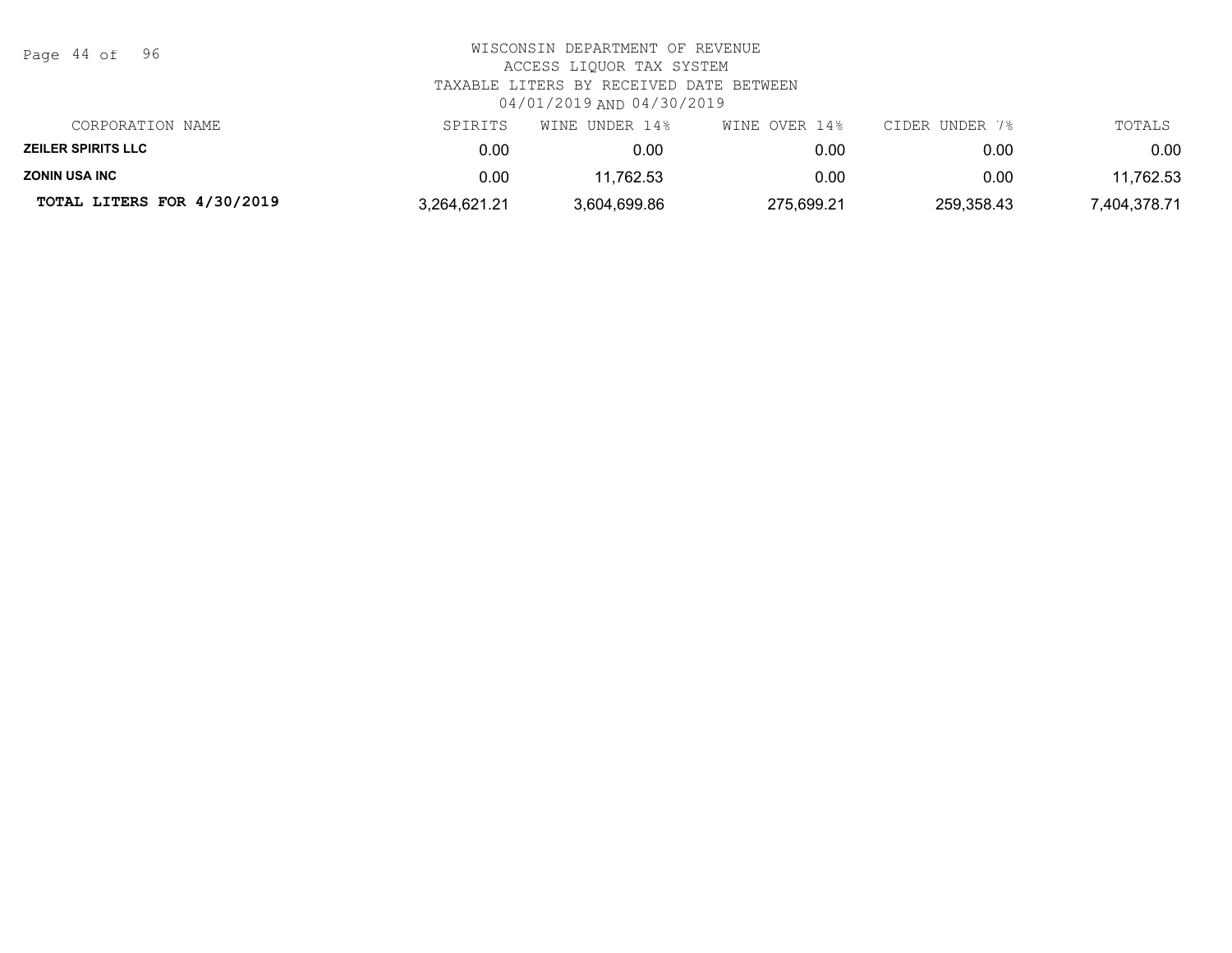Page 45 of 96

# WISCONSIN DEPARTMENT OF REVENUE ACCESS LIQUOR TAX SYSTEM TAXABLE LITERS BY RECEIVED DATE BETWEEN 04/01/2019 AND 04/30/2019

**IN STATE WHOLESALER (W) 1848 DISTRIBUTING COMPANY, LLC** 0.00 0.00 0.00 0.00 0.00 **ALLSTATE LIQUOR & WINE COMPANY, INC.** 0.00 0.00 0.00 0.00 0.00 **AVA WINE & SPIRITS LLC** 0.00 0.00 0.00 0.00 0.00 **BADGER DISTRIBUTING OF MILWAUKEE LLC** 0.00 0.00 0.00 0.00 0.00 **BADGER LIQUOR CO. INC.** 91,071.90 54,090.96 0.00 0.00 145,162.86 **BADGER STATE WINERY COOPERATIVE** 0.00 0.00 0.00 0.00 0.00 **BADGER WINE & SPIRITS LLC** 0.00 0.00 0.00 0.00 0.00 **BEECHWOOD DISTRIBUTORS, INC.** 0.00 0.00 0.00 0.00 0.00 **BEER CAPITOL DISTRIBUTING LLC** 0.00 0.00 0.00 0.00 0.00 **BILJANA KLATT** 0.00 0.00 0.00 0.00 0.00 **BILL'S DISTRIBUTING, LTD.** 0.00 0.00 0.00 0.00 0.00 **BRANT T NEHMER** 0.00 0.00 0.00 0.00 0.00 **BREAKTHRU BEVERAGE GROUP LLC**  $0.00$   $0.00$   $0.00$   $0.00$   $0.00$   $0.00$   $0.00$   $0.00$   $0.00$   $0.00$   $0.00$   $0.00$   $0.00$   $0.00$   $0.00$   $0.00$   $0.00$   $0.00$   $0.00$   $0.00$   $0.00$   $0.00$   $0.00$   $0.00$   $0.00$   $0.00$   $0.00$   $0$ **BREAKTHRU BEVERAGE GROUP LLC** 11,268.03 14,085.11 1,134.01 0.00 26,487.15 **BREAKTHRU BEVERAGE WISCONSIN NORTH LLC** 0.00 0.00 0.00 0.00 0.00 **C.J.W., INC.** 6.00 **0.00 0.00 0.00 0.00 0.00 0.00 0.00 0.00 0.00 0.00 0.00 0.00 0.00 CAPITOL-HUSTING COMPANY, INC.** 43,587.00 5,004.00 0.00 0.00 48,591.00 **CATHRINE BENNETT** 0.00 0.00 0.00 0.00 0.00 **CHAS A BERNICK INC** 0.00 0.00 0.00 0.00 0.00 **CHROMATIC WINE COMPANY LLC** 0.00 0.00 0.00 0.00 0.00 **DE PERE LIQUOR CO LLC** 0.00 0.00 0.00 0.00 0.00 **DEAN DISTRIBUTING, INC.** 0.00 0.00 0.00 0.00 0.00 **DEAN DISTRIBUTING, INC.** 0.00 0.00 0.00 0.00 0.00 **DEWITT CHURCH GOODS, INC.** 0.00 0.00 0.00 0.00 0.00 CORPORATION NAME SPIRITS WINE UNDER 14% WINE OVER 14% CIDER UNDER 7% TOTALS

**FABIANO BROTHERS - WISCONSIN LLC** 0.00 0.00 0.00 0.00 0.00 **FAUSTO FIORAVANTI** 0.00 0.00 0.00 0.00 0.00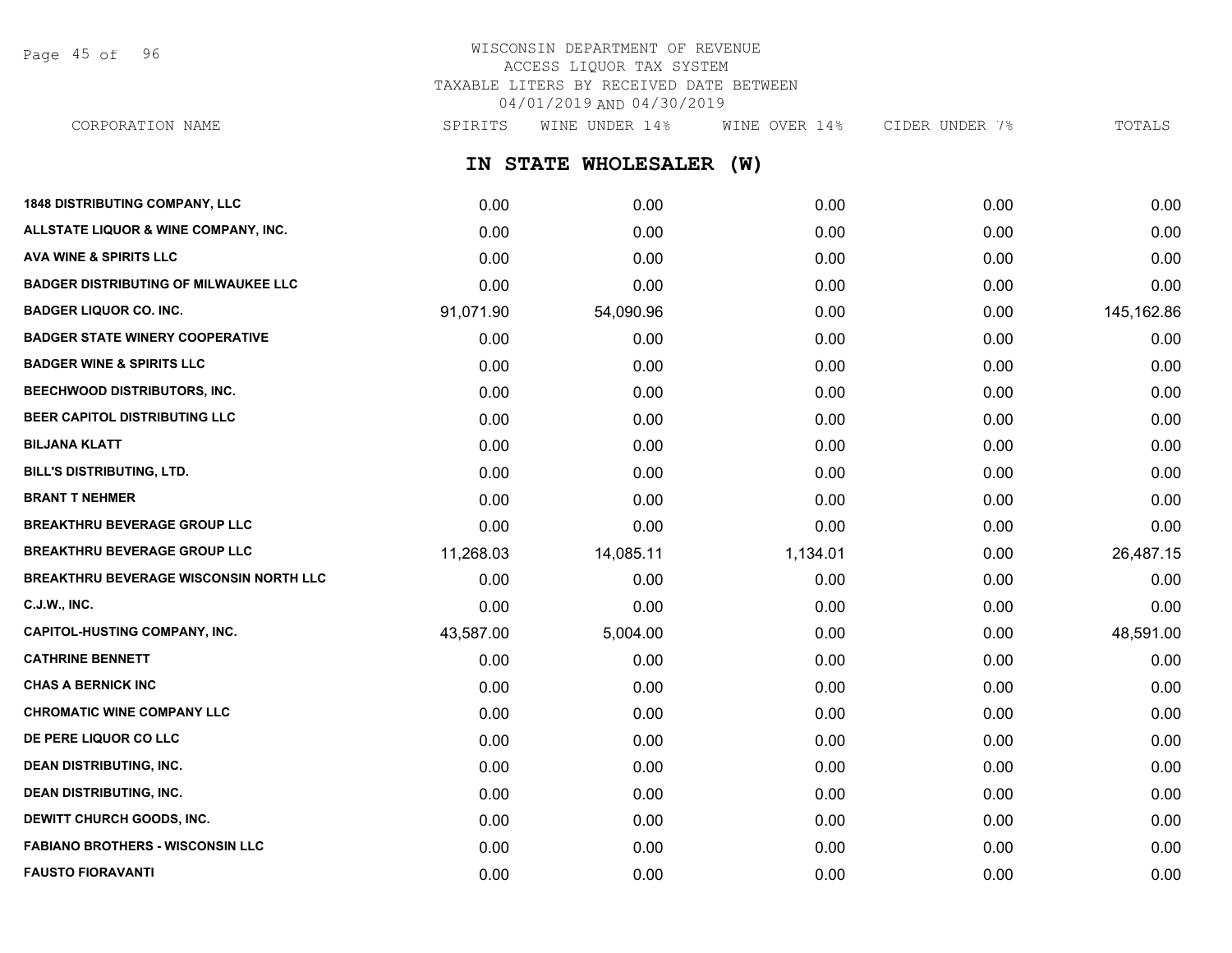Page 46 of 96

| CORPORATION NAME                                 | SPIRITS   | WINE UNDER 14% | WINE OVER 14% | CIDER UNDER 7% | TOTALS      |
|--------------------------------------------------|-----------|----------------|---------------|----------------|-------------|
| FLANIGAN DISTRIBUTING OF DOOR COUNTY, INC.       | 0.00      | 0.00           | 0.00          | 0.00           | 0.00        |
| FOUR SEASONS BEER DISTRIBUTORS INC               | 0.00      | 0.00           | 0.00          | 0.00           | 0.00        |
| FRANK BEER DISTRIBUTORS, INC.                    | 0.00      | 0.00           | 0.00          | 0.00           | 0.00        |
| <b>FRANK J MIRENDA SR</b>                        | 0.00      | 0.00           | 0.00          | 0.00           | 0.00        |
| <b>FRANK LIQUOR COMPANY, INC.</b>                | 53,821.00 | 18,896.00      | 0.00          | 0.00           | 72,717.00   |
| <b>FRANK LIQUORS OF LA CROSSE, INC.</b>          | 0.00      | 0.00           | 0.00          | 0.00           | 0.00        |
| <b>GASPARD INC</b>                               | 0.00      | 0.00           | 0.00          | 0.00           | 0.00        |
| <b>GENERAL BEER DISTRIBUTORS CO.</b>             | 0.00      | 0.00           | 0.00          | 0.00           | 0.00        |
| <b>GENERAL BEER DISTRIBUTORS CO. - MILWAUKEE</b> | 0.00      | 0.00           | 0.00          | 0.00           | 0.00        |
| <b>GENERAL BEER-NORTHEAST INC</b>                | 0.00      | 0.00           | 0.00          | $-1,103.78$    | $-1,103.78$ |
| <b>GENERAL BEER-NORTHEAST INC</b>                | 0.00      | 0.00           | 0.00          | 0.00           | 0.00        |
| <b>GENERAL BEER-NORTHWEST, INC.</b>              | 0.00      | 0.00           | 0.00          | 0.00           | 0.00        |
| <b>GENERAL BEER-NORTHWEST, INC.</b>              | 0.00      | 0.00           | 0.00          | 0.00           | 0.00        |
| <b>GENERAL BEVERAGE SALES CO.</b>                | 0.00      | 19,413.00      | 0.00          | 0.00           | 19,413.00   |
| <b>GENERAL BEVERAGE SALES CO. - OSHKOSH</b>      | 0.00      | 9,585.00       | 0.00          | 0.00           | 9,585.00    |
| <b>GENERAL BEVERAGE SALES CO.-MILWAUKEE</b>      | 11,997.00 | 9,315.00       | 0.00          | 0.00           | 21,312.00   |
| <b>GIUSEPPE GAGLIANELLO</b>                      | 0.00      | 0.00           | 0.00          | 0.00           | 0.00        |
| <b>GLORIA R RAGSDALE</b>                         | 0.00      | 0.00           | 0.00          | 0.00           | 0.00        |
| <b>HENDRICKS BEVERAGE, INC.</b>                  | 0.00      | 0.00           | 0.00          | 0.00           | 0.00        |
| <b>IRL, INCORPORATED</b>                         | 0.00      | 0.00           | 0.00          | 0.00           | 0.00        |
| JACQUES VIEAU, INC.                              | 0.00      | 0.00           | 0.00          | 0.00           | 0.00        |
| JANDRAIN RELIGIOUS SUPPLY, INC.                  | 0.00      | 0.00           | 0.00          | 0.00           | 0.00        |
| <b>JANSEN INTERNATIONAL LLC</b>                  | 0.00      | 0.00           | 0.00          | 0.00           | 0.00        |
| <b>JAW PROPERTIES LLC</b>                        | 0.00      | 0.00           | 0.00          | 0.00           | 0.00        |
| <b>JOHN J COLLETTI</b>                           | 0.00      | $-1,844.86$    | 0.00          | 0.00           | $-1,844.86$ |
| JOHNSON BROTHERS OF WISCONSIN INC                | 65,246.40 | 43,320.76      | $-306.00$     | $-8.51$        | 108,252.65  |
| <b>JONATHAN H STOLP</b>                          | 0.00      | 0.00           | 0.00          | 0.00           | 0.00        |
| <b>JONATHON LODUCA</b>                           | 0.00      | $-1,377.00$    | 0.00          | 0.00           | $-1,377.00$ |
|                                                  |           |                |               |                |             |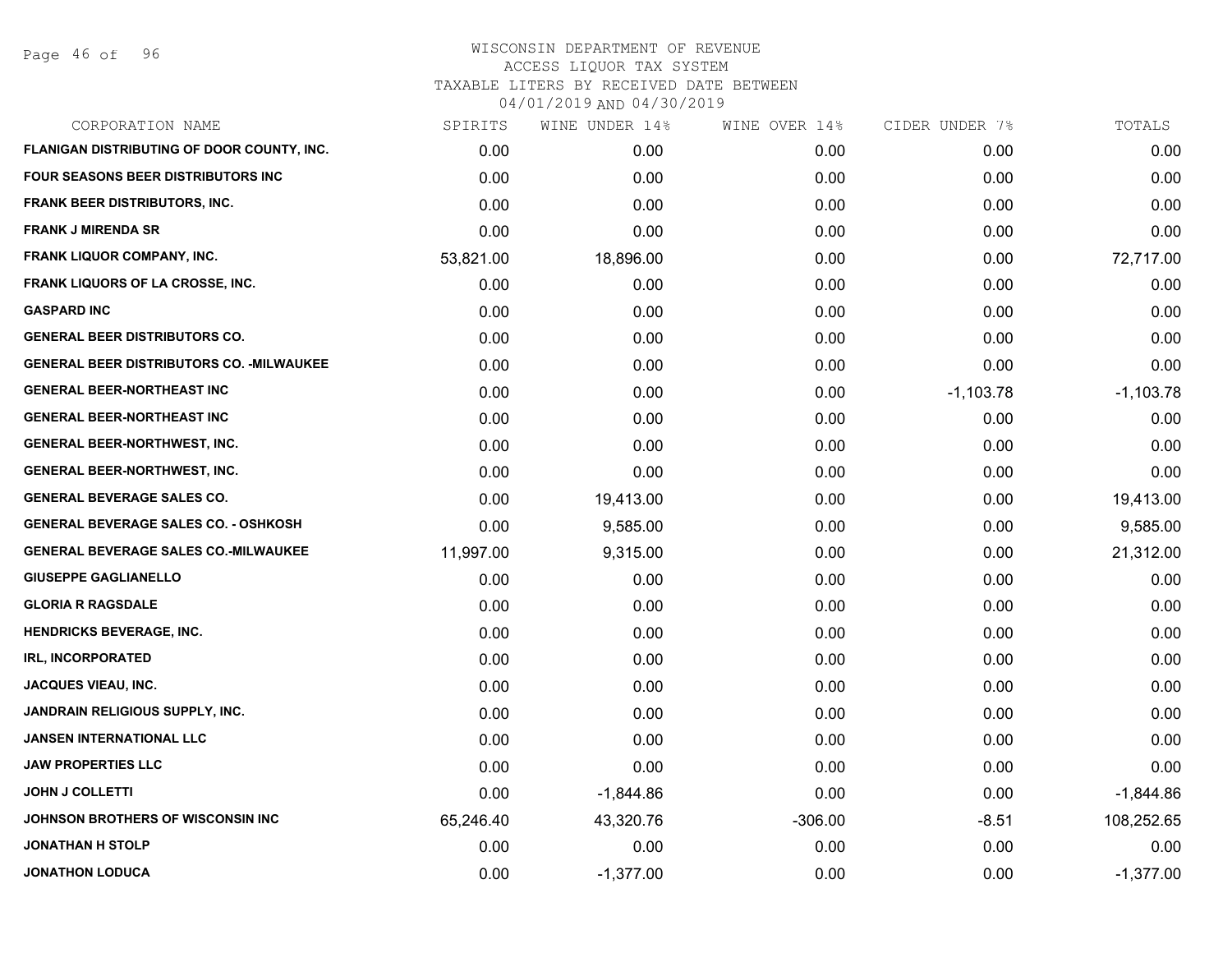Page 47 of 96

| CORPORATION NAME                        | SPIRITS  | WINE UNDER 14% | WINE OVER 14% | CIDER UNDER 7% | TOTALS      |
|-----------------------------------------|----------|----------------|---------------|----------------|-------------|
| <b>JOSEPH A TRYGAR</b>                  | 0.00     | 0.00           | 0.00          | 0.00           | 0.00        |
| <b>JOYVINE LLC</b>                      | 0.00     | 0.00           | 0.00          | 0.00           | 0.00        |
| <b>KAY BEER DISTRIBUTING, INC.</b>      | 0.00     | 0.00           | 0.00          | 0.00           | 0.00        |
| <b>KRH ENTERPRISES, LLC</b>             | 0.00     | 0.00           | 0.00          | 0.00           | 0.00        |
| LA CROSSE BEVERAGE LLC                  | 0.00     | 0.00           | 0.00          | 0.00           | 0.00        |
| <b>LARRY'S DISTRIBUTING CO., INC.</b>   | 0.00     | 0.00           | 0.00          | 0.00           | 0.00        |
| LEE BEVERAGE OF WISCONSIN LLC           | 0.00     | 0.00           | 0.00          | 0.00           | 0.00        |
| LEE BEVERAGE OF WISCONSIN LLC           | 0.00     | 0.00           | 0.00          | 0.00           | 0.00        |
| LEE BEVERAGE-CIDERS WINES & SPIRITS LLC | 0.00     | 0.00           | 0.00          | 0.00           | 0.00        |
| L'EFT BANK WINE COMPANY LIMITED         | 112.50   | 19,002.00      | 819.00        | 0.00           | 19,933.50   |
| LETRAH INTERNATIONAL CORPORATION        | 0.00     | 0.00           | 0.00          | 0.00           | 0.00        |
| LIB DIB, LLC                            | 0.00     | 0.00           | 0.00          | 0.00           | 0.00        |
| LO DUCA BROS., INC.                     | 0.00     | $-1,797.00$    | 0.00          | 0.00           | $-1,797.00$ |
| <b>LORI SCOTT</b>                       | 0.00     | 0.00           | 0.00          | 0.00           | 0.00        |
| <b>LOS ALTOS AGAVE DISTRIBUTOR INC</b>  | 1,242.00 | 45.00          | 0.00          | 0.00           | 1,287.00    |
| <b>LOVINO LLC</b>                       | 0.00     | 0.00           | 0.00          | 0.00           | 0.00        |
| <b>LYNDA MALMBERG</b>                   | 0.00     | 0.00           | 0.00          | 0.00           | 0.00        |
| <b>M SHIRAZ LLC</b>                     | 0.00     | 0.00           | 0.00          | 0.00           | 0.00        |
| <b>MICCA HUTCHINS</b>                   | 0.00     | 16,590.00      | 0.00          | 0.00           | 16,590.00   |
| <b>MICHAEL G ANSAY</b>                  | 0.00     | 449.00         | 0.00          | 366.32         | 815.32      |
| <b>MICHAEL LENTINO</b>                  | 0.00     | 0.00           | 0.00          | 0.00           | 0.00        |
| MIDWEST SALES & SERVICE, INC.           | 0.00     | 0.00           | 0.00          | 0.00           | 0.00        |
| <b>NOELKE DISTRIBUTORS, INC.</b>        | 0.00     | 0.00           | 0.00          | 0.00           | 0.00        |
| <b>NOUVEAU VENTURES LLC</b>             | $-9.60$  | $-81.00$       | 0.00          | 0.00           | $-90.60$    |
| OTT SCHWEITZER DISTRIBUTORSHIP, INC.    | 0.00     | 0.00           | 0.00          | 0.00           | 0.00        |
| PARK RIDGE DISTRIBUTING, INC.           | 0.00     | 0.00           | 0.00          | 0.00           | 0.00        |
| PEHLER DISTRIBUTING, INC.               | 0.00     | 0.00           | 0.00          | 0.00           | 0.00        |
| PHILLIPS DISTRIBUTING CORPORATION       | 0.00     | 0.00           | 0.00          | 0.00           | 0.00        |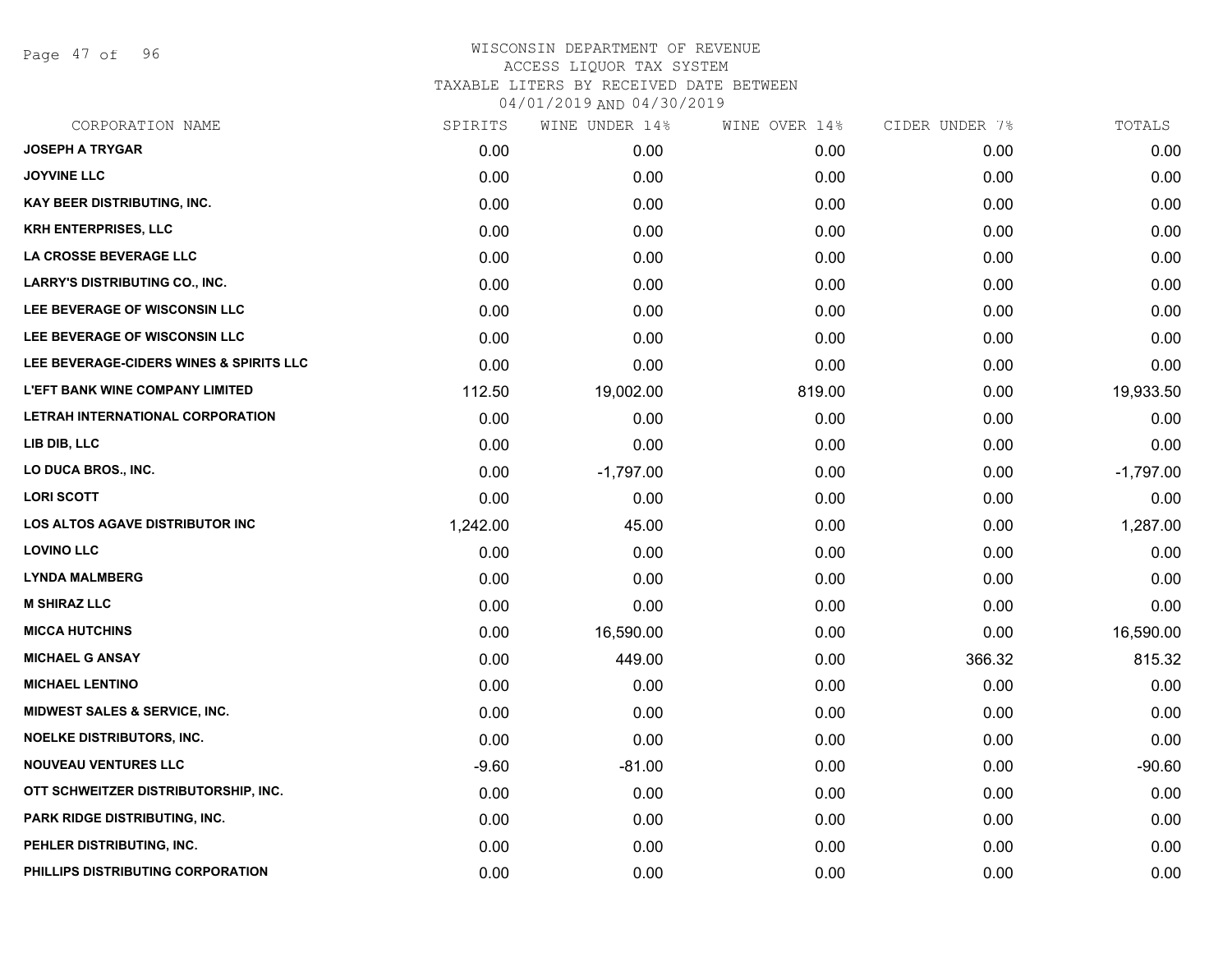Page 48 of 96

| CORPORATION NAME                               | SPIRITS | WINE UNDER 14% | WINE OVER 14% | CIDER UNDER 7% | TOTALS      |
|------------------------------------------------|---------|----------------|---------------|----------------|-------------|
| PHILLIPS WINE COMPANY                          | 0.00    | $-27.00$       | 0.00          | 0.00           | $-27.00$    |
| <b>PURE WINE WISCONSIN INC</b>                 | 0.00    | 0.00           | 0.00          | 0.00           | 0.00        |
| PURPLE FEET WINES, LLC                         | 0.00    | 0.00           | 0.00          | 0.00           | 0.00        |
| <b>PVD ENTERPRISES LLC</b>                     | 0.00    | 0.00           | 0.00          | 0.00           | 0.00        |
| <b>RATAS WHOLESALE LIQUOR COMPANY</b>          | 0.00    | 0.00           | 0.00          | 0.00           | 0.00        |
| S. & S. DISTRIBUTING, INC.                     | 0.00    | 0.00           | 0.00          | 0.00           | 0.00        |
| S. & S. DISTRIBUTING, INC.                     | 0.00    | 0.00           | 0.00          | 0.00           | 0.00        |
| <b>SALIM M SHAMMO</b>                          | 0.00    | 0.00           | 0.00          | 0.00           | 0.00        |
| SARATOGA LIQUOR CO., INC.                      | 0.00    | 0.00           | 0.00          | 0.00           | 0.00        |
| <b>SMALL LOT WINE WI, INC.</b>                 | 0.00    | $-4,706.00$    | $-36.00$      | 0.00           | $-4,742.00$ |
| <b>SP3 LLC</b>                                 | 0.00    | 0.00           | 0.00          | 0.00           | 0.00        |
| <b>SUPERIOR BEVERAGES LLC</b>                  | 0.00    | 0.00           | 0.00          | 0.00           | 0.00        |
| <b>THOMAS PROBST</b>                           | 0.00    | 0.00           | 0.00          | 0.00           | 0.00        |
| <b>TIMOTHY REILLY SR</b>                       | 0.00    | 0.00           | 0.00          | 0.00           | 0.00        |
| TJ INTERNATIONAL LTD                           | 0.00    | 0.00           | 0.00          | 0.00           | 0.00        |
| <b>TORI-VERDI GROUP LLC</b>                    | 0.00    | 0.00           | 0.00          | 0.00           | 0.00        |
| <b>TRANSNATIONAL ENTERPRISES, INCORPORATED</b> | 0.00    | 0.00           | 0.00          | 0.00           | 0.00        |
| TRIANGLE DISTRIBUTING COMPANY, INC.            | 0.00    | 0.00           | 0.00          | 0.00           | 0.00        |
| TRI-MART COMPANY LLC                           | 0.00    | 0.00           | 0.00          | 0.00           | 0.00        |
| <b>VINO VERITAS, LTD.</b>                      | 0.00    | 3,244.50       | 1,080.00      | 0.00           | 4,324.50    |
| <b>WDI LLC</b>                                 | 0.00    | 0.00           | 0.00          | 0.00           | 0.00        |
| <b>WDI LLC</b>                                 | 0.00    | 0.00           | 0.00          | 0.00           | 0.00        |
| <b>WILLIAM D HANSEN</b>                        | 0.00    | 0.00           | 0.00          | 0.00           | 0.00        |
| <b>WISCONSIN DISTRIBUTORS EAST LLC</b>         | 0.00    | 0.00           | 0.00          | 0.00           | 0.00        |
| <b>WISCONSIN DISTRIBUTORS NORTH LLC</b>        | 0.00    | 0.00           | 0.00          | 0.00           | 0.00        |
| <b>WISCONSIN DISTRIBUTORS SOUTH LLC</b>        | 0.00    | 0.00           | 0.00          | 0.00           | 0.00        |
| <b>WISCONSIN WINERY CO-OP</b>                  | 0.00    | 0.00           | 0.00          | 0.00           | 0.00        |
| <b>WOODFIELD DISTRIBUTION LLC</b>              | 0.00    | 0.00           | 0.00          | 0.00           | 0.00        |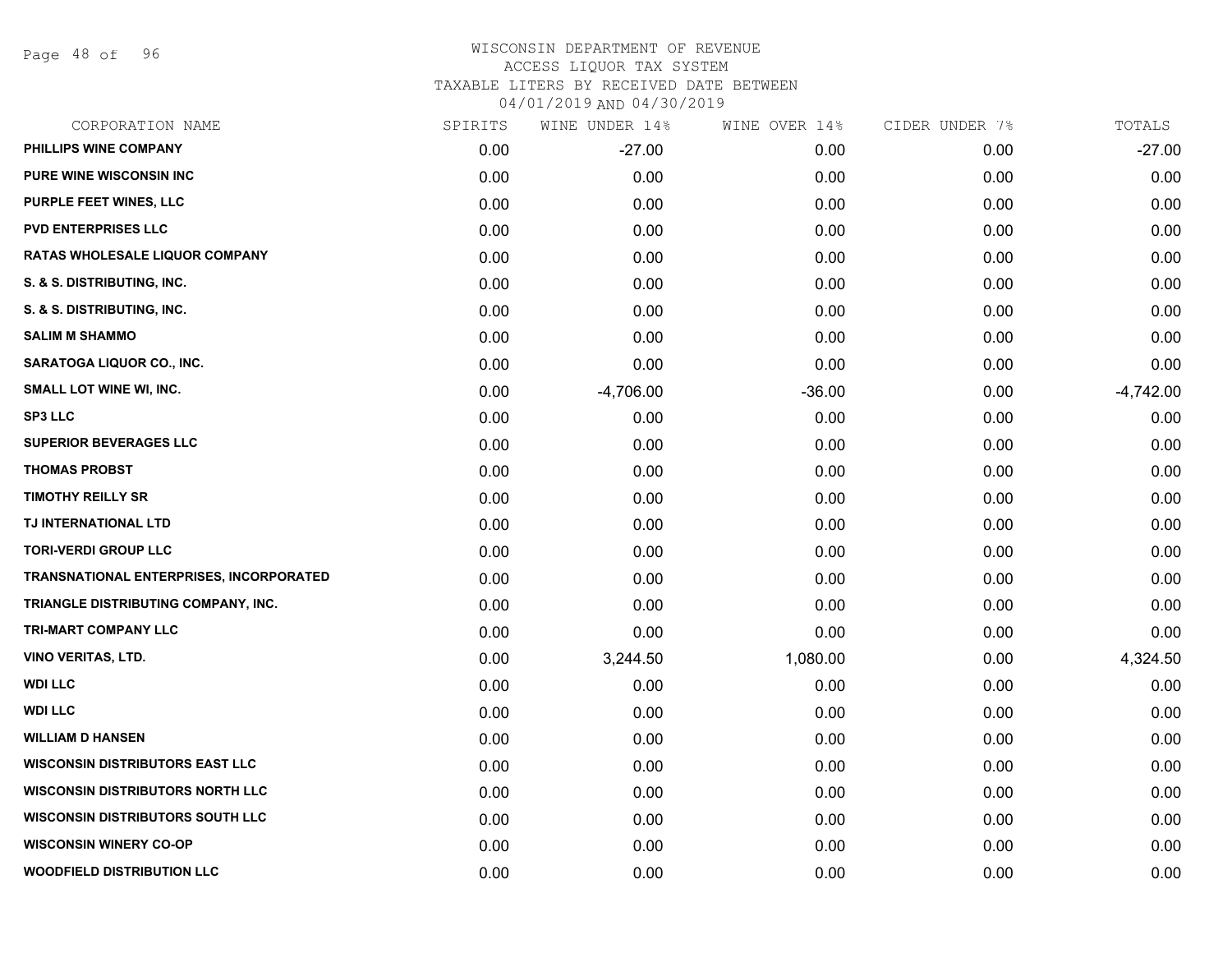| Page | 49 of |  | 96 |
|------|-------|--|----|
|------|-------|--|----|

| TOTAL LITERS FOR 4/30/2019        | 278,336.23 | 203,207.47     | 2,691.01      | $-745.97$      | 483,488.74 |
|-----------------------------------|------------|----------------|---------------|----------------|------------|
| <b>ZASTROW THE BEER MAN. INC.</b> | 0.00       | 0.00           |               | 0.00           | 0.00       |
| CORPORATION NAME                  | SPIRITS    | WINE UNDER 14% | WINE OVER 14% | CIDER UNDER 7% | TOTALS     |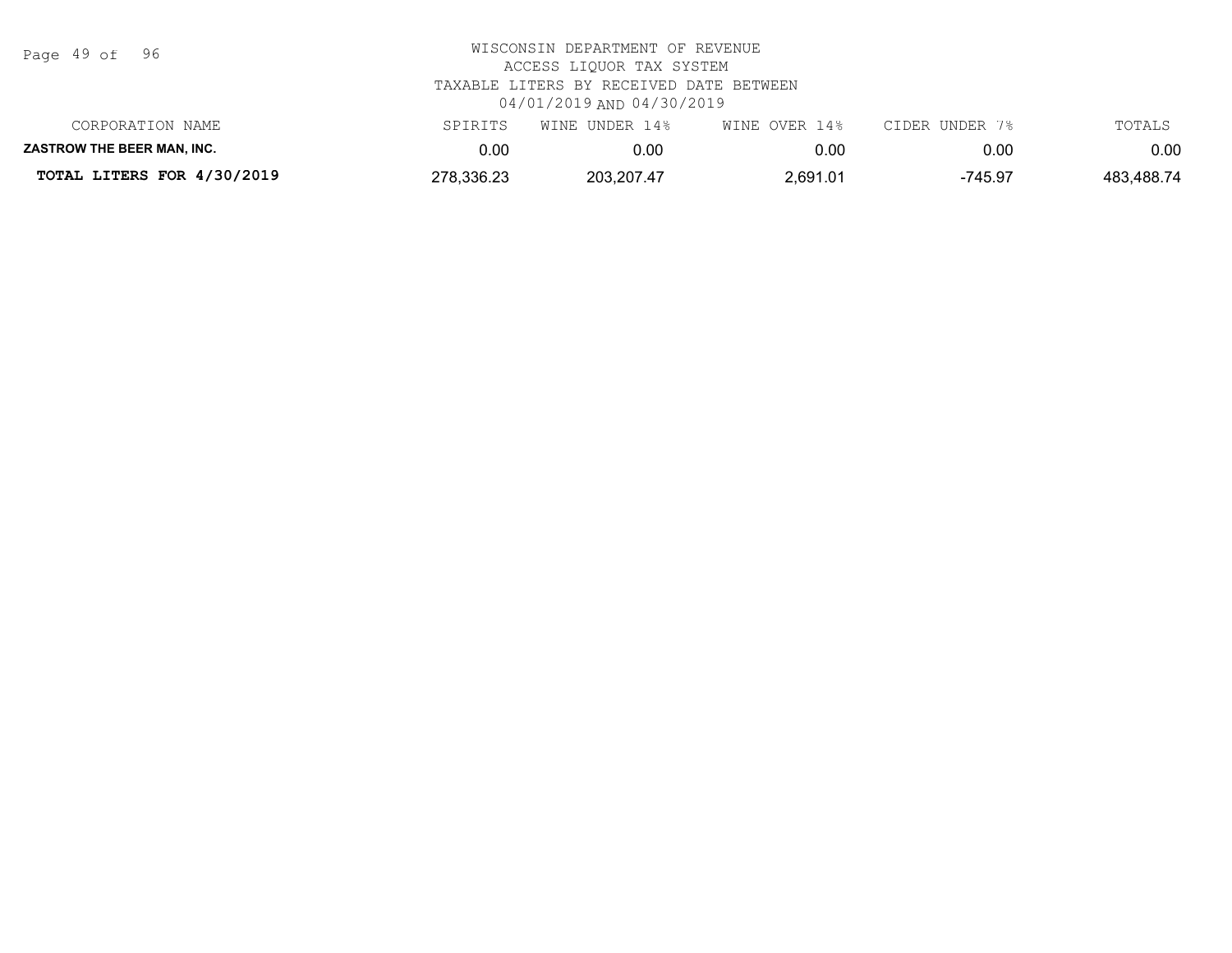Page 50 of 96

# WISCONSIN DEPARTMENT OF REVENUE ACCESS LIQUOR TAX SYSTEM TAXABLE LITERS BY RECEIVED DATE BETWEEN 04/01/2019 AND 04/30/2019

CORPORATION NAME SPIRITS WINE UNDER 14% WINE OVER 14% CIDER UNDER 7% TOTALS

**IN STATE MANUFACTURER (WM)**

| 45TH PARALLEL SPIRITS, LLC                | 0.00      | 0.00     | 0.00 | 0.00 | 0.00      |
|-------------------------------------------|-----------|----------|------|------|-----------|
| ACE ETHANOL, LLC                          | 0.00      | 0.00     | 0.00 | 0.00 | 0.00      |
| <b>AEPPELTREOW INC</b>                    | 50.99     | 0.00     | 0.00 | 0.00 | 50.99     |
| ANGRY SPIRITS DISTILLING LLC              | 0.00      | 0.00     | 0.00 | 0.00 | 0.00      |
| <b>B &amp; E DISTILLERY INC.</b>          | 136.50    | 0.00     | 0.00 | 0.00 | 136.50    |
| <b>BRIAN SAMMONS</b>                      | 1,077.48  | 0.00     | 0.00 | 0.00 | 1,077.48  |
| <b>C &amp; N CORPORATION</b>              | 814.50    | 0.00     | 0.00 | 0.00 | 814.50    |
| <b>CENTRAL STANDARD LLC</b>               | 4,058.85  | 0.00     | 0.00 | 0.00 | 4,058.85  |
| CENTRAL TIME DISTILLERY AND WINERY, INC.  | 0.00      | 0.00     | 0.00 | 0.00 | 0.00      |
| CHIPPEWA RIVER DISTILLERY AND BREWERY LLC | 242.27    | 0.00     | 0.00 | 0.00 | 242.27    |
| <b>CLOVER MEADOW LLC</b>                  | 0.00      | 0.00     | 0.00 | 0.00 | 0.00      |
| <b>COPPER CROW DISTILLERY LLC</b>         | 450.01    | 0.00     | 0.00 | 0.00 | 450.01    |
| <b>DANCING GOAT DISTILLERY, LLC</b>       | 0.00      | 0.00     | 0.00 | 0.00 | 0.00      |
| <b>DENNIS E ERB</b>                       | 0.00      | 0.00     | 0.00 | 0.00 | 0.00      |
| <b>DISTILLERY PARTNERS, LLC</b>           | 0.00      | 0.00     | 0.00 | 0.00 | 0.00      |
| DRIFTLESS GLEN DISTILLERY LLC             | 1,683.22  | 0.00     | 0.00 | 0.00 | 1,683.22  |
| <b>EMCO CHEMICAL DISTRIBUTORS, INC.</b>   | 0.00      | 0.00     | 0.00 | 0.00 | 0.00      |
| <b>FREDERICK QUANDT</b>                   | 0.00      | 0.00     | 0.00 | 0.00 | 0.00      |
| <b>GLOBAL UNIVERSAL SRL</b>               | 40,306.48 | 5,024.56 | 0.00 | 0.00 | 45,331.04 |
| <b>GRANT J VAN DRIEST</b>                 | 0.00      | 0.00     | 0.00 | 0.00 | 0.00      |
| <b>GREAT LAKES DISTILLERY LLC</b>         | 864.02    | 0.00     | 0.00 | 0.00 | 864.02    |
| HENDRICKS FAMILY DISTILLERY LLC           | 271.88    | 0.00     | 0.00 | 0.00 | 271.88    |
| <b>HICKORY VIEW DISTILLERY LLC</b>        | 738.00    | 0.00     | 0.00 | 0.00 | 738.00    |
| <b>ISAAC SHOWAKI</b>                      | 0.00      | 0.00     | 0.00 | 0.00 | 0.00      |
| <b>JAMES PLOETZ</b>                       | 2.99      | 0.00     | 0.00 | 0.00 | 2.99      |
| <b>JARIN K GELHAR</b>                     | 0.00      | 0.00     | 0.00 | 0.00 | 0.00      |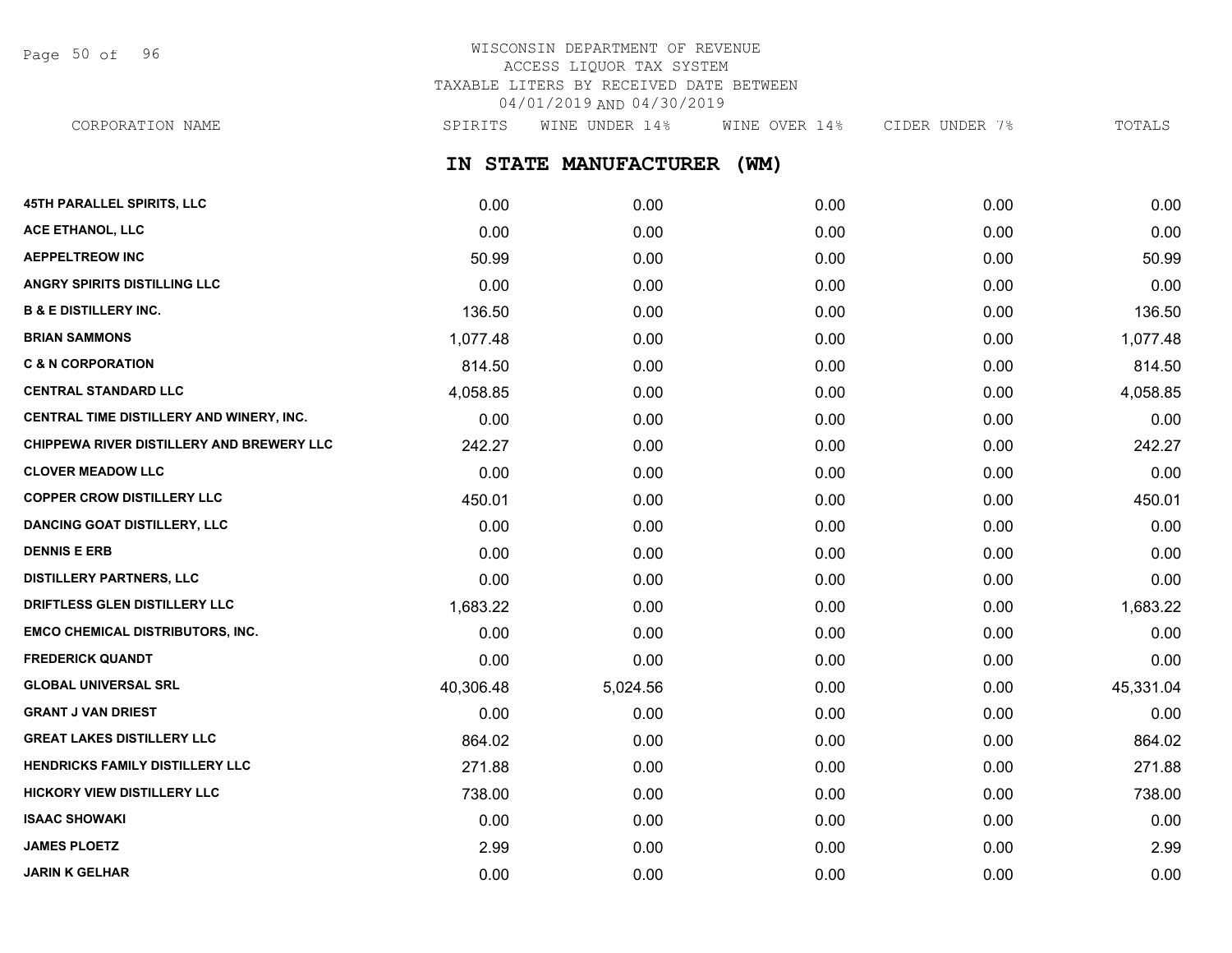Page 51 of 96

| CORPORATION NAME                             | SPIRITS   | WINE UNDER 14% | WINE OVER 14% | CIDER UNDER 7% | TOTALS    |
|----------------------------------------------|-----------|----------------|---------------|----------------|-----------|
| <b>JKLM DISTILLING PARTNERS LLC</b>          | 731.27    | 0.00           | 0.00          | 0.00           | 731.27    |
| <b>JOSEPH RETZER III</b>                     | 0.00      | 0.00           | 0.00          | 0.00           | 0.00      |
| LA CROSSE DISTILLING COMPANY, LLC            | 1,481.26  | 0.00           | 0.00          | 0.00           | 1,481.26  |
| <b>MATTHEW RICK</b>                          | 311.24    | 1,813.51       | 189.76        | 0.00           | 2,314.51  |
| <b>MEISENBURG BREWING AND DISTILLING LLC</b> | 0.00      | 0.00           | 0.00          | 0.00           | 0.00      |
| <b>MILLERCOORS LLC</b>                       | 0.00      | 0.00           | 0.00          | 0.00           | 0.00      |
| <b>NATHAN G GREENAWALT</b>                   | 382.55    | 0.00           | 0.00          | 1,760.97       | 2,143.52  |
| <b>NORTHERN WATERS DISTILLERY LLC</b>        | 379.52    | 0.00           | 0.00          | 0.00           | 379.52    |
| <b>PABST HOLDINGS LLC</b>                    | 0.00      | 0.00           | 0.00          | 0.00           | 0.00      |
| PERLICK DISTILLERY, LLC                      | 405.04    | 0.00           | 0.00          | 0.00           | 405.04    |
| <b>RIVER BEND VINEYARD &amp; WINERY LLC</b>  | 0.00      | 0.00           | 0.00          | 0.00           | 0.00      |
| <b>SENSIENT FLAVORS LLC</b>                  | 0.00      | 0.00           | 0.00          | 0.00           | 0.00      |
| <b>ST CROIX SPIRITS LLC</b>                  | 0.00      | 0.00           | 0.00          | 0.00           | 0.00      |
| <b>STATE LINE DISTILLERY, LLC</b>            | 511.10    | 0.00           | 0.00          | 0.00           | 511.10    |
| <b>SUGAR RIVER DISTILLERY INC</b>            | 0.00      | 0.00           | 0.00          | 0.00           | 0.00      |
| THE NORTH WOODS DISTILLERY LLC               | 0.00      | 0.00           | 0.00          | 0.00           | 0.00      |
| <b>TWO TALL GUYS LLC</b>                     | 1,314.44  | 0.00           | 0.00          | 0.00           | 1,314.44  |
| <b>WHITE WINTER WINERY INC</b>               | 0.00      | 0.00           | 0.00          | 0.00           | 0.00      |
| <b>WOLLERSHEIM WINERY, INC.</b>              | 674.97    | 13.51          | 0.00          | 0.00           | 688.48    |
| YAHARA BAY DISTILLERS, INC.                  | 477.35    | 54.02          | 0.00          | 0.00           | 531.37    |
| TOTAL LITERS FOR 4/30/2019                   | 57,365.93 | 6,905.60       | 189.76        | 1,760.97       | 66,222.26 |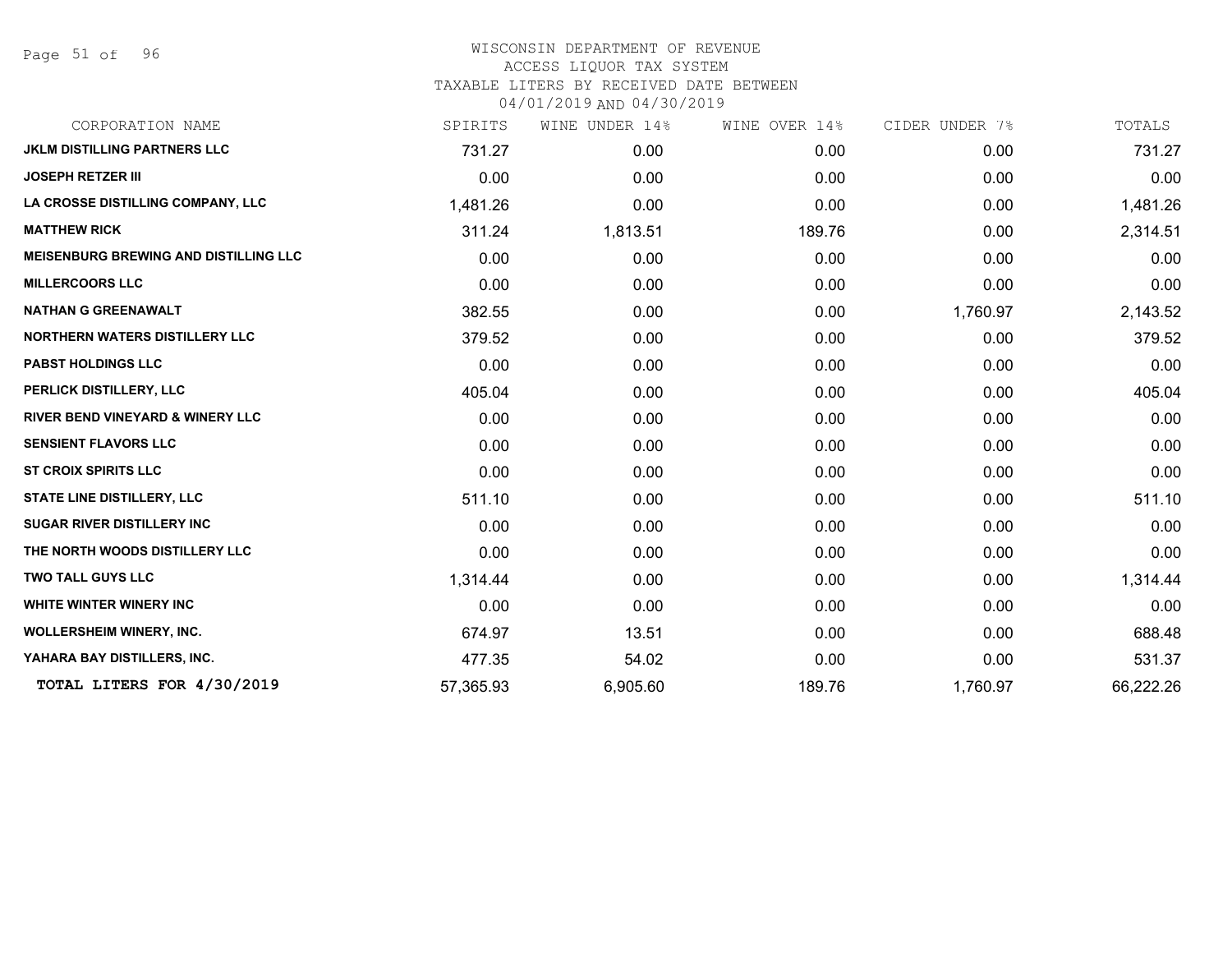Page 52 of 96

# WISCONSIN DEPARTMENT OF REVENUE ACCESS LIQUOR TAX SYSTEM TAXABLE LITERS BY RECEIVED DATE BETWEEN 04/01/2019 AND 04/30/2019

CORPORATION NAME SPIRITS WINE UNDER 14% WINE OVER 14% CIDER UNDER 7% TOTALS

**IN STATE RECTIFIER (WR)**

| <b>45TH PARALLEL SPIRITS, LLC</b>            | 6,725.50  | 0.00         | 0.00   | 0.00 | 6,725.50  |
|----------------------------------------------|-----------|--------------|--------|------|-----------|
| <b>ARTYS</b>                                 | 2,230.77  | 0.00         | 0.00   | 0.00 | 2,230.77  |
| CITY BREWING COMPANY, LLC                    | $-851.70$ | 0.00         | 0.00   | 0.00 | $-851.70$ |
| <b>DANCING GOAT DISTILLERY, LLC</b>          | 72.00     | 0.00         | 0.00   | 0.00 | 72.00     |
| <b>DISTILLERY PARTNERS, LLC</b>              | 0.00      | 0.00         | 0.00   | 0.00 | 0.00      |
| <b>FREDERICK QUANDT</b>                      | 0.00      | 0.00         | 0.00   | 0.00 | 0.00      |
| <b>GALLOWAY COMPANY</b>                      | 0.00      | 0.00         | 0.00   | 0.00 | 0.00      |
| <b>GLOBAL UNIVERSAL SRL</b>                  | 0.00      | 0.00         | 0.00   | 0.00 | 0.00      |
| <b>GREAT LAKES DISTILLERY LLC</b>            | 1,701.39  | 0.00         | 0.00   | 0.00 | 1,701.39  |
| <b>HENRY FARMS PRAIRIE SPIRITS LLC</b>       | $-355.50$ | 0.00         | 0.00   | 0.00 | $-355.50$ |
| <b>KELLY M YOCOM</b>                         | 15.44     | 16.64        | 0.00   | 0.00 | 32.08     |
| <b>MEISENBURG BREWING AND DISTILLING LLC</b> | 0.00      | 0.00         | 0.00   | 0.00 | 0.00      |
| <b>MIDWEST CUSTOM BOTTLING LLC</b>           | 30,976.48 | $-12,672.69$ | 207.63 | 0.00 | 18,511.42 |
| <b>NATHAN G GREENAWALT</b>                   | 0.00      | 0.00         | 0.00   | 0.00 | 0.00      |
| YAHARA BAY DISTILLERS, INC.                  | 0.00      | 0.00         | 0.00   | 0.00 | 0.00      |
| YAHARA BAY DISTILLERS, INC.                  | 0.00      | 0.00         | 0.00   | 0.00 | 0.00      |
| TOTAL LITERS FOR 4/30/2019                   | 40,514.38 | $-12,656.05$ | 207.63 | 0.00 | 28,065.96 |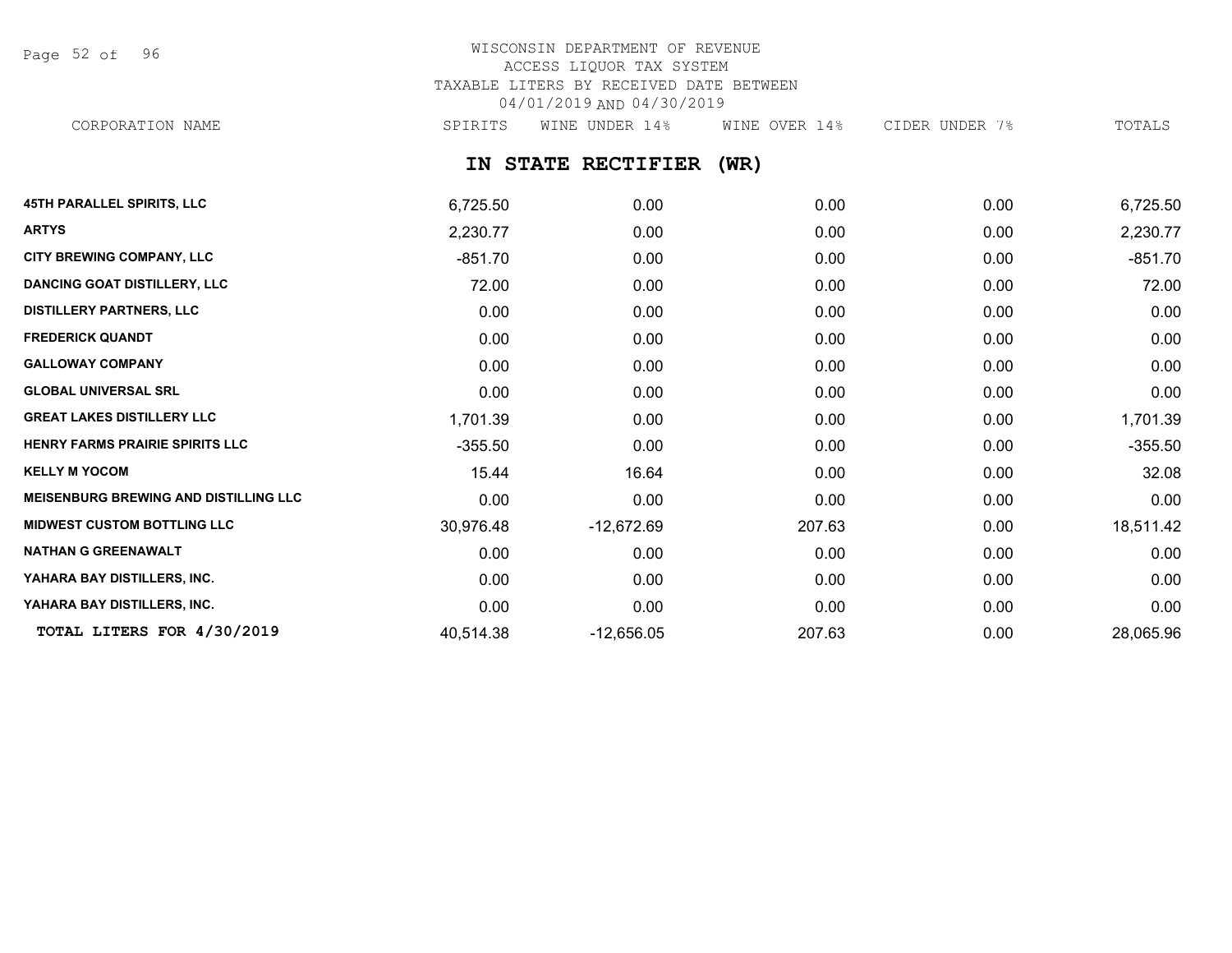Page 53 of 96

# WISCONSIN DEPARTMENT OF REVENUE ACCESS LIQUOR TAX SYSTEM TAXABLE LITERS BY RECEIVED DATE BETWEEN 04/01/2019 AND 04/30/2019

CORPORATION NAME SPIRITS WINE UNDER 14% WINE OVER 14% CIDER UNDER 7% TOTALS

**IN STATE WINERY (WWI)**

| <b>AEPPELTREOW INC</b>                            | 0.00 | 9.08      | 0.00   | 209.33 | 218.41    |
|---------------------------------------------------|------|-----------|--------|--------|-----------|
| <b>AMANDA STEFL</b>                               | 0.00 | 798.76    | 0.00   | 0.00   | 798.76    |
| <b>ANDREW J HEINZL</b>                            | 0.00 | 0.00      | 0.00   | 0.00   | 0.00      |
| <b>BADGER STATE BREWING COMPANY LLC</b>           | 0.00 | 0.00      | 0.00   | 0.00   | 0.00      |
| <b>BARABOO BLUFF WINERY, LLC</b>                  | 0.00 | 1,258.65  | 0.00   | 0.00   | 1,258.65  |
| <b>BAYFIELD WINERY, LTD.</b>                      | 0.00 | 1,008.01  | 0.00   | 0.00   | 1,008.01  |
| <b>BELLEVINEZ LLC</b>                             | 0.00 | 620.81    | 0.00   | 0.00   | 620.81    |
| <b>BLIND HORSE WINERY LLC</b>                     | 0.00 | 0.00      | 0.00   | 0.00   | 0.00      |
| <b>BOTHAM BRANDS LLC</b>                          | 0.00 | 2,441.58  | 0.00   | 0.00   | 2,441.58  |
| <b>BRADLEY L ALLEN</b>                            | 0.00 | 0.00      | 0.00   | 0.00   | 0.00      |
| <b>BRANCHES WINERY LLC</b>                        | 0.00 | 0.00      | 0.00   | 0.00   | 0.00      |
| <b>BRIAN C LOKRANTZ</b>                           | 0.00 | 0.00      | 0.00   | 0.00   | 0.00      |
| <b>BRIGADOON FARM &amp; WINERY LLC</b>            | 0.00 | 181.51    | 0.00   | 0.00   | 181.51    |
| <b>BRIX CIDER LLC</b>                             | 0.00 | 0.00      | 0.00   | 0.00   | 0.00      |
| <b>C &amp; N CORPORATION</b>                      | 0.00 | 13,442.61 | 54.02  | 0.00   | 13,496.63 |
| <b>CHATEAU ST CROIX WINERY &amp; VINEYARD LLC</b> | 0.00 | 786.00    | 99.00  | 0.00   | 885.00    |
| <b>CHERYL JOHNSON</b>                             | 0.00 | 0.00      | 0.00   | 0.00   | 0.00      |
| <b>CIDER HOUSE OF WISCONSIN LLC</b>               | 0.00 | 0.00      | 0.00   | 0.00   | 0.00      |
| <b>CLAY JAR HOLDINGS LLC</b>                      | 0.00 | 131.24    | 302.98 | 0.00   | 434.22    |
| <b>CLOVER MEADOW LLC</b>                          | 0.00 | 0.00      | 0.00   | 0.00   | 0.00      |
| <b>COLLEEN M BOS</b>                              | 0.00 | 1,276.14  | 0.00   | 0.00   | 1,276.14  |
| <b>CRAIG FLETCHER</b>                             | 0.00 | 0.00      | 0.00   | 0.00   | 0.00      |
| <b>DANIEL J KOEPKE</b>                            | 0.00 | 0.00      | 0.00   | 0.00   | 0.00      |
| <b>DANZINGER VINEYARDS LLC</b>                    | 0.00 | 0.00      | 0.00   | 0.00   | 0.00      |
| <b>DAVID F MAHER</b>                              | 0.00 | 0.00      | 0.00   | 0.00   | 0.00      |
| <b>DEAN L BAUMGARTEN</b>                          | 0.00 | 0.00      | 0.00   | 0.00   | 0.00      |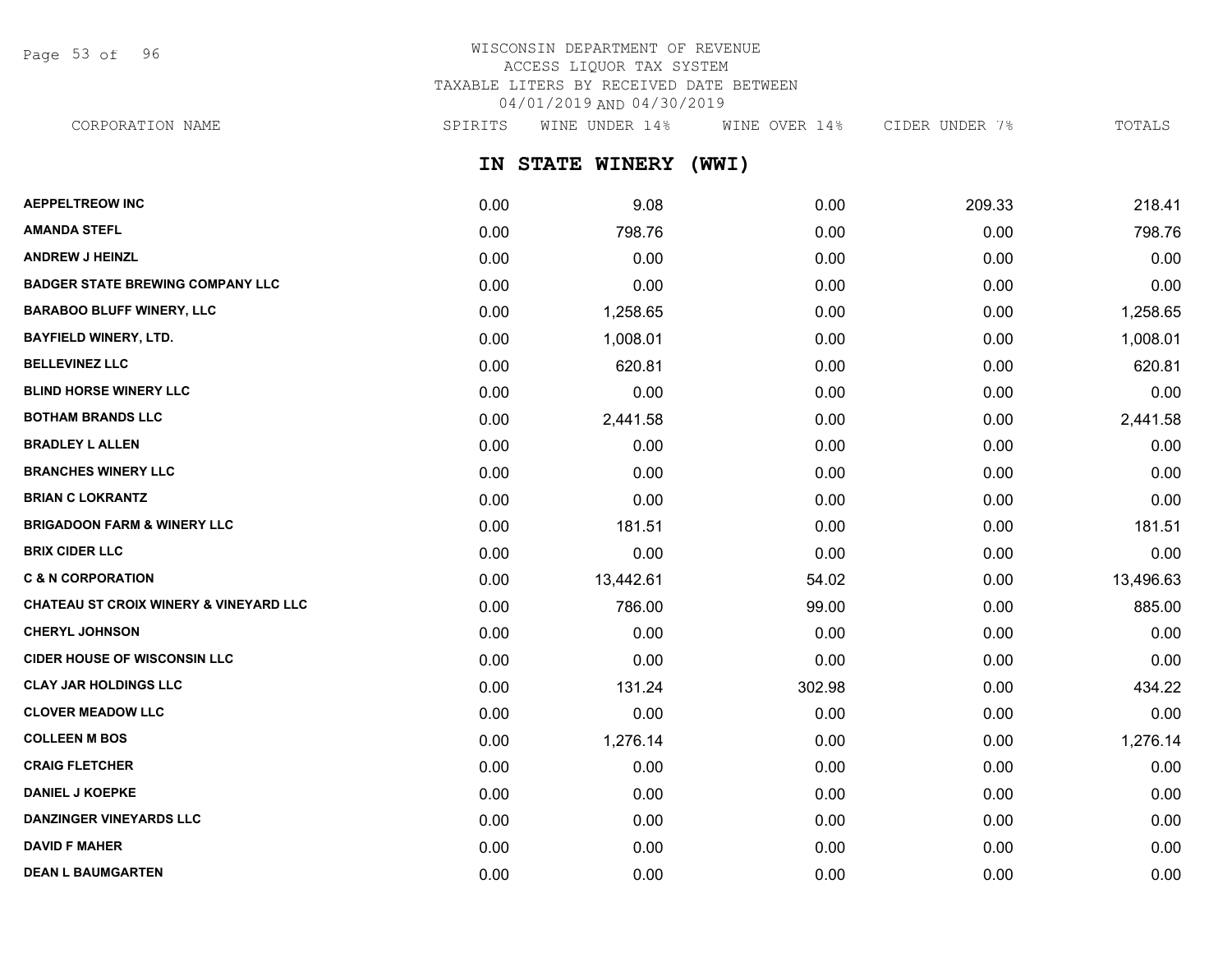Page 54 of 96

| SPIRITS | WINE UNDER 14% | WINE OVER 14% | CIDER UNDER 7% | TOTALS    |
|---------|----------------|---------------|----------------|-----------|
| 0.00    | 0.00           | 0.00          | 0.00           | 0.00      |
| 0.00    | 0.00           | 0.00          | 0.00           | 0.00      |
| 0.00    | 0.00           | 0.00          | 0.00           | 0.00      |
| 0.00    | 36.00          | 0.00          | 0.00           | 36.00     |
| 0.00    | 151.42         | 0.00          | 0.00           | 151.42    |
| 0.00    | 3,573.00       | 0.00          | 0.00           | 3,573.00  |
| 0.00    | 204.00         | 5.50          | 0.00           | 209.50    |
| 0.00    | 0.00           | 0.00          | 0.00           | 0.00      |
| 0.00    | 0.00           | 0.00          | 0.00           | 0.00      |
| 0.00    | 7,941.52       | 6.25          | 0.00           | 7,947.77  |
| 0.00    | 0.00           | 0.00          | 0.00           | 0.00      |
| 0.00    | 2.95           | 0.00          | 1.93           | 4.88      |
| 0.00    | 0.00           | 0.00          | 0.00           | 0.00      |
| 0.00    | 11,423.05      | 0.00          | 0.00           | 11,423.05 |
| 0.00    | 0.00           | 0.00          | 0.00           | 0.00      |
| 0.00    | 0.00           | 0.00          | 0.00           | 0.00      |
| 0.00    | 0.00           | 0.00          | 0.00           | 0.00      |
| 0.00    | 0.00           | 0.00          | 0.00           | 0.00      |
| 0.00    | 0.00           | 0.00          | 0.00           | 0.00      |
| 0.00    | 459.96         | 4.50          | 0.00           | 464.46    |
| 0.00    | 1,165.90       | 0.00          | 0.00           | 1,165.90  |
| 0.00    | 0.00           | 0.00          | 0.00           | 0.00      |
| 0.00    | 0.00           | 0.00          | 0.00           | 0.00      |
| 0.00    | 378.54         | 0.00          | 0.00           | 378.54    |
| 0.00    | 3,422.00       | 0.00          | 0.00           | 3,422.00  |
| 0.00    | 1,521.51       | 0.00          | 253.62         | 1,775.13  |
| 0.00    | 0.00           | 0.00          | 0.00           | 0.00      |
| 0.00    | 343.15         | 0.00          | 0.00           | 343.15    |
|         |                |               |                |           |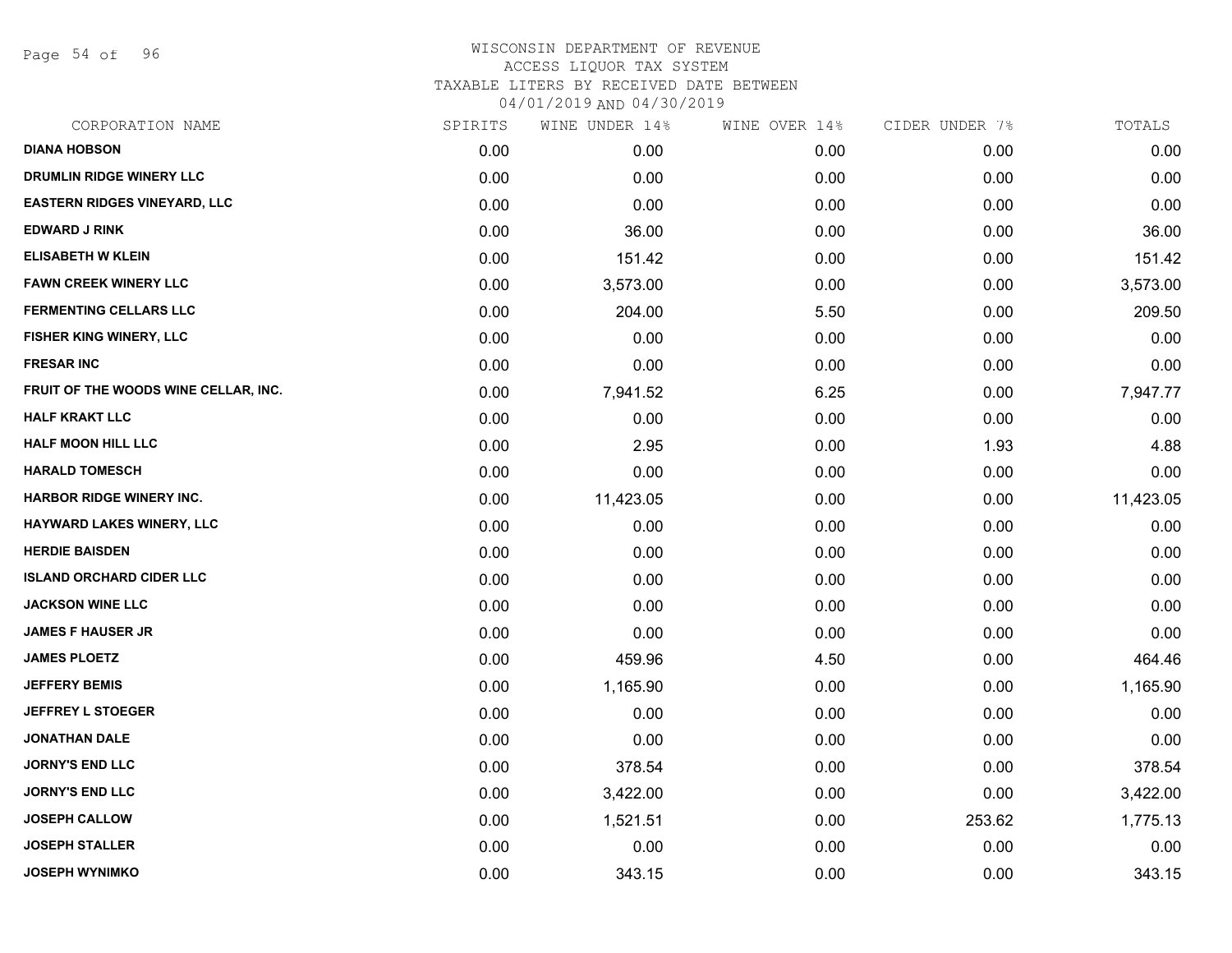Page 55 of 96

#### WISCONSIN DEPARTMENT OF REVENUE ACCESS LIQUOR TAX SYSTEM TAXABLE LITERS BY RECEIVED DATE BETWEEN

04/01/2019 AND 04/30/2019

| CORPORATION NAME                               | SPIRITS | WINE UNDER 14% | WINE OVER 14% | CIDER UNDER 7% | TOTALS   |
|------------------------------------------------|---------|----------------|---------------|----------------|----------|
| <b>JULIE A ANDRZEJCZAK</b>                     | 0.00    | 92.36          | 0.00          | 0.00           | 92.36    |
| <b>KEVIN BEHNKE</b>                            | 0.00    | 0.00           | 0.00          | 0.00           | 0.00     |
| <b>KRISTIN HARRINGTON-BOEGNER</b>              | 0.00    | 0.00           | 0.00          | 0.00           | 0.00     |
| <b>LAKE NOKOMIS CRANBERRIES INC</b>            | 0.00    | 0.00           | 0.00          | 0.00           | 0.00     |
| <b>LANDTA WINES LLC</b>                        | 0.00    | 363.40         | 0.00          | 0.00           | 363.40   |
| <b>LAUTENBACH'S ORCHARD COUNTRY INC</b>        | 0.00    | 3,356.97       | 0.00          | 0.00           | 3,356.97 |
| <b>LEDGESTONE ESTATE LLC</b>                   | 0.00    | 0.00           | 0.00          | 0.00           | 0.00     |
| LIL' OLE WINEMAKER SHOPPE LLC                  | 0.00    | 779.77         | 0.00          | 0.00           | 779.77   |
| <b>LOST ISLAND WINE LLC</b>                    | 0.00    | 1,264.51       | 0.00          | 0.00           | 1,264.51 |
| <b>LUCKY DOG WINERY</b>                        | 0.00    | 0.00           | 0.00          | 0.00           | 0.00     |
| <b>LUNCH CREEK VINEYARDS LLC</b>               | 0.00    | 0.00           | 0.00          | 0.00           | 0.00     |
| <b>MARION J WEGLARZ AND MARLYS A BOCK PTRS</b> | 0.00    | 0.00           | 0.00          | 0.00           | 0.00     |
| <b>MARTIN E SELL</b>                           | 0.00    | 45.42          | 1.89          | 0.00           | 47.31    |
| <b>MARY BELLAZZINI</b>                         | 0.00    | 0.00           | 0.00          | 0.00           | 0.00     |
| <b>MATENAER CORPORATION</b>                    | 0.00    | $-6.75$        | 0.00          | 0.00           | $-6.75$  |
| <b>MATTHEW RICK</b>                            | 0.00    | 0.00           | 0.00          | 0.00           | 0.00     |
| <b>MCILQUHAM LLC</b>                           | 0.00    | 1,035.00       | 0.00          | 1,859.77       | 2,894.77 |
| <b>MERSHONIAN CIDERY LLC</b>                   | 0.00    | 0.00           | 0.00          | 0.00           | 0.00     |
| <b>MILLERCOORS LLC</b>                         | 0.00    | 0.00           | 0.00          | 0.00           | 0.00     |
| <b>MILLERCOORS USA LLC</b>                     | 0.00    | 0.00           | 0.00          | 0.00           | 0.00     |
| <b>MOBCRAFT BEER INC</b>                       | 0.00    | 0.00           | 0.00          | 0.00           | 0.00     |
| <b>MOONDANCER LLC</b>                          | 0.00    | 0.00           | 0.00          | 0.00           | 0.00     |
| <b>MUNSON BRIDGE WINERY INC</b>                | 0.00    | 0.00           | 0.00          | 0.00           | 0.00     |
| <b>MUSETTA WINERY, LLC</b>                     | 0.00    | $-27.50$       | $-5.25$       | 0.00           | $-32.75$ |
| <b>NORTHLEAF WINERY, LLC</b>                   | 0.00    | 1,447.50       | 52.12         | 0.00           | 1,499.62 |
| <b>ODILON FORD WINERY INC</b>                  | 0.00    | 0.00           | 0.00          | 0.00           | 0.00     |
| <b>ORGANIC ELIXIR WINERY INC</b>               | 0.00    | 0.00           | 0.00          | 0.00           | 0.00     |
| PARALLEL 44 VINEYARD & WINERY, INC.            | 0.00    | 6,184.87       | $-0.38$       | 0.00           | 6,184.49 |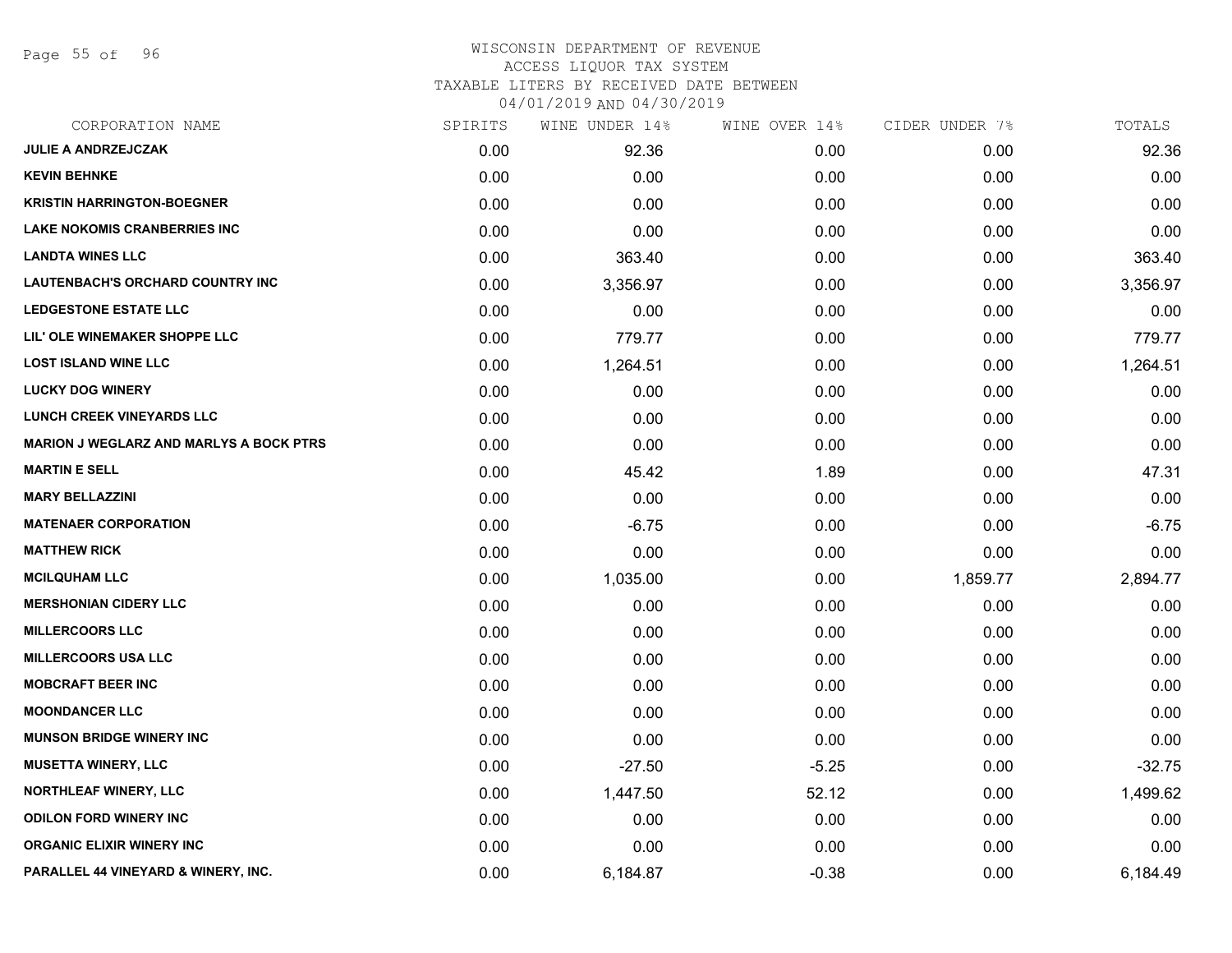Page 56 of 96

| CORPORATION NAME                                 | SPIRITS | WINE UNDER 14% | WINE OVER 14% | CIDER UNDER 7% | TOTALS    |
|--------------------------------------------------|---------|----------------|---------------|----------------|-----------|
| PARALLEL 44 VINEYARD & WINERY, INC.              | 0.00    | 321.00         | 0.00          | 0.00           | 321.00    |
| <b>PATRICK ARNDT</b>                             | 0.00    | 37.85          | 0.00          | 0.00           | 37.85     |
| <b>PAUL D ASPER</b>                              | 0.00    | 0.00           | 0.00          | 0.00           | 0.00      |
| <b>PAUL G BLOMMEL</b>                            | 0.00    | 0.00           | 0.00          | 868.26         | 868.26    |
| <b>PAUL HAMMEN</b>                               | 0.00    | 0.00           | 0.00          | 0.00           | 0.00      |
| <b>PAUL J FRANZEN</b>                            | 0.00    | 0.00           | 0.00          | 0.00           | 0.00      |
| <b>PIEPERTK LLC</b>                              | 0.00    | 170.99         | 0.38          | 0.00           | 171.37    |
| <b>PRAIRIE HAWK WINERY INC</b>                   | 0.00    | 177.76         | 0.00          | 0.00           | 177.76    |
| <b>RED OAK VINEYARD INC</b>                      | 0.00    | 0.00           | 0.00          | 0.00           | 0.00      |
| <b>RIVER BEND VINEYARD &amp; WINERY LLC</b>      | 0.00    | 0.00           | 0.00          | 0.00           | 0.00      |
| <b>ROBERT BORUCKI</b>                            | 0.00    | 0.00           | 0.00          | 0.00           | 0.00      |
| <b>ROCK N WOOL WINERY LLC</b>                    | 0.00    | 14,062.76      | 0.00          | 662.45         | 14,725.21 |
| <b>RUSHFORD MEADERY AND WINERY LLC</b>           | 0.00    | 927.42         | 0.00          | 921.74         | 1,849.16  |
| <b>RYAN PRELLWITZ</b>                            | 0.00    | 847.93         | 0.00          | 0.00           | 847.93    |
| <b>SANDSTONE RIDGE VINEYARD &amp; WINERY LLC</b> | 0.00    | 0.00           | 0.00          | 0.00           | 0.00      |
| <b>SEVEN HAWKS VINEYARDS LLC</b>                 | 0.00    | 173.98         | 29.98         | 0.00           | 203.96    |
| <b>SEVEN HAWKS VINEYARDS LLC</b>                 | 0.00    | 0.00           | 0.00          | 0.00           | 0.00      |
| <b>SHARON L PINGEL</b>                           | 0.00    | 0.00           | 0.00          | 0.00           | 0.00      |
| <b>SHERRY HARDIE</b>                             | 0.00    | 348.75         | 0.00          | 0.00           | 348.75    |
| <b>SIMON CREEK VINEYARD LLC</b>                  | 0.00    | 764.99         | 60.00         | 0.00           | 824.99    |
| SINNIPEE VALLEY VINEYARD LLC                     | 0.00    | 0.00           | 0.00          | 0.00           | 0.00      |
| <b>SPB LLC</b>                                   | 0.00    | 0.00           | 0.00          | 60,542.49      | 60,542.49 |
| SPIRITS OF NORWAY VINEYARD LLC                   | 0.00    | 339.17         | 0.00          | 0.00           | 339.17    |
| SPRECHER BREWING COMPANY, INC.                   | 0.00    | 0.00           | 0.00          | $-25.55$       | $-25.55$  |
| <b>SPURGEON VINEYARDS &amp; WINERY LLC</b>       | 0.00    | 2,685.84       | 0.00          | 0.00           | 2,685.84  |
| <b>STEPHEN M KENNEDY</b>                         | 0.00    | 613.23         | 0.00          | 0.00           | 613.23    |
| <b>STEVEN DEBAKER</b>                            | 0.00    | 174.02         | 36.04         | 0.00           | 210.06    |
| <b>STEVEN M &amp; JUDITH A JACOBSON LLC</b>      | 0.00    | 100.54         | 0.00          | 0.00           | 100.54    |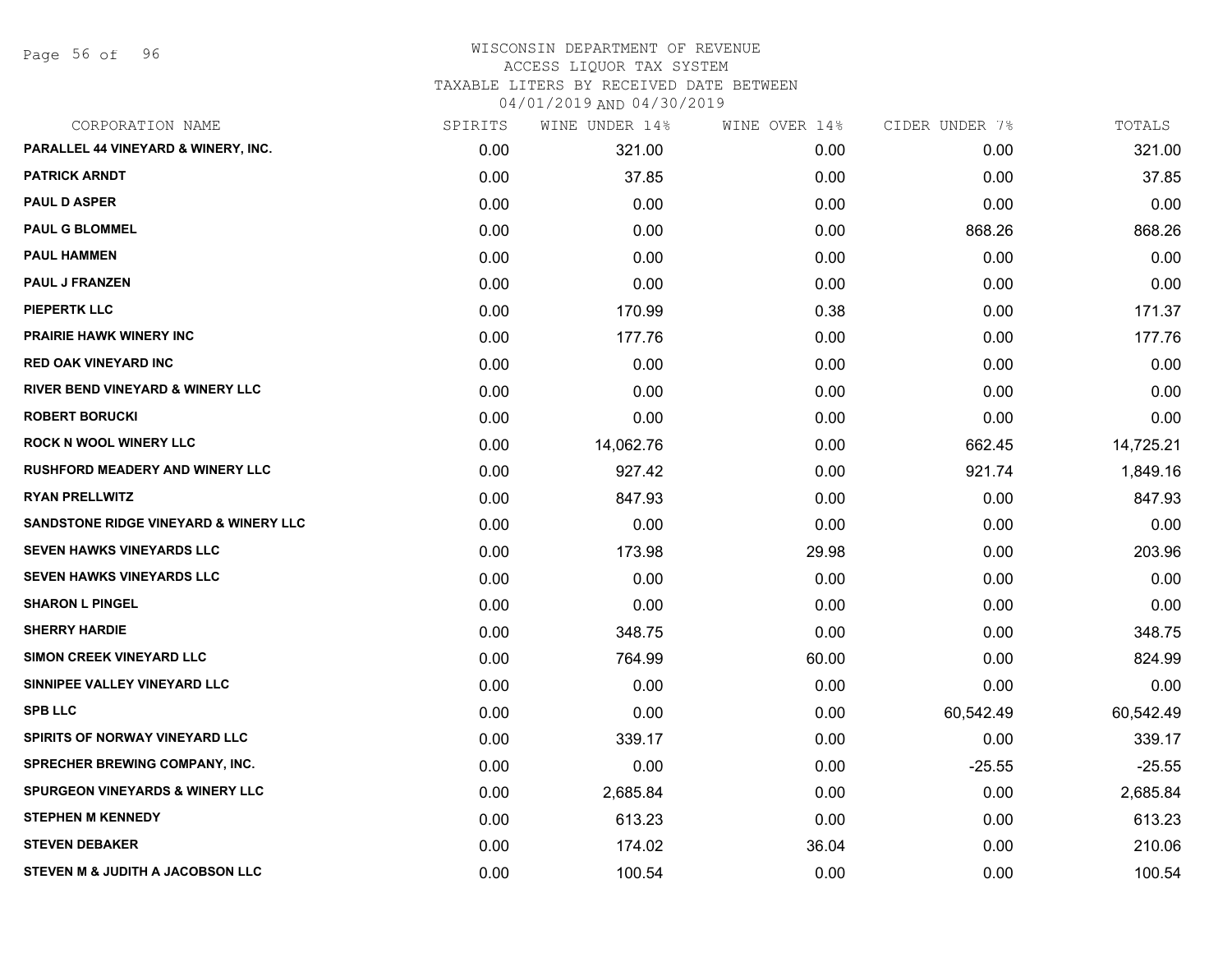Page 57 of 96

| CORPORATION NAME                                   | SPIRITS | WINE UNDER 14% | WINE OVER 14% | CIDER UNDER 7% | TOTALS    |
|----------------------------------------------------|---------|----------------|---------------|----------------|-----------|
| <b>STILLMANK BREWING COMPANY</b>                   | 0.00    | 0.00           | 0.00          | 0.00           | 0.00      |
| <b>STONES THROW WINERY INC</b>                     | 0.00    | 0.00           | 851.72        | 0.00           | 851.72    |
| <b>SUNSET HOLLOW RANCH</b>                         | 0.00    | 0.00           | 0.00          | 0.00           | 0.00      |
| SUNSET POINT WINERY LLC                            | 0.00    | 880.92         | 121.18        | 0.00           | 1,002.10  |
| <b>TENBA RIDGE WINERY LLC</b>                      | 0.00    | 1,331.25       | 0.00          | 0.00           | 1,331.25  |
| THE RUM TREE, INC.                                 | 0.00    | 0.00           | 0.00          | 0.00           | 0.00      |
| THE WINE VINEYARD LLC                              | 0.00    | 1,283.25       | 0.00          | 0.00           | 1,283.25  |
| THE WOODLAND TRAIL BEVERAGE COMPANY, INC.          | 0.00    | 418.67         | 0.00          | 0.00           | 418.67    |
| <b>TIMOTHY D GUILD</b>                             | 0.00    | 4,674.36       | 0.00          | 0.00           | 4,674.36  |
| <b>TIMOTHY P MCDONALD</b>                          | 0.00    | 45.01          | 0.00          | 0.00           | 45.01     |
| <b>TODD KUEHL</b>                                  | 0.00    | 0.00           | 0.00          | 0.00           | 0.00      |
| <b>TOMMYS TOO HIGH WINES LLC</b>                   | 0.00    | 730.58         | 0.00          | 0.00           | 730.58    |
| <b>TRACY A SOMERVILLE</b>                          | 0.00    | 0.00           | 0.00          | 0.00           | 0.00      |
| <b>TROY LANDWEHR</b>                               | 0.00    | 466.50         | 48.00         | 0.00           | 514.50    |
| <b>TWO BROTHERS WINES LLC</b>                      | 0.00    | 1,112.98       | 0.00          | 0.00           | 1,112.98  |
| <b>UPSTREAM CIDER LLC</b>                          | 0.00    | 0.00           | 0.00          | 1,622.04       | 1,622.04  |
| <b>VAN WYCHEN WINES INC.</b>                       | 0.00    | 0.00           | 0.00          | 0.00           | 0.00      |
| <b>VERNON VINEYARDS LTD</b>                        | 0.00    | 563.27         | 0.00          | 0.00           | 563.27    |
| <b>VINES TO CELLAR, INC.</b>                       | 0.00    | 105.75         | 0.00          | 0.00           | 105.75    |
| <b>VON KLAUS WINERY LLC</b>                        | 0.00    | 609.30         | 17.83         | 0.00           | 627.13    |
| VON STIEHL WINERY LTD.                             | 0.00    | 0.00           | 0.00          | 0.00           | 0.00      |
| VON STIEHL WINERY LTD.                             | 0.00    | 34,070.95      | $-80.00$      | 936.74         | 34,927.69 |
| VON STIEHL WINERY LTD.                             | 0.00    | 0.00           | 0.00          | 0.00           | 0.00      |
| <b>WEST PRAIRIE WINERY LLC</b>                     | 0.00    | 14,267.17      | 0.00          | 0.00           | 14,267.17 |
| <b>WHISPERING BLUFFS VINEYARD &amp; WINERY LTD</b> | 0.00    | 426.00         | 9.00          | 0.00           | 435.00    |
| <b>WHITE BEAR SPIRITS LLC</b>                      | 0.00    | 20.25          | 0.00          | 0.00           | 20.25     |
| WHITE WINTER WINERY INC                            | 0.00    | $-504.00$      | 0.00          | 894.42         | 390.42    |
| <b>WILD EPITOME LLC</b>                            | 0.00    | 0.00           | 0.00          | 0.00           | 0.00      |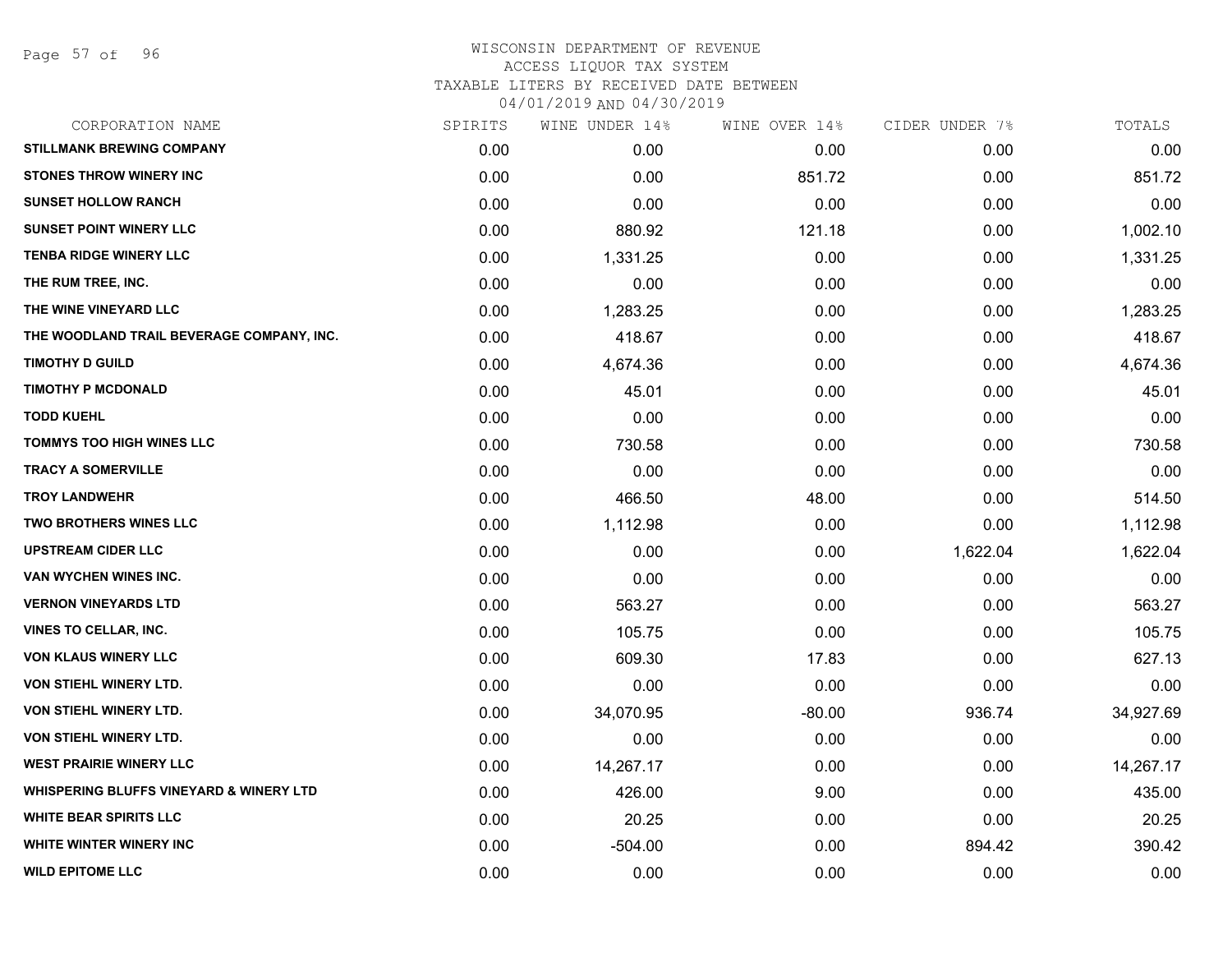Page 58 of 96

| CORPORATION NAME                | SPIRITS | UNDER 14%<br>WINE | WINE OVER 14% | CIDER UNDER 7% | TOTALS     |
|---------------------------------|---------|-------------------|---------------|----------------|------------|
| <b>WILD HARE LLC</b>            | 0.00    | 0.00              | 0.00          | 0.00           | 0.00       |
| <b>WILLIAM F BLUHM</b>          | 0.00    | 1,848.57          | 22.93         | 0.00           | 1,871.50   |
| <b>WINEMAKER'S DAUGHTER LLC</b> | 0.00    | 0.00              | 0.00          | 0.00           | 0.00       |
| <b>WINESITTER BREWHOUSE LLC</b> | 0.00    | 0.00              | 0.00          | 0.00           | 0.00       |
| <b>WOLLERSHEIM WINERY, INC.</b> | 0.00    | 28,326.20         | 450.73        | 0.00           | 28,776.93  |
| <b>WOLLERSHEIM WINERY, INC.</b> | 0.00    | 5,020.28          | 529.72        | 0.00           | 5,550.00   |
| TOTAL LITERS FOR 4/30/2019      | 0.00    | 184,556.43        | 2,618.14      | 68.747.24      | 255,921.81 |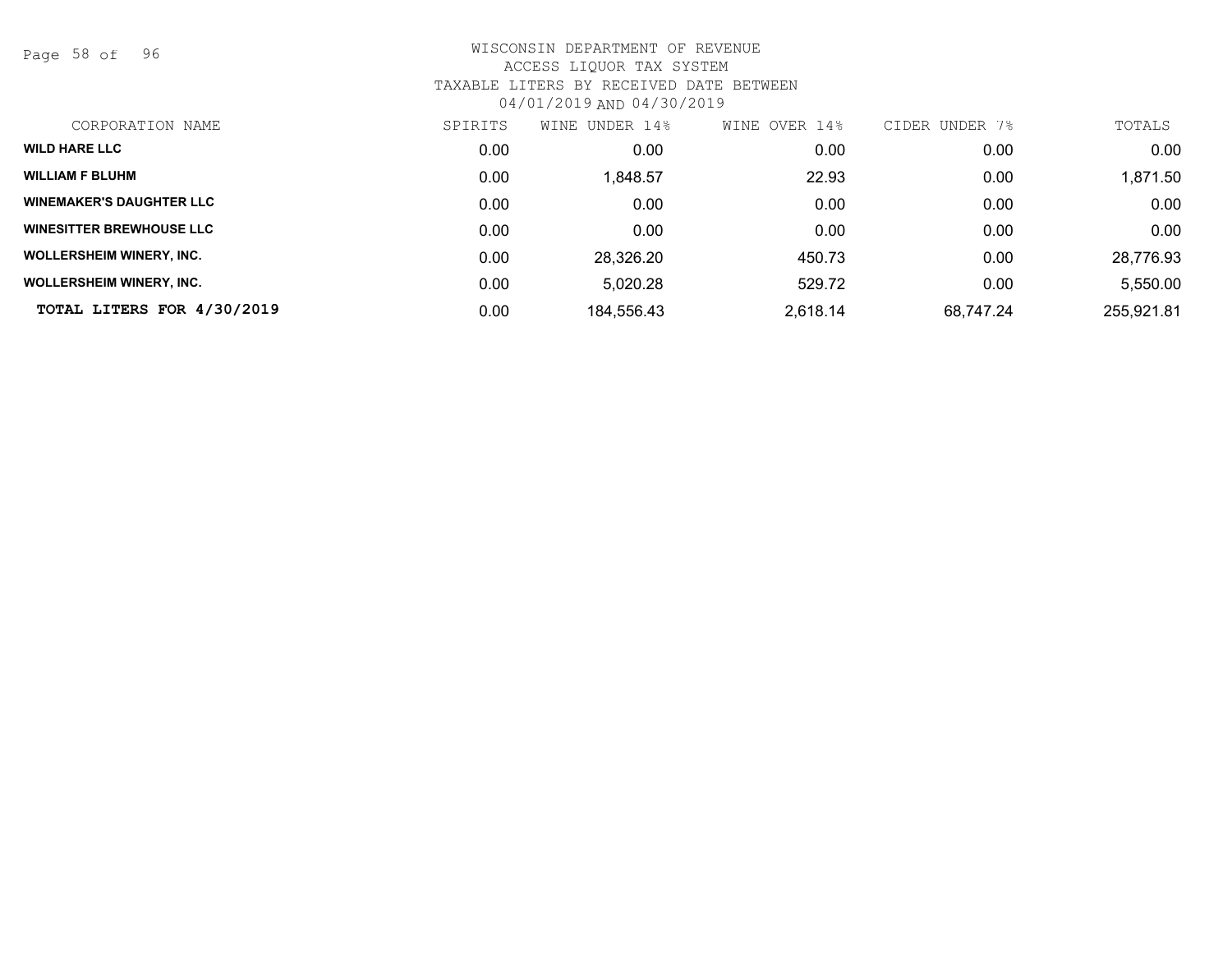Page 59 of 96

# WISCONSIN DEPARTMENT OF REVENUE ACCESS LIQUOR TAX SYSTEM TAXABLE LITERS BY RECEIVED DATE BETWEEN 04/01/2019 AND 04/30/2019

**WINE DIRECT SHIPPER (WDS)** CORPORATION NAME SPIRITS WINE UNDER 14% WINE OVER 14% CIDER UNDER 7% TOTALS

| 1-800 WINESHOP.COM INC                    | 0.00 | 2,607.00 | 147.75   | 0.00 | 2,754.75 |
|-------------------------------------------|------|----------|----------|------|----------|
| 2HAWK, LLC                                | 0.00 | 0.00     | 0.00     | 0.00 | 0.00     |
| <b>7 &amp; 8 LLC</b>                      | 0.00 | 0.00     | 0.00     | 0.00 | 0.00     |
| A DONKEY AND GOAT LLC                     | 0.00 | 18.00    | 0.00     | 0.00 | 18.00    |
| <b>A TO Z WINEWORKS LLC</b>               | 0.00 | 9.75     | 78.00    | 0.00 | 87.75    |
| <b>A W DIRECT LLC</b>                     | 0.00 | 534.00   | 18.00    | 0.00 | 552.00   |
| <b>ABACELA VINEYARDS &amp; WINERY INC</b> | 0.00 | 6.75     | 9.00     | 0.00 | 15.75    |
| ABREU VINEYARDS INC                       | 0.00 | 0.00     | 51.75    | 0.00 | 51.75    |
| <b>AC VIN CO LLC</b>                      | 0.00 | 19.50    | 45.75    | 0.00 | 65.25    |
| <b>ACCOLADE WINES NORTH AMERICA INC</b>   | 0.00 | 16.50    | 25.50    | 0.00 | 42.00    |
| ACORN ALEGRIA WINERY                      | 0.00 | 6.00     | 12.00    | 0.00 | 18.00    |
| ADAM H LEE                                | 0.00 | 0.00     | 0.00     | 0.00 | 0.00     |
| <b>ADAMS WINERY LLC</b>                   | 0.00 | 18.00    | 57.75    | 0.00 | 75.75    |
| ADELAIDA CELLARS INC                      | 0.00 | 4.50     | 52.50    | 0.00 | 57.00    |
| <b>ADELSHEIM VINEYARD LLC</b>             | 0.00 | 34.50    | 0.00     | 0.00 | 34.50    |
| <b>ADLER DEUTSCH VINEYARD LLC</b>         | 0.00 | 0.00     | 0.00     | 0.00 | 0.00     |
| AH WINES INC                              | 0.00 | 0.00     | 0.00     | 0.00 | 0.00     |
| <b>AKA WINES LLC</b>                      | 0.00 | 87.00    | 0.75     | 0.00 | 87.75    |
| <b>ALEJANDRO BULGHERONI ESTATE LLC</b>    | 0.00 | 0.00     | 0.00     | 0.00 | 0.00     |
| ALEXANDER P OXMAN                         | 0.00 | 4,598.20 | 1,700.25 | 0.00 | 6,298.45 |
| <b>ALEXANDRIA NICOLE CELLARS LLC</b>      | 0.00 | 0.00     | 36.00    | 0.00 | 36.00    |
| <b>ALOFT WINES LLC</b>                    | 0.00 | 0.00     | 0.00     | 0.00 | 0.00     |
| ALPHA & OMEGA WINERY LLC                  | 0.00 | 0.00     | 161.25   | 0.00 | 161.25   |
| ALTAMURA WINERY INC                       | 0.00 | 0.00     | 4.50     | 0.00 | 4.50     |
| <b>ALVAREZ VINEYARDS LLC</b>              | 0.00 | 0.00     | 0.00     | 0.00 | 0.00     |
| AMANDA STEFL                              | 0.00 | 0.00     | 0.00     | 0.00 | 0.00     |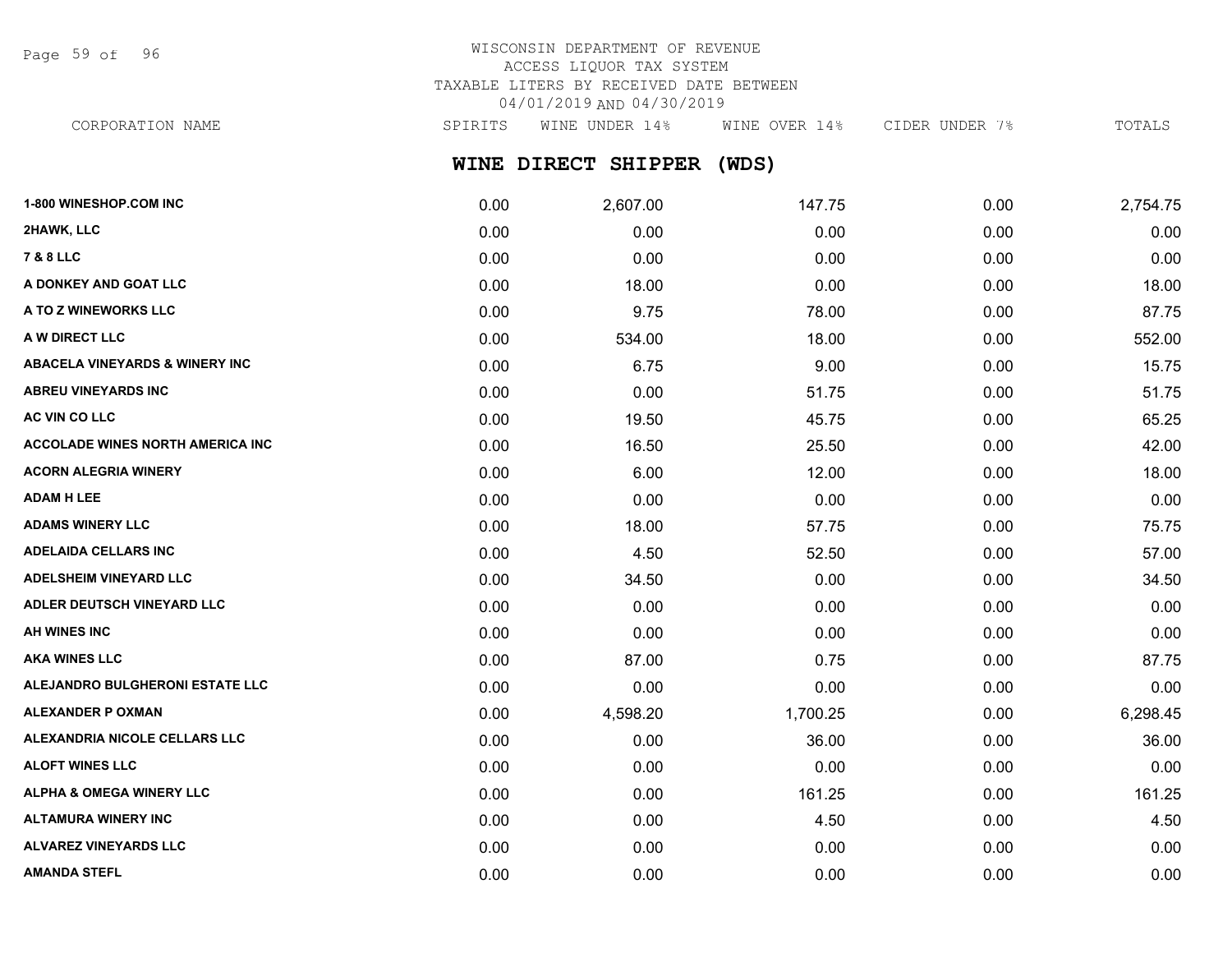Page 60 of 96

| CORPORATION NAME                            | SPIRITS | WINE UNDER 14% | WINE OVER 14% | CIDER UNDER 7% | TOTALS |
|---------------------------------------------|---------|----------------|---------------|----------------|--------|
| <b>AMAPOLA CREEK VINEYARDS &amp; WINERY</b> | 0.00    | 1.50           | 9.75          | 0.00           | 11.25  |
| <b>AMAVI CELLARS LLC</b>                    | 0.00    | 0.00           | 2.25          | 0.00           | 2.25   |
| <b>AMERICAN WINE TRADE INC</b>              | 0.00    | 21.75          | 9.75          | 0.00           | 31.50  |
| <b>AMICI CELLARS INC</b>                    | 0.00    | 4.50           | 27.00         | 0.00           | 31.50  |
| <b>AMIZETTA VINEYARDS WINERY LLC</b>        | 0.00    | 0.00           | 39.75         | 0.00           | 39.75  |
| <b>AMPELOS CELLARS INC</b>                  | 0.00    | 28.50          | 0.00          | 0.00           | 28.50  |
| <b>AMUSE BOUCHE LLC</b>                     | 0.00    | 0.00           | 0.00          | 0.00           | 0.00   |
| <b>ANCIENT PEAK INC</b>                     | 0.00    | 4.50           | 22.50         | 0.00           | 27.00  |
| ANDERSONS CONN VALLEY WINERY INC            | 0.00    | 0.00           | 22.50         | 0.00           | 22.50  |
| <b>ANDREW J CARINI</b>                      | 0.00    | 0.00           | 0.00          | 0.00           | 0.00   |
| <b>ANDREW TOW</b>                           | 0.00    | 0.00           | 0.00          | 0.00           | 0.00   |
| <b>ANIMOLP</b>                              | 0.00    | 0.00           | 0.00          | 0.00           | 0.00   |
| <b>ANOMALY VINEYARDS LLC</b>                | 0.00    | 0.00           | 19.50         | 0.00           | 19.50  |
| <b>ANTHILL FARMS LLC</b>                    | 0.00    | 0.00           | 0.00          | 0.00           | 0.00   |
| <b>ANTHONY M TRUCHARD</b>                   | 0.00    | 28.50          | 147.75        | 0.00           | 176.25 |
| <b>ANTHONY ROAD WINE CO INC</b>             | 0.00    | 9.00           | 0.00          | 0.00           | 9.00   |
| <b>APPELLATION TRADING COMPANY LLC</b>      | 0.00    | 236.25         | 1.50          | 0.00           | 237.75 |
| <b>AQUA PUMPKIN INC</b>                     | 0.00    | 6.00           | 9.00          | 0.00           | 15.00  |
| <b>ARC WINERY LLC</b>                       | 0.00    | 0.00           | 0.00          | 0.00           | 0.00   |
| <b>ARCHANGEL INVESTMENTS LLC</b>            | 0.00    | 0.00           | 18.75         | 0.00           | 18.75  |
| <b>ARETE WINES LLC</b>                      | 0.00    | 1.50           | 0.00          | 0.00           | 1.50   |
| <b>ARIETTA INC</b>                          | 0.00    | 0.00           | 0.00          | 0.00           | 0.00   |
| <b>ARISTA WINES LLC</b>                     | 0.00    | 0.00           | 75.75         | 0.00           | 75.75  |
| <b>ARIZONA STRONGHOLD VINEYARDS LLC</b>     | 0.00    | 0.00           | 0.00          | 0.00           | 0.00   |
| <b>ARKENSTONE VINEYARDS LLC</b>             | 0.00    | 0.00           | 45.00         | 0.00           | 45.00  |
| <b>ARMIDA WINERY INC</b>                    | 0.00    | 0.00           | 12.75         | 0.00           | 12.75  |
| <b>ARMSTRONG VINEYARDS INC</b>              | 0.00    | 0.00           | 15.75         | 0.00           | 15.75  |
| <b>ARRINGTON VINEYARDS LLC</b>              | 0.00    | 56.28          | 102.50        | 0.00           | 158.78 |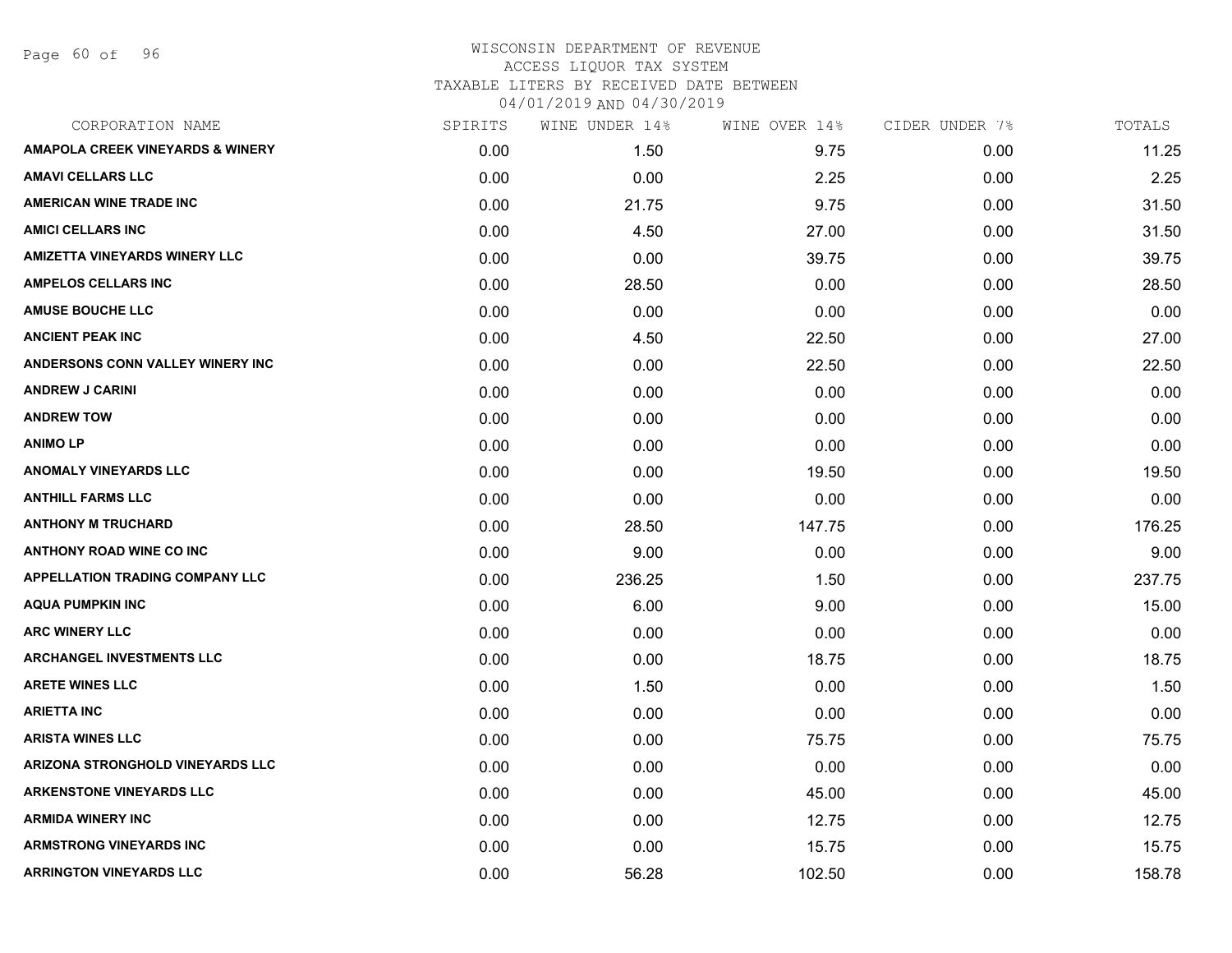Page 61 of 96

| CORPORATION NAME                       | SPIRITS | WINE UNDER 14% | WINE OVER 14% | CIDER UNDER 7% | TOTALS |
|----------------------------------------|---------|----------------|---------------|----------------|--------|
| <b>ARTISTE MANAGEMENT CO LLC</b>       | 0.00    | 0.00           | 4.50          | 0.00           | 4.50   |
| AU BON CLIMAT LLC                      | 0.00    | 0.00           | 0.00          | 0.00           | 0.00   |
| <b>AUBERT WINEGROWING INC</b>          | 0.00    | 0.00           | 0.00          | 0.00           | 0.00   |
| <b>AUGUST BRIGGS JR INC</b>            | 0.00    | 20.25          | 15.75         | 0.00           | 36.00  |
| <b>AUSTIN NICHOLS &amp; CO INC</b>     | 0.00    | 210.75         | 3.00          | 0.00           | 213.75 |
| AVV WINERY CO LLC                      | 0.00    | 0.00           | 30.00         | 0.00           | 30.00  |
| <b>B &amp; B ORGANICS, LLC</b>         | 0.00    | 0.75           | 0.75          | 0.00           | 1.50   |
| <b>B WISE VINEYARDS LLC</b>            | 0.00    | 0.00           | 17.25         | 0.00           | 17.25  |
| <b>BADGER MOUNTAIN INC</b>             | 0.00    | 4.50           | 0.00          | 0.00           | 4.50   |
| <b>BALBOA WINERY LLC</b>               | 0.00    | 8.25           | 16.50         | 0.00           | 24.75  |
| <b>BALLENTINE VINEYARDS INC</b>        | 0.00    | 0.00           | 52.50         | 0.00           | 52.50  |
| <b>BALTIMORE BEND VINEYARD LLC</b>     | 0.00    | 0.00           | 0.00          | 0.00           | 0.00   |
| <b>BANSHEE WINES LLC</b>               | 0.00    | 0.00           | 0.00          | 0.00           | 0.00   |
| <b>BARABOO BLUFF WINERY, LLC</b>       | 0.00    | 0.00           | 0.00          | 0.00           | 0.00   |
| <b>BARGETTOS SANTA CRUZ WINERY INC</b> | 0.00    | 3.00           | 6.00          | 0.00           | 9.00   |
| <b>BARLOW VINEYARDS LLC</b>            | 0.00    | 3.00           | 23.25         | 0.00           | 26.25  |
| <b>BARNARD GRIFFIN INC</b>             | 0.00    | 18.00          | 3.00          | 0.00           | 21.00  |
| <b>BARNETT VINEYARDS LP</b>            | 0.00    | 8.25           | 42.75         | 0.00           | 51.00  |
| <b>BATTLE FAMILY VINEYARDS LLC</b>     | 0.00    | 0.00           | 0.00          | 0.00           | 0.00   |
| <b>BAW INC</b>                         | 0.00    | 506.00         | 280.00        | 0.00           | 786.00 |
| <b>BAYFIELD WINERY, LTD.</b>           | 0.00    | 0.00           | 0.00          | 0.00           | 0.00   |
| <b>BEAUX FRERES LLC</b>                | 0.00    | 0.00           | 0.75          | 0.00           | 0.75   |
| <b>BECKER FARMS INC</b>                | 0.00    | 0.00           | 0.00          | 0.00           | 0.00   |
| <b>BEDELL NORTH FORK LLC</b>           | 0.00    | 9.00           | 0.00          | 0.00           | 9.00   |
| <b>BEDROCK WINE COMPANY LP</b>         | 0.00    | 67.50          | 335.25        | 0.00           | 402.75 |
| <b>BEHRENS AND DRINKWARD</b>           | 0.00    | 0.00           | 80.25         | 0.00           | 80.25  |
| <b>BEL VINO LLC</b>                    | 0.00    | 7.50           | 3.75          | 0.00           | 11.25  |
| <b>BELLAVINI WINERY</b>                | 0.00    | 0.00           | 0.00          | 0.00           | 0.00   |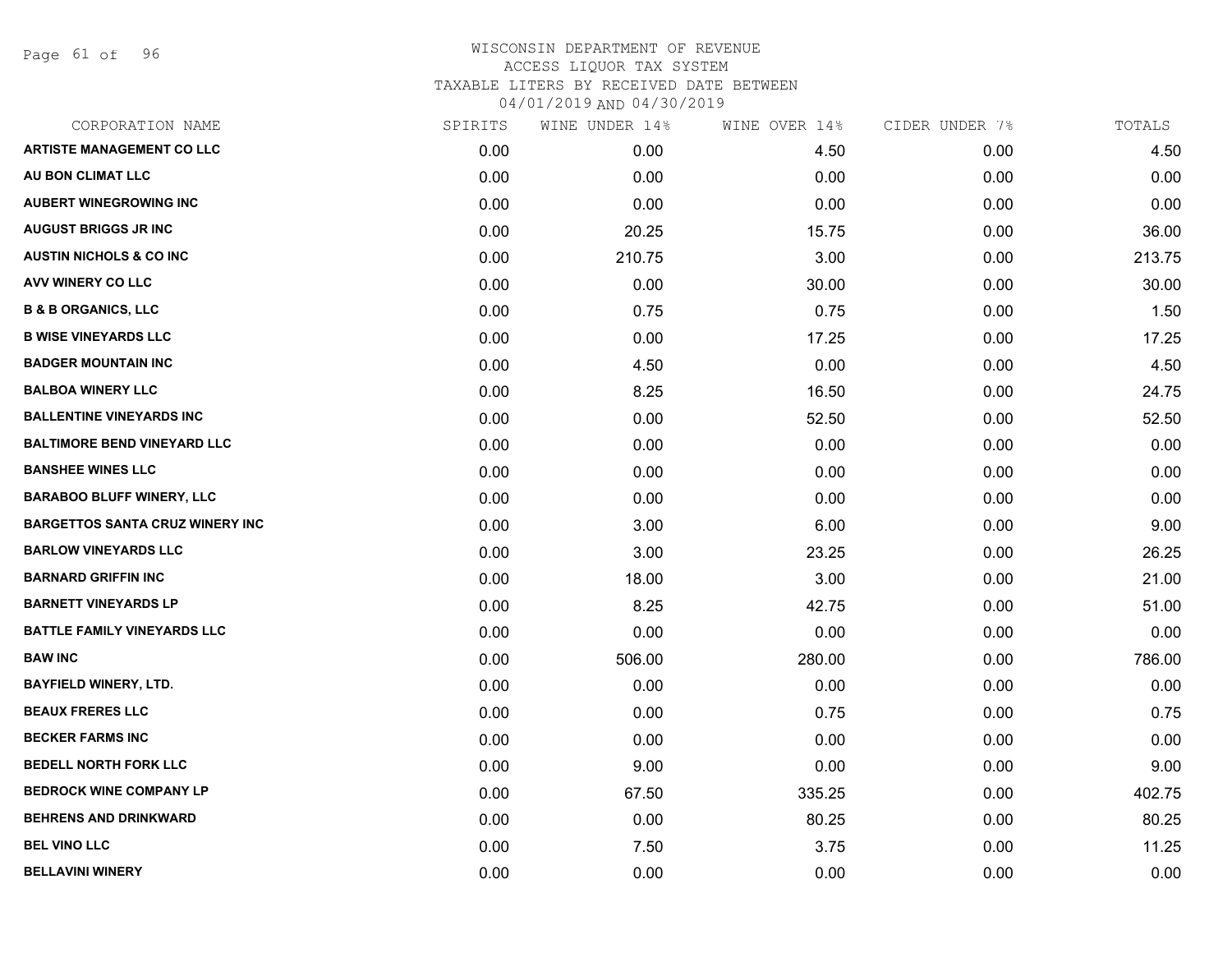Page 62 of 96

| CORPORATION NAME                                       | SPIRITS | WINE UNDER 14% | WINE OVER 14% | CIDER UNDER 7% | TOTALS |
|--------------------------------------------------------|---------|----------------|---------------|----------------|--------|
| <b>BELLEVINEZ LLC</b>                                  | 0.00    | 0.00           | 0.00          | 0.00           | 0.00   |
| <b>BENESSERE VINEYARDS LTD</b>                         | 0.00    | 10.50          | 15.00         | 0.00           | 25.50  |
| <b>BENNETT LANE WINERY LLC</b>                         | 0.00    | 0.00           | 36.00         | 0.00           | 36.00  |
| <b>BENOVIA WINERY LLC</b>                              | 0.00    | 4.50           | 70.50         | 0.00           | 75.00  |
| <b>BENT CREEK WINERY LLC</b>                           | 0.00    | 0.00           | 0.00          | 0.00           | 0.00   |
| <b>BERGSTROM WINES LLC</b>                             | 0.00    | 69.00          | 0.00          | 0.00           | 69.00  |
| <b>BERNARDUS LLC</b>                                   | 0.00    | 6.75           | 28.50         | 0.00           | 35.25  |
| BETHEL HEIGHTS VINEYARD INC                            | 0.00    | 0.00           | 0.00          | 0.00           | 0.00   |
| BETTER BRANDS INTERNATIONAL                            | 0.00    | 0.00           | 4.50          | 0.00           | 4.50   |
| <b>BETZ CELLARS LLC</b>                                | 0.00    | 0.00           | 0.00          | 0.00           | 0.00   |
| <b>BIEN NACIDO VINEYARDS OF RANCHO TEPUSQUET</b><br>LP | 0.00    | 0.00           | 0.00          | 0.00           | 0.00   |
| <b>BIG TABLE FARM, INC</b>                             | 0.00    | 40.50          | 3.00          | 0.00           | 43.50  |
| <b>BILTMORE ESTATE WINE COMPANY</b>                    | 0.00    | 154.50         | 108.75        | 0.00           | 263.25 |
| <b>BLACK CAT VINEYARD LLC</b>                          | 0.00    | 0.00           | 51.75         | 0.00           | 51.75  |
| <b>BLACK MESA WINERY LLC</b>                           | 0.00    | 402.04         | 0.00          | 0.00           | 402.04 |
| <b>BLACKBIRD VINEYARDS LLC</b>                         | 0.00    | 9.00           | 39.75         | 0.00           | 48.75  |
| <b>BLANKIET ESTATE LLC</b>                             | 0.00    | 0.00           | 0.00          | 0.00           | 0.00   |
| <b>BLIND HORSE WINERY LLC</b>                          | 0.00    | 0.00           | 0.00          | 0.00           | 0.00   |
| BLUE MOUNTAIN CIDER COMPANY LLC                        | 0.00    | 0.00           | 0.00          | 0.00           | 0.00   |
| <b>BLUE SKY VINTNERS LLC</b>                           | 0.00    | 0.00           | 7.50          | 0.00           | 7.50   |
| <b>BNA WINE GROUP LLC</b>                              | 0.00    | 0.00           | 0.00          | 0.00           | 0.00   |
| <b>BOARS VIEW LLC</b>                                  | 0.00    | 0.00           | 0.00          | 0.00           | 0.00   |
| <b>BOEDECKER CELLARS, LLC</b>                          | 0.00    | 0.00           | 0.00          | 0.00           | 0.00   |
| <b>BOEGER WINERY INC</b>                               | 0.00    | 9.00           | 20.25         | 0.00           | 29.25  |
| <b>BOGLE VINEYARDS INC</b>                             | 0.00    | 10.50          | 18.00         | 0.00           | 28.50  |
| <b>BONNY DOON WINERY INC</b>                           | 0.00    | 83.25          | 7.25          | 0.00           | 90.50  |
| <b>BOOKWALTER WINERY LLC</b>                           | 0.00    | 0.00           | 2.25          | 0.00           | 2.25   |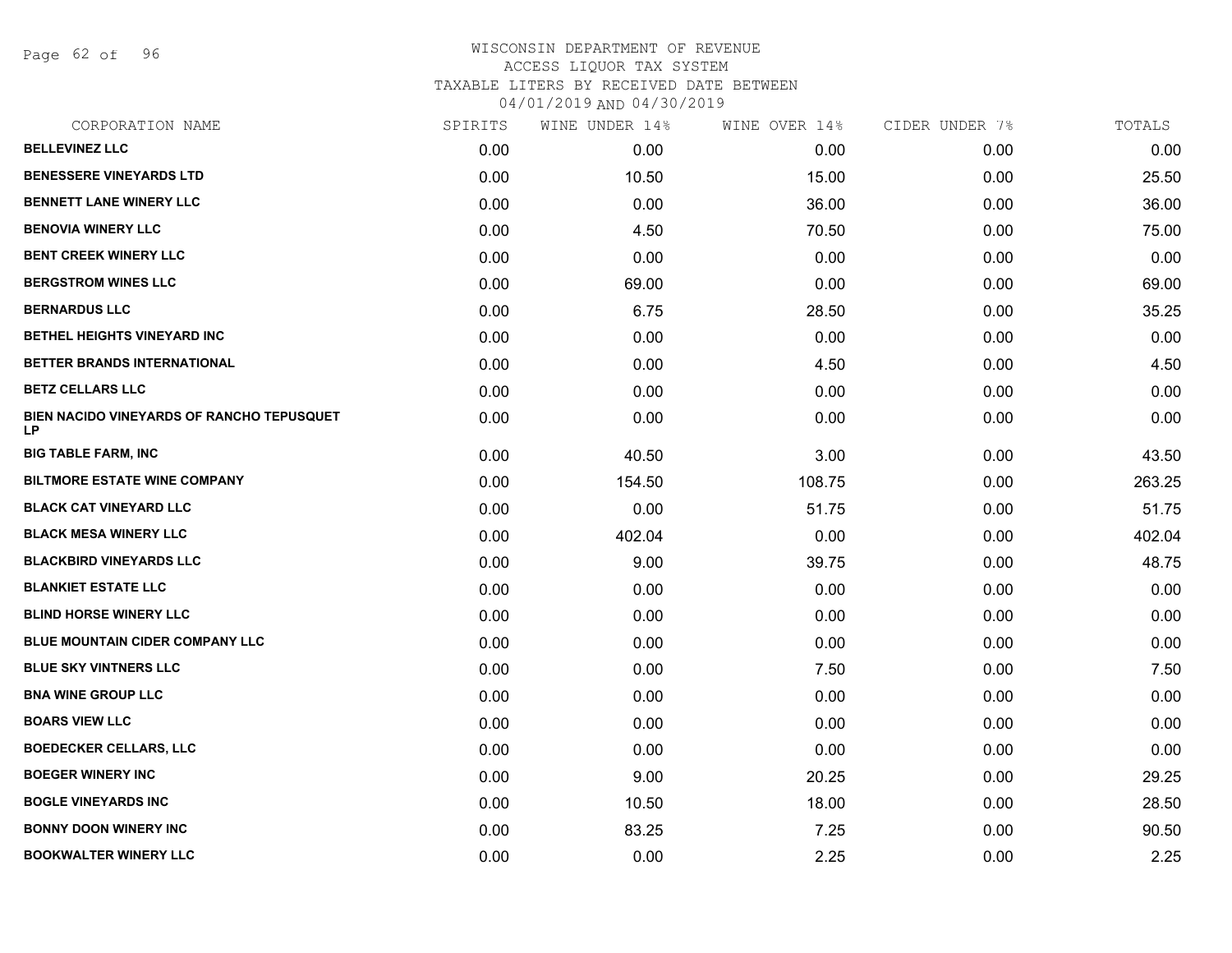Page 63 of 96

| CORPORATION NAME                              | SPIRITS | WINE UNDER 14% | WINE OVER 14% | CIDER UNDER 7% | TOTALS   |
|-----------------------------------------------|---------|----------------|---------------|----------------|----------|
| <b>BOTHAM BRANDS LLC</b>                      | 0.00    | 0.00           | 0.00          | 0.00           | 0.00     |
| <b>BOUCHAINE VINEYARDS INC</b>                | 0.00    | 9.00           | 7.50          | 0.00           | 16.50    |
| <b>BOUNDARY BREAKS LLC</b>                    | 0.00    | 0.00           | 0.00          | 0.00           | 0.00     |
| <b>BOWERS HARBOR VINEYARDS AND WINERY INC</b> | 0.00    | 61.50          | 0.00          | 0.00           | 61.50    |
| <b>BRADLEY L ALLEN</b>                        | 0.00    | 0.00           | 0.00          | 0.00           | 0.00     |
| <b>BRANCHES WINERY LLC</b>                    | 0.00    | 0.00           | 0.00          | 0.00           | 0.00     |
| <b>BRASSFIELD ESTATE WINERY LLC</b>           | 0.00    | 0.38           | 5.25          | 0.00           | 5.63     |
| <b>BRECON ESTATE INC</b>                      | 0.00    | 0.00           | 0.00          | 0.00           | 0.00     |
| <b>BRESSLER VINEYARDS LLC</b>                 | 0.00    | 0.00           | 0.00          | 0.00           | 0.00     |
| <b>BRET LOPEZ</b>                             | 0.00    | 0.00           | 43.50         | 0.00           | 43.50    |
| <b>BRIAN C LOKRANTZ</b>                       | 0.00    | 0.00           | 0.00          | 0.00           | 0.00     |
| <b>BRIAN CARTER CELLARS LLC</b>               | 0.00    | 13.50          | 0.00          | 0.00           | 13.50    |
| <b>BRIAN M HEATH</b>                          | 0.00    | 103.50         | 33.75         | 0.00           | 137.25   |
| <b>BRIDGEVIEW VINEYARDS INC</b>               | 0.00    | 0.00           | 0.00          | 0.00           | 0.00     |
| <b>BRIGADOON FARM &amp; WINERY LLC</b>        | 0.00    | 0.00           | 0.00          | 0.00           | 0.00     |
| <b>BRIGHT CELLARS INC</b>                     | 0.00    | 2,620.50       | 307.50        | 0.00           | 2,928.00 |
| <b>BRONCO WINE COMPANY</b>                    | 0.00    | 3.37           | 10.50         | 0.00           | 13.87    |
| <b>BROWN COUNTY WINE COMPANY, INC.</b>        | 0.00    | 0.00           | 0.00          | 0.00           | 0.00     |
| <b>BROWN ESTATE VINEYARDS LLC</b>             | 0.00    | 0.75           | 45.75         | 0.00           | 46.50    |
| <b>BROWNE FAMILY WINES LLC</b>                | 0.00    | 0.00           | 0.00          | 0.00           | 0.00     |
| <b>BRUTOCAO CELLARS LP</b>                    | 0.00    | 25.50          | 5.25          | 0.00           | 30.75    |
| <b>BRYANT VINEYARDS INC</b>                   | 0.00    | 0.00           | 4.50          | 0.00           | 4.50     |
| <b>BUCKLER FAMILY VINEYARDS LLC</b>           | 0.00    | 0.00           | 0.00          | 0.00           | 0.00     |
| <b>BULLY HILL VINEYARDS INC</b>               | 0.00    | 72.00          | 0.00          | 0.00           | 72.00    |
| <b>BURGESS CELLARS INC</b>                    | 0.00    | 10.50          | 33.75         | 0.00           | 44.25    |
| <b>BURRELL SCHOOL VINEYARDS INC</b>           | 0.00    | 0.75           | 4.50          | 0.00           | 5.25     |
| <b>BUTTONWOOD FARM WINERY INC</b>             | 0.00    | 16.50          | 6.75          | 0.00           | 23.25    |
| <b>C &amp; C WINE SERVICES INC</b>            | 0.00    | 0.00           | 29.25         | 0.00           | 29.25    |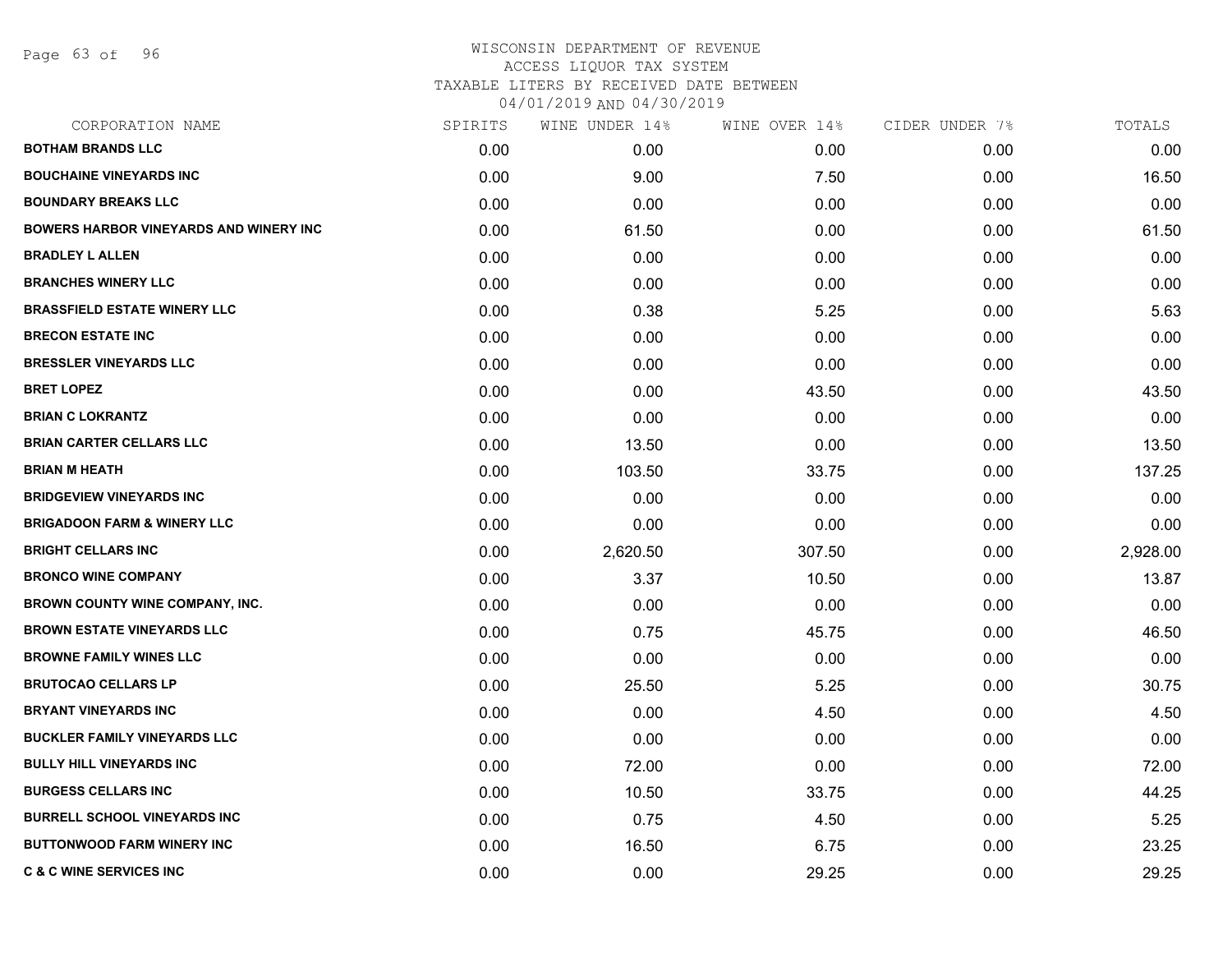Page 64 of 96

| CORPORATION NAME                             | SPIRITS | WINE UNDER 14% | WINE OVER 14% | CIDER UNDER 7% | TOTALS |
|----------------------------------------------|---------|----------------|---------------|----------------|--------|
| <b>C &amp; N CORPORATION</b>                 | 0.00    | 0.00           | 0.00          | 0.00           | 0.00   |
| <b>C G DI ARIE VINEYARD &amp; WINERY LLC</b> | 0.00    | 1.50           | 9.00          | 0.00           | 10.50  |
| <b>C MONDAVI &amp; SONS</b>                  | 0.00    | 75.75          | 13.50         | 0.00           | 89.25  |
| <b>CADA LLC</b>                              | 0.00    | 0.00           | 0.00          | 0.00           | 0.00   |
| <b>CAIN CELLARS INC</b>                      | 0.00    | 2.25           | 3.00          | 0.00           | 5.25   |
| <b>CAKEBREAD CELLARS</b>                     | 0.00    | 162.00         | 370.50        | 0.00           | 532.50 |
| <b>CALCAREOUS VINEYARD LLC</b>               | 0.00    | 8.25           | 32.25         | 0.00           | 40.50  |
| <b>CALDWELL WINERY LLC</b>                   | 0.00    | 5.75           | 16.50         | 0.00           | 22.25  |
| <b>CALLAWAY TEMECULA LP</b>                  | 0.00    | 7.49           | 28.50         | 0.00           | 35.99  |
| <b>CANA'S FEAST WINERY LLC</b>               | 0.00    | 0.75           | 1.50          | 0.00           | 2.25   |
| <b>CARACCIOLI CELLARS INC</b>                | 0.00    | 5.25           | 0.75          | 0.00           | 6.00   |
| <b>CARL THOMA</b>                            | 0.00    | 6.75           | 0.00          | 0.00           | 6.75   |
| <b>CARLISLE WINERY &amp; VINEYARDS LLC</b>   | 0.00    | 27.75          | 516.00        | 0.00           | 543.75 |
| <b>CARLSON VINEYARDS INC</b>                 | 0.00    | 33.00          | 0.00          | 0.00           | 33.00  |
| <b>CARNEROS WINE COMPANY INC</b>             | 0.00    | 0.00           | 1.50          | 0.00           | 1.50   |
| <b>CASTORO CELLARS</b>                       | 0.00    | 62.25          | 105.00        | 0.00           | 167.25 |
| <b>CATHERINE ELIZABETH INC</b>               | 0.00    | 0.00           | 0.00          | 0.00           | 0.00   |
| <b>CAYMUS VINEYARDS INC</b>                  | 0.00    | 0.75           | 87.00         | 0.00           | 87.75  |
| <b>CECIL A ZERBA</b>                         | 0.00    | 0.00           | 11.25         | 0.00           | 11.25  |
| <b>CEDAR KNOLL VINEYARDS INC</b>             | 0.00    | 0.00           | 101.25        | 0.00           | 101.25 |
| <b>CEJA VINEYARDS INC</b>                    | 0.00    | 2.25           | 4.50          | 0.00           | 6.75   |
| <b>CELLAR RAT CELLARS LLC</b>                | 0.00    | 11.25          | 0.00          | 0.00           | 11.25  |
| <b>CHACEWATER LLC</b>                        | 0.00    | 0.20           | 10.74         | 0.00           | 10.94  |
| <b>CHAPPELLET WINERY INC</b>                 | 0.00    | 6.75           | 247.50        | 0.00           | 254.25 |
| <b>CHARLES &amp; MARTHA BARRA</b>            | 0.00    | 19.50          | 0.00          | 0.00           | 19.50  |
| <b>CHARLES REININGER LLC</b>                 | 0.00    | 15.00          | 43.50         | 0.00           | 58.50  |
| <b>CHATEAU BIANCA INC</b>                    | 0.00    | 0.00           | 0.00          | 0.00           | 0.00   |
| <b>CHATEAU DIANA LLC</b>                     | 0.00    | 13.50          | 9.00          | 0.00           | 22.50  |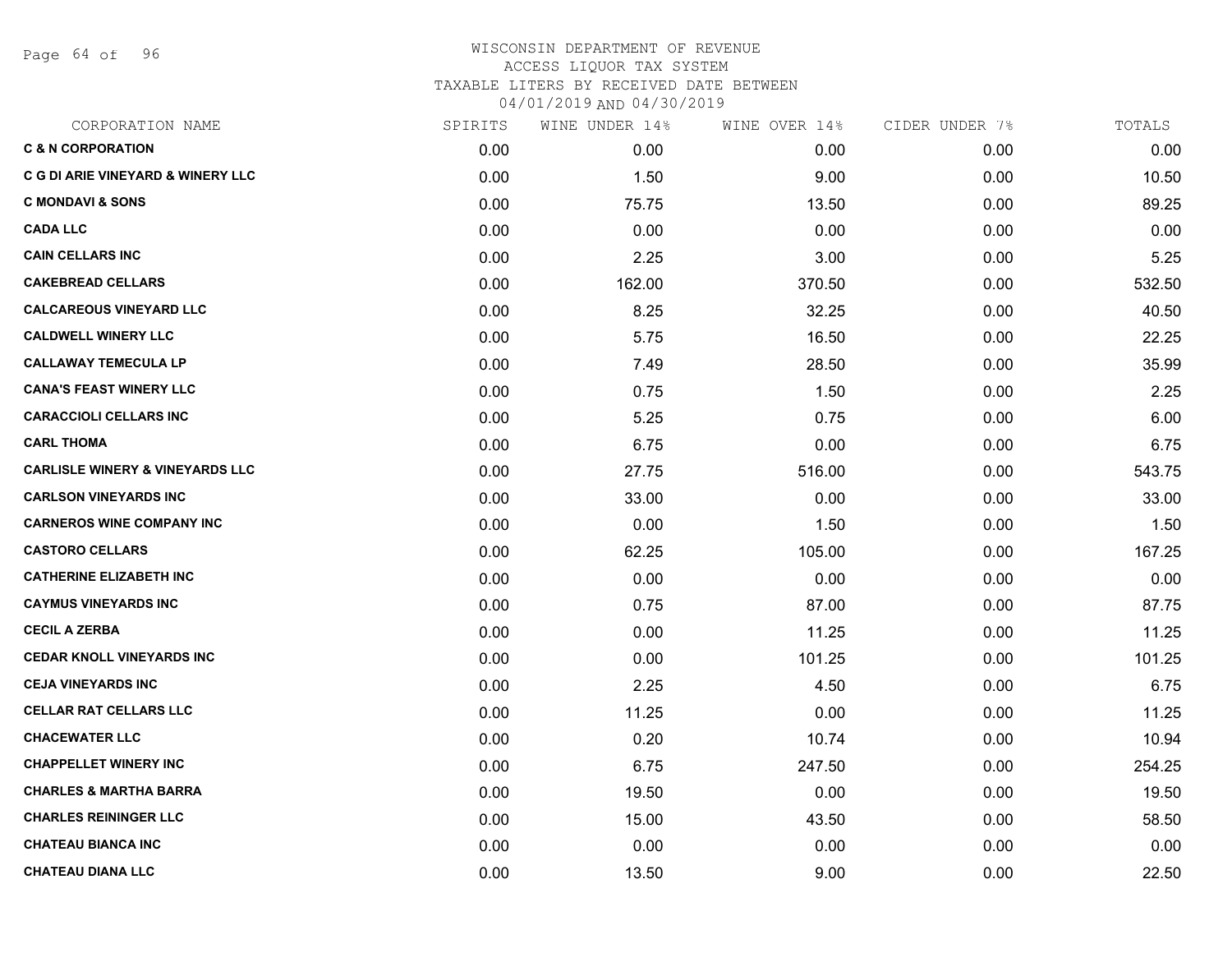| CORPORATION NAME                                  | SPIRITS | WINE UNDER 14% | WINE OVER 14% | CIDER UNDER 7% | TOTALS |
|---------------------------------------------------|---------|----------------|---------------|----------------|--------|
| <b>CHATEAU GRAND TRAVERSE LTD</b>                 | 0.00    | 87.75          | 5.63          | 0.00           | 93.38  |
| <b>CHATEAU MARGENE INC</b>                        | 0.00    | 0.00           | 4.50          | 0.00           | 4.50   |
| <b>CHATEAU MORRISETTE INC</b>                     | 0.00    | 0.00           | 0.00          | 0.00           | 0.00   |
| <b>CHATEAU OPERATIONS, LTD.</b>                   | 0.00    | 13.50          | 0.00          | 0.00           | 13.50  |
| <b>CHATEAU POTELLE HOLDINGS LLC</b>               | 0.00    | 0.00           | 0.00          | 0.00           | 0.00   |
| <b>CHATEAU ST CROIX WINERY &amp; VINEYARD LLC</b> | 0.00    | 0.00           | 0.00          | 0.00           | 0.00   |
| <b>CHERRY HILL LLC</b>                            | 0.00    | 14.25          | 9.75          | 0.00           | 24.00  |
| <b>CHIARELLO FAMILY VINEYARDS LLC</b>             | 0.00    | 0.00           | 0.00          | 0.00           | 0.00   |
| <b>CHIMNEY ROCK WINERY LLC</b>                    | 0.00    | 0.00           | 189.75        | 0.00           | 189.75 |
| <b>CHRISTOPHE BARON</b>                           | 0.00    | 63.00          | 0.00          | 0.00           | 63.00  |
| <b>CHRISTOPHER FIGGINS</b>                        | 0.00    | 3.75           | 13.50         | 0.00           | 17.25  |
| <b>CIDER HOUSE OF WISCONSIN LLC</b>               | 0.00    | 0.00           | 0.00          | 0.00           | 0.00   |
| <b>CINNABAR WINERY LLC</b>                        | 0.00    | 3.00           | 3.00          | 0.00           | 6.00   |
| <b>CIPCO INC.</b>                                 | 0.00    | 0.00           | 0.00          | 0.00           | 0.00   |
| <b>CLAY JAR HOLDINGS LLC</b>                      | 0.00    | 0.00           | 0.00          | 0.00           | 0.00   |
| <b>CLEARWATER CANYON CELLARS LLC</b>              | 0.00    | 0.00           | 0.00          | 0.00           | 0.00   |
| CLIF BAR FAMILY WINERY & FARM LLC                 | 0.00    | 30.75          | 110.25        | 0.00           | 141.00 |
| <b>CLINE CELLARS INC</b>                          | 0.00    | 64.13          | 170.25        | 0.00           | 234.38 |
| <b>CLOS DU VAL WINE CO LTD</b>                    | 0.00    | 60.75          | 26.25         | 0.00           | 87.00  |
| <b>CLOS LACHANCE WINES LLC</b>                    | 0.00    | 13.50          | 10.50         | 0.00           | 24.00  |
| <b>COCKERELL WINE CONSULTING LLC</b>              | 0.00    | 0.00           | 0.00          | 0.00           | 0.00   |
| <b>CODORNIU NAPA INC</b>                          | 0.00    | 25.50          | 275.25        | 0.00           | 300.75 |
| <b>COELHO WINERY INC</b>                          | 0.00    | 9.00           | 0.00          | 0.00           | 9.00   |
| <b>COL SOLARE, LLP</b>                            | 0.00    | 0.00           | 14.25         | 0.00           | 14.25  |
| <b>COLGIN PARTNERS LLC</b>                        | 0.00    | 0.00           | 0.00          | 0.00           | 0.00   |
| <b>COLLEEN M BOS</b>                              | 0.00    | 0.00           | 0.00          | 0.00           | 0.00   |
| <b>COLUMBIA RIVER WINERY INC</b>                  | 0.00    | 14.25          | 33.00         | 0.00           | 47.25  |
| <b>CONSTELLATION BRANDS U.S. OPERATIONS</b>       | 0.00    | 55.57          | 402.75        | 0.00           | 458.32 |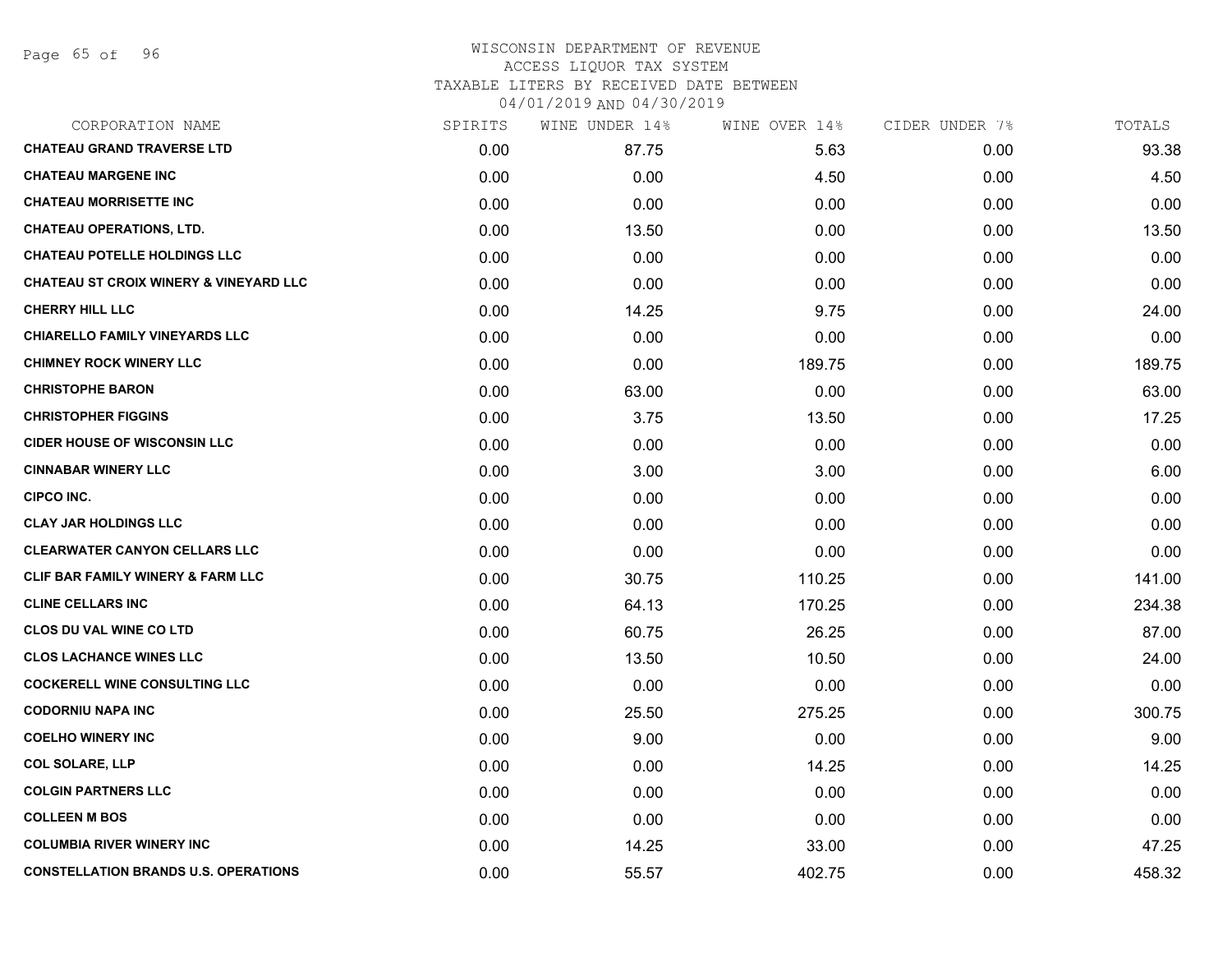Page 66 of 96

| CORPORATION NAME                       | SPIRITS | WINE UNDER 14% | WINE OVER 14% | CIDER UNDER 7% | TOTALS |
|----------------------------------------|---------|----------------|---------------|----------------|--------|
| <b>CONUNDRUM WINERY LLC</b>            | 0.00    | 2.25           | 0.00          | 0.00           | 2.25   |
| <b>CONWAY VINEYARDS INC</b>            | 0.00    | 0.00           | 0.00          | 0.00           | 0.00   |
| <b>COOL HAND VINEYARDS LLC</b>         | 0.00    | 20.25          | 29.25         | 0.00           | 49.50  |
| <b>COPPER CANE LLC</b>                 | 0.00    | 0.00           | 11.25         | 0.00           | 11.25  |
| <b>CORISON WINERY INC</b>              | 0.00    | 30.00          | 0.00          | 0.00           | 30.00  |
| <b>CORNERSTONE CELLARS LLC</b>         | 0.00    | 0.00           | 0.00          | 0.00           | 0.00   |
| <b>CORY J MICHAL</b>                   | 0.00    | 0.00           | 0.00          | 0.00           | 0.00   |
| <b>COURAGEOUS INC</b>                  | 0.00    | 0.00           | 0.00          | 0.00           | 0.00   |
| <b>CRAIG FLETCHER</b>                  | 0.00    | 0.00           | 0.00          | 0.00           | 0.00   |
| <b>CRAIG S HANDLY</b>                  | 0.00    | 3.00           | 10.50         | 0.00           | 13.50  |
| <b>CREATIVE WINE CONCEPTS INC</b>      | 0.00    | 6.75           | 60.75         | 0.00           | 67.50  |
| <b>CREW WINE COMPANY LLC</b>           | 0.00    | 0.00           | 0.00          | 0.00           | 0.00   |
| <b>CRIMSON WINE GROUP LTD</b>          | 0.00    | 33.00          | 0.00          | 0.00           | 33.00  |
| <b>CRISTOM VINEYARDS INC</b>           | 0.00    | 36.75          | 0.00          | 0.00           | 36.75  |
| <b>CROCKER &amp; STARR WINE CO LLC</b> | 0.00    | 0.00           | 35.25         | 0.00           | 35.25  |
| <b>CROFT LLC</b>                       | 0.00    | 0.00           | 0.00          | 0.00           | 0.00   |
| <b>CROWN POINT WINERY LLC</b>          | 0.00    | 0.00           | 2.25          | 0.00           | 2.25   |
| <b>CULTIVATE WINES LLC</b>             | 0.00    | 0.00           | 0.00          | 0.00           | 0.00   |
| <b>CUNAT PREMIUM VINEYARDS LLC</b>     | 0.00    | 0.00           | 63.00         | 0.00           | 63.00  |
| <b>CUSHMAN WINERY CORPORATION</b>      | 0.00    | 16.50          | 28.50         | 0.00           | 45.00  |
| <b>CUVAISON INC</b>                    | 0.00    | 31.50          | 105.75        | 0.00           | 137.25 |
| <b>CWC WINERY LLC</b>                  | 0.00    | 0.00           | 0.00          | 0.00           | 0.00   |
| <b>D &amp; J F CELLARS INC</b>         | 0.00    | 21.75          | 5.25          | 0.00           | 27.00  |
| <b>D MYERS LLC</b>                     | 0.00    | 0.75           | 0.00          | 0.00           | 0.75   |
| <b>DANA ESTATES INC</b>                | 0.00    | 0.00           | 0.00          | 0.00           | 0.00   |
| <b>DANICA PATRICK</b>                  | 0.00    | 6.00           | 0.00          | 0.00           | 6.00   |
| <b>DANIEL J KOEPKE</b>                 | 0.00    | 0.00           | 0.00          | 0.00           | 0.00   |
| DANZA DEL SOL WINERY INC               | 0.00    | 9.00           | 30.00         | 0.00           | 39.00  |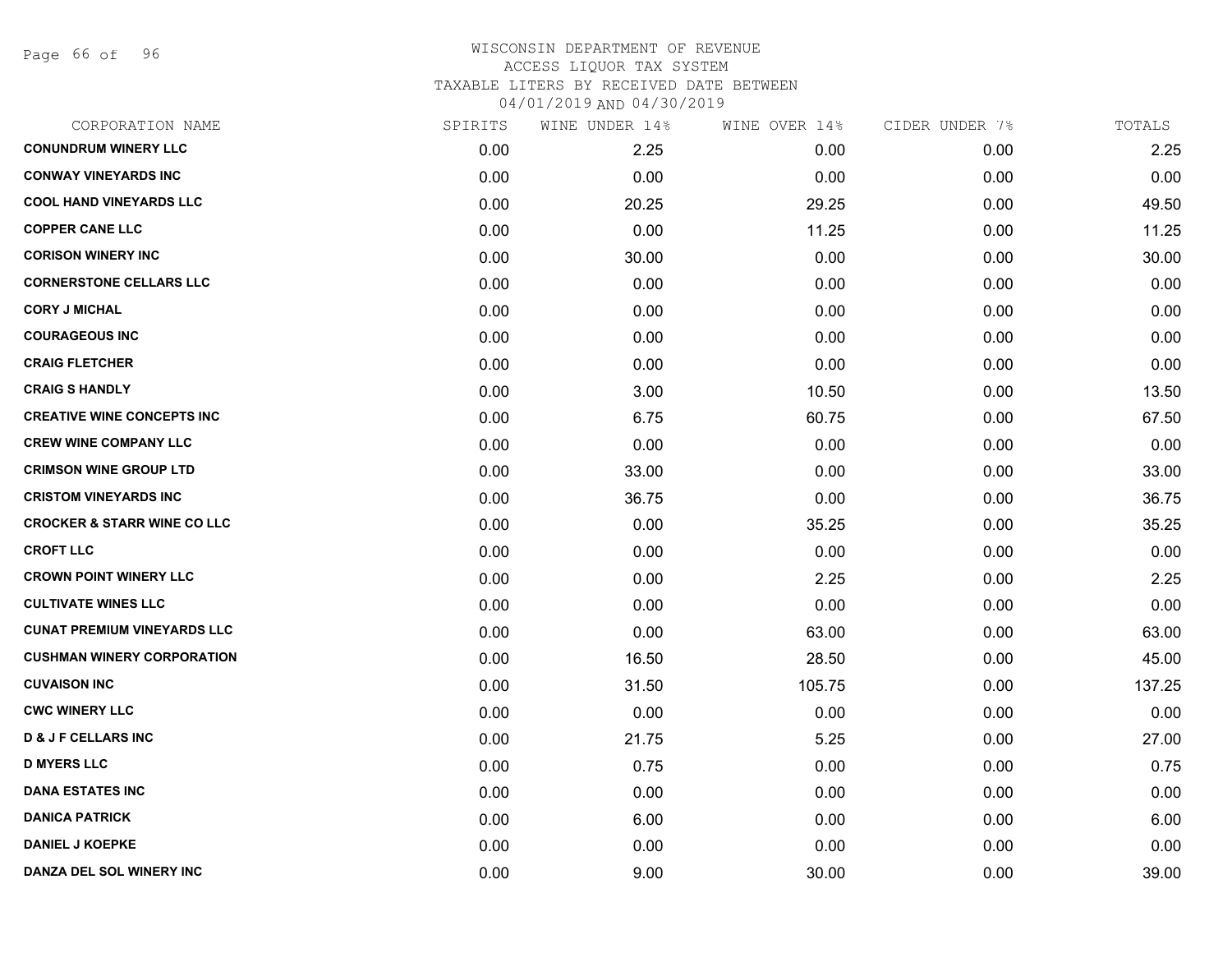Page 67 of 96

| CORPORATION NAME                                 | SPIRITS | WINE UNDER 14% | WINE OVER 14% | CIDER UNDER 7% | TOTALS |
|--------------------------------------------------|---------|----------------|---------------|----------------|--------|
| <b>DANZINGER VINEYARDS LLC</b>                   | 0.00    | 0.00           | 0.00          | 0.00           | 0.00   |
| <b>DAOU VINEYARDS LLC</b>                        | 0.00    | 0.00           | 37.50         | 0.00           | 37.50  |
| <b>DARIOUSH KHALEDI WINERY LLC</b>               | 0.00    | 0.00           | 142.50        | 0.00           | 142.50 |
| <b>DAVID BRUCE WINERY INC</b>                    | 0.00    | 0.00           | 18.00         | 0.00           | 18.00  |
| <b>DAVID COFFARO</b>                             | 0.00    | 37.50          | 54.75         | 0.00           | 92.25  |
| <b>DAVID F MAHER</b>                             | 0.00    | 0.00           | 0.00          | 0.00           | 0.00   |
| <b>DAVID J MATTHEWS</b>                          | 0.00    | 42.00          | 0.00          | 0.00           | 42.00  |
| <b>DAVID JAMES LLC</b>                           | 0.00    | 3.00           | 1.50          | 0.00           | 4.50   |
| <b>DAVIDS PINOT VINEYARDS INC</b>                | 0.00    | 0.00           | 0.00          | 0.00           | 0.00   |
| <b>DAVIS ESTATES LLC</b>                         | 0.00    | 0.00           | 45.00         | 0.00           | 45.00  |
| <b>DAWN'S DREAM LLC</b>                          | 0.00    | 0.00           | 0.00          | 0.00           | 0.00   |
| DE LA MONTANYA WINERY INC                        | 0.00    | 0.00           | 0.00          | 0.00           | 0.00   |
| DEERFIELD RANCH WINERY LLC                       | 0.00    | 55.50          | 58.50         | 0.00           | 114.00 |
| DEL DOTTO VINEYARDS INC                          | 0.00    | 0.75           | 39.75         | 0.00           | 40.50  |
| <b>DELICATO VINEYARDS INC</b>                    | 0.00    | 55.50          | 108.75        | 0.00           | 164.25 |
| <b>DELILLE CELLARS LLC</b>                       | 0.00    | 0.00           | 5.25          | 0.00           | 5.25   |
| <b>DENNER WINERY INC</b>                         | 0.00    | 0.00           | 1.50          | 0.00           | 1.50   |
| <b>DENNIS R ONEIL</b>                            | 0.00    | 0.00           | 0.00          | 0.00           | 0.00   |
| DH GUSTAFSON FAMILY VINEYARDS LLC                | 0.00    | 0.00           | 0.00          | 0.00           | 0.00   |
| <b>DIAMOND MOUNTAIN VINEYARD</b>                 | 0.00    | 0.00           | 0.00          | 0.00           | 0.00   |
| <b>DIANA HOBSON</b>                              | 0.00    | 0.00           | 0.00          | 0.00           | 0.00   |
| <b>DOMAINE CARNEROS LTD</b>                      | 0.00    | 205.50         | 51.75         | 0.00           | 257.25 |
| <b>DOMAINE CHANDON INC</b>                       | 0.00    | 0.00           | 0.00          | 0.00           | 0.00   |
| <b>DOMAINE DE MARIA SOTER LLC</b>                | 0.00    | 81.00          | 0.00          | 0.00           | 81.00  |
| <b>DOMAINE DROUHIN OREGON LLC</b>                | 0.00    | 12.75          | 68.25         | 0.00           | 81.00  |
| <b>DOMAINE SERENE VINEYARDS &amp; WINERY INC</b> | 0.00    | 31.50          | 139.50        | 0.00           | 171.00 |
| <b>DOMINICK CHIRICHILLO</b>                      | 0.00    | 3.00           | 0.00          | 0.00           | 3.00   |
| DON SEBASTIANI & SONS INTERNATIONAL WINE         | 0.00    | 0.00           | 0.00          | 0.00           | 0.00   |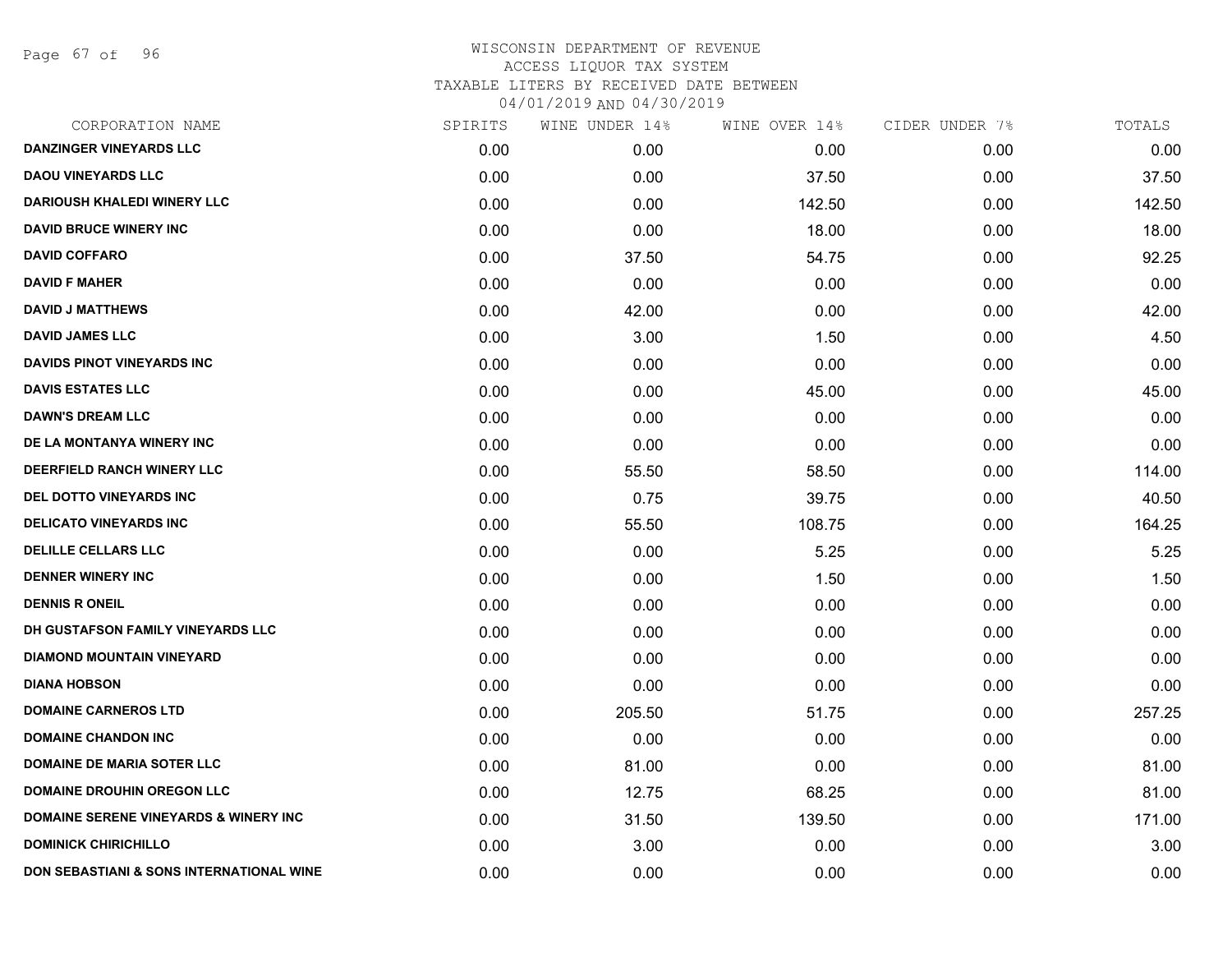Page 68 of 96

| SPIRITS | WINE UNDER 14% | WINE OVER 14% | CIDER UNDER 7% | TOTALS |
|---------|----------------|---------------|----------------|--------|
|         |                |               |                | .      |
| 0.00    | 0.00           | 0.00          | 0.00           | 0.00   |
| 0.00    | 3.00           | 6.00          | 0.00           | 9.00   |
| 0.00    | 19.50          | 1.50          | 0.00           | 21.00  |
| 0.00    | 0.00           | 0.00          | 0.00           | 0.00   |
| 0.00    | 0.00           | 0.00          | 0.00           | 0.00   |
| 0.00    | 13.50          | 10.50         | 0.00           | 24.00  |
| 0.00    | 0.00           | 0.00          | 0.00           | 0.00   |
| 0.00    | 0.00           | 0.00          | 0.00           | 0.00   |
| 0.00    | 15.75          | 102.00        | 0.00           | 117.75 |
| 0.00    | 0.00           | 4.50          | 0.00           | 4.50   |
| 0.00    | 0.00           | 0.00          | 0.00           | 0.00   |
| 0.00    | 2.25           | 0.00          | 0.00           | 2.25   |
| 0.00    | 9.75           | 30.75         | 0.00           | 40.50  |
| 0.00    | 0.00           | 0.00          | 0.00           | 0.00   |
| 0.00    | 271.50         | 0.00          | 0.00           | 271.50 |
| 0.00    | 61.50          | 24.75         | 0.00           | 86.25  |
| 0.00    | 161.25         | 527.25        | 0.00           | 688.50 |
| 0.00    | 3.75           | 10.50         | 0.00           | 14.25  |
| 0.00    | 33.00          | 0.00          | 0.00           | 33.00  |
| 0.00    | 0.00           | 0.00          | 0.00           | 0.00   |
| 0.00    | 16.50          | 44.63         | 0.00           | 61.13  |
| 0.00    | 3.01           | 0.00          | 0.00           | 3.01   |
| 0.00    | 0.00           | 0.00          | 0.00           | 0.00   |
| 0.00    | 113.25         | 24.00         | 0.00           | 137.25 |
| 0.00    | 7.50           | 0.00          | 0.00           | 7.50   |
| 0.00    | 0.00           | 29.25         | 0.00           | 29.25  |
| 0.00    | 0.00           | 0.00          | 0.00           | 0.00   |
|         | <b>COLOR</b>   | .             | .              | .      |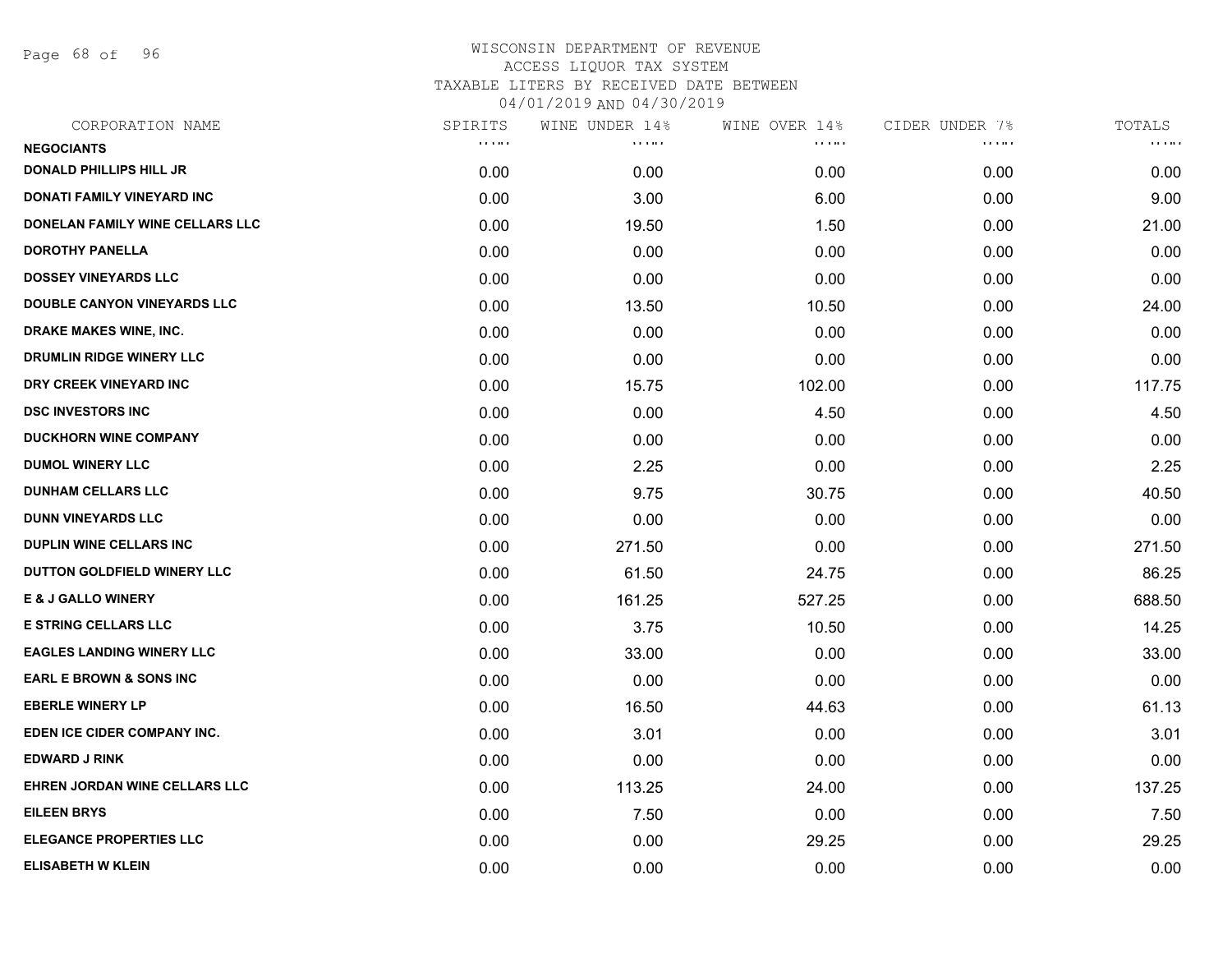Page 69 of 96

| CORPORATION NAME                         | SPIRITS | WINE UNDER 14% | WINE OVER 14% | CIDER UNDER 7% | TOTALS |
|------------------------------------------|---------|----------------|---------------|----------------|--------|
| ELK COVE VINEYARDS INC                   | 0.00    | 78.00          | 0.00          | 0.00           | 78.00  |
| <b>ELV-OREGON LLC</b>                    | 0.00    | 25.50          | 0.00          | 0.00           | 25.50  |
| <b>ELYSE WINERY LLC</b>                  | 0.00    | 0.00           | 34.13         | 0.00           | 34.13  |
| <b>EMILIO GUGLIELMO WINERY INC</b>       | 0.00    | 1.50           | 0.00          | 0.00           | 1.50   |
| <b>ENTENTE SPIRITS LLC</b>               | 0.00    | 0.00           | 0.00          | 0.00           | 0.00   |
| <b>ERIC TRUMP WINE MANUFACTURING LLC</b> | 0.00    | 68.25          | 0.00          | 0.00           | 68.25  |
| <b>ERNEST VINEYARDS LLC</b>              | 0.00    | 0.00           | 0.00          | 0.00           | 0.00   |
| <b>ESCALERA-BOULET LLC</b>               | 0.00    | 0.00           | 2.25          | 0.00           | 2.25   |
| <b>EUGENE PERATA</b>                     | 0.00    | 0.00           | 0.00          | 0.00           | 0.00   |
| <b>F KORBEL &amp; BROS INC</b>           | 0.00    | 257.37         | 70.00         | 0.00           | 327.37 |
| <b>FAETHM INC</b>                        | 0.00    | 0.00           | 0.00          | 0.00           | 0.00   |
| <b>FANTESCA LLC</b>                      | 0.00    | 0.00           | 0.00          | 0.00           | 0.00   |
| <b>FAT BOYS INC</b>                      | 0.00    | 9.75           | 21.00         | 0.00           | 30.75  |
| FAWN CREEK WINERY LLC                    | 0.00    | 0.00           | 0.00          | 0.00           | 0.00   |
| <b>FAZELI VINEYARDS, LLC</b>             | 0.00    | 2.25           | 5.25          | 0.00           | 7.50   |
| <b>FENESTRA WINERY INC</b>               | 0.00    | 0.00           | 0.00          | 0.00           | 0.00   |
| FENN VALLEY VINEYARDS, INC.              | 0.00    | 172.33         | 0.00          | 0.00           | 172.33 |
| <b>FERMENTING CELLARS LLC</b>            | 0.00    | 0.00           | 0.00          | 0.00           | 0.00   |
| FERRARI CARANO VINEYARDS & WINERY LLC    | 0.00    | 20.25          | 180.75        | 0.00           | 201.00 |
| <b>FETZER VINEYARDS</b>                  | 0.00    | 53.25          | 20.25         | 0.00           | 73.50  |
| <b>FICKLIN VINEYARDS INC</b>             | 0.00    | 0.00           | 0.00          | 0.00           | 0.00   |
| <b>FIDDLEHEAD CELLARS LP</b>             | 0.00    | 13.50          | 0.00          | 0.00           | 13.50  |
| <b>FIDELITAS WINES LLC</b>               | 0.00    | 0.00           | 3.00          | 0.00           | 3.00   |
| <b>FIESTA VINEYARD &amp; WINERY LLC</b>  | 0.00    | 9.00           | 0.00          | 0.00           | 9.00   |
| <b>FINKELSTEIN VINEYARDS INC</b>         | 0.00    | 9.00           | 33.75         | 0.00           | 42.75  |
| <b>FIRESTEED CORPORATION</b>             | 0.00    | 0.00           | 0.00          | 0.00           | 0.00   |
| <b>FISHER KING WINERY, LLC</b>           | 0.00    | 0.00           | 0.00          | 0.00           | 0.00   |
| <b>FISHER VINEYARDS</b>                  | 0.00    | 0.00           | 14.25         | 0.00           | 14.25  |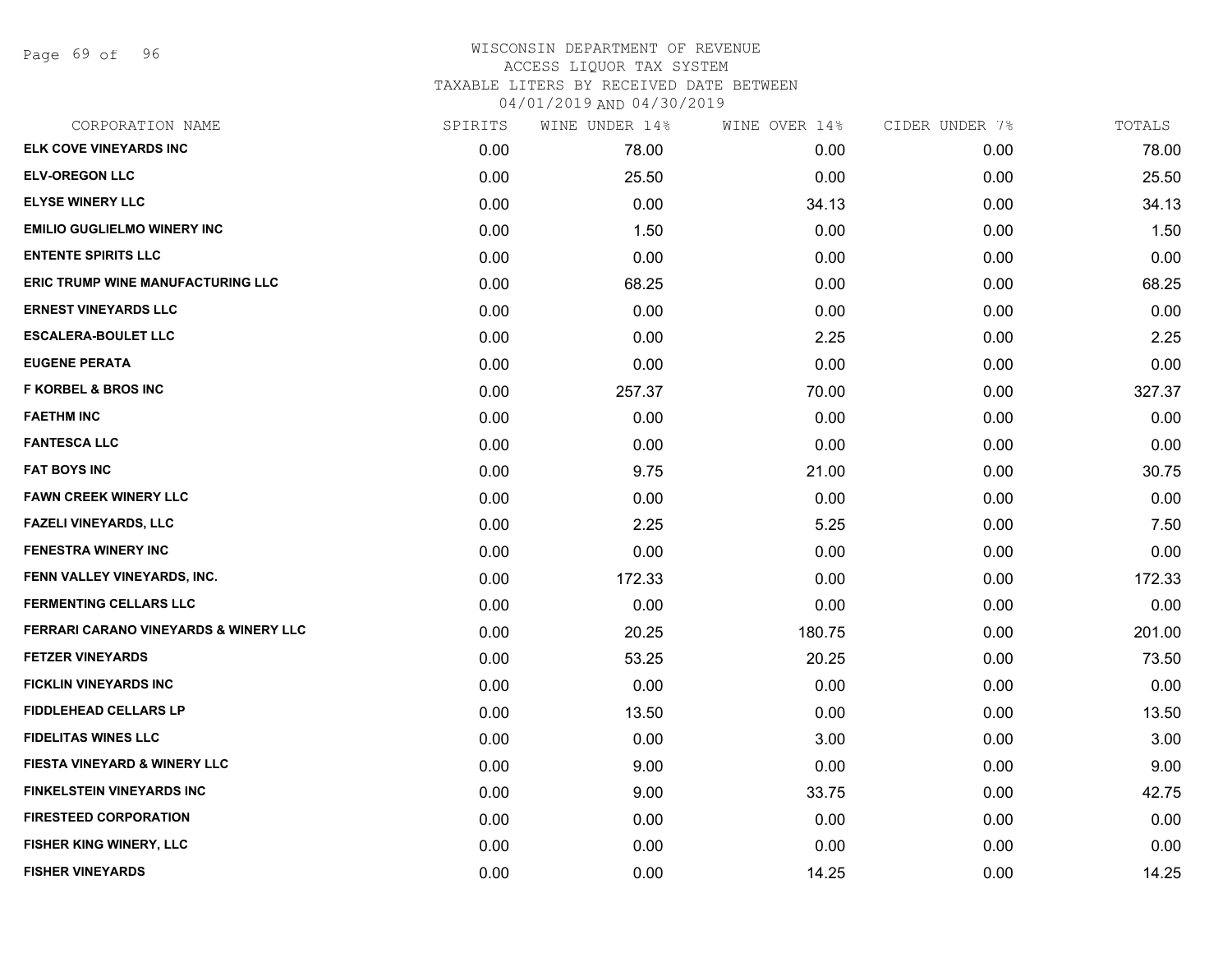Page 70 of 96

# WISCONSIN DEPARTMENT OF REVENUE ACCESS LIQUOR TAX SYSTEM TAXABLE LITERS BY RECEIVED DATE BETWEEN

04/01/2019 AND 04/30/2019

| CORPORATION NAME                              | SPIRITS | WINE UNDER 14% | WINE OVER 14% | CIDER UNDER 7% | TOTALS |
|-----------------------------------------------|---------|----------------|---------------|----------------|--------|
| <b>FITVINE LLC</b>                            | 0.00    | 484.50         | 0.00          | 0.00           | 484.50 |
| <b>FIVE VINES LLC</b>                         | 0.00    | 0.00           | 6.00          | 0.00           | 6.00   |
| <b>FLOOD RANCH COMPANY</b>                    | 0.00    | 0.00           | 0.00          | 0.00           | 0.00   |
| <b>FLORA SPRINGS WINE COMPANY</b>             | 0.00    | 18.00          | 105.00        | 0.00           | 123.00 |
| FLOWERS VINEYARD AND WINERY, LLC              | 0.00    | 20.25          | 0.00          | 0.00           | 20.25  |
| <b>FLYING B VINEYARD LP</b>                   | 0.00    | 3.00           | 31.50         | 0.00           | 34.50  |
| <b>FN CELLARS LLC</b>                         | 0.00    | 3.01           | 768.00        | 0.00           | 771.01 |
| FOLEY ESTATES VINEYARD & WINERY LLC           | 0.00    | 3.75           | 44.25         | 0.00           | 48.00  |
| <b>FOLEY FAMILY WINES INC</b>                 | 0.00    | 103.50         | 359.25        | 0.00           | 462.75 |
| <b>FOLIO WINE COMPANY LLC</b>                 | 0.00    | 9.00           | 0.00          | 0.00           | 9.00   |
| <b>FONTANELLA WINES LLC</b>                   | 0.00    | 0.00           | 93.75         | 0.00           | 93.75  |
| FORT ROSS VINEYARD & WINERY LLC               | 0.00    | 0.00           | 0.00          | 0.00           | 0.00   |
| <b>FOUR BEARS WINERY LLC</b>                  | 0.00    | 1.50           | 0.00          | 0.00           | 1.50   |
| <b>FOUR DAUGHTERS VINEYARD AND WINERY LLC</b> | 0.00    | 0.00           | 0.00          | 0.00           | 0.00   |
| <b>FOXEN VINEYARD INC</b>                     | 0.00    | 39.00          | 17.25         | 0.00           | 56.25  |
| <b>FRANCIS COPPOLA WINERY LLC</b>             | 0.00    | 305.96         | 273.75        | 0.00           | 579.71 |
| <b>FRANCISCAN VINEYARDS INC</b>               | 0.00    | 96.75          | 442.50        | 0.00           | 539.25 |
| <b>FRANK FAMILY VINEYARDS LLC</b>             | 0.00    | 108.00         | 255.00        | 0.00           | 363.00 |
| <b>FRED C SCHERRER</b>                        | 0.00    | 0.00           | 12.00         | 0.00           | 12.00  |
| <b>FREDERICK QUANDT</b>                       | 0.00    | 0.00           | 0.00          | 0.00           | 0.00   |
| <b>FREIXENET SONOMA CAVES INC</b>             | 0.00    | 185.25         | 21.00         | 0.00           | 206.25 |
| FREY FAMILY WINERY LLC                        | 0.00    | 0.00           | 0.00          | 0.00           | 0.00   |
| <b>FREY VINEYARDS LTD</b>                     | 0.00    | 13.50          | 11.25         | 0.00           | 24.75  |
| <b>FROGS LEAP WINERY</b>                      | 0.00    | 154.50         | 86.25         | 0.00           | 240.75 |
| <b>FROGTOWN CELLARS LLP</b>                   | 0.00    | 0.00           | 0.00          | 0.00           | 0.00   |
| FRUIT OF THE WOODS WINE CELLAR, INC.          | 0.00    | 0.00           | 0.00          | 0.00           | 0.00   |
| <b>FULCRUM WINES LLC</b>                      | 0.00    | 0.20           | 0.59          | 0.00           | 0.79   |
| <b>FULKERSON WINE CELLARS LLC</b>             | 0.00    | 2.25           | 0.00          | 0.00           | 2.25   |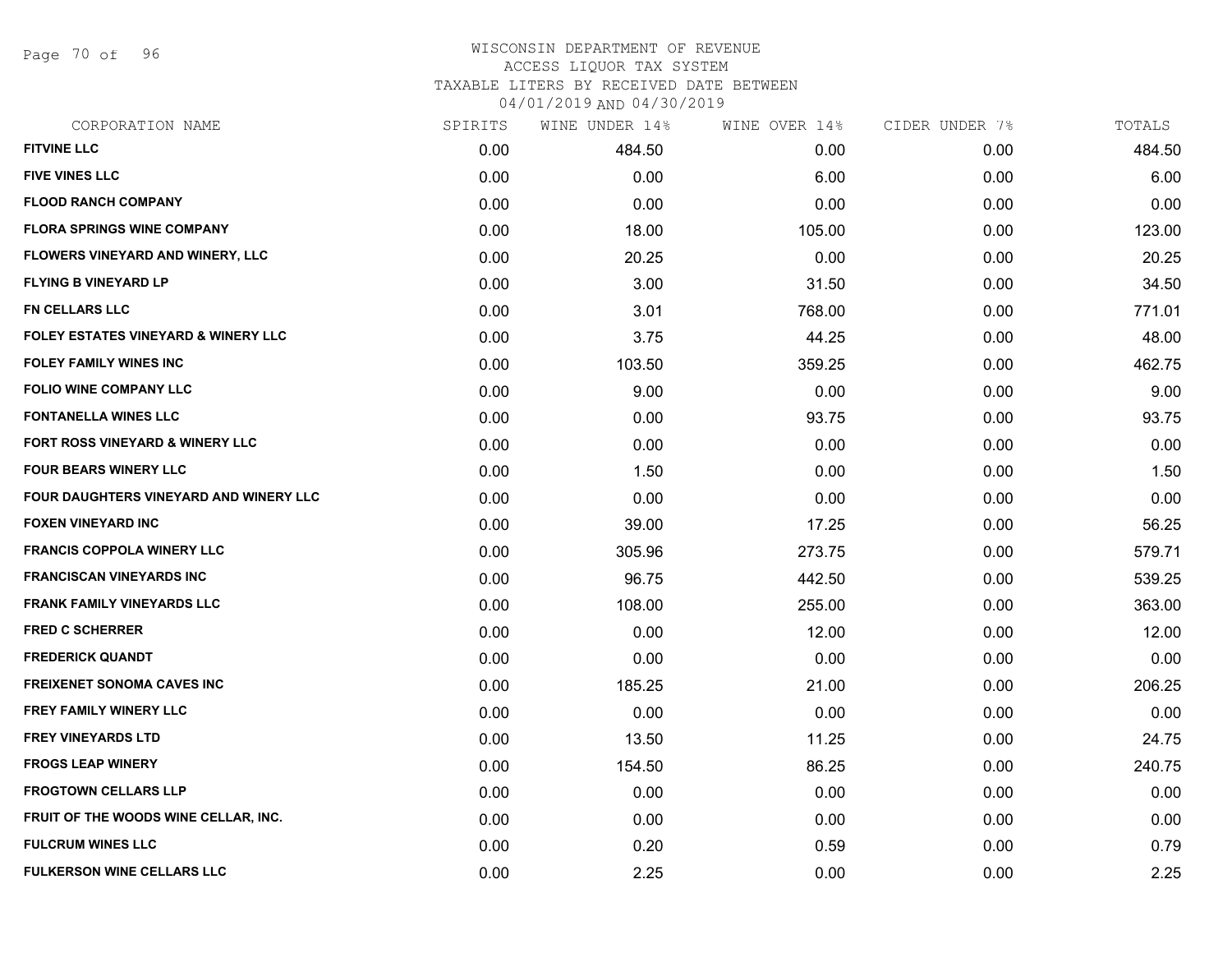Page 71 of 96

| CORPORATION NAME                                    | SPIRITS | WINE UNDER 14% | WINE OVER 14% | CIDER UNDER 7% | TOTALS |
|-----------------------------------------------------|---------|----------------|---------------|----------------|--------|
| <b>FULLERTON WINES, INC</b>                         | 0.00    | 0.00           | 0.00          | 0.00           | 0.00   |
| <b>FURTHERMORE LLC</b>                              | 0.00    | 2.25           | 9.00          | 0.00           | 11.25  |
| <b>G GRAHAM WINES INC</b>                           | 0.00    | 0.00           | 13.50         | 0.00           | 13.50  |
| <b>GALANTE FAMILY WINERY INC</b>                    | 0.00    | 0.00           | 0.00          | 0.00           | 0.00   |
| <b>GALENA CELLARS INC</b>                           | 0.00    | 0.00           | 0.00          | 0.00           | 0.00   |
| <b>GALLICA WINES LLC</b>                            | 0.00    | 0.00           | 0.00          | 0.00           | 0.00   |
| <b>GAMBLE FAMILY VINEYARDS LLC</b>                  | 0.00    | 15.00          | 75.00         | 0.00           | 90.00  |
| <b>GANDONA INC</b>                                  | 0.00    | 0.00           | 0.00          | 0.00           | 0.00   |
| <b>GARGIULO VINEYARD LLC</b>                        | 0.00    | 38.25          | 60.75         | 0.00           | 99.00  |
| <b>GARROD TRUST</b>                                 | 0.00    | 0.00           | 0.00          | 0.00           | 0.00   |
| <b>GARVIN HEIGHTS VINEYARDS, LLC</b>                | 0.00    | 0.00           | 0.00          | 0.00           | 0.00   |
| <b>GEARY MARKET INVESTMENT COMPANY LTD</b>          | 0.00    | 0.00           | 0.00          | 0.00           | 0.00   |
| <b>GEMSTONE VINEYARDS LLC</b>                       | 0.00    | 0.00           | 0.00          | 0.00           | 0.00   |
| <b>GENERATIONS OF SONOMA LLC</b>                    | 0.00    | 15.00          | 42.00         | 0.00           | 57.00  |
| <b>GENESEO PARTNERS LP</b>                          | 0.00    | 0.00           | 0.00          | 0.00           | 0.00   |
| <b>GEORGE O HENDRY</b>                              | 0.00    | 10.50          | 60.00         | 0.00           | 70.50  |
| <b>GERBER, GERBER &amp; GERBER DISCLAIMER TRUST</b> | 0.00    | 0.00           | 0.00          | 0.00           | 0.00   |
| <b>GERHARD REISACHER</b>                            | 0.00    | 0.00           | 0.00          | 0.00           | 0.00   |
| <b>GF WINES LLC</b>                                 | 0.00    | 183.00         | 29.25         | 0.00           | 212.25 |
| <b>GHOST HILL CELLARS LLC</b>                       | 0.00    | 15.00          | 6.00          | 0.00           | 21.00  |
| <b>GIFT SERVICES INC</b>                            | 0.00    | 175.50         | 9.75          | 0.00           | 185.25 |
| <b>GLOBAL UNIVERSAL SRL</b>                         | 0.00    | 0.00           | 0.00          | 0.00           | 0.00   |
| <b>GOLDIN INVESTMENT II INC</b>                     | 0.00    | 0.00           | 2.25          | 0.00           | 2.25   |
| <b>GOLDRIDGEPINOT.COM LLC</b>                       | 0.00    | 8.25           | 0.00          | 0.00           | 8.25   |
| <b>GOOD FOUNDATIONS INC</b>                         | 0.00    | 11.25          | 0.00          | 0.00           | 11.25  |
| <b>GOOSE EGG, LLC</b>                               | 0.00    | 101.25         | 0.00          | 0.00           | 101.25 |
| <b>GOOSE RIDGE LLC</b>                              | 0.00    | 0.00           | 4.50          | 0.00           | 4.50   |
| <b>GRAPE VISIONS LLC</b>                            | 0.00    | 0.00           | 1.78          | 0.00           | 1.78   |
|                                                     |         |                |               |                |        |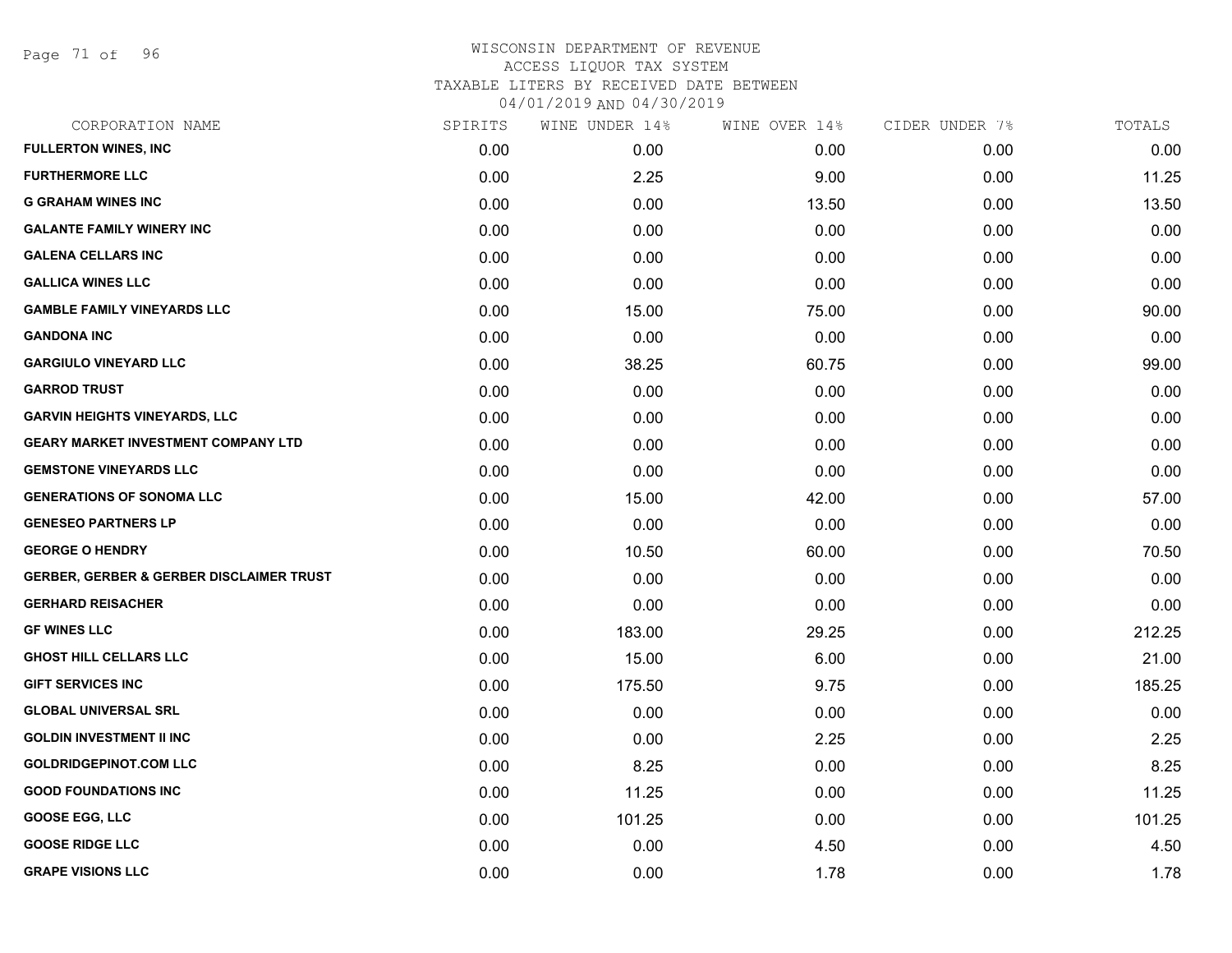Page 72 of 96

| CORPORATION NAME                        | SPIRITS | WINE UNDER 14% | WINE OVER 14% | CIDER UNDER 7% | TOTALS |
|-----------------------------------------|---------|----------------|---------------|----------------|--------|
| <b>GRAPESEED WINE FUND LLC</b>          | 0.00    | 3.00           | 6.00          | 0.00           | 9.00   |
| <b>GRASSINI FAMILY VINEYARDS LLC</b>    | 0.00    | 0.75           | 9.75          | 0.00           | 10.50  |
| <b>GREEN FAMILY WINERY LLC</b>          | 0.00    | 0.00           | 0.00          | 0.00           | 0.00   |
| <b>GREG SANDERS</b>                     | 0.00    | 1.50           | 1.50          | 0.00           | 3.00   |
| <b>GRGICH HILLS CELLAR</b>              | 0.00    | 54.00          | 60.00         | 0.00           | 114.00 |
| <b>GRIEB OPTIMAL WINECRAFTING LLC</b>   | 0.00    | 9.00           | 0.00          | 0.00           | 9.00   |
| <b>GROTH VINEYARDS &amp; WINERY LLC</b> | 0.00    | 0.00           | 31.50         | 0.00           | 31.50  |
| <b>GULLETT &amp; GULLETT</b>            | 0.00    | 34.50          | 25.50         | 0.00           | 60.00  |
| H DE V LLC                              | 0.00    | 9.00           | 9.00          | 0.00           | 18.00  |
| <b>HAFNER VINEYARD LLC</b>              | 0.00    | 258.75         | 0.00          | 0.00           | 258.75 |
| <b>HAGAFEN CELLARS INC</b>              | 0.00    | 19.50          | 0.00          | 0.00           | 19.50  |
| <b>HAHN ESTATE</b>                      | 0.00    | 4.50           | 1.50          | 0.00           | 6.00   |
| <b>HALF KRAKT LLC</b>                   | 0.00    | 0.00           | 0.00          | 0.00           | 0.00   |
| <b>HALF MOON HILL LLC</b>               | 0.00    | 0.00           | 0.00          | 0.00           | 0.00   |
| <b>HALL WINES LLC</b>                   | 0.00    | 0.75           | 445.50        | 0.00           | 446.25 |
| <b>HALTER WINERY LLC</b>                | 0.00    | 11.25          | 16.50         | 0.00           | 27.75  |
| <b>HAMEL FAMILY WINES LLC</b>           | 0.00    | 8.25           | 56.25         | 0.00           | 64.50  |
| <b>HAMMLER WINE CORP</b>                | 0.00    | 0.00           | 0.00          | 0.00           | 0.00   |
| HANDLEY CELLARS LIMITED PARTNERSHIP     | 0.00    | 30.75          | 15.00         | 0.00           | 45.75  |
| <b>HANNA WINERY INC</b>                 | 0.00    | 3.00           | 51.00         | 0.00           | 54.00  |
| <b>HARALD TOMESCH</b>                   | 0.00    | 0.00           | 0.00          | 0.00           | 0.00   |
| <b>HARBOR RIDGE WINERY INC.</b>         | 0.00    | 0.00           | 0.00          | 0.00           | 0.00   |
| <b>HARLAN ESTATE WINERY INC</b>         | 0.00    | 0.00           | 47.25         | 0.00           | 47.25  |
| <b>HARMELL CELLARS LLC</b>              | 0.00    | 247.50         | 0.00          | 0.00           | 247.50 |
| <b>HARRIS &amp; HARRIS</b>              | 0.00    | 1.50           | 30.00         | 0.00           | 31.50  |
| <b>HARRY &amp; DAVID HOLDINGS INC</b>   | 0.00    | 132.75         | 34.25         | 0.00           | 167.00 |
| <b>HARTWELL VINEYARDS LLC</b>           | 0.00    | 0.00           | 0.00          | 0.00           | 0.00   |
| <b>HAWK AND HORSE VINEYARDS LLC</b>     | 0.00    | 0.00           | 0.00          | 0.00           | 0.00   |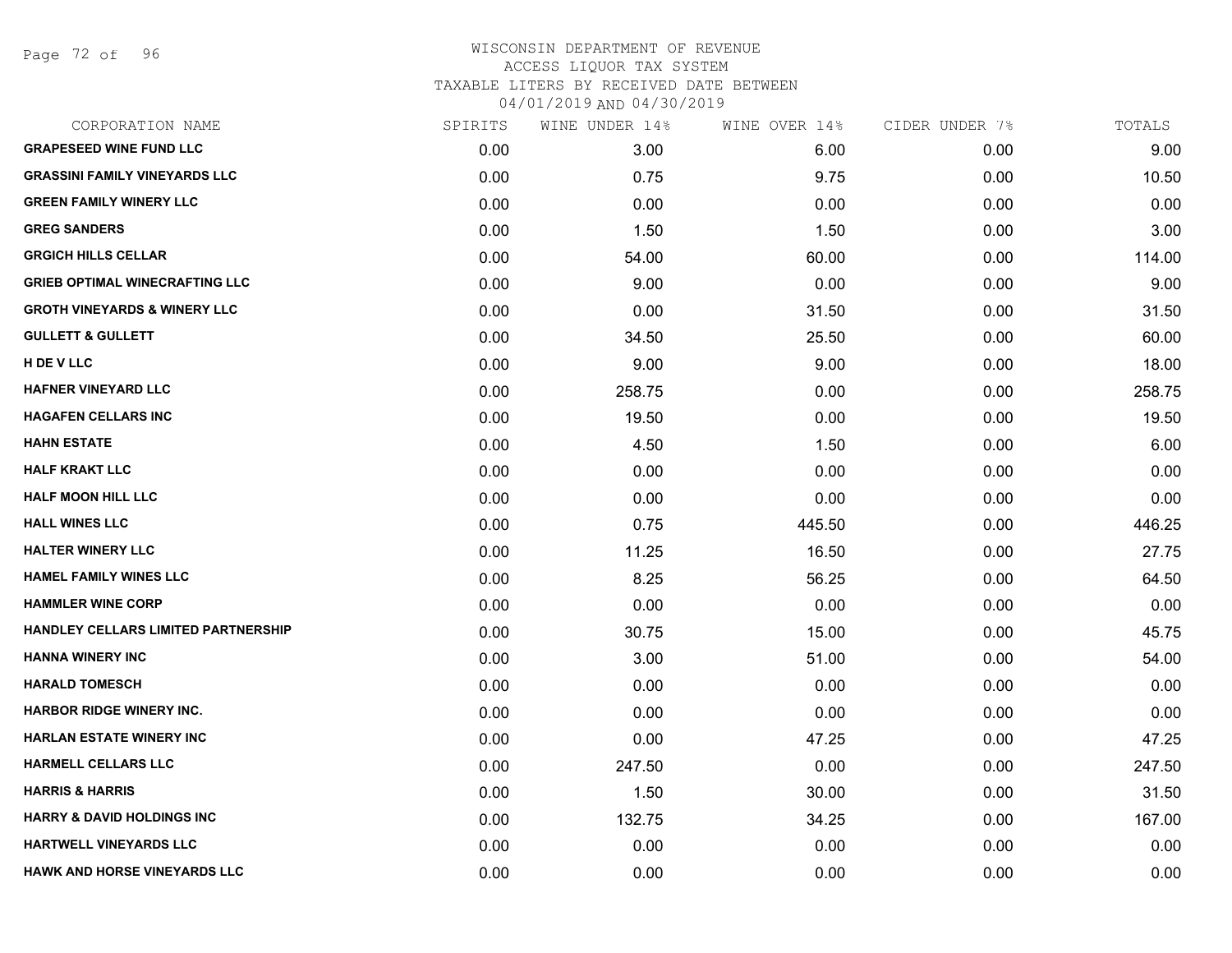Page 73 of 96

## WISCONSIN DEPARTMENT OF REVENUE ACCESS LIQUOR TAX SYSTEM

TAXABLE LITERS BY RECEIVED DATE BETWEEN

| CORPORATION NAME                   | SPIRITS | WINE UNDER 14% | WINE OVER 14% | CIDER UNDER 7% | TOTALS    |
|------------------------------------|---------|----------------|---------------|----------------|-----------|
| <b>HAWKES LLC</b>                  | 0.00    | 12.75          | 109.50        | 0.00           | 122.25    |
| <b>HAZLITT 1852 VINEYARDS INC</b>  | 0.00    | 2.25           | 0.00          | 0.00           | 2.25      |
| <b>HDD LLC</b>                     | 0.00    | 123.75         | 278.25        | 0.00           | 402.00    |
| <b>HEITZ WINE CELLARS</b>          | 0.00    | 6.00           | 15.75         | 0.00           | 21.75     |
| <b>HEMISPHERE WINE COMPANY INC</b> | 0.00    | 10.50          | 123.75        | 0.00           | 134.25    |
| <b>HEMISPHERES LLC</b>             | 0.00    | 15,872.25      | 445.50        | 0.00           | 16,317.75 |
| <b>HERB LAMB VINEYARDS, LLC</b>    | 0.00    | 0.00           | 0.00          | 0.00           | 0.00      |
| <b>HERDIE BAISDEN</b>              | 0.00    | 0.00           | 0.00          | 0.00           | 0.00      |
| <b>HERON HILL VINEYARDS INC</b>    | 0.00    | 22.50          | 0.00          | 0.00           | 22.50     |
| <b>HERRERA &amp; HERRERA</b>       | 0.00    | 0.00           | 0.00          | 0.00           | 0.00      |
| <b>HESTAN VINEYARDS LLC</b>        | 0.00    | 0.00           | 0.00          | 0.00           | 0.00      |
| <b>HIDDEN RIDGE VINEYARD LLC</b>   | 0.00    | 0.00           | 4.50          | 0.00           | 4.50      |
| <b>HILL ESTATES INC</b>            | 0.00    | 21.00          | 119.25        | 0.00           | 140.25    |
| <b>HIRSCH WINERY LLC</b>           | 0.00    | 6.75           | 0.00          | 0.00           | 6.75      |
| <b>HOLLYS HILL VINEYARDS LLC</b>   | 0.00    | 0.00           | 33.00         | 0.00           | 33.00     |
| HONIG VINEYARD AND WINERY LLC      | 0.00    | 1.50           | 90.75         | 0.00           | 92.25     |
| <b>HOPE WINE LLC</b>               | 0.00    | 269.44         | 11.25         | 0.00           | 280.69    |
| <b>HOUDINI INC</b>                 | 0.00    | 425.25         | 102.00        | 0.00           | 527.25    |
| <b>HOURGLASS WINE COMPANY INC</b>  | 0.00    | 0.00           | 6.00          | 0.00           | 6.00      |
| <b>HUA YUAN</b>                    | 0.00    | 0.00           | 0.00          | 0.00           | 0.00      |
| <b>HUNEEUS VINTNERS LLC</b>        | 0.00    | 9.00           | 351.75        | 0.00           | 360.75    |
| HUNT COUNTRY VINEYARDS LLC         | 0.00    | 0.00           | 0.00          | 0.00           | 0.00      |
| <b>HUSCH VINEYARDS INC</b>         | 0.00    | 89.25          | 18.00         | 0.00           | 107.25    |
| <b>INCEPTION WINES LLC</b>         | 0.00    | 0.00           | 0.00          | 0.00           | 0.00      |
| <b>INMAN FAMILY WINES LLC</b>      | 0.00    | 43.50          | 11.25         | 0.00           | 54.75     |
| <b>INVESTOR'S OF AMERICA LP</b>    | 0.00    | 4.50           | 2.25          | 0.00           | 6.75      |
| <b>IRON HORSE VINEYARDS LP</b>     | 0.00    | 185.25         | 29.25         | 0.00           | 214.50    |
| <b>ISENHOWER CELLARS LLC</b>       | 0.00    | 2.25           | 11.75         | 0.00           | 14.00     |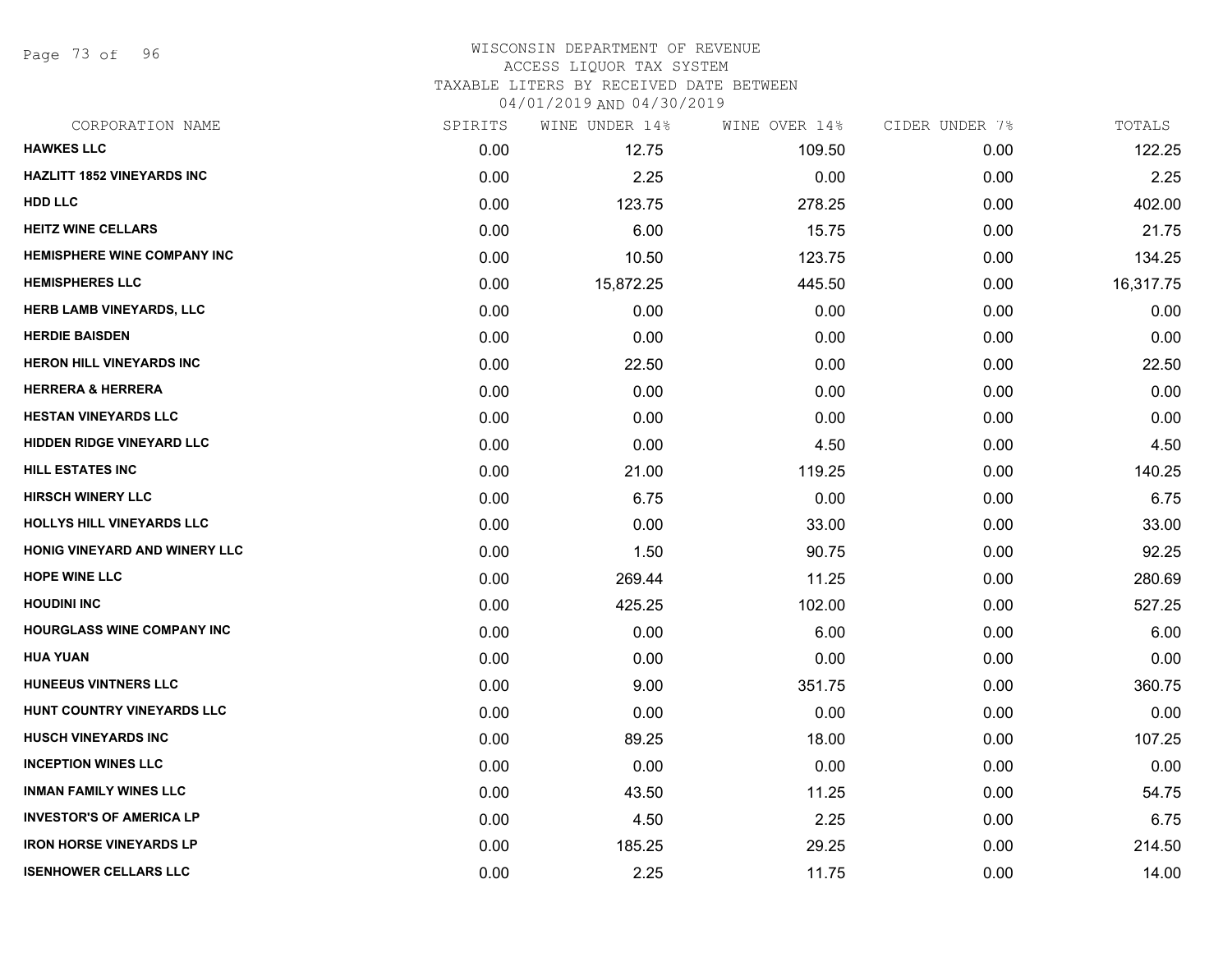| CORPORATION NAME                             | SPIRITS | WINE UNDER 14% | WINE OVER 14% | CIDER UNDER 7% | TOTALS   |
|----------------------------------------------|---------|----------------|---------------|----------------|----------|
| <b>ISLAND ORCHARD CIDER LLC</b>              | 0.00    | 0.00           | 0.00          | 0.00           | 0.00     |
| <b>ISR VINEYARDS ASSOCIATION</b>             | 0.00    | 0.00           | 0.00          | 0.00           | 0.00     |
| J BLAIR PENCE, TRUSTEE OF PENCE FAMILY TRUST | 0.00    | 0.00           | 0.00          | 0.00           | 0.00     |
| <b>J CELLARS INVESTMENTS LLC</b>             | 0.00    | 12.00          | 69.00         | 0.00           | 81.00    |
| <b>J LOHR WINERY CORP</b>                    | 0.00    | 13.50          | 66.00         | 0.00           | 79.50    |
| <b>J PEDRONCELLI WINERY</b>                  | 0.00    | 0.00           | 0.00          | 0.00           | 0.00     |
| <b>J RICKARDS WINERY LLC</b>                 | 0.00    | 0.00           | 103.88        | 0.00           | 103.88   |
| <b>J WILLETT COMPANIES</b>                   | 0.00    | 0.00           | 0.00          | 0.00           | 0.00     |
| <b>J.W. THOMAS LLC</b>                       | 0.00    | 0.00           | 4.50          | 0.00           | 4.50     |
| <b>J3 WINE PARTNERS LLC</b>                  | 0.00    | 11.25          | 81.75         | 0.00           | 93.00    |
| JACK JOHN INVESTMENTS INC                    | 0.00    | 0.00           | 31.50         | 0.00           | 31.50    |
| <b>JACKSON FAMILY WINES INC</b>              | 0.00    | 414.75         | 1,488.00      | 0.00           | 1,902.75 |
| <b>JACKSON WINE LLC</b>                      | 0.00    | 0.00           | 0.00          | 0.00           | 0.00     |
| <b>JACKSON WINERY &amp; VINEYARDS</b>        | 0.00    | 27.00          | 0.00          | 0.00           | 27.00    |
| <b>JACUZZI FAMILY VINEYARDS LLC</b>          | 0.00    | 0.00           | 0.00          | 0.00           | 0.00     |
| <b>JAM CELLARS INC</b>                       | 0.00    | 2.25           | 13.50         | 0.00           | 15.75    |
| <b>JAMES L LAMBERT</b>                       | 0.00    | 1.50           | 1.50          | 0.00           | 3.00     |
| <b>JAMES P PROSSER</b>                       | 0.00    | 0.00           | 0.00          | 0.00           | 0.00     |
| <b>JB GEORGE LLC</b>                         | 0.00    | 0.00           | 0.00          | 0.00           | 0.00     |
| <b>JC CELLARS INC</b>                        | 0.00    | 0.75           | 38.25         | 0.00           | 39.00    |
| <b>JEFFERY BEMIS</b>                         | 0.00    | 0.00           | 0.00          | 0.00           | 0.00     |
| <b>JEFFERY M GORDON</b>                      | 0.00    | 0.00           | 0.00          | 0.00           | 0.00     |
| <b>JEFFREY L STOEGER</b>                     | 0.00    | 0.00           | 0.00          | 0.00           | 0.00     |
| JENNIFER L JACKSON-HARTFORD                  | 0.00    | 11.25          | 85.50         | 0.00           | 96.75    |
| <b>JESSUP CELLARS HOLDING CO LLC</b>         | 0.00    | 0.00           | 102.00        | 0.00           | 102.00   |
| <b>JM CELLARS COMPANY</b>                    | 0.00    | 6.75           | 12.75         | 0.00           | 19.50    |
| <b>J-NH WINE GROUP LLC</b>                   | 0.00    | 0.00           | 0.00          | 0.00           | 0.00     |
| JOHN ANTHONY VINEYARDS LLC                   | 0.00    | 1.50           | 57.00         | 0.00           | 58.50    |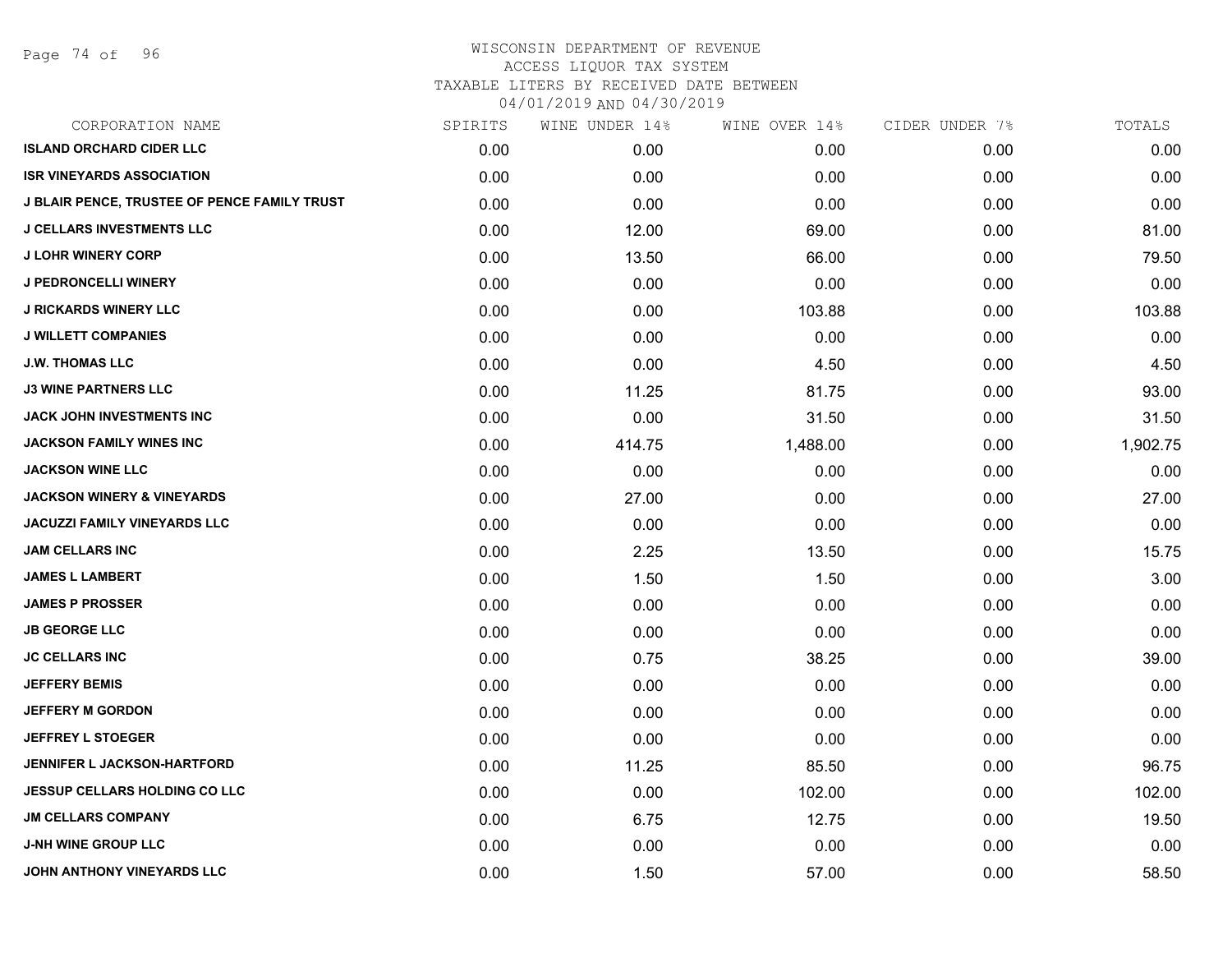Page 75 of 96

| CORPORATION NAME                         | SPIRITS | WINE UNDER 14% | WINE OVER 14% | CIDER UNDER 7% | TOTALS   |
|------------------------------------------|---------|----------------|---------------|----------------|----------|
| <b>JOHN E NICOLOZAKES</b>                | 0.00    | 0.00           | 0.00          | 0.00           | 0.00     |
| JONATHAN DALE                            | 0.00    | 0.00           | 0.00          | 0.00           | 0.00     |
| JONES FAMILY WINERY LLC                  | 0.00    | 0.00           | 0.00          | 0.00           | 0.00     |
| <b>JORNY'S END LLC</b>                   | 0.00    | 0.00           | 0.00          | 0.00           | 0.00     |
| JOSEPH ALEXANDER VILLICANA II            | 0.00    | 0.00           | 511.20        | 0.00           | 511.20   |
| <b>JOSEPH CALLOW</b>                     | 0.00    | 0.00           | 0.00          | 0.00           | 0.00     |
| <b>JOSEPH PHELPS VINEYARDS LLC</b>       | 0.00    | 9.75           | 253.50        | 0.00           | 263.25   |
| <b>JOSEPH STALLER</b>                    | 0.00    | 0.00           | 0.00          | 0.00           | 0.00     |
| <b>JOSEPH WYNIMKO</b>                    | 0.00    | 0.00           | 0.00          | 0.00           | 0.00     |
| <b>JOYCE VINEYARDS LLC</b>               | 0.00    | 1.50           | 0.00          | 0.00           | 1.50     |
| <b>JULIE A ANDRZEJCZAK</b>               | 0.00    | 0.00           | 0.00          | 0.00           | 0.00     |
| <b>JUSTIN VINEYARDS &amp; WINERY LLC</b> | 0.00    | 88.50          | 163.50        | 0.00           | 252.00   |
| <b>JVW CORPORATION</b>                   | 0.00    | 36.75          | 0.00          | 0.00           | 36.75    |
| <b>K VINTNERS LLC</b>                    | 0.00    | 0.00           | 0.00          | 0.00           | 0.00     |
| <b>KACHINA CELLARS LLC</b>               | 0.00    | 690.00         | 774.75        | 0.00           | 1,464.75 |
| <b>KAMEN WINES LLC</b>                   | 0.00    | 0.00           | 18.00         | 0.00           | 18.00    |
| <b>KANGARU ENTERPRISES LLC</b>           | 0.00    | 21.00          | 21.00         | 0.00           | 42.00    |
| <b>KB WINES LLC</b>                      | 0.00    | 0.00           | 0.00          | 0.00           | 0.00     |
| <b>KEEVER VINEYARDS LLC</b>              | 0.00    | 2.25           | 9.00          | 0.00           | 11.25    |
| <b>KEN BROWN WINES LLC</b>               | 0.00    | 0.00           | 9.00          | 0.00           | 9.00     |
| <b>KENEFICK RANCHES WINERY LLC</b>       | 0.00    | 0.00           | 13.50         | 0.00           | 13.50    |
| <b>KENT HUMPHREY</b>                     | 0.00    | 36.75          | 99.00         | 0.00           | 135.75   |
| <b>KENWARD FAMILY VINEYARDS, LLC</b>     | 0.00    | 0.00           | 4.50          | 0.00           | 4.50     |
| <b>KENZO ESTATE INC</b>                  | 0.00    | 0.00           | 0.00          | 0.00           | 0.00     |
| <b>KERWIN ESTATE LLC</b>                 | 0.00    | 0.00           | 0.00          | 0.00           | 0.00     |
| <b>KESTREL PROPERTIES LLC</b>            | 0.00    | 0.00           | 0.00          | 0.00           | 0.00     |
| <b>KEVIN BEHNKE</b>                      | 0.00    | 0.00           | 0.00          | 0.00           | 0.00     |
| <b>KEVIN C MILLER</b>                    | 0.00    | 0.00           | 0.00          | 360.00         | 360.00   |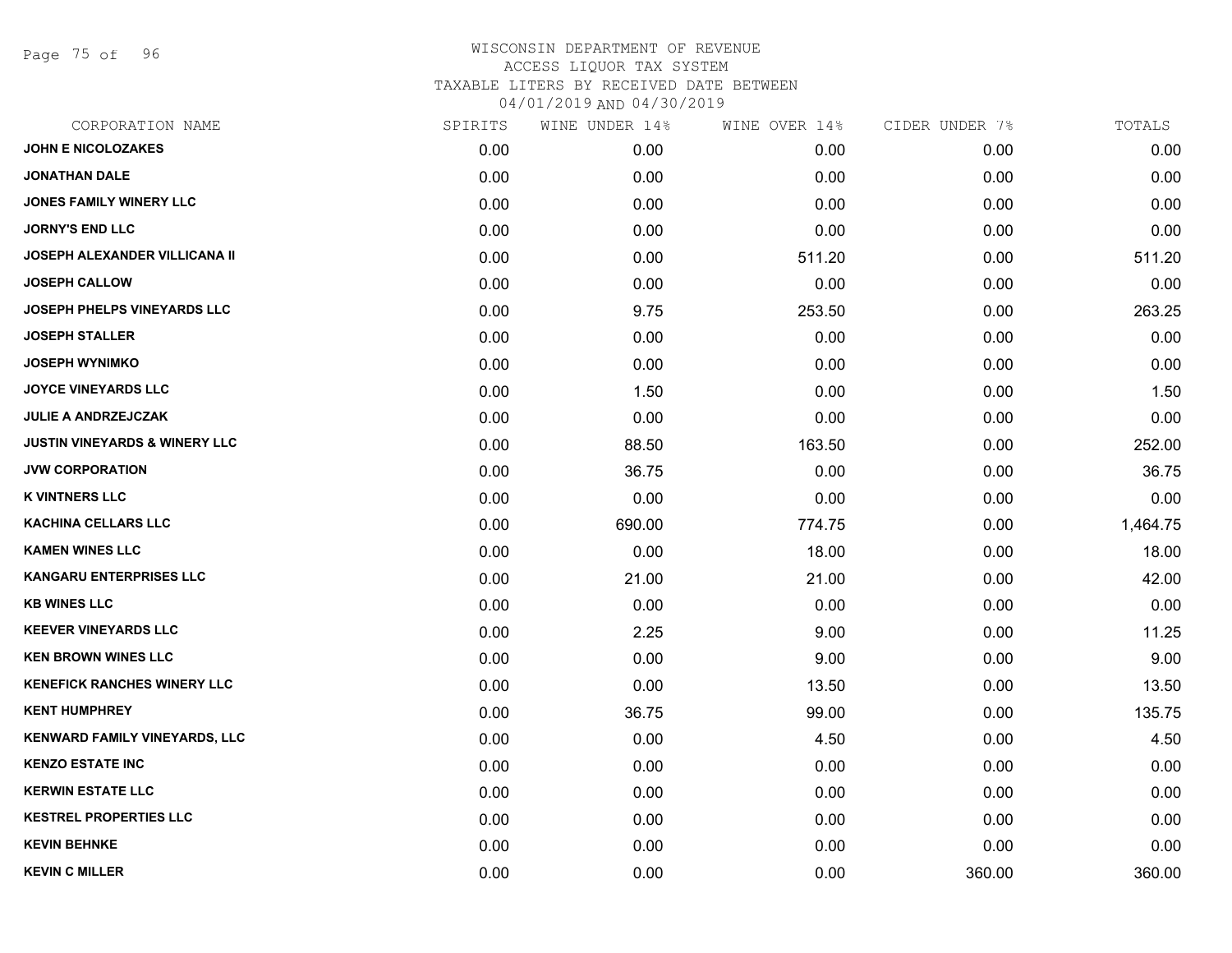Page 76 of 96

| CORPORATION NAME                                  | SPIRITS | WINE UNDER 14% | WINE OVER 14% | CIDER UNDER 7% | TOTALS   |
|---------------------------------------------------|---------|----------------|---------------|----------------|----------|
| <b>KING ESTATE WINERY LP</b>                      | 0.00    | 33.75          | 6.75          | 0.00           | 40.50    |
| KISMET WINE, INC.                                 | 0.00    | 0.00           | 12.28         | 0.00           | 12.28    |
| <b>KISTLER VINEYARDS, LLC</b>                     | 0.00    | 0.00           | 54.00         | 0.00           | 54.00    |
| <b>KLEIN FOODS INC</b>                            | 0.00    | 12.00          | 255.00        | 0.00           | 267.00   |
| <b>KNIGHTS BRIDGE WINERY LLC</b>                  | 0.00    | 0.00           | 2.25          | 0.00           | 2.25     |
| <b>KOEHLER WINERY LLC</b>                         | 0.00    | 1.50           | 13.50         | 0.00           | 15.00    |
| <b>KONSTANTIN D FRANK &amp; SONS</b>              | 0.00    | 40.50          | 0.00          | 0.00           | 40.50    |
| <b>KOPRI INC</b>                                  | 0.00    | 0.00           | 0.00          | 0.00           | 0.00     |
| <b>KRUPP BROTHERS LLC</b>                         | 0.00    | 0.00           | 19.13         | 0.00           | 19.13    |
| <b>KSSM LLC</b>                                   | 0.00    | 46.50          | 174.00        | 0.00           | 220.50   |
| <b>KT WINECO LLC</b>                              | 0.00    | 0.00           | 11.25         | 0.00           | 11.25    |
| <b>KULETO VILLA LLC</b>                           | 0.00    | 14.25          | 70.50         | 0.00           | 84.75    |
| <b>KUNDE ENTERPRISES INC</b>                      | 0.00    | 63.75          | 262.13        | 0.00           | 325.88   |
| <b>L C WINE</b>                                   | 0.00    | 0.00           | 30.75         | 0.00           | 30.75    |
| L FOPPIANO WINE CO INC                            | 0.00    | 0.00           | 31.13         | 0.00           | 31.13    |
| <b>L18 HOLDINGS, INC.</b>                         | 0.00    | 3,771.00       | 691.80        | 0.00           | 4,462.80 |
| <b>LADERA WINERY LLC</b>                          | 0.00    | 18.00          | 21.00         | 0.00           | 39.00    |
| <b>LAETITIA VINEYARD &amp; WINERY INC</b>         | 0.00    | 34.13          | 20.25         | 0.00           | 54.38    |
| <b>LAGUNA OAKS VINEYARD &amp; WINERY INC</b>      | 0.00    | 8.25           | 2.25          | 0.00           | 10.50    |
| <b>LAIL VINEYARDS LLC</b>                         | 0.00    | 0.00           | 3.75          | 0.00           | 3.75     |
| <b>LAIRD FAMILY ESTATE LLC</b>                    | 0.00    | 0.00           | 33.75         | 0.00           | 33.75    |
| <b>LAKE NOKOMIS CRANBERRIES INC</b>               | 0.00    | 0.00           | 0.00          | 0.00           | 0.00     |
| <b>LAMBERT BRIDGE WINERY INC</b>                  | 0.00    | 0.00           | 277.50        | 0.00           | 277.50   |
| <b>LANCASTER ESTATE VINEYARD &amp; WINERY LLC</b> | 0.00    | 0.00           | 33.00         | 0.00           | 33.00    |
| <b>LANGE WINERY LLC</b>                           | 0.00    | 58.50          | 0.00          | 0.00           | 58.50    |
| <b>LANGETWINS WINE CO INC</b>                     | 0.00    | 7.50           | 12.00         | 0.00           | 19.50    |
| <b>LANGTRY VINEYARD &amp; WINERY, LLC</b>         | 0.00    | 3.75           | 6.75          | 0.00           | 10.50    |
| <b>LARKMEAD VINEYARDS INC</b>                     | 0.00    | 2.25           | 4.50          | 0.00           | 6.75     |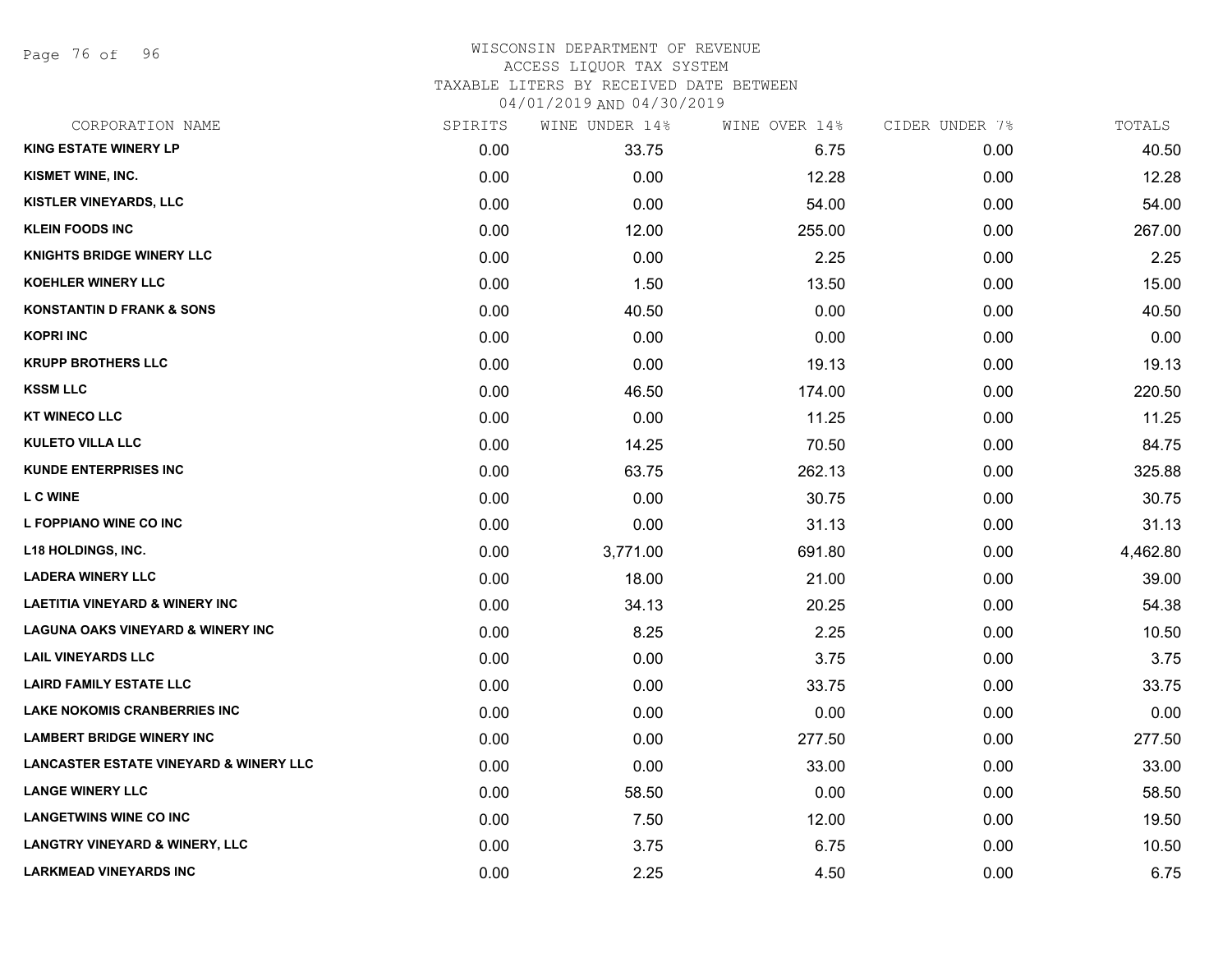Page 77 of 96

| CORPORATION NAME                        | SPIRITS | WINE UNDER 14% | WINE OVER 14% | CIDER UNDER 7% | TOTALS |
|-----------------------------------------|---------|----------------|---------------|----------------|--------|
| <b>LARSON FAMILY WINERY INC</b>         | 0.00    | 0.75           | 25.75         | 0.00           | 26.50  |
| <b>LASSETER FAMILY WINERY LLC</b>       | 0.00    | 0.00           | 49.50         | 0.00           | 49.50  |
| <b>LATAH CREEK WINE CELLARS LTD</b>     | 0.00    | 0.00           | 0.00          | 0.00           | 0.00   |
| <b>LATITUDE BEVERAGE COMPANY</b>        | 0.00    | 39.75          | 25.50         | 0.00           | 65.25  |
| <b>LAURO GUERRA</b>                     | 0.00    | 0.00           | 0.00          | 0.00           | 0.00   |
| <b>LAUTENBACH'S ORCHARD COUNTRY INC</b> | 0.00    | 0.00           | 0.00          | 0.00           | 0.00   |
| <b>LAVA SPRINGS INC</b>                 | 0.00    | 0.00           | 11.25         | 0.00           | 11.25  |
| <b>LAW ESTATE WINES</b>                 | 0.00    | 3.75           | 30.00         | 0.00           | 33.75  |
| <b>LAWER FAMILY WINERY INC</b>          | 0.00    | 0.00           | 0.00          | 0.00           | 0.00   |
| LE CEP II INC                           | 0.00    | 0.00           | 0.00          | 0.00           | 0.00   |
| <b>LEAL VINEYARDS INC</b>               | 0.00    | 0.00           | 4.50          | 0.00           | 4.50   |
| <b>LEDGESTONE ESTATE LLC</b>            | 0.00    | 0.00           | 0.00          | 0.00           | 0.00   |
| LEELANAU WINE CELLARS, LTD.             | 0.00    | 0.00           | 0.00          | 0.00           | 0.00   |
| LEFT COAST CELLARS LLC                  | 0.00    | 0.75           | 0.00          | 0.00           | 0.75   |
| <b>LEMELSON WINERY LLC</b>              | 0.00    | 0.00           | 4.50          | 0.00           | 4.50   |
| <b>LEONARDINI FAMILY WINERY LLC</b>     | 0.00    | 31.50          | 123.00        | 0.00           | 154.50 |
| <b>LEONESSE CELLARS LLC</b>             | 0.00    | 33.75          | 72.75         | 0.00           | 106.50 |
| <b>LEONETTI CELLAR LLC</b>              | 0.00    | 0.00           | 27.00         | 0.00           | 27.00  |
| LIFE IS SHORT! LLC                      | 0.00    | 0.00           | 0.00          | 0.00           | 0.00   |
| LIL' OLE WINEMAKER SHOPPE LLC           | 0.00    | 0.00           | 0.00          | 0.00           | 0.00   |
| <b>LIMERICK LANE CELLARS INC</b>        | 0.00    | 0.00           | 0.00          | 0.00           | 0.00   |
| <b>LION NATHAN USA INC</b>              | 0.00    | 177.00         | 194.25        | 0.00           | 371.25 |
| <b>LIONS PEAK</b>                       | 0.00    | 0.00           | 9.00          | 0.00           | 9.00   |
| <b>LLOYD CELLARS INC</b>                | 0.00    | 0.00           | 0.00          | 0.00           | 0.00   |
| <b>LLOYD W DAVIS</b>                    | 0.00    | 15.00          | 21.00         | 0.00           | 36.00  |
| <b>LOBO WINES LLC</b>                   | 0.00    | 0.75           | 2.25          | 0.00           | 3.00   |
| <b>LONG MEADOW RANCH WINERY INC</b>     | 0.00    | 42.75          | 0.00          | 0.00           | 42.75  |
| <b>LONG SHADOWS VINTNERS LLC</b>        | 0.00    | 5.25           | 54.75         | 0.00           | 60.00  |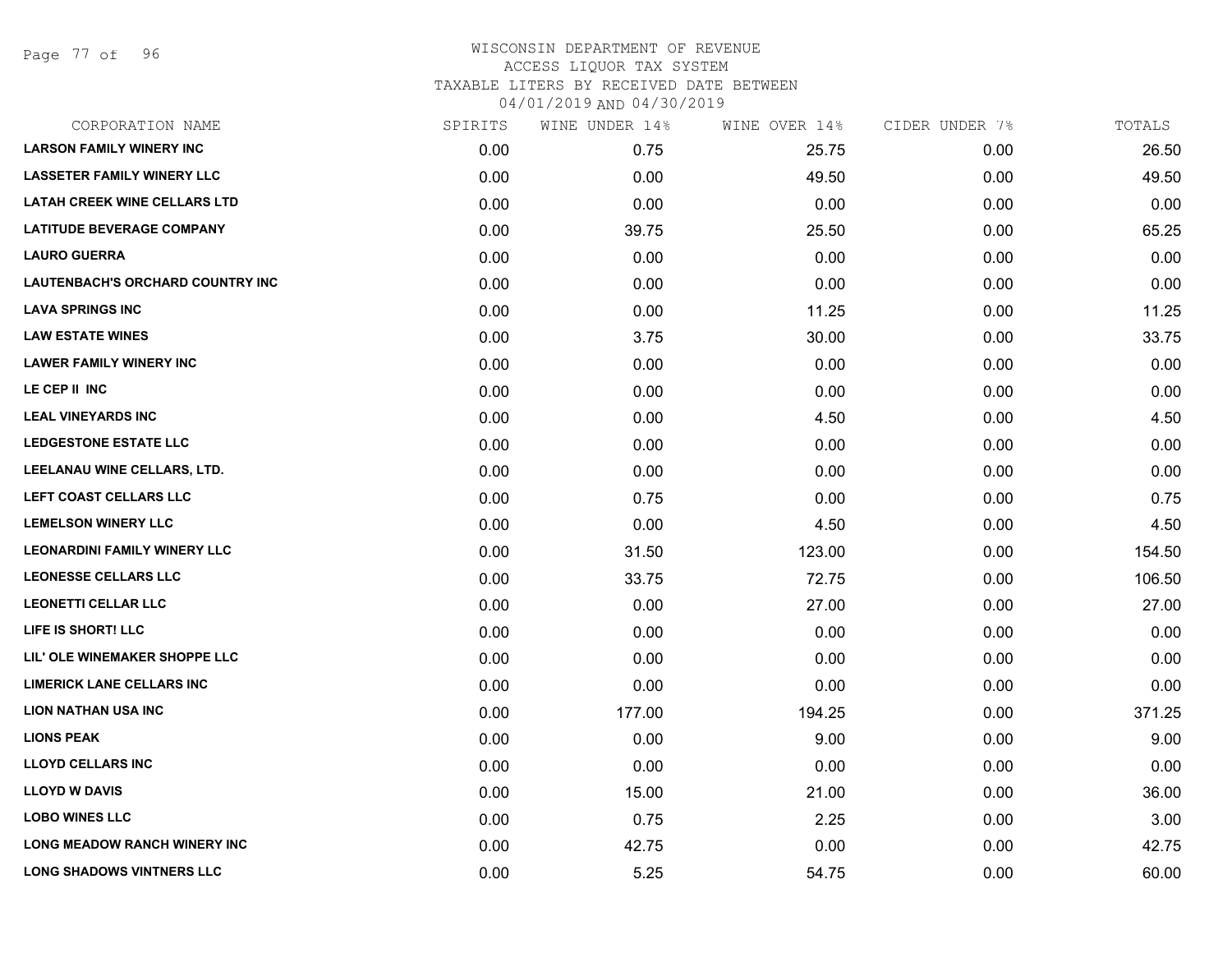| SPIRITS | WINE UNDER 14% | WINE OVER 14% | CIDER UNDER 7% | TOTALS |
|---------|----------------|---------------|----------------|--------|
| 0.00    | 0.00           | 0.00          | 0.00           | 0.00   |
| 0.00    | 7.50           | 3.75          | 0.00           | 11.25  |
| 0.00    | 0.75           | 15.00         | 0.00           | 15.75  |
| 0.00    | 0.00           | 0.00          | 0.00           | 0.00   |
| 0.00    | 9.00           | 8.25          | 0.00           | 17.25  |
| 0.00    | 18.00          | 88.50         | 0.00           | 106.50 |
| 0.00    | 0.75           | 27.75         | 0.00           | 28.50  |
| 0.00    | 2.25           | 16.50         | 0.00           | 18.75  |
| 0.00    | 27.00          | 0.00          | 0.00           | 27.00  |
| 0.00    | 0.00           | 103.50        | 0.00           | 103.50 |
| 0.00    | 0.00           | 0.00          | 0.00           | 0.00   |
| 0.00    | 0.00           | 4.50          | 0.00           | 4.50   |
| 0.00    | 0.00           | 45.00         | 0.00           | 45.00  |
| 0.00    | 1.50           | 4.50          | 0.00           | 6.00   |
| 0.00    | 0.00           | 0.00          | 0.00           | 0.00   |
| 0.00    | 0.00           | 0.00          | 0.00           | 0.00   |
| 0.00    | 9.00           | 6.75          | 0.00           | 15.75  |
| 0.00    | 0.00           | 0.00          | 0.00           | 0.00   |
| 0.00    | 0.00           | 0.00          | 0.00           | 0.00   |
| 0.00    | 0.00           | 0.00          | 0.00           | 0.00   |
| 0.00    | 18.00          | 93.75         | 0.00           | 111.75 |
| 0.00    | 0.00           | 0.00          | 0.00           | 0.00   |
| 0.00    | 3.00           | 17.25         | 0.00           | 20.25  |
| 0.00    | 0.00           | 158.25        | 0.00           | 158.25 |
| 0.00    | 0.00           | 0.00          | 0.00           | 0.00   |
| 0.00    | 192.75         | 15.75         | 0.00           | 208.50 |
| 0.00    | 0.00           | 0.00          | 0.00           | 0.00   |
| 0.00    | 0.00           | 0.00          | 0.00           | 0.00   |
|         |                |               |                |        |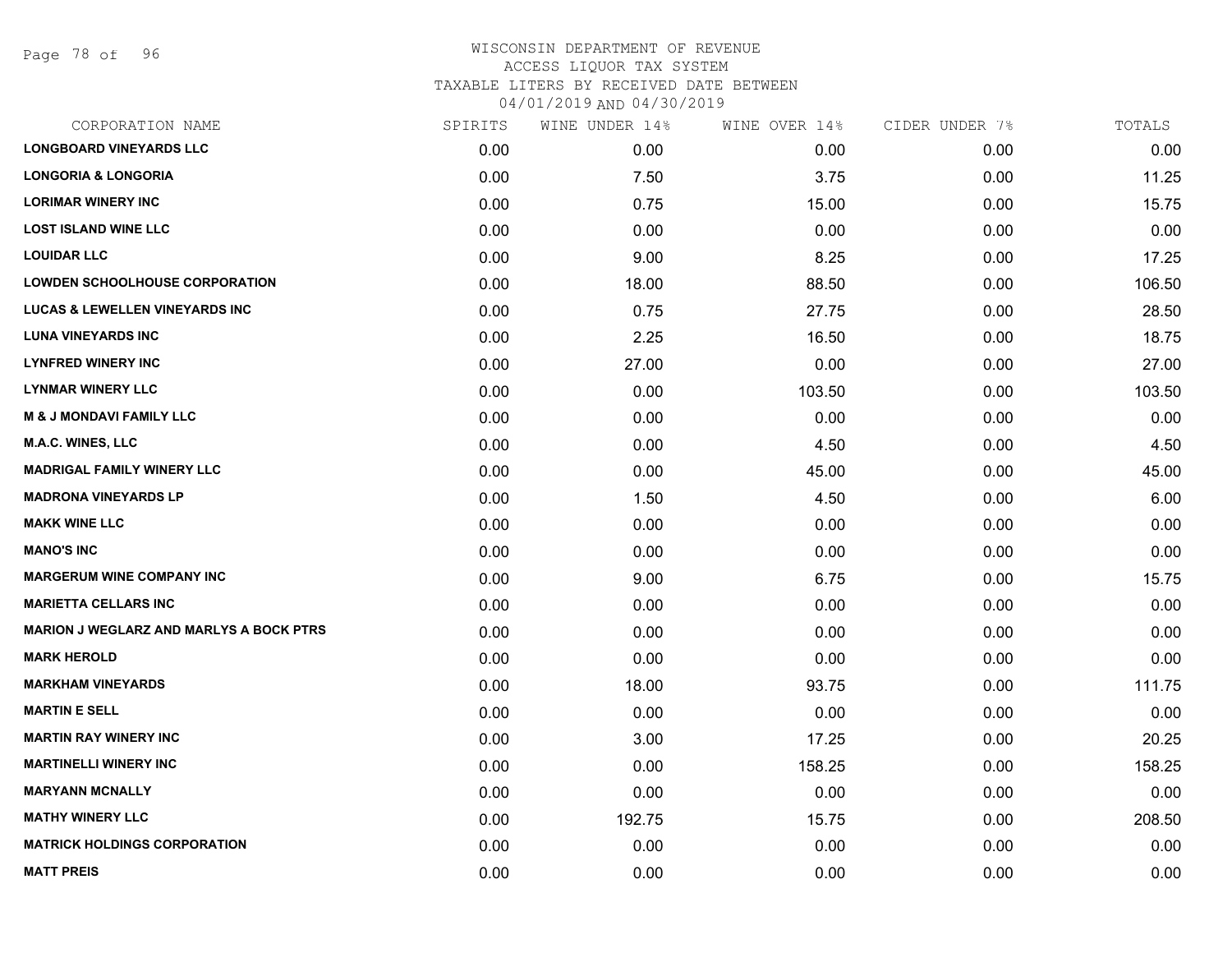Page 79 of 96

| CORPORATION NAME                              | SPIRITS | WINE UNDER 14% | WINE OVER 14% | CIDER UNDER 7% | TOTALS |
|-----------------------------------------------|---------|----------------|---------------|----------------|--------|
| <b>MATTHEW MOERSCH</b>                        | 0.00    | 0.00           | 0.00          | 0.00           | 0.00   |
| <b>MATTHEW RICK</b>                           | 0.00    | 0.00           | 0.00          | 0.00           | 0.00   |
| <b>MATTHIAS A PIPPIG &amp; JAMIE M KINSER</b> | 0.00    | 0.00           | 0.00          | 0.00           | 0.00   |
| <b>MAUI WINE LTD</b>                          | 0.00    | 71.25          | 6.03          | 0.00           | 77.28  |
| <b>MAURITSON FAMILY WINERY</b>                | 0.00    | 22.50          | 99.00         | 0.00           | 121.50 |
| <b>MAYACAMAS VINEYARDS INC</b>                | 0.00    | 0.00           | 0.00          | 0.00           | 0.00   |
| <b>MAYNARD J KEENAN</b>                       | 0.00    | 54.75          | 0.00          | 0.00           | 54.75  |
| <b>MCILQUHAM LLC</b>                          | 0.00    | 0.00           | 0.00          | 0.00           | 0.00   |
| <b>MCKAHN FAMILY CELLARS, LLC</b>             | 0.00    | 0.00           | 4.50          | 0.00           | 4.50   |
| <b>MCMENAMINS INC</b>                         | 0.00    | 0.00           | 0.00          | 0.00           | 0.00   |
| <b>MCNAB RIDGE WINERY LLC</b>                 | 0.00    | 0.00           | 0.00          | 0.00           | 0.00   |
| <b>MELROSE CELLARS LLC</b>                    | 0.00    | 14.25          | 0.00          | 0.00           | 14.25  |
| <b>MELVILLE VINEYARDS SOUTH LLC</b>           | 0.00    | 27.00          | 0.00          | 0.00           | 27.00  |
| <b>MENDOCINO WINE GROUP LLC</b>               | 0.00    | 8.25           | 6.75          | 0.00           | 15.00  |
| <b>MER ET SOLEIL LLC</b>                      | 0.00    | 0.00           | 1.50          | 0.00           | 1.50   |
| <b>MERCER WINE ESTATES LLC</b>                | 0.00    | 0.00           | 0.00          | 0.00           | 0.00   |
| <b>MEREDITH VINEYARD ESTATE INC</b>           | 0.00    | 0.00           | 48.75         | 0.00           | 48.75  |
| <b>MERRYVALE VINEYARDS LLC</b>                | 0.00    | 45.00          | 119.25        | 0.00           | 164.25 |
| <b>MERSHONIAN CIDERY LLC</b>                  | 0.00    | 0.00           | 0.00          | 0.00           | 0.00   |
| <b>MESSINA HOF WINE CELLARS INC</b>           | 0.00    | 0.00           | 0.00          | 0.00           | 0.00   |
| <b>METAMORPHOSIS WINES LLC</b>                | 0.00    | 0.00           | 20.25         | 0.00           | 20.25  |
| <b>METEOR VINEYARD LLC</b>                    | 0.00    | 0.00           | 0.00          | 0.00           | 0.00   |
| <b>METROPOLITAN WINES LLC</b>                 | 0.00    | 4.50           | 0.00          | 0.00           | 4.50   |
| <b>METTLER WINES LLC</b>                      | 0.00    | 4.50           | 43.50         | 0.00           | 48.00  |
| <b>MEV CORPORATION</b>                        | 0.00    | 0.00           | 0.00          | 0.00           | 0.00   |
| <b>MEYER CELLARS LLC</b>                      | 0.00    | 0.00           | 0.00          | 0.00           | 0.00   |
| <b>MICHEAL DASHE</b>                          | 0.00    | 0.00           | 0.00          | 0.00           | 0.00   |
| <b>MIDDLETON FAMILY WINES LLC</b>             | 0.00    | 0.00           | 18.00         | 0.00           | 18.00  |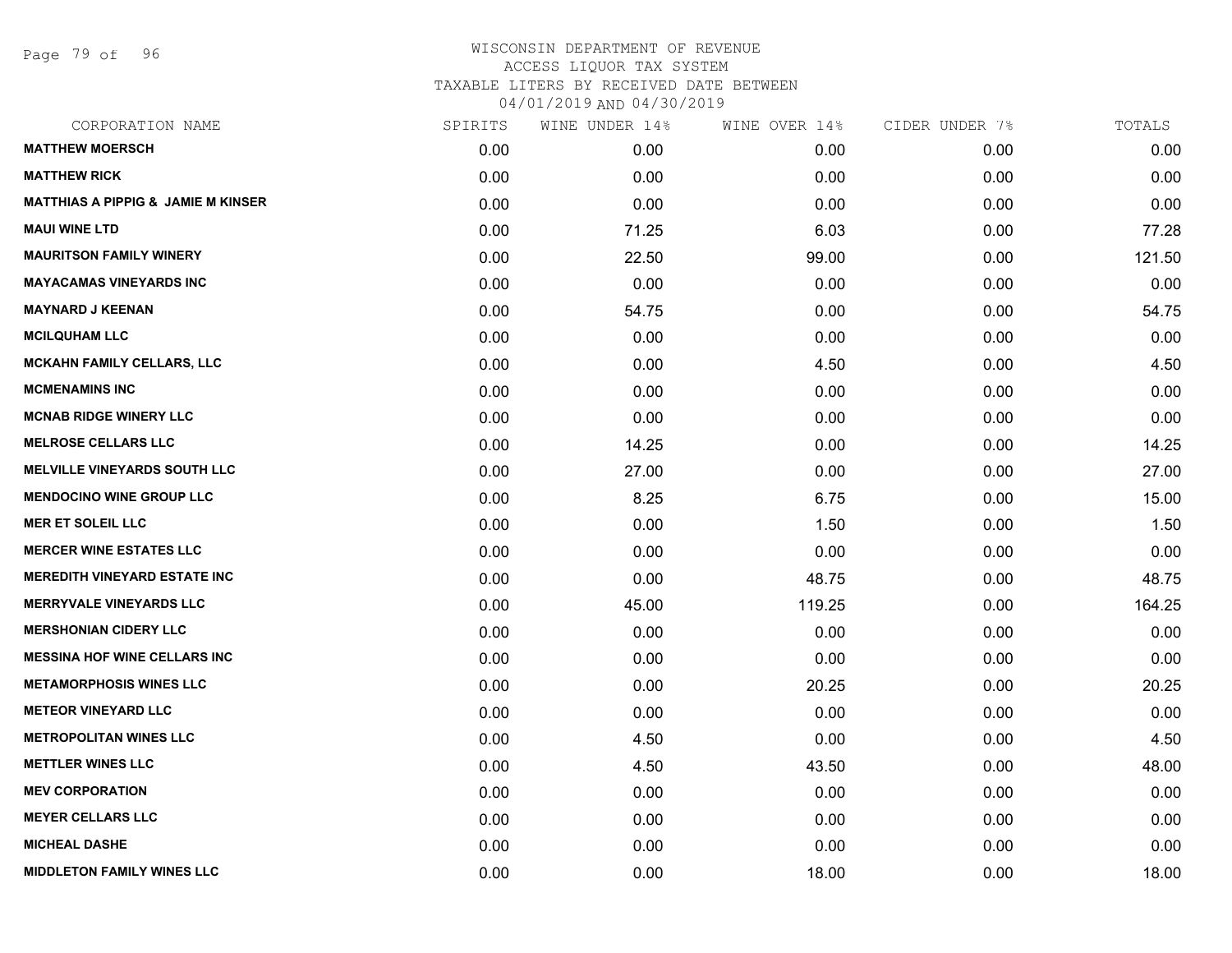Page 80 of 96

#### WISCONSIN DEPARTMENT OF REVENUE ACCESS LIQUOR TAX SYSTEM TAXABLE LITERS BY RECEIVED DATE BETWEEN

| CORPORATION NAME                            | SPIRITS | WINE UNDER 14% | WINE OVER 14% | CIDER UNDER 7% | TOTALS    |
|---------------------------------------------|---------|----------------|---------------|----------------|-----------|
| <b>MIDNIGHT CELLARS INC</b>                 | 0.00    | 0.00           | 22.50         | 0.00           | 22.50     |
| <b>MILBRANDT FAMILY WINES LLC</b>           | 0.00    | 0.75           | 1.50          | 0.00           | 2.25      |
| <b>MILDARA BLASS INC</b>                    | 0.00    | 1,232.25       | 294.75        | 0.00           | 1,527.00  |
| <b>MILL CREEK VINEYARDS</b>                 | 0.00    | 0.00           | 0.00          | 0.00           | 0.00      |
| <b>MILLBROOK WINERY INC</b>                 | 0.00    | 0.00           | 0.00          | 0.00           | 0.00      |
| <b>MINER FAMILY WINERY LLC</b>              | 0.00    | 5.25           | 165.00        | 0.00           | 170.25    |
| <b>MINNESOTAS FINEST FERMENTED PRODUCTS</b> | 0.00    | 0.00           | 0.00          | 0.00           | 0.00      |
| <b>MIRA WINERY LLC</b>                      | 0.00    | 0.00           | 8.25          | 0.00           | 8.25      |
| MIRAMONT ESTATE VINEYARDS & WINERY INC      | 0.00    | 0.00           | 0.00          | 0.00           | 0.00      |
| <b>MIRASOL WINE LLC</b>                     | 0.00    | 9.75           | 27.00         | 0.00           | 36.75     |
| <b>MODERN DEVELOPMENT COMPANY</b>           | 0.00    | 0.00           | 0.00          | 0.00           | 0.00      |
| <b>MOLLY AIDA INC</b>                       | 0.00    | 0.00           | 0.00          | 0.00           | 0.00      |
| <b>MOLLYDOOKER INTERNATIONAL LLC</b>        | 0.00    | 0.00           | 10.50         | 0.00           | 10.50     |
| <b>MONTICELLO CELLARS INC</b>               | 0.00    | 0.00           | 50.25         | 0.00           | 50.25     |
| <b>MONTINORE VINEYARDS LIMITED</b>          | 0.00    | 0.00           | 0.00          | 0.00           | 0.00      |
| <b>MORCHELLA WINE CELLARS LLC</b>           | 0.00    | 3.75           | 15.75         | 0.00           | 19.50     |
| <b>MOSHIN VINEYARDS INC</b>                 | 0.00    | 51.00          | 0.75          | 0.00           | 51.75     |
| <b>MULLIGAN &amp; MULLIGAN</b>              | 0.00    | 20.25          | 0.00          | 0.00           | 20.25     |
| <b>MUNCH &amp; FOX</b>                      | 0.00    | 0.00           | 49.50         | 0.00           | 49.50     |
| <b>MUNSON BRIDGE WINERY INC</b>             | 0.00    | 0.00           | 0.00          | 0.00           | 0.00      |
| <b>MUSETTA WINERY, LLC</b>                  | 0.00    | 0.00           | 0.00          | 0.00           | 0.00      |
| <b>NCWGINC</b>                              | 0.00    | 0.00           | 0.00          | 0.00           | 0.00      |
| <b>NABOR WINES LLC</b>                      | 0.00    | 6.75           | 0.00          | 0.00           | 6.75      |
| <b>NAKED WINES LLC</b>                      | 0.00    | 81.72          | 53.25         | 0.00           | 134.97    |
| <b>NAKEDWINES.COM INC</b>                   | 0.00    | 22,834.61      | 18,677.50     | 0.00           | 41,512.11 |
| <b>NAPA WINE CELLAR, INC.</b>               | 0.00    | 1,833.00       | 0.00          | 0.00           | 1,833.00  |
| <b>NAPA WINERY GROUP, LLC</b>               | 0.00    | 1.50           | 0.00          | 0.00           | 1.50      |
| <b>NAVARRE CELLARS LTD</b>                  | 0.00    | 0.75           | 6.00          | 0.00           | 6.75      |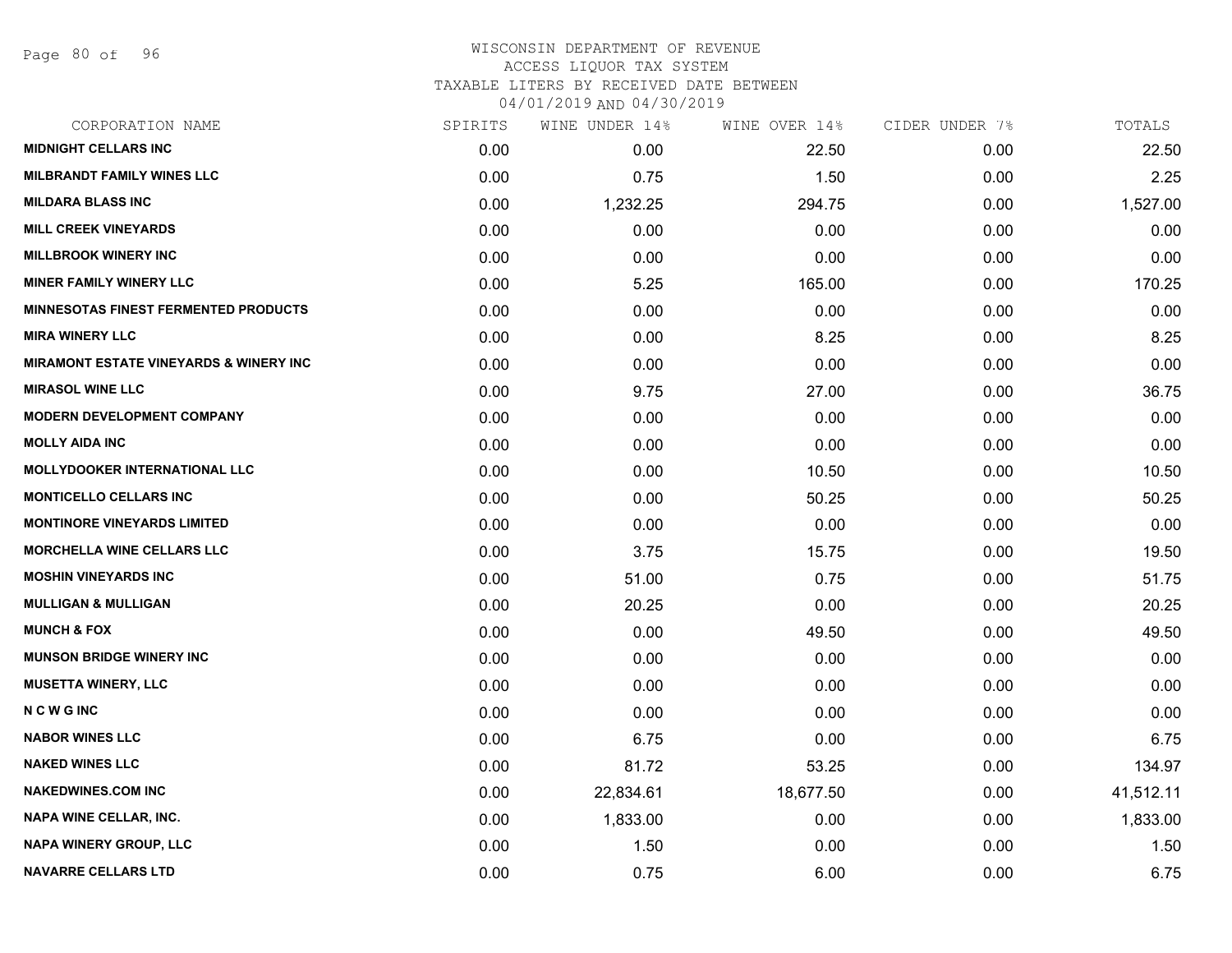Page 81 of 96

#### WISCONSIN DEPARTMENT OF REVENUE ACCESS LIQUOR TAX SYSTEM TAXABLE LITERS BY RECEIVED DATE BETWEEN

| CORPORATION NAME                    | SPIRITS | WINE UNDER 14% | WINE OVER 14% | CIDER UNDER 7% | TOTALS |
|-------------------------------------|---------|----------------|---------------|----------------|--------|
| <b>NAVARRO VINEYARDS, LLC</b>       | 0.00    | 384.00         | 45.75         | 0.00           | 429.75 |
| <b>NEFF CELLARS LLC</b>             | 0.00    | 0.00           | 0.00          | 0.00           | 0.00   |
| <b>NEVADA WINE CELLARS INC</b>      | 0.00    | 0.00           | 0.00          | 0.00           | 0.00   |
| <b>NEW VAVIN INC</b>                | 0.00    | 78.00          | 274.50        | 0.00           | 352.50 |
| <b>NEWTON VINEYARD LLC</b>          | 0.00    | 0.00           | 0.00          | 0.00           | 0.00   |
| <b>NICALI, LLC</b>                  | 0.00    | 0.00           | 0.00          | 0.00           | 0.00   |
| <b>NICHOLSON RANCH LLC</b>          | 0.00    | 15.75          | 43.50         | 0.00           | 59.25  |
| NIEBAUM-COPPOLA ESTATE WINERY LP    | 0.00    | 36.75          | 298.88        | 0.00           | 335.63 |
| <b>NINER WINE ESTATES LLC</b>       | 0.00    | 3.75           | 9.75          | 0.00           | 13.50  |
| <b>NO. 12 CIDER HOUSE LLC</b>       | 0.00    | 0.00           | 0.00          | 0.00           | 0.00   |
| <b>NORMAN LEE WILLIAMS</b>          | 0.00    | 0.00           | 0.00          | 0.00           | 0.00   |
| <b>NORTHLEAF WINERY, LLC</b>        | 0.00    | 0.00           | 0.00          | 0.00           | 0.00   |
| <b>NOVA WINES, INC.</b>             | 0.00    | 6.38           | 5.25          | 0.00           | 11.63  |
| <b>NV AWG LTD</b>                   | 0.00    | 0.00           | 144.00        | 0.00           | 144.00 |
| <b>NW WINE COMPANY LLC</b>          | 0.00    | 11.25          | 1.50          | 0.00           | 12.75  |
| OAK RIDGE WINERY LLC                | 0.00    | 26.25          | 3.00          | 0.00           | 29.25  |
| <b>OAKVILLE HILLS CELLARS INC</b>   | 0.00    | 0.00           | 22.50         | 0.00           | 22.50  |
| <b>OAKVILLE RANCH WINERY INC</b>    | 0.00    | 0.00           | 4.50          | 0.00           | 4.50   |
| <b>OAT HILL CORPORATION</b>         | 0.00    | 0.00           | 40.50         | 0.00           | 40.50  |
| OBLOQUY, INC.                       | 0.00    | 0.00           | 33.75         | 0.00           | 33.75  |
| <b>OBRIEN FAMILY VINEYARD LLC</b>   | 0.00    | 0.00           | 88.50         | 0.00           | 88.50  |
| <b>ODILON FORD WINERY INC</b>       | 0.00    | 0.00           | 0.00          | 0.00           | 0.00   |
| <b>OGB PARTNERS LLC</b>             | 0.00    | 22.50          | 21.00         | 0.00           | 43.50  |
| <b>OGILVIE MERWIN VENTURES, LLC</b> | 0.00    | 0.00           | 0.00          | 0.00           | 0.00   |
| OLD VINE WINE PARTNERS LLC          | 0.00    | 4.50           | 91.50         | 0.00           | 96.00  |
| <b>OLIVER WINE COMPANY INC</b>      | 0.00    | 101.25         | 18.00         | 0.00           | 119.25 |
| ON Q WINES, LLC                     | 0.00    | 0.00           | 0.00          | 0.00           | 0.00   |
| O'NEILL BEVERAGES CO LLC            | 0.00    | 22.50          | 12.75         | 0.00           | 35.25  |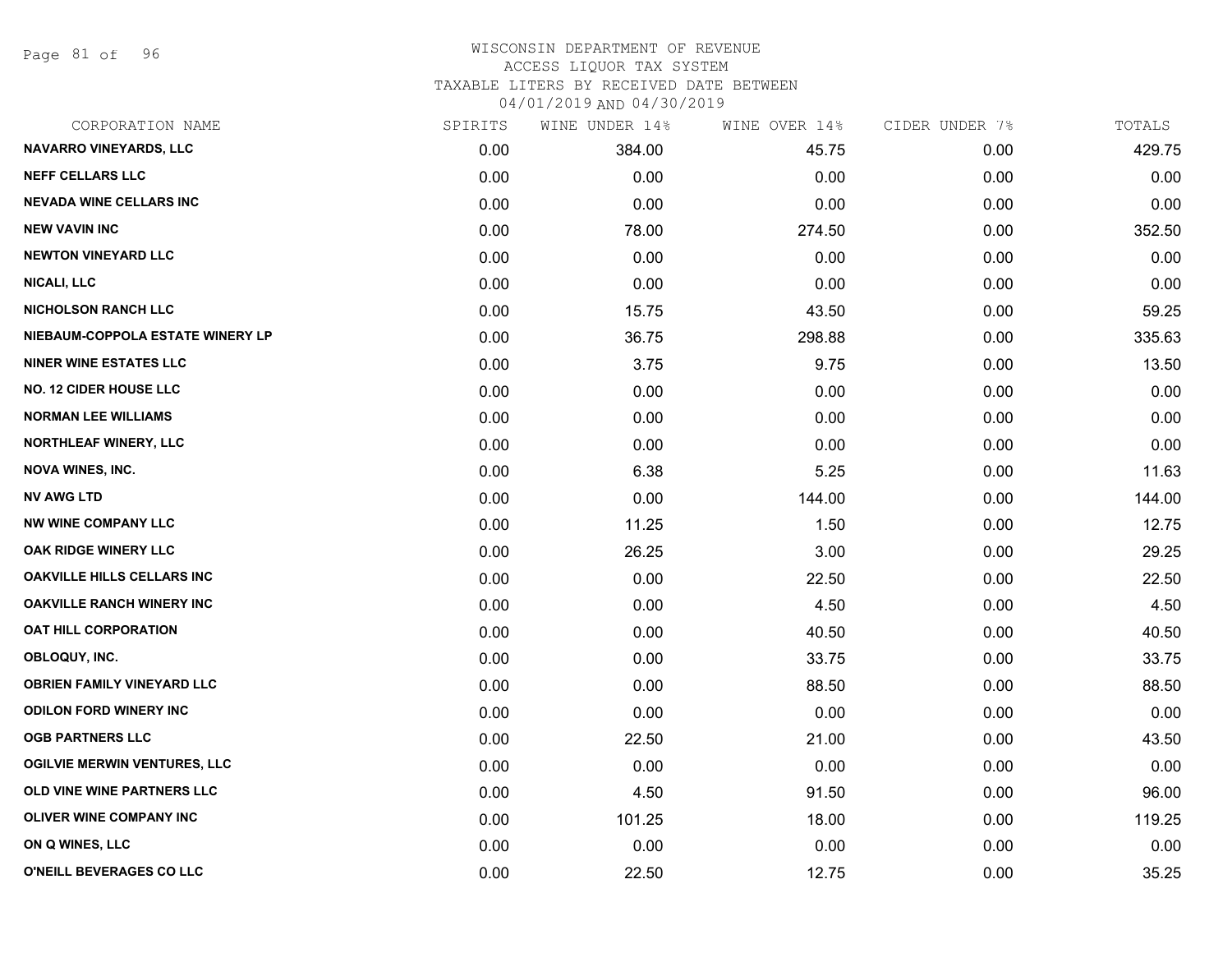Page 82 of 96

| CORPORATION NAME                    | SPIRITS | WINE UNDER 14% | WINE OVER 14% | CIDER UNDER 7% | TOTALS |
|-------------------------------------|---------|----------------|---------------|----------------|--------|
| OPAL WEST WINES, LLC                | 0.00    | 0.00           | 4.50          | 0.00           | 4.50   |
| <b>OPOLO WINES LP</b>               | 0.00    | 36.00          | 138.00        | 0.00           | 174.00 |
| OPUS ONE WINERY LLC                 | 0.00    | 0.00           | 12.75         | 0.00           | 12.75  |
| ORCA PROPERTIES LLC                 | 0.00    | 15.00          | 0.00          | 0.00           | 15.00  |
| <b>ORFILA VINEYARDS INC</b>         | 0.00    | 18.00          | 18.00         | 0.00           | 36.00  |
| <b>ORGANIC ELIXIR WINERY INC</b>    | 0.00    | 0.00           | 0.00          | 0.00           | 0.00   |
| <b>O'SHAUGHNESSY DEL OSO LLC</b>    | 0.00    | 0.00           | 7.50          | 0.00           | 7.50   |
| <b>OWEN ROE LLC</b>                 | 0.00    | 1.50           | 4.50          | 0.00           | 6.00   |
| <b>PAHLMEYER LLC</b>                | 0.00    | 0.00           | 51.00         | 0.00           | 51.00  |
| PALI WINE COMPANY LP                | 0.00    | 2.25           | 8.25          | 0.00           | 10.50  |
| PALM BAY HOLDINGS LLC               | 0.00    | 0.00           | 0.00          | 0.00           | 0.00   |
| PALOMA VINEYARD LLC                 | 0.00    | 0.00           | 0.00          | 0.00           | 0.00   |
| PAOLETTI ESTATES WINERY, INC        | 0.00    | 0.00           | 0.00          | 0.00           | 0.00   |
| PARAGON VINEYARD CO INC             | 0.00    | 0.00           | 4.50          | 0.00           | 4.50   |
| PARALLEL 44 VINEYARD & WINERY, INC. | 0.00    | 0.00           | 0.00          | 0.00           | 0.00   |
| <b>PARKER STATION INC</b>           | 0.00    | 21.00          | 156.75        | 0.00           | 177.75 |
| <b>PARMESON FAMILY LLC</b>          | 0.00    | 0.00           | 0.00          | 0.00           | 0.00   |
| <b>PARSONAGE CELLARS INC</b>        | 0.00    | 0.00           | 10.50         | 0.00           | 10.50  |
| PASSAGGIO WINES LLC                 | 0.00    | 0.00           | 0.00          | 0.00           | 0.00   |
| PATEL WINERY LLC                    | 0.00    | 0.00           | 0.00          | 0.00           | 0.00   |
| <b>PATRICIA A HOOVER</b>            | 0.00    | 13.50          | 9.00          | 0.00           | 22.50  |
| <b>PATRICK ARNDT</b>                | 0.00    | 0.00           | 0.00          | 0.00           | 0.00   |
| <b>PAUL D ASPER</b>                 | 0.00    | 0.00           | 0.00          | 0.00           | 0.00   |
| <b>PAUL G BLOMMEL</b>               | 0.00    | 0.00           | 0.00          | 0.00           | 0.00   |
| PAUL HOBBS WINERY LP                | 0.00    | 0.00           | 118.50        | 0.00           | 118.50 |
| PAUL J FRANZEN                      | 0.00    | 0.00           | 0.00          | 0.00           | 0.00   |
| <b>PAVI WINES LLC</b>               | 0.00    | 0.00           | 0.00          | 0.00           | 0.00   |
| PCJ, INC.                           | 0.00    | 0.00           | 0.00          | 0.00           | 0.00   |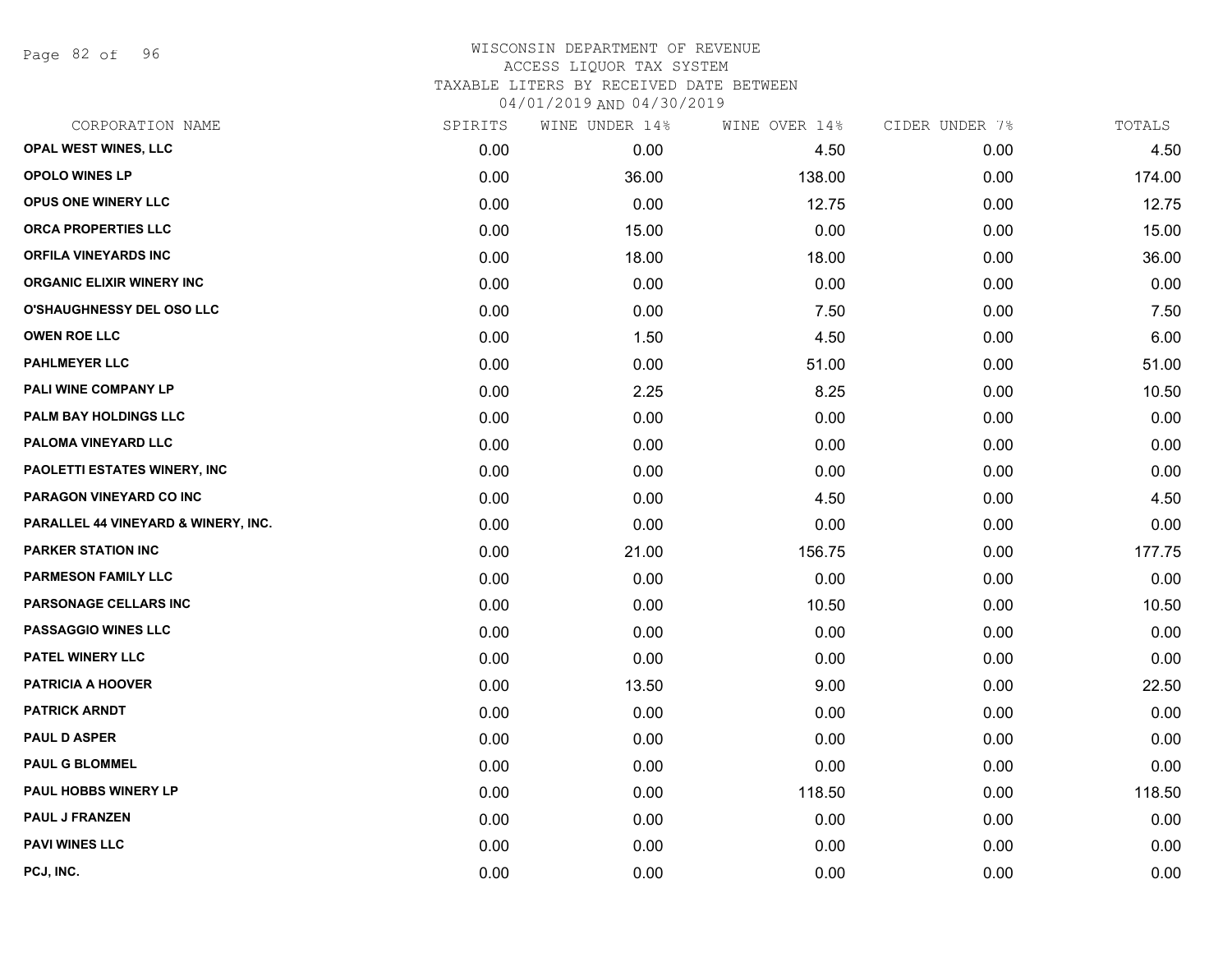| CORPORATION NAME                            | SPIRITS | WINE UNDER 14% | WINE OVER 14% | CIDER UNDER 7% | TOTALS   |
|---------------------------------------------|---------|----------------|---------------|----------------|----------|
| PEACHY CANYON WINERY                        | 0.00    | 0.00           | 0.00          | 0.00           | 0.00     |
| PEAR VALLEY VINEYARD, INC.                  | 0.00    | 0.00           | 9.00          | 0.00           | 9.00     |
| PEAY VINEYARDS LLC                          | 0.00    | 0.00           | 0.00          | 0.00           | 0.00     |
| PEJU FAMILY OPERATING PARTNERSHIP LP        | 0.00    | 155.25         | 322.13        | 0.00           | 477.38   |
| PELLEGRINI RANCHES INC                      | 0.00    | 8.25           | 8.25          | 0.00           | 16.50    |
| PENROSE HILL, LIMITED                       | 0.00    | 3,669.75       | 2,747.25      | 0.00           | 6,417.00 |
| PEPPER BRIDGE WINERY LLC                    | 0.00    | 0.00           | 11.25         | 0.00           | 11.25    |
| PERNOD RICARD KENWOOD HOLDING LLC           | 0.00    | 42.00          | 58.50         | 0.00           | 100.50   |
| <b>PERVINO INC</b>                          | 0.00    | 7.31           | 0.00          | 0.00           | 7.31     |
| PETER FRANUS WINE COMPANY INC               | 0.00    | 0.00           | 9.00          | 0.00           | 9.00     |
| PETER MICHAEL WINERY                        | 0.00    | 0.00           | 21.00         | 0.00           | 21.00    |
| PETRONI VINEYARDS LLC                       | 0.00    | 0.00           | 162.75        | 0.00           | 162.75   |
| PHILIP TOGNI VINEYARD LP                    | 0.00    | 0.00           | 0.00          | 0.00           | 0.00     |
| <b>PHILLIPS FARMS LLC</b>                   | 0.00    | 30.00          | 187.50        | 0.00           | 217.50   |
| <b>PIEPERTK LLC</b>                         | 0.00    | 0.00           | 0.00          | 0.00           | 0.00     |
| PINA CELLARS LP                             | 0.00    | 0.00           | 2.25          | 0.00           | 2.25     |
| PINE RIDGE WINERY LLC                       | 0.00    | 314.25         | 704.25        | 0.00           | 1,018.50 |
| <b>PJK WINERY LLC</b>                       | 0.00    | 33.00          | 79.50         | 0.00           | 112.50   |
| PONZI VINEYARDS, LLC                        | 0.00    | 21.75          | 9.75          | 0.00           | 31.50    |
| POPE VALLEY WINERY LLC                      | 0.00    | 3.00           | 6.00          | 0.00           | 9.00     |
| PORTER FAMILY VINEYARDS LLC                 | 0.00    | 7.50           | 75.75         | 0.00           | 83.25    |
| <b>POTT WINE</b>                            | 0.00    | 0.00           | 0.00          | 0.00           | 0.00     |
| <b>PRAGER WINERY &amp; PORT WORKS, INC.</b> | 0.00    | 0.00           | 0.50          | 0.00           | 0.50     |
| <b>PRAIRIE BERRY LLC</b>                    | 0.00    | 718.50         | 0.00          | 0.00           | 718.50   |
| <b>PRAIRIE HAWK WINERY INC</b>              | 0.00    | 0.00           | 0.00          | 0.00           | 0.00     |
| PRECEPT BRANDS LLC                          | 0.00    | 210.65         | 18.75         | 0.00           | 229.40   |
| <b>PREMIUM VINTNERS LLC</b>                 | 0.00    | 0.00           | 9.00          | 0.00           | 9.00     |
| PRESQU'ILE WINERY                           | 0.00    | 0.00           | 0.00          | 0.00           | 0.00     |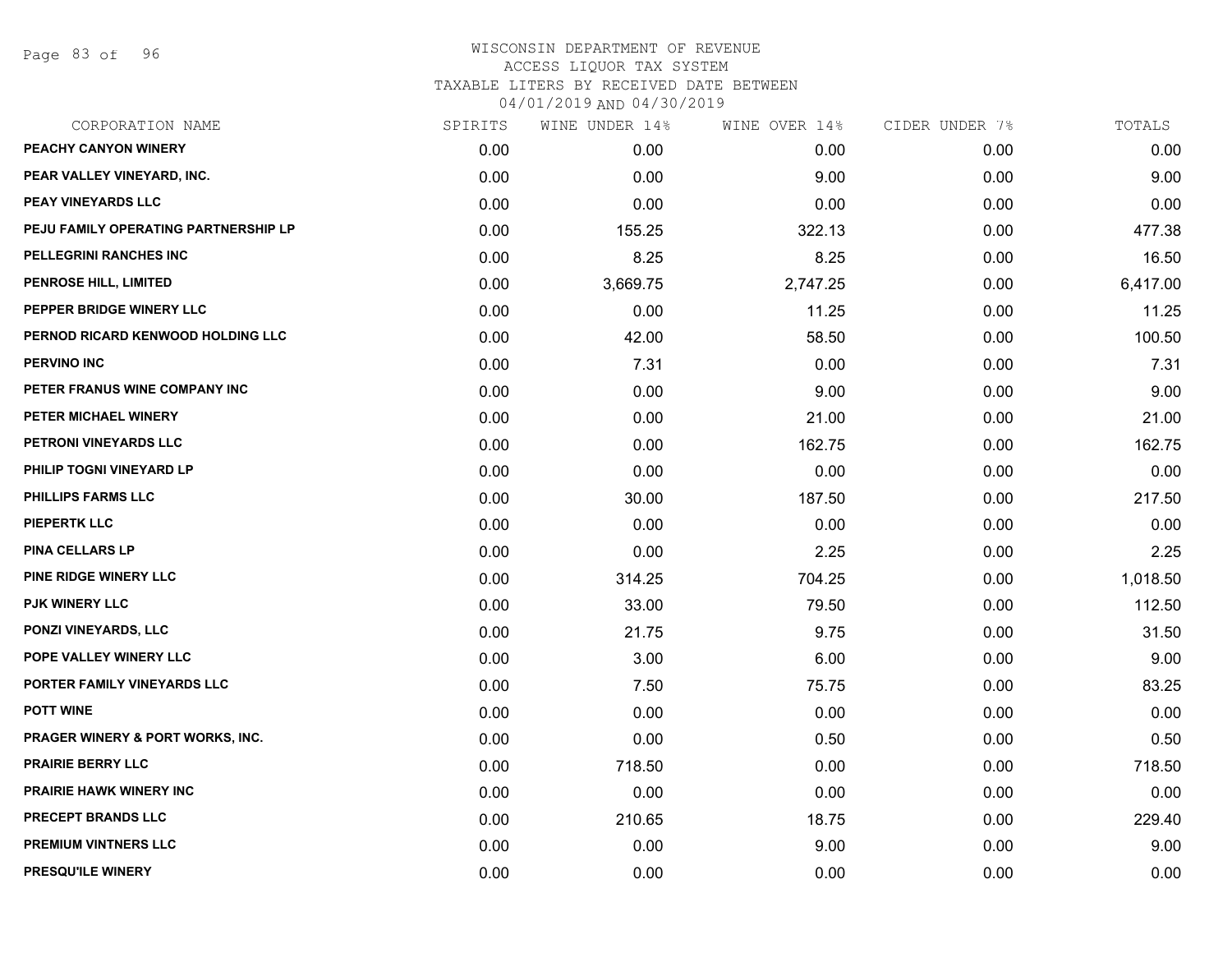| CORPORATION NAME                         | SPIRITS | WINE UNDER 14% | WINE OVER 14% | CIDER UNDER 7% | TOTALS |
|------------------------------------------|---------|----------------|---------------|----------------|--------|
| PRIDE MOUNTAIN VINEYARDS LLC             | 0.00    | 0.00           | 326.25        | 0.00           | 326.25 |
| <b>PRINCE MICHEL LLC</b>                 | 0.00    | 0.00           | 0.00          | 0.00           | 0.00   |
| <b>PROMONTORY LLC</b>                    | 0.00    | 0.00           | 0.00          | 0.00           | 0.00   |
| <b>PWG LLC</b>                           | 0.00    | 0.00           | 15.75         | 0.00           | 15.75  |
| <b>QUADY SOUTH WINERY LLC</b>            | 0.00    | 16.50          | 8.25          | 0.00           | 24.75  |
| QUILCEDA CREEK VINTNERS INC              | 0.00    | 0.00           | 0.00          | 0.00           | 0.00   |
| <b>QUIXOTE WINERY, LLC</b>               | 0.00    | 0.00           | 6.75          | 0.00           | 6.75   |
| RADIO-COTEAU WINE CELLARS LLC            | 0.00    | 10.50          | 0.00          | 0.00           | 10.50  |
| <b>RAMAZZOTTI WINES LLC</b>              | 0.00    | 27.00          | 4.50          | 0.00           | 31.50  |
| <b>RAMEY WINE CELLARS INC</b>            | 0.00    | 0.00           | 4.50          | 0.00           | 4.50   |
| <b>RAPTOR RIDGE WINERY LLC</b>           | 0.00    | 9.00           | 4.50          | 0.00           | 13.50  |
| RASA VINEYARDS, LLC                      | 0.00    | 6.75           | 18.75         | 0.00           | 25.50  |
| <b>RAYMOND SIGNORELLO</b>                | 0.00    | 0.00           | 0.00          | 0.00           | 0.00   |
| <b>RAYMOND VINEYARD &amp; CELLAR INC</b> | 0.00    | 6.00           | 126.75        | 0.00           | 132.75 |
| <b>RB WINE ASSOCIATES LLC</b>            | 0.00    | 15.00          | 0.50          | 0.00           | 15.50  |
| <b>RBZ VINEYARDS LLC</b>                 | 0.00    | 0.75           | 67.50         | 0.00           | 68.25  |
| <b>RED CAR WINE COMPANY LLC</b>          | 0.00    | 36.00          | 0.00          | 0.00           | 36.00  |
| <b>RED MARE WINES LLC</b>                | 0.00    | 0.00           | 0.00          | 0.00           | 0.00   |
| <b>RED OAK VINEYARD INC</b>              | 0.00    | 0.00           | 0.00          | 0.00           | 0.00   |
| <b>REGUSCI WINERY INC</b>                | 0.00    | 0.00           | 135.75        | 0.00           | 135.75 |
| <b>REN ACQUISITION INC</b>               | 0.00    | 0.00           | 0.00          | 0.00           | 0.00   |
| <b>REVANA FAMILY PARTNERS LP</b>         | 0.00    | 11.25          | 5.25          | 0.00           | 16.50  |
| <b>REVANA FAMILY PARTNERS LP</b>         | 0.00    | 0.00           | 60.75         | 0.00           | 60.75  |
| <b>REVELRY VINTNERS LLC</b>              | 0.00    | 0.00           | 1.50          | 0.00           | 1.50   |
| <b>REYNOLDS CREATIVE PRODUCTS INC</b>    | 0.00    | 6.75           | 88.50         | 0.00           | 95.25  |
| <b>RHYS VINEYARDS LLC</b>                | 0.00    | 0.00           | 0.00          | 0.00           | 0.00   |
| <b>RICHARD A LUMPKIN</b>                 | 0.00    | 0.00           | 0.00          | 0.00           | 0.00   |
| <b>RICHARD E LIBBY</b>                   | 0.00    | 0.00           | 0.00          | 0.00           | 0.00   |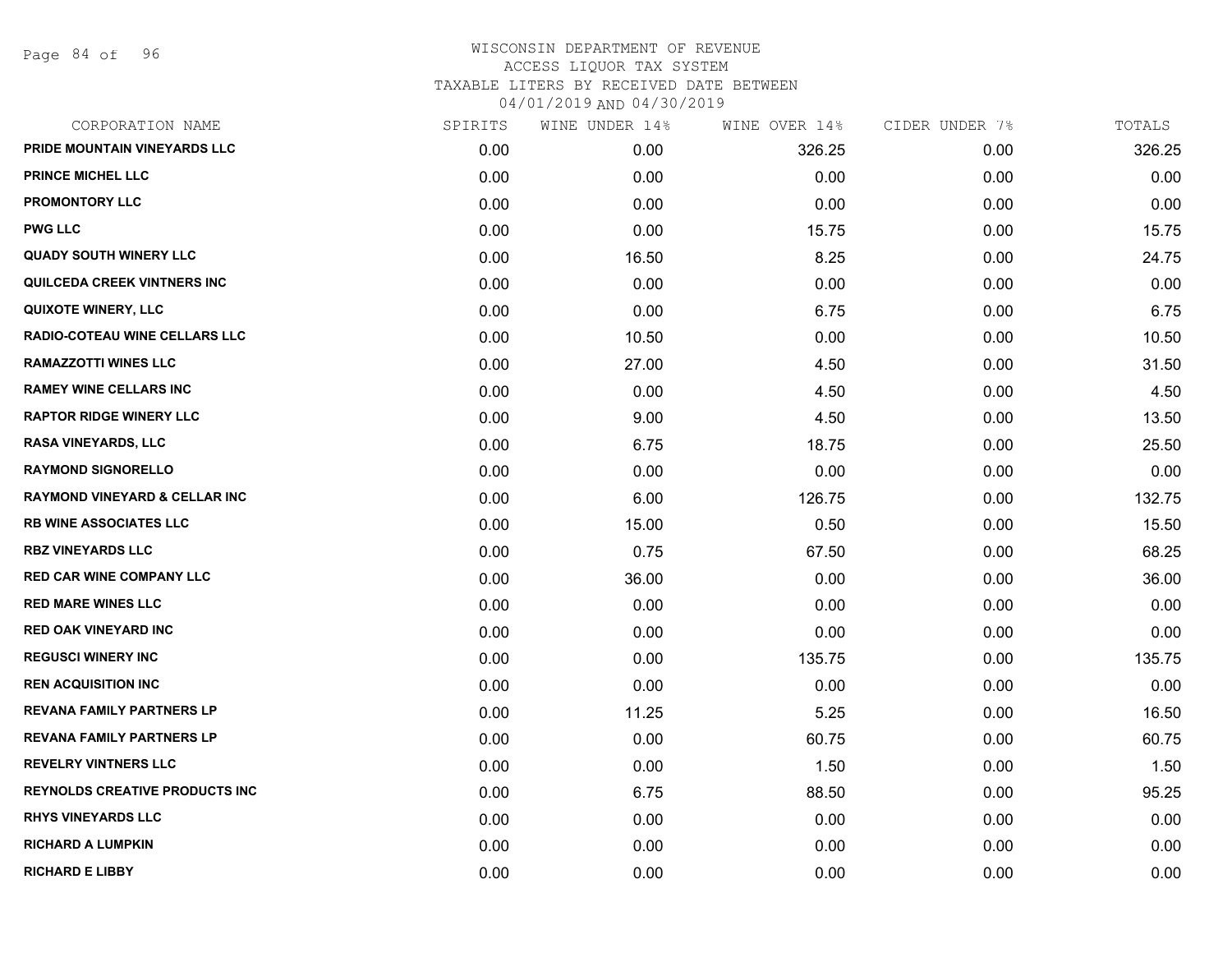Page 85 of 96

| CORPORATION NAME                            | SPIRITS | WINE UNDER 14% | WINE OVER 14% | CIDER UNDER 7% | TOTALS   |
|---------------------------------------------|---------|----------------|---------------|----------------|----------|
| <b>RICHARD FORTUNE</b>                      | 0.00    | 0.00           | 0.00          | 0.00           | 0.00     |
| <b>RIDGE VINEYARDS INC</b>                  | 0.00    | 171.75         | 483.00        | 0.00           | 654.75   |
| <b>RIGHT SIDE LLC</b>                       | 0.00    | 76.50          | 114.00        | 0.00           | 190.50   |
| <b>RIVER BEND VINEYARD &amp; WINERY LLC</b> | 0.00    | 0.00           | 0.00          | 0.00           | 0.00     |
| <b>RIVER VALLEY VINEYARD INC</b>            | 0.00    | 48.75          | 4.94          | 0.00           | 53.69    |
| <b>RIVERBENCH LLC</b>                       | 0.00    | 9.75           | 4.50          | 0.00           | 14.25    |
| <b>ROBERT CRAIG WINERY LP</b>               | 0.00    | 0.00           | 108.00        | 0.00           | 108.00   |
| <b>ROBERT FOLEY LLC</b>                     | 0.00    | 0.00           | 0.00          | 0.00           | 0.00     |
| <b>ROBERT J BRAKESMAN</b>                   | 0.00    | 0.00           | 23.25         | 0.00           | 23.25    |
| <b>ROBERT MUELLER CELLARS</b>               | 0.00    | 0.00           | 13.50         | 0.00           | 13.50    |
| ROBERT YOUNG ESTATE WINERY LLC              | 0.00    | 0.00           | 82.50         | 0.00           | 82.50    |
| <b>ROBIN PFEIFFER</b>                       | 0.00    | 0.00           | 0.00          | 0.00           | 0.00     |
| <b>ROBLAR LLC</b>                           | 0.00    | 99.00          | 58.50         | 0.00           | 157.50   |
| ROCCA FAMILY VINEYARDS INC                  | 0.00    | 0.00           | 0.00          | 0.00           | 0.00     |
| <b>ROCHE WINERY LLC</b>                     | 0.00    | 13.13          | 66.00         | 0.00           | 79.13    |
| <b>ROCK N WOOL WINERY LLC</b>               | 0.00    | 0.00           | 0.00          | 0.00           | 0.00     |
| ROCK WALL WINE COMPANY INC                  | 0.00    | 2.25           | 2.25          | 0.00           | 4.50     |
| <b>ROEDERER ESTATE INC</b>                  | 0.00    | 0.00           | 0.00          | 0.00           | 0.00     |
| <b>ROMBAUER VINEYARDS INC</b>               | 0.00    | 0.00           | 1,041.02      | 0.00           | 1,041.02 |
| <b>RONALD L FENOLIO</b>                     | 0.00    | 0.00           | 0.00          | 0.00           | 0.00     |
| <b>RONALD T RUBIN</b>                       | 0.00    | 0.00           | 0.00          | 0.00           | 0.00     |
| <b>ROUND HILL CELLARS</b>                   | 0.00    | 8.25           | 25.50         | 0.00           | 33.75    |
| <b>ROUND POND ESTATE LLC</b>                | 0.00    | 0.00           | 93.00         | 0.00           | 93.00    |
| <b>ROWLEY ESTATES LLC</b>                   | 0.00    | 35.25          | 0.00          | 0.00           | 35.25    |
| RRJ REAL PROPERTIES LLC                     | 0.00    | 3.00           | 9.00          | 0.00           | 12.00    |
| <b>RUDD WINES INC</b>                       | 0.00    | 2.25           | 30.75         | 0.00           | 33.00    |
| <b>RUDIUS WINES, LLC</b>                    | 0.00    | 810.00         | 0.00          | 0.00           | 810.00   |
| <b>RUSHFORD MEADERY AND WINERY LLC</b>      | 0.00    | 0.00           | 0.00          | 0.00           | 0.00     |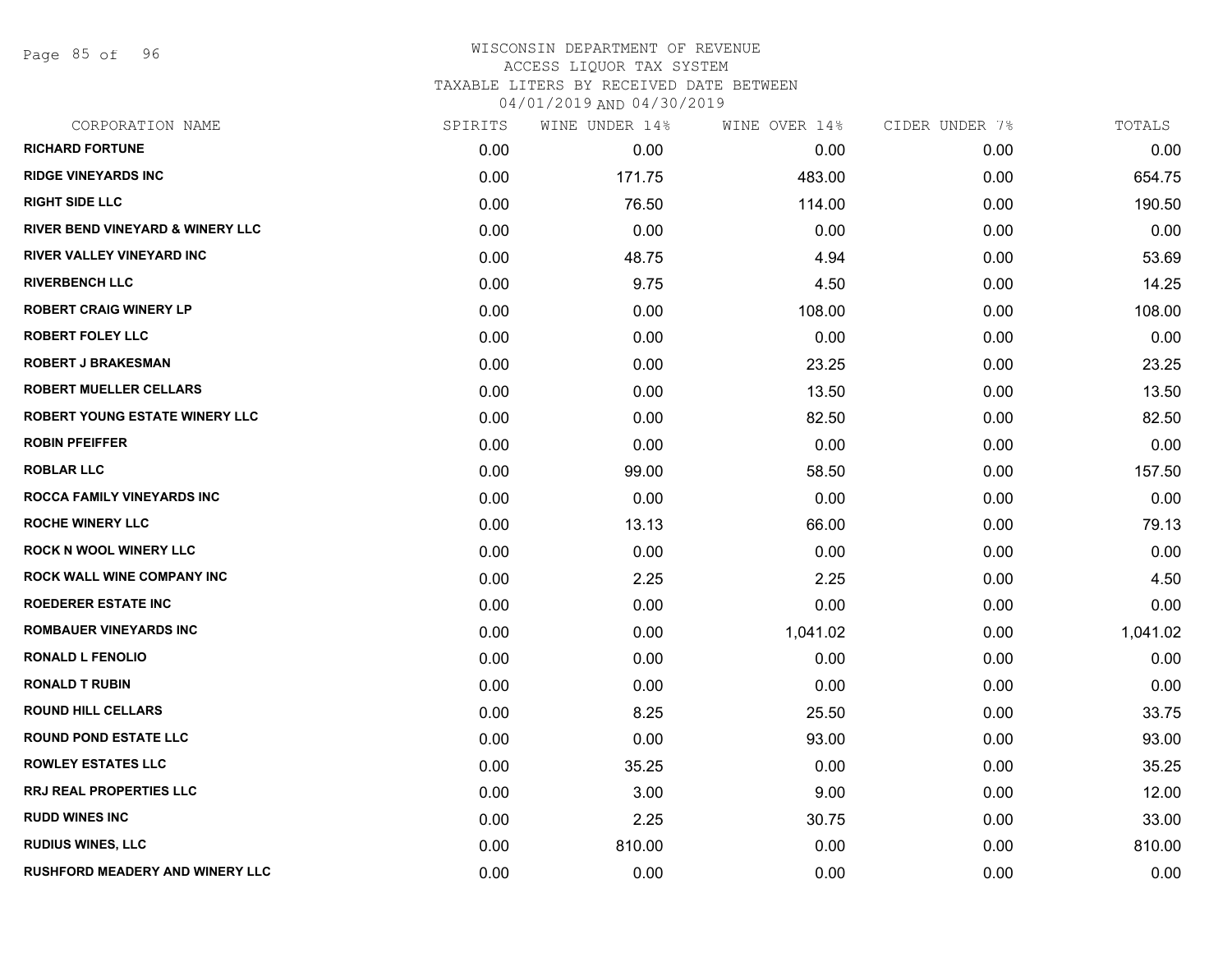Page 86 of 96

## WISCONSIN DEPARTMENT OF REVENUE ACCESS LIQUOR TAX SYSTEM

TAXABLE LITERS BY RECEIVED DATE BETWEEN

| CORPORATION NAME                              | SPIRITS | WINE UNDER 14% | WINE OVER 14% | CIDER UNDER 7% | TOTALS |
|-----------------------------------------------|---------|----------------|---------------|----------------|--------|
| <b>RUTHERFORD HILL WINERY LLC</b>             | 0.00    | 160.88         | 231.00        | 0.00           | 391.88 |
| <b>RYAN PRELLWITZ</b>                         | 0.00    | 0.00           | 0.00          | 0.00           | 0.00   |
| <b>SLJ GROUP INC</b>                          | 0.00    | 0.00           | 0.00          | 0.00           | 0.00   |
| <b>SAINTSBURY LLC</b>                         | 0.00    | 36.75          | 18.00         | 0.00           | 54.75  |
| <b>SAMUEL P BAXTER</b>                        | 0.00    | 0.75           | 9.75          | 0.00           | 10.50  |
| <b>SANDHI VINTNERS LLC</b>                    | 0.00    | 7.50           | 0.00          | 0.00           | 7.50   |
| <b>SANDPOINT WINES</b>                        | 0.00    | 0.00           | 0.00          | 0.00           | 0.00   |
| <b>SANFORD WINERY COMPANY LP</b>              | 0.00    | 56.25          | 21.00         | 0.00           | 77.25  |
| <b>SARAH J SHADONIX</b>                       | 0.00    | 0.00           | 0.00          | 0.00           | 0.00   |
| <b>SAUCELITO CANYON LP</b>                    | 0.00    | 12.00          | 0.00          | 0.00           | 12.00  |
| SAVANNAH CHANELLE VINEYARDS INC               | 0.00    | 0.00           | 0.00          | 0.00           | 0.00   |
| <b>SAVIAH ROSE WINERY LLC</b>                 | 0.00    | 0.00           | 4.50          | 0.00           | 4.50   |
| <b>SAXUM VINEYARDS INC</b>                    | 0.00    | 0.00           | 97.50         | 0.00           | 97.50  |
| <b>SBRAGIA FAMILY VINEYARDS LLC</b>           | 0.00    | 0.00           | 2.25          | 0.00           | 2.25   |
| <b>SCHEID VINEYARDS CALIFORNIA INC</b>        | 0.00    | 26.25          | 3.00          | 0.00           | 29.25  |
| <b>SCHLOSSADLER INC</b>                       | 0.00    | 0.00           | 0.00          | 0.00           | 0.00   |
| <b>SCHRADER CELLARS LLC</b>                   | 0.00    | 0.00           | 0.00          | 0.00           | 0.00   |
| <b>SCHRAMSBERG VINEYARDS CO INC</b>           | 0.00    | 518.25         | 132.00        | 0.00           | 650.25 |
| <b>SCHUG WINERY LLC</b>                       | 0.00    | 93.00          | 43.50         | 0.00           | 136.50 |
| <b>SCHWEIGER VINEYARDS INC</b>                | 0.00    | 48.75          | 87.75         | 0.00           | 136.50 |
| <b>SCREAMING EAGLE LLC</b>                    | 0.00    | 2.25           | 30.75         | 0.00           | 33.00  |
| <b>SEAVER VINEYARDS LLC</b>                   | 0.00    | 0.00           | 9.75          | 0.00           | 9.75   |
| <b>SEAVEY VINEYARD LP</b>                     | 0.00    | 0.75           | 9.75          | 0.00           | 10.50  |
| <b>SEBASTOPOL VINEYARDS &amp; WINERY CORP</b> | 0.00    | 0.00           | 0.00          | 0.00           | 0.00   |
| <b>SELBY ENTERPRISES INC</b>                  | 0.00    | 0.00           | 27.00         | 0.00           | 27.00  |
| <b>SEQUOIA GROVE VINEYARDS LP</b>             | 0.00    | 6.75           | 193.50        | 0.00           | 200.25 |
| <b>SEVEN STONES WINERY LLC</b>                | 0.00    | 0.00           | 0.00          | 0.00           | 0.00   |
| <b>SHADY LADIES LLC</b>                       | 0.00    | 0.00           | 0.00          | 0.00           | 0.00   |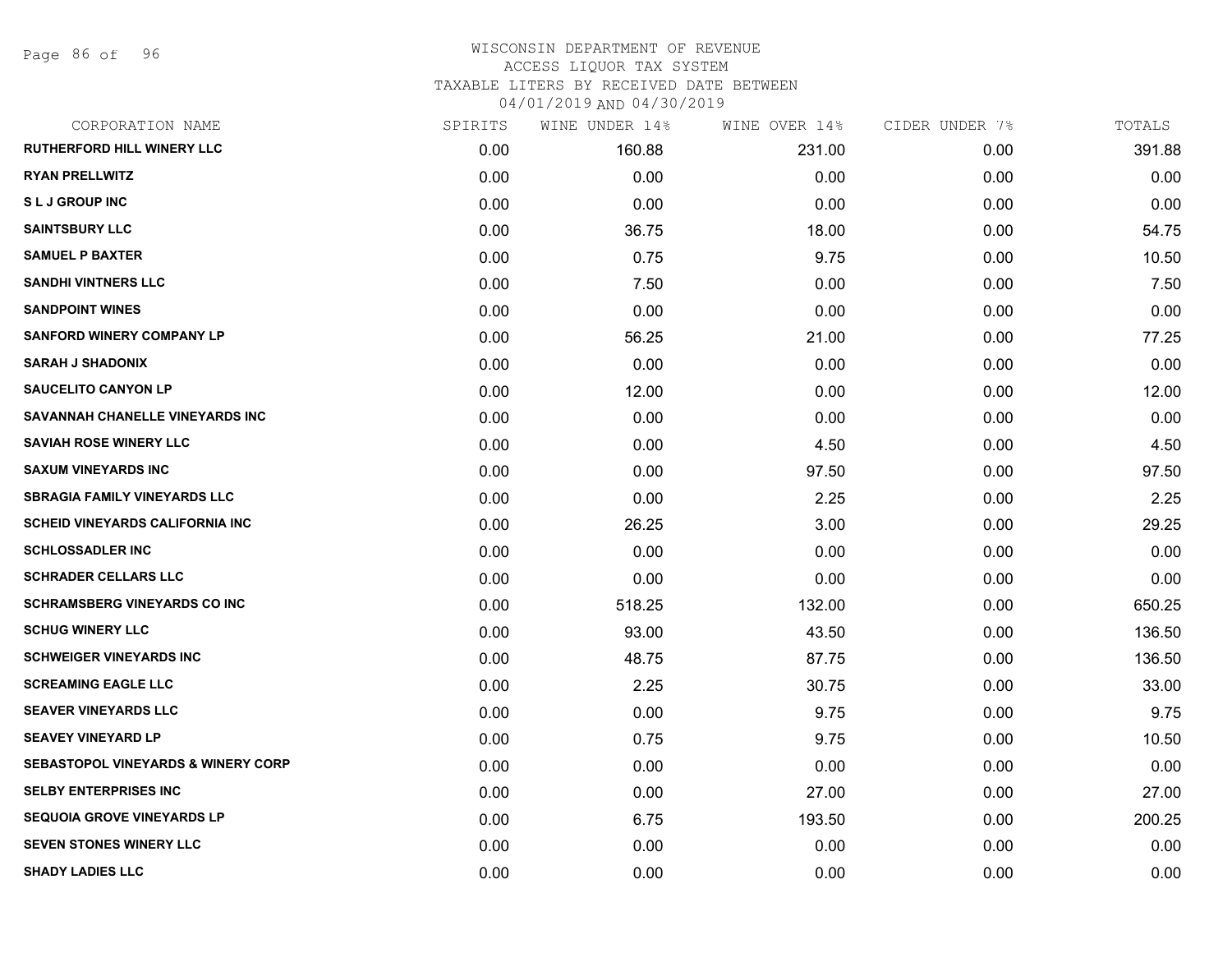Page 87 of 96

| CORPORATION NAME                    | SPIRITS | WINE UNDER 14% | WINE OVER 14% | CIDER UNDER 7% | TOTALS |
|-------------------------------------|---------|----------------|---------------|----------------|--------|
| <b>SHAFER VINEYARDS INC</b>         | 0.00    | 0.00           | 72.00         | 0.00           | 72.00  |
| <b>SHANNON RIDGE INC</b>            | 0.00    | 10.50          | 1.50          | 0.00           | 12.00  |
| <b>SHARON L PINGEL</b>              | 0.00    | 0.00           | 0.00          | 0.00           | 0.00   |
| <b>SHELDRAKE POINT VINEYARD LLC</b> | 0.00    | 0.00           | 0.00          | 0.00           | 0.00   |
| SHELTON-MACKENZIE WINE COMPANY      | 0.00    | 0.00           | 1.50          | 0.00           | 1.50   |
| <b>SHERRY HARDIE</b>                | 0.00    | 0.00           | 0.00          | 0.00           | 0.00   |
| <b>SHERWIN FAMILY VINEYARDS LLC</b> | 0.00    | 0.00           | 0.75          | 0.00           | 0.75   |
| <b>SIERRA SUNRISE VINEYARDS</b>     | 0.00    | 4.50           | 18.00         | 0.00           | 22.50  |
| SILVER OAK WINE CELLARS LLC         | 0.00    | 49.50          | 111.75        | 0.00           | 161.25 |
| SILVER TRIDENT WINERY LLC           | 0.00    | 0.00           | 19.50         | 0.00           | 19.50  |
| <b>SINE QUA NON INC</b>             | 0.00    | 0.00           | 196.50        | 0.00           | 196.50 |
| SINNIPEE VALLEY VINEYARD LLC        | 0.00    | 0.00           | 0.00          | 0.00           | 0.00   |
| <b>SINSKEY VINEYARDS INC</b>        | 0.00    | 0.00           | 0.00          | 0.00           | 0.00   |
| <b>SIX SIGMA WINERY LLC</b>         | 0.00    | 3.75           | 0.75          | 0.00           | 4.50   |
| <b>SKYWALKER VINEYARDS, LLC</b>     | 0.00    | 15.00          | 0.00          | 0.00           | 15.00  |
| <b>SMALL VINES WINES INC</b>        | 0.00    | 0.00           | 0.00          | 0.00           | 0.00   |
| SMITH ANDERSON ENTERPRISES INC      | 0.00    | 0.00           | 0.00          | 0.00           | 0.00   |
| <b>SOCIAL ENJOYMENTS LLC</b>        | 0.00    | 0.00           | 0.00          | 0.00           | 0.00   |
| <b>SOKOL BLOSSER LTD</b>            | 0.00    | 72.00          | 12.75         | 0.00           | 84.75  |
| <b>SOMERSTON WINE COMPANY, LLC</b>  | 0.00    | 0.00           | 41.00         | 0.00           | 41.00  |
| <b>SONJA MAGDEVSKI</b>              | 0.00    | 0.00           | 0.00          | 0.00           | 0.00   |
| SONOMA-CUTRER VINEYARDS INC         | 0.00    | 65.25          | 99.75         | 0.00           | 165.00 |
| SOUTH COAST WINERY INC              | 0.00    | 40.50          | 22.50         | 0.00           | 63.00  |
| <b>SP GROSSNICKLE LLC</b>           | 0.00    | 9.75           | 1.50          | 0.00           | 11.25  |
| <b>SPANOS BERBERIAN WINERY LLC</b>  | 0.00    | 3.00           | 93.00         | 0.00           | 96.00  |
| <b>SPARKLING OREGON LLC</b>         | 0.00    | 9.00           | 0.00          | 0.00           | 9.00   |
| SPIRITS OF NORWAY VINEYARD LLC      | 0.00    | 0.00           | 0.00          | 0.00           | 0.00   |
| <b>SPOTTSWOODE WINERY INC</b>       | 0.00    | 0.00           | 0.00          | 0.00           | 0.00   |
|                                     |         |                |               |                |        |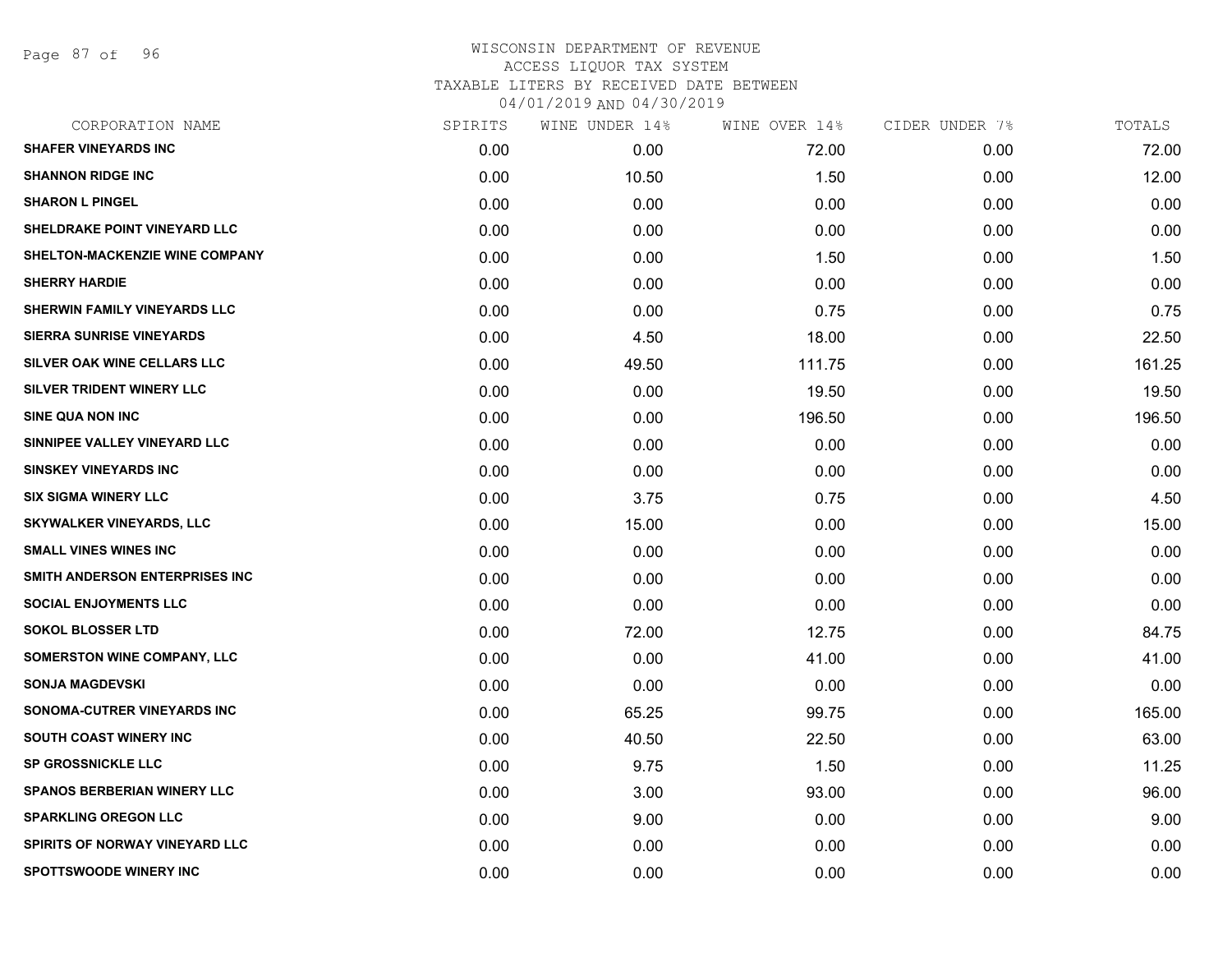| CORPORATION NAME                           | SPIRITS | WINE UNDER 14% | WINE OVER 14% | CIDER UNDER 7% | TOTALS |
|--------------------------------------------|---------|----------------|---------------|----------------|--------|
| <b>SPRECHER BREWING COMPANY, INC.</b>      | 0.00    | 0.00           | 0.00          | 0.00           | 0.00   |
| <b>SPRING MOUNTAIN VINEYARD INC</b>        | 0.00    | 142.50         | 75.00         | 0.00           | 217.50 |
| <b>SPURGEON VINEYARDS &amp; WINERY LLC</b> | 0.00    | 0.00           | 0.00          | 0.00           | 0.00   |
| <b>SQUIX LLC</b>                           | 0.00    | 66.75          | 29.00         | 0.00           | 95.75  |
| <b>ST HELENA ESTATE LLC</b>                | 0.00    | 0.00           | 36.00         | 0.00           | 36.00  |
| <b>ST JAMES WINERY INC</b>                 | 0.00    | 79.50          | 0.75          | 0.00           | 80.25  |
| ST JULIAN WINE COMPANY INC                 | 0.00    | 472.64         | 28.50         | 0.00           | 501.14 |
| <b>ST SUPERY INC</b>                       | 0.00    | 51.00          | 144.75        | 0.00           | 195.75 |
| ST. FRANCIS WINERY & VINEYARD L.P.         | 0.00    | 0.00           | 499.50        | 0.00           | 499.50 |
| STAGLIN FAMILY VINEYARD LLC                | 0.00    | 0.00           | 18.00         | 0.00           | 18.00  |
| <b>STAG'S LEAP WINE CELLARS LLC</b>        | 0.00    | 3.75           | 303.75        | 0.00           | 307.50 |
| <b>STANDING JOURNEY LLC</b>                | 0.00    | 37.50          | 463.50        | 0.00           | 501.00 |
| STE MICHELLE WINE ESTATES LTD              | 0.00    | 80.00          | 443.25        | 0.00           | 523.25 |
| <b>STEPHAN VINEYARD INC</b>                | 0.00    | 4.50           | 117.00        | 0.00           | 121.50 |
| <b>STEPHEN M KENNEDY</b>                   | 0.00    | 0.00           | 0.00          | 0.00           | 0.00   |
| <b>STEPHEN M REUSTLE</b>                   | 0.00    | 6.00           | 0.00          | 0.00           | 6.00   |
| STEPHEN W. PARRY AND SUSAN F. PARRY        | 0.00    | 0.00           | 0.00          | 0.00           | 0.00   |
| <b>STEVEN DEBAKER</b>                      | 0.00    | 0.00           | 0.00          | 0.00           | 0.00   |
| <b>STEVEN KENT LLC</b>                     | 0.00    | 0.00           | 3.00          | 0.00           | 3.00   |
| STEVEN M & JUDITH A JACOBSON LLC           | 0.00    | 0.00           | 0.00          | 0.00           | 0.00   |
| <b>STEVEN N LEDSON</b>                     | 0.00    | 90.75          | 158.25        | 0.00           | 249.00 |
| <b>STEWART CELLARS, LLC</b>                | 0.00    | 1.50           | 15.00         | 0.00           | 16.50  |
| <b>STOLLER VINEYARDS INC</b>               | 0.00    | 0.00           | 1.50          | 0.00           | 1.50   |
| <b>STOLPMAN VINEYARDS LLC</b>              | 0.00    | 0.75           | 8.25          | 0.00           | 9.00   |
| <b>STONE EDGE WINERY LLC</b>               | 0.00    | 6.00           | 7.50          | 0.00           | 13.50  |
| STONE HILL WINE CO INC                     | 0.00    | 261.38         | 18.50         | 0.00           | 279.88 |
| <b>STONECUSHION INC</b>                    | 0.00    | 0.00           | 364.50        | 0.00           | 364.50 |
| STONEHAUS WINERY, INC.                     | 0.00    | 9.75           | 0.00          | 0.00           | 9.75   |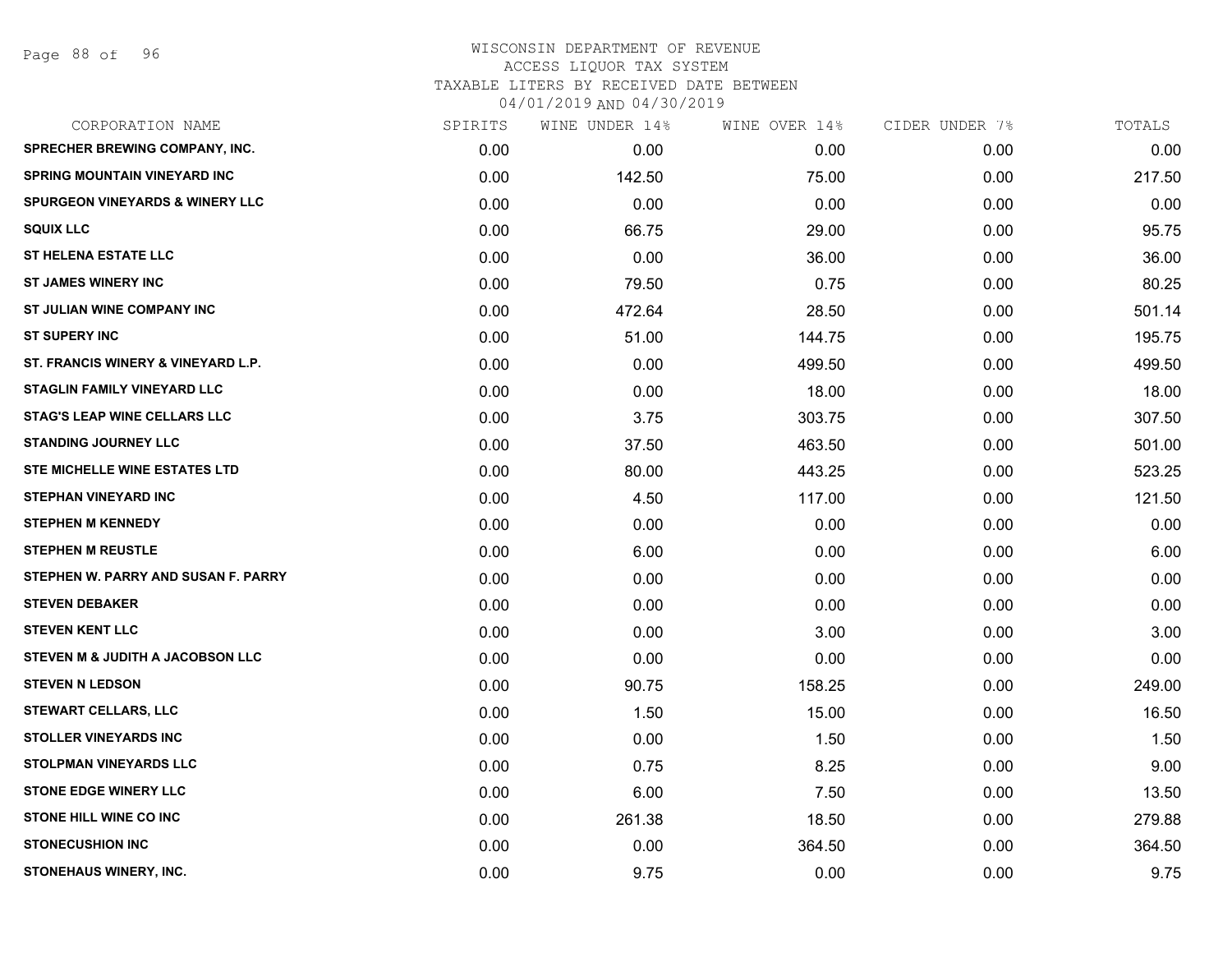Page 89 of 96

| CORPORATION NAME                           | SPIRITS | WINE UNDER 14% | WINE OVER 14% | CIDER UNDER 7% | TOTALS |
|--------------------------------------------|---------|----------------|---------------|----------------|--------|
| <b>STONES THROW WINERY INC</b>             | 0.00    | 0.00           | 0.00          | 0.00           | 0.00   |
| <b>STONY HILL VINEYARD INC</b>             | 0.00    | 108.00         | 0.00          | 0.00           | 108.00 |
| STORYBOOK MOUNTAIN WINERY INC              | 0.00    | 0.00           | 27.75         | 0.00           | 27.75  |
| <b>SULPHUR SPRINGS WINERY LLC</b>          | 0.00    | 0.00           | 6.75          | 0.00           | 6.75   |
| <b>SUMMERS WINERY LLC</b>                  | 0.00    | 14.63          | 27.00         | 0.00           | 41.63  |
| <b>SUMMERWOOD WINERY &amp; INN INC</b>     | 0.00    | 0.00           | 12.00         | 0.00           | 12.00  |
| <b>SUNSET HOLLOW RANCH</b>                 | 0.00    | 0.00           | 0.00          | 0.00           | 0.00   |
| <b>SUNSET POINT WINERY LLC</b>             | 0.00    | 0.00           | 0.00          | 0.00           | 0.00   |
| <b>SUNSTONE VINEYARDS &amp; WINERY INC</b> | 0.00    | 9.00           | 20.25         | 0.00           | 29.25  |
| <b>SUSAN M BOSWELL</b>                     | 0.00    | 0.00           | 16.50         | 0.00           | 16.50  |
| <b>SUTTER HOME WINERY INC</b>              | 0.00    | 142.47         | 160.14        | 0.00           | 302.61 |
| <b>SWEAZEY WINERY INVESTMENT LLC</b>       | 0.00    | 41.25          | 26.25         | 0.00           | 67.50  |
| <b>SWEET CHEEKS VINEYARDS INC</b>          | 0.00    | 10.50          | 0.00          | 0.00           | 10.50  |
| <b>TABLAS CREEK VINEYARD LP</b>            | 0.00    | 152.75         | 154.50        | 0.00           | 307.25 |
| <b>TAFT STREET INC</b>                     | 0.00    | 0.00           | 0.00          | 0.00           | 0.00   |
| <b>TAKARA SAKE USA INC</b>                 | 0.00    | 7.88           | 0.00          | 0.00           | 7.88   |
| <b>TALLEY VINEYARDS INC</b>                | 0.00    | 13.50          | 0.00          | 0.00           | 13.50  |
| <b>TAMBER BEY VINEYARDS LLC</b>            | 0.00    | 25.50          | 32.25         | 0.00           | 57.75  |
| <b>TANDEM WINES LLC</b>                    | 0.00    | 4.50           | 0.00          | 0.00           | 4.50   |
| <b>TARA BELLA WINERY LLC</b>               | 0.00    | 1.50           | 0.00          | 0.00           | 1.50   |
| <b>TEALE CREEK ASSOCIATES</b>              | 0.00    | 12.00          | 44.25         | 0.00           | 56.25  |
| <b>TENBA RIDGE WINERY LLC</b>              | 0.00    | 0.00           | 0.00          | 0.00           | 0.00   |
| <b>TERRA VINUM LLC</b>                     | 0.00    | 0.00           | 0.00          | 0.00           | 0.00   |
| <b>TERRAVANT WINE COMPANY LLC</b>          | 0.00    | 0.00           | 0.00          | 0.00           | 0.00   |
| <b>TESTAROSSA VINEYARDS LLC</b>            | 0.00    | 0.00           | 0.00          | 0.00           | 0.00   |
| <b>TEXAS FULFILLMENT SERVICES</b>          | 0.00    | 0.00           | 0.00          | 0.00           | 0.00   |
| THE BIALE ESTATE                           | 0.00    | 10.50          | 146.25        | 0.00           | 156.75 |
| THE BRANDER VINEYARD                       | 0.00    | 13.50          | 0.00          | 0.00           | 13.50  |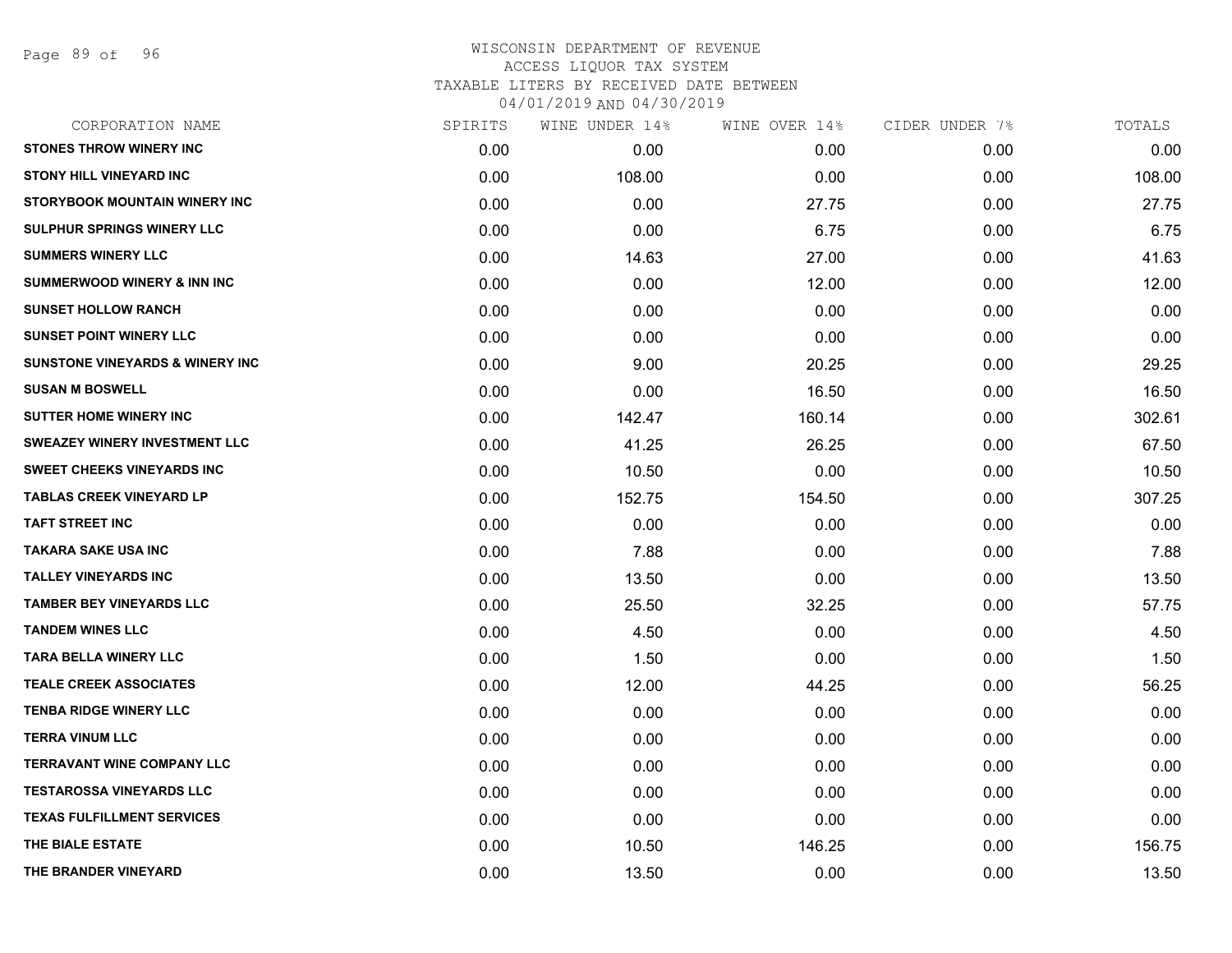Page 90 of 96

| CORPORATION NAME                          | SPIRITS | WINE UNDER 14% | WINE OVER 14% | CIDER UNDER 7% | TOTALS |
|-------------------------------------------|---------|----------------|---------------|----------------|--------|
| THE CELLAR LLC                            | 0.00    | 0.00           | 0.00          | 0.00           | 0.00   |
| THE GAINEY VINEYARD                       | 0.00    | 0.00           | 0.00          | 0.00           | 0.00   |
| THE HARDER GROUP INC                      | 0.00    | 0.00           | 0.00          | 0.00           | 0.00   |
| THE HESS COLLECTION WINERY                | 0.00    | 81.00          | 165.75        | 0.00           | 246.75 |
| THE HOGUE CELLARS LTD                     | 0.00    | 0.00           | 0.00          | 0.00           | 0.00   |
| THE INFINITE MONKEY THEOREM INC           | 0.00    | 0.00           | 0.00          | 0.00           | 0.00   |
| THE LITTORAI WINES                        | 0.00    | 49.50          | 0.00          | 0.00           | 49.50  |
| THE LOCK AGRICULTURAL VENTURES LLC        | 0.00    | 2.25           | 38.25         | 0.00           | 40.50  |
| THE MASCOT WINE, LLC                      | 0.00    | 0.00           | 0.00          | 0.00           | 0.00   |
| THE MEEKER VINEYARD                       | 0.00    | 0.00           | 0.00          | 0.00           | 0.00   |
| THE MORLET SELECTION INC                  | 0.00    | 0.00           | 0.00          | 0.00           | 0.00   |
| THE MORNE WINE COMPANY                    | 0.00    | 34.50          | 3.75          | 0.00           | 38.25  |
| THE RED STITCH WINE GROUP, LLC            | 0.00    | 0.00           | 0.00          | 0.00           | 0.00   |
| THE RUM TREE, INC.                        | 0.00    | 0.00           | 0.00          | 0.00           | 0.00   |
| THE SHORES OF FAIRHAVEN INC               | 0.00    | 17.25          | 1.50          | 0.00           | 18.75  |
| THE SILVERADO VINEYARDS                   | 0.00    | 0.75           | 186.75        | 0.00           | 187.50 |
| THE VINEYARD LLC                          | 0.00    | 13.50          | 0.00          | 0.00           | 13.50  |
| THE WILLIAMSBURG WINERY LTD               | 0.00    | 12.75          | 1.50          | 0.00           | 14.25  |
| THE WINE GROUP INC                        | 0.00    | 72.75          | 385.14        | 0.00           | 457.89 |
| THE WINE VINEYARD LLC                     | 0.00    | 0.00           | 0.00          | 0.00           | 0.00   |
| THE WOODLAND TRAIL BEVERAGE COMPANY, INC. | 0.00    | 0.00           | 0.00          | 0.00           | 0.00   |
| THIRTY-ONE PRODUCTION LLC                 | 0.00    | 0.00           | 0.00          | 0.00           | 0.00   |
| THIS REALM LLC                            | 0.00    | 0.00           | 39.00         | 0.00           | 39.00  |
| <b>THOMAS C HOFFMAN</b>                   | 0.00    | 0.00           | 15.75         | 0.00           | 15.75  |
| THOMAS FOGARTY WINERY LLC                 | 0.00    | 9.00           | 3.00          | 0.00           | 12.00  |
| THOMAS L BECKMEN & JUDITH F BECKMEN       | 0.00    | 0.00           | 48.75         | 0.00           | 48.75  |
| <b>THURMAN J RODGERS</b>                  | 0.00    | 41.25          | 0.00          | 0.00           | 41.25  |
| <b>THVS CORP</b>                          | 0.00    | 10.50          | 9.75          | 0.00           | 20.25  |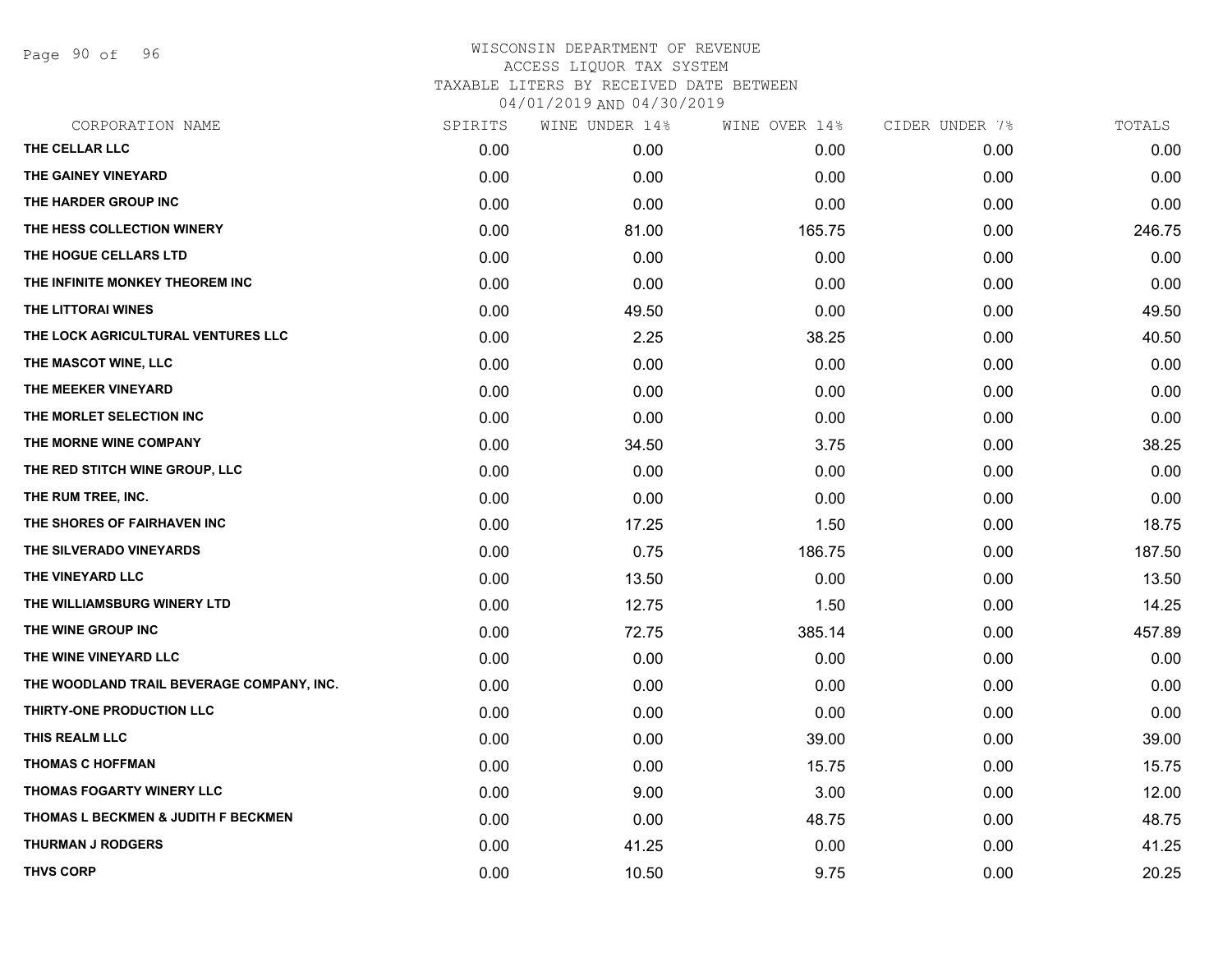Page 91 of 96

| CORPORATION NAME                       | SPIRITS | WINE UNDER 14% | WINE OVER 14% | CIDER UNDER 7% | TOTALS |
|----------------------------------------|---------|----------------|---------------|----------------|--------|
| TI BEVERAGE GROUP LTD                  | 0.00    | 0.00           | 0.00          | 0.00           | 0.00   |
| TIM BLUE WINES LLC                     | 0.00    | 0.00           | 0.00          | 0.00           | 0.00   |
| <b>TIMOTHY D GUILD</b>                 | 0.00    | 0.00           | 0.00          | 0.00           | 0.00   |
| <b>TIMOTHY P MCDONALD</b>              | 0.00    | 0.00           | 0.00          | 0.00           | 0.00   |
| TMR WINE COMPANY LLC                   | 0.00    | 0.00           | 4.50          | 0.00           | 4.50   |
| <b>TOAD HOLLOW VINEYARDS INC</b>       | 0.00    | 7.50           | 4.50          | 0.00           | 12.00  |
| <b>TOBIN JAMES CELLARS</b>             | 0.00    | 67.50          | 460.32        | 0.00           | 527.82 |
| <b>TODD KUEHL</b>                      | 0.00    | 0.00           | 0.00          | 0.00           | 0.00   |
| <b>TOLLIVER RANCH BRANDS LLC</b>       | 0.00    | 2.25           | 33.75         | 0.00           | 36.00  |
| <b>TOM MEADOWCROFT</b>                 | 0.00    | 4.50           | 9.75          | 0.00           | 14.25  |
| <b>TOMMYS TOO HIGH WINES LLC</b>       | 0.00    | 0.00           | 0.00          | 0.00           | 0.00   |
| TOUR DE FORCE WINE COMPANY LLC         | 0.00    | 0.00           | 0.00          | 0.00           | 0.00   |
| <b>TREANA WINERY LLC</b>               | 0.00    | 1.50           | 9.75          | 0.00           | 11.25  |
| TREASURY WINE ESTATES AMERICAS COMPANY | 0.00    | 0.00           | 0.00          | 0.00           | 0.00   |
| TREFETHEN VINEYARDS WINERY INC         | 0.00    | 149.25         | 202.50        | 0.00           | 351.75 |
| <b>TRENTADUE WINERY LLC</b>            | 0.00    | 46.88          | 57.75         | 0.00           | 104.63 |
| <b>TRESPASS VINEYARDS INC.</b>         | 0.00    | 0.00           | 0.00          | 0.00           | 0.00   |
| <b>TRINITAS CELLARS LLC</b>            | 0.00    | 0.00           | 63.75         | 0.00           | 63.75  |
| TRINITY VALLEY VINEYARDS LLC           | 0.00    | 0.00           | 0.00          | 0.00           | 0.00   |
| <b>TRIONE VINEYARDS LLC</b>            | 0.00    | 0.00           | 24.00         | 0.00           | 24.00  |
| <b>TROY LANDWEHR</b>                   | 0.00    | 0.00           | 0.00          | 0.00           | 0.00   |
| <b>TSG LLC</b>                         | 0.00    | 0.00           | 0.00          | 0.00           | 0.00   |
| <b>TURKOVICH FAMILY WINES LLC</b>      | 0.00    | 0.75           | 3.75          | 0.00           | 4.50   |
| <b>TURLEY WINE CELLARS INC</b>         | 0.00    | 0.00           | 0.00          | 0.00           | 0.00   |
| <b>TURNBULL WINE CELLARS</b>           | 0.00    | 37.50          | 147.00        | 0.00           | 184.50 |
| <b>TUSK ESTATES LLC</b>                | 0.00    | 0.00           | 0.00          | 0.00           | 0.00   |
| <b>TWIN PEAKS WINERY INC</b>           | 0.00    | 24.00          | 135.75        | 0.00           | 159.75 |
| <b>TWIN RIDGE ESTATES LLC</b>          | 0.00    | 0.00           | 1.88          | 0.00           | 1.88   |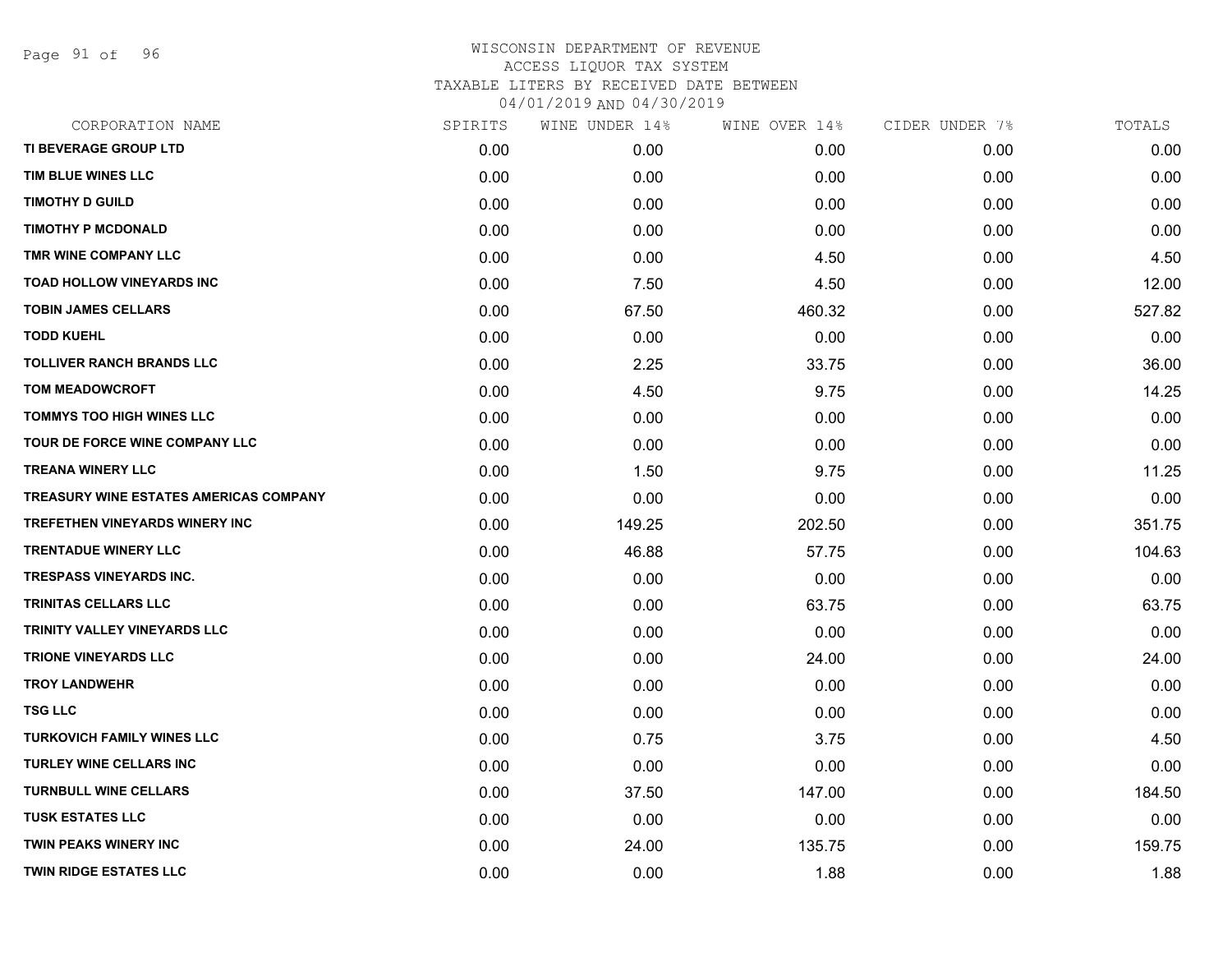Page 92 of 96

| CORPORATION NAME                 | SPIRITS | WINE UNDER 14% | WINE OVER 14% | CIDER UNDER 7% | TOTALS |
|----------------------------------|---------|----------------|---------------|----------------|--------|
| <b>TWISTED OAK WINERY LLC</b>    | 0.00    | 0.00           | 0.00          | 0.00           | 0.00   |
| <b>TWO LADS LLC</b>              | 0.00    | 0.00           | 0.00          | 0.00           | 0.00   |
| TY R CATON                       | 0.00    | 19.50          | 45.00         | 0.00           | 64.50  |
| UNTI WINE CO LLC                 | 0.00    | 1.50           | 18.75         | 0.00           | 20.25  |
| <b>UPSTREAM CIDER LLC</b>        | 0.00    | 0.00           | 0.00          | 0.00           | 0.00   |
| <b>URBAN CELLARS LLC</b>         | 0.00    | 0.00           | 0.00          | 0.00           | 0.00   |
| V & C LLC                        | 0.00    | 6.75           | 47.25         | 0.00           | 54.00  |
| <b>V SATTUI WINERY INC</b>       | 0.00    | 183.75         | 417.00        | 0.00           | 600.75 |
| <b>V2 WINE GROUP LLC</b>         | 0.00    | 0.00           | 0.00          | 0.00           | 0.00   |
| VAN RUITEN FAMILY WINERY LLC     | 0.00    | 0.75           | 2.25          | 0.00           | 3.00   |
| VAN WYCHEN WINES INC.            | 0.00    | 0.00           | 0.00          | 0.00           | 0.00   |
| <b>VERMEIL WINE GROUP LLC</b>    | 0.00    | 0.00           | 0.00          | 0.00           | 0.00   |
| <b>VERNON VINEYARDS LTD</b>      | 0.00    | 0.00           | 0.00          | 0.00           | 0.00   |
| <b>VICINI ENTERPRISES LLC</b>    | 0.00    | 0.00           | 0.00          | 0.00           | 0.00   |
| <b>VIGNETTE WINERY LLC</b>       | 0.00    | 1.50           | 0.75          | 0.00           | 2.25   |
| <b>VILLA AMOROSA INC</b>         | 0.00    | 189.75         | 546.75        | 0.00           | 736.50 |
| <b>VILLA ENCINAL PARTNERS LP</b> | 0.00    | 1.50           | 93.00         | 0.00           | 94.50  |
| <b>VILLA SAN JULIETTE INC</b>    | 0.00    | 0.00           | 0.00          | 0.00           | 0.00   |
| <b>VILLA TOSCANO INC</b>         | 0.00    | 10.50          | 12.00         | 0.00           | 22.50  |
| <b>VIN DE ZO LLC</b>             | 0.00    | 39.75          | 12.00         | 0.00           | 51.75  |
| <b>VINA ROBLES INC</b>           | 0.00    | 9.75           | 48.25         | 0.00           | 58.00  |
| <b>VINCENT ARROYO WINERY INC</b> | 0.00    | 11.25          | 0.00          | 0.00           | 11.25  |
| <b>VINE &amp; SUN LLC</b>        | 0.00    | 0.00           | 0.00          | 0.00           | 0.00   |
| <b>VINE CLIFF WINERY INC</b>     | 0.00    | 0.00           | 21.00         | 0.00           | 21.00  |
| <b>VINEBURG LLC</b>              | 0.00    | 65.25          | 452.25        | 0.00           | 517.50 |
| VINES TO CELLAR, INC.            | 0.00    | 0.00           | 0.00          | 0.00           | 0.00   |
| <b>VINESSE LLC</b>               | 0.00    | 0.00           | 0.00          | 0.00           | 0.00   |
| <b>VINEYARD 29 LLC</b>           | 0.00    | 0.00           | 0.00          | 0.00           | 0.00   |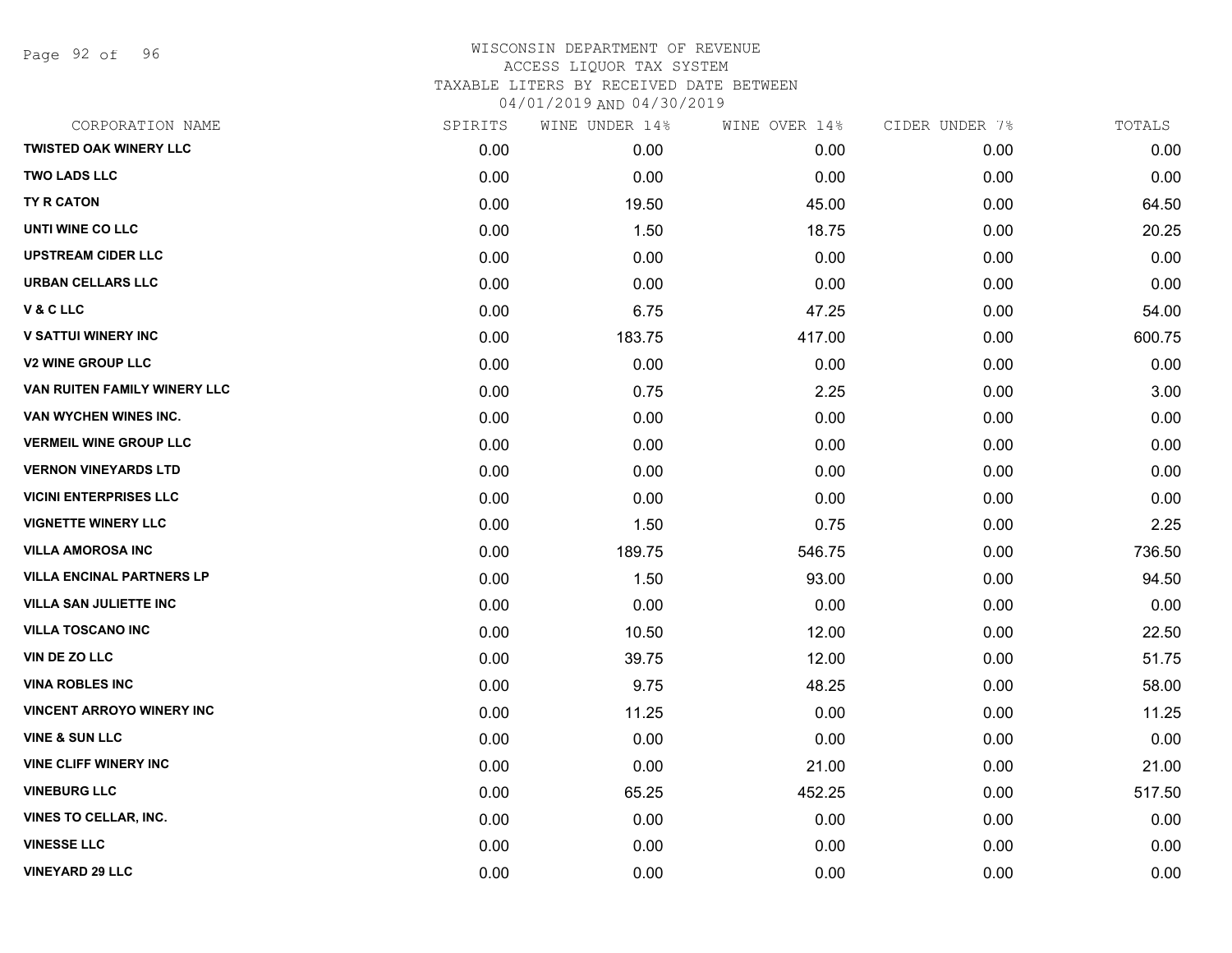Page 93 of 96

#### WISCONSIN DEPARTMENT OF REVENUE ACCESS LIQUOR TAX SYSTEM

TAXABLE LITERS BY RECEIVED DATE BETWEEN

| CORPORATION NAME                                   | SPIRITS | WINE UNDER 14% | WINE OVER 14% | CIDER UNDER 7% | TOTALS   |
|----------------------------------------------------|---------|----------------|---------------|----------------|----------|
| VIN-GO, LLC                                        | 0.00    | 6,884.25       | 0.00          | 0.00           | 6,884.25 |
| <b>VINTAGE WINE ESTATES, INC.</b>                  | 0.00    | 412.50         | 1,134.00      | 0.00           | 1,546.50 |
| <b>VINTAGE WINE ESTATES, INC.</b>                  | 0.00    | 11.25          | 15.75         | 0.00           | 27.00    |
| <b>VINTAGE WINE ESTATES, INC.</b>                  | 0.00    | 29.25          | 126.00        | 0.00           | 155.25   |
| <b>VINTAGE WINE ESTATES, INC.</b>                  | 0.00    | 45.00          | 166.50        | 0.00           | 211.50   |
| <b>VINTAGE WINE ESTATES, INC.</b>                  | 0.00    | 12.75          | 36.75         | 0.00           | 49.50    |
| <b>VINTAGE WINE ESTATES, INC.</b>                  | 0.00    | 38.25          | 132.75        | 0.00           | 171.00   |
| <b>VINTAGE WINE ESTATES, INC.</b>                  | 0.00    | 64.50          | 117.00        | 0.00           | 181.50   |
| <b>VINTAGE WINE ESTATES, INC.</b>                  | 0.00    | 27.00          | 185.25        | 0.00           | 212.25   |
| <b>VINUM CELLARS INC</b>                           | 0.00    | 0.00           | 0.00          | 0.00           | 0.00     |
| <b>VITE GALLERON ASSETS CORP</b>                   | 0.00    | 0.00           | 0.00          | 0.00           | 0.00     |
| <b>VON KLAUS WINERY LLC</b>                        | 0.00    | 0.00           | 0.00          | 0.00           | 0.00     |
| VON STIEHL WINERY LTD.                             | 0.00    | 0.00           | 0.00          | 0.00           | 0.00     |
| <b>W G BEST WEINKELLEREI INC</b>                   | 0.00    | 225.00         | 153.50        | 0.00           | 378.50   |
| <b>W J DEUTSCH &amp; SONS LTD</b>                  | 0.00    | 4.50           | 13.50         | 0.00           | 18.00    |
| <b>WAGNER WINERY LLC</b>                           | 0.00    | 15.75          | 0.00          | 0.00           | 15.75    |
| <b>WAITS-MAST FAMILY CELLARS LLC</b>               | 0.00    | 0.00           | 0.00          | 0.00           | 0.00     |
| <b>WASHINGTON VINTNERS LLC</b>                     | 0.00    | 13.50          | 0.00          | 0.00           | 13.50    |
| <b>WEIBEL INCORPORATED</b>                         | 0.00    | 5.25           | 0.75          | 0.00           | 6.00     |
| <b>WENTE BROS</b>                                  | 0.00    | 19.13          | 60.75         | 0.00           | 79.88    |
| <b>WEST COAST WINE PARTNERS LLC</b>                | 0.00    | 0.00           | 21.00         | 0.00           | 21.00    |
| <b>WEST PRAIRIE WINERY LLC</b>                     | 0.00    | 0.00           | 0.00          | 0.00           | 0.00     |
| <b>WESTFALL WINERY LLC</b>                         | 0.00    | 0.00           | 0.00          | 0.00           | 0.00     |
| <b>WESTPORT WINERY LLC</b>                         | 0.00    | 1.50           | 0.00          | 0.00           | 1.50     |
| <b>WHEELER WINERY INC</b>                          | 0.00    | 201.00         | 280.75        | 0.00           | 481.75   |
| <b>WHETSTONE WINE CELLARS LLC</b>                  | 0.00    | 4.50           | 29.25         | 0.00           | 33.75    |
| <b>WHISPERING BLUFFS VINEYARD &amp; WINERY LTD</b> | 0.00    | 0.00           | 0.00          | 0.00           | 0.00     |
| <b>WHITE BEAR SPIRITS LLC</b>                      | 0.00    | 0.00           | 0.00          | 0.00           | 0.00     |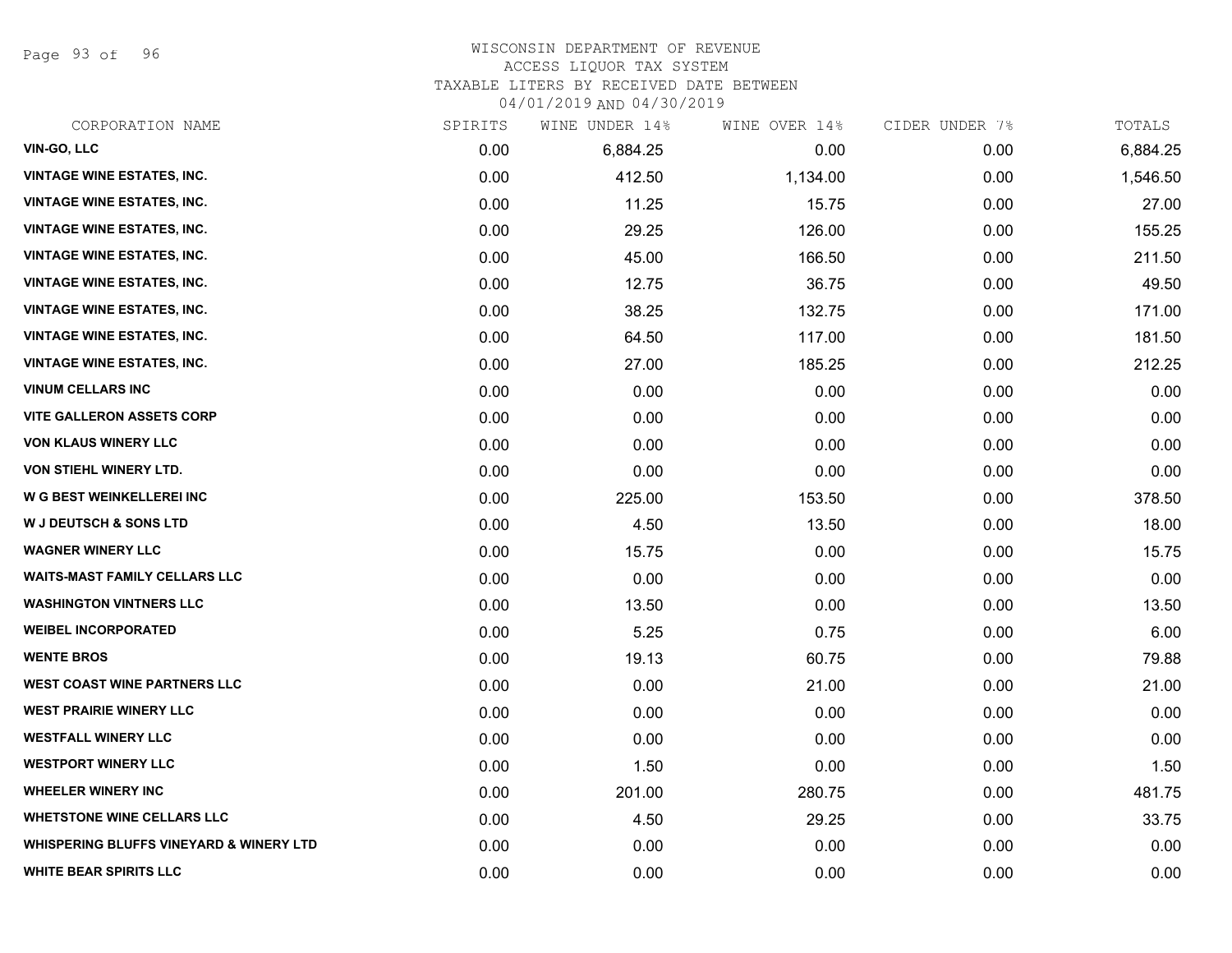Page 94 of 96

| CORPORATION NAME                               | SPIRITS | WINE UNDER 14% | WINE OVER 14% | CIDER UNDER 7% | TOTALS   |
|------------------------------------------------|---------|----------------|---------------|----------------|----------|
| <b>WHITE OAK VINEYARDS &amp; WINERY LLC</b>    | 0.00    | 0.00           | 20.25         | 0.00           | 20.25    |
| WHITE WINTER WINERY INC                        | 0.00    | 0.00           | 0.00          | 0.00           | 0.00     |
| <b>WIENS CELLARS LLC</b>                       | 0.00    | 31.50          | 58.50         | 0.00           | 90.00    |
| <b>WILDEROTTER WINERY LLC</b>                  | 0.00    | 0.00           | 0.00          | 0.00           | 0.00     |
| <b>WILLAMETTE VALLEY VINEYARDS INC</b>         | 0.00    | 34.50          | 24.75         | 0.00           | 59.25    |
| <b>WILLIAM F BLUHM</b>                         | 0.00    | 0.00           | 0.00          | 0.00           | 0.00     |
| <b>WILLIAM MOSBY</b>                           | 0.00    | 4.50           | 0.00          | 0.00           | 4.50     |
| <b>WILLIAM PRICE III</b>                       | 0.00    | 61.50          | 1.50          | 0.00           | 63.00    |
| <b>WILLIAMS &amp; SELYEM LLC</b>               | 0.00    | 303.79         | 549.75        | 0.00           | 853.54   |
| <b>WILRONA LLC</b>                             | 0.00    | 11.25          | 0.00          | 0.00           | 11.25    |
| <b>WILSON CREEK WINERY &amp; VINEYARDS INC</b> | 0.00    | 464.44         | 30.39         | 0.00           | 494.83   |
| <b>WIND GAP WINES LLC</b>                      | 0.00    | 0.00           | 0.00          | 0.00           | 0.00     |
| <b>WINDERLEA WINE COMPANY LLC</b>              | 0.00    | 11.25          | 11.25         | 0.00           | 22.50    |
| <b>WINDWARD VINEYARD LLC</b>                   | 0.00    | 0.00           | 0.00          | 0.00           | 0.00     |
| <b>WINE BY JOE LLC</b>                         | 0.00    | 0.00           | 11.25         | 0.00           | 11.25    |
| WINE OF THE MONTH CLUB, INC.                   | 0.00    | 1,008.75       | 370.50        | 0.00           | 1,379.25 |
| <b>WINE ROAD VINTNERS LLC</b>                  | 0.00    | 84.75          | 88.50         | 0.00           | 173.25   |
| <b>WINE SOCIETY LLC</b>                        | 0.00    | 4.50           | 9.00          | 0.00           | 13.50    |
| <b>WINE.COM OF TEXAS LLC</b>                   | 0.00    | 5,719.00       | 0.00          | 0.00           | 5,719.00 |
| <b>WINERY AT BLACK STAR FARMS LLC</b>          | 0.00    | 37.13          | 0.00          | 0.00           | 37.13    |
| <b>WINERY EXCHANGE, INC.</b>                   | 0.00    | 18.00          | 33.75         | 0.00           | 51.75    |
| <b>WINESITTER BREWHOUSE LLC</b>                | 0.00    | 0.00           | 0.00          | 0.00           | 0.00     |
| WINNESHIEK WILDBERRY WINERY LLC                | 0.00    | 1.50           | 0.00          | 0.00           | 1.50     |
| <b>WINSIDE USA INC</b>                         | 0.00    | 6.75           | 69.75         | 0.00           | 76.50    |
| <b>WOLFF VINEYARD LLC</b>                      | 0.00    | 1.50           | 0.00          | 0.00           | 1.50     |
| <b>WOLLERSHEIM WINERY, INC.</b>                | 0.00    | 0.00           | 0.00          | 0.00           | 0.00     |
| <b>WOLLERSHEIM WINERY, INC.</b>                | 0.00    | 0.00           | 0.00          | 0.00           | 0.00     |
| <b>WOODSON WINES LLC</b>                       | 0.00    | 0.00           | 0.00          | 0.00           | 0.00     |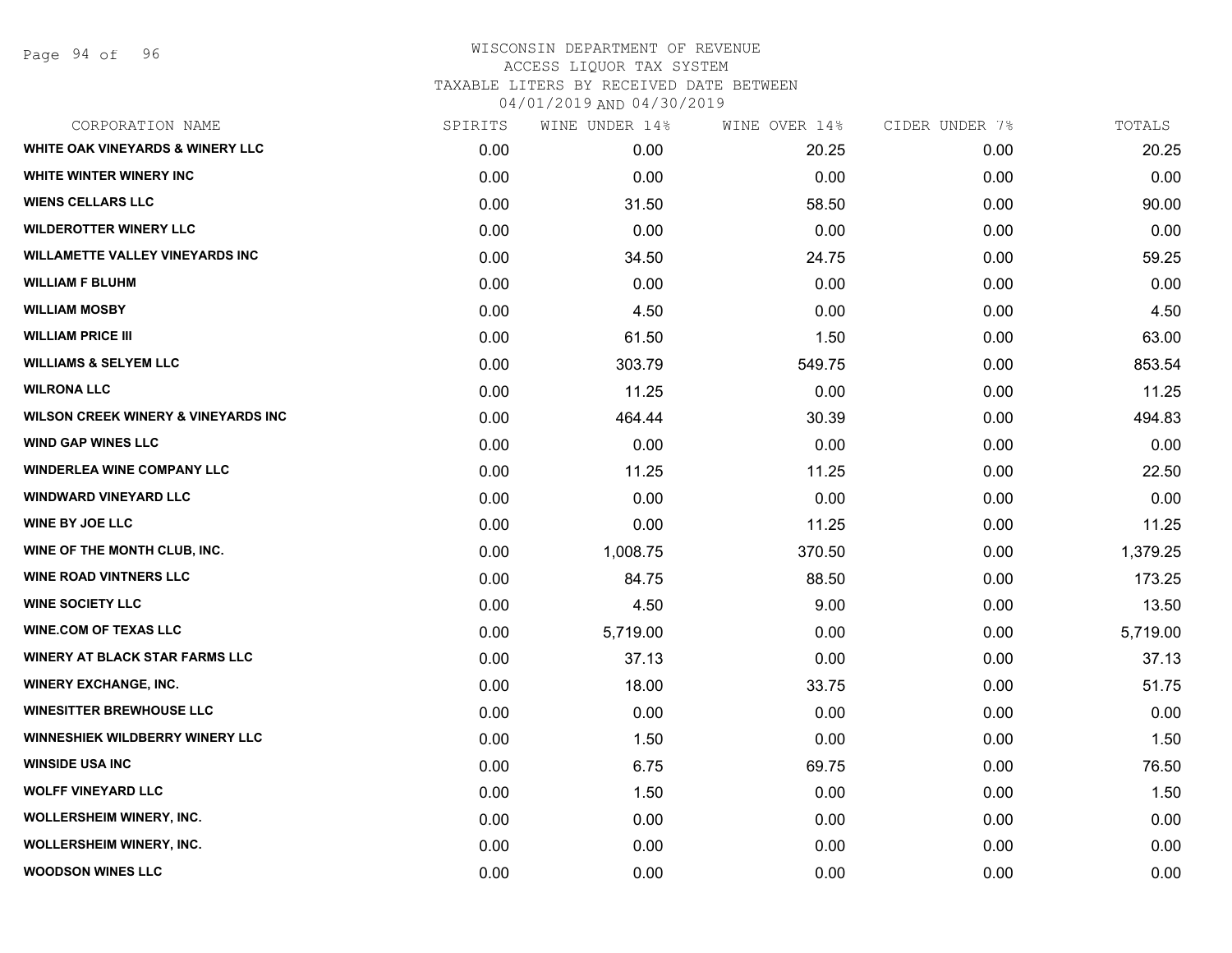Page 95 of 96

| CORPORATION NAME                  | SPIRITS | WINE UNDER 14% | WINE OVER 14% | CIDER UNDER 7% | TOTALS     |
|-----------------------------------|---------|----------------|---------------|----------------|------------|
| <b>WOODWARD CANYON WINERY INC</b> | 0.00    | l.50           | 0.75          | 0.00           | 2.25       |
| YORKVILLE CELLARS INC             | 0.00    | 27.00          | 0.00          | 0.00           | 27.00      |
| <b>ZD WINES LLC</b>               | 0.00    | 25.47          | 82.35         | 0.00           | 107.82     |
| ZERO LINK MARKETS INC             | 0.00    | 809.72         | 195.33        | 47.22          | 1,052.27   |
| TOTAL LITERS FOR 4/30/2019        | 0.00    | 97.145.35      | 64,634.10     | 407.22         | 162,186.67 |